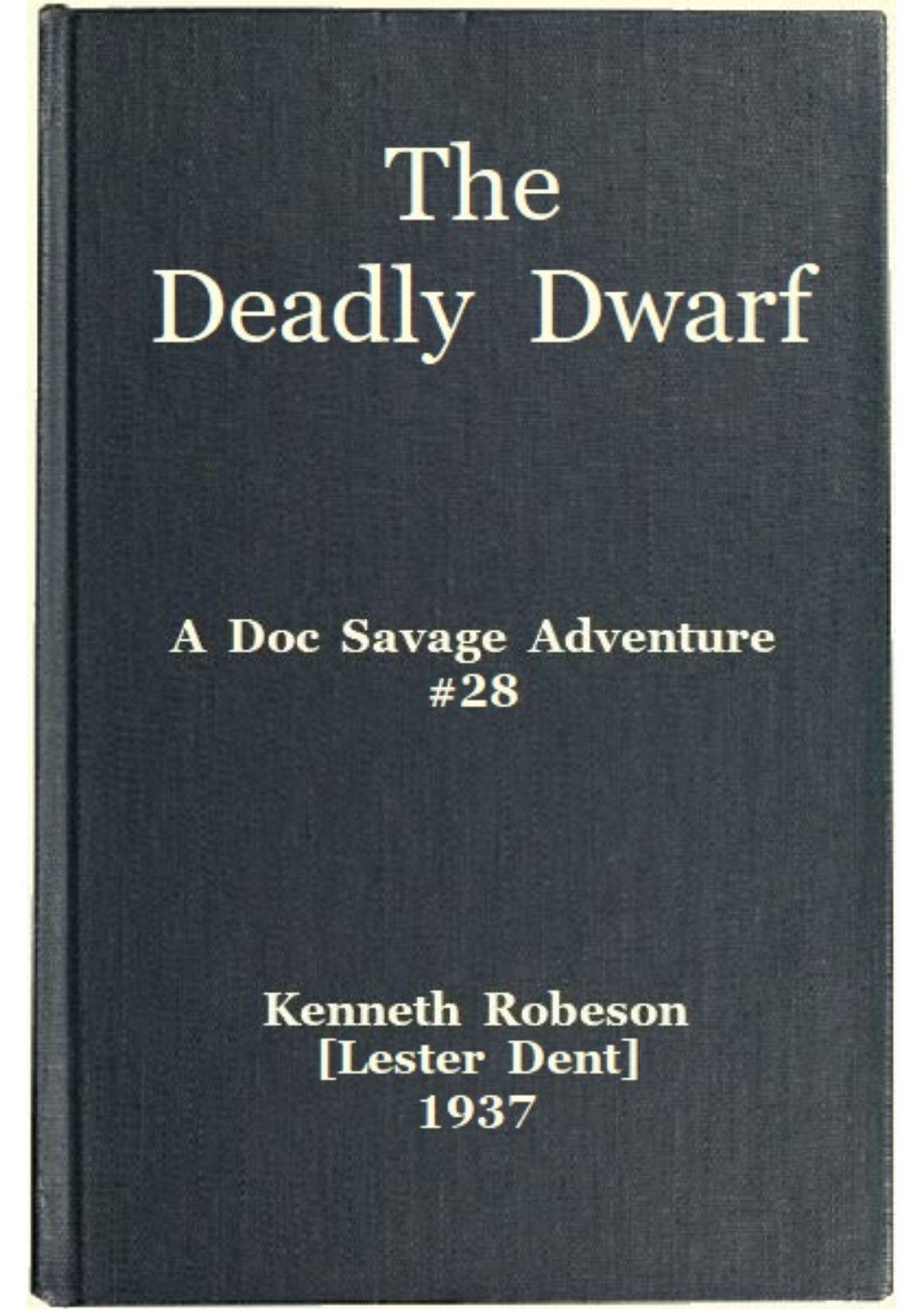#### **\* A Distributed Proofreaders Canada eBook \***

This eBook is made available at no cost and with very few restrictions. These restrictions apply only if (1) you make a change in the eBook (other than alteration for different display devices), or (2) you are making commercial use of the eBook. If either of these conditions applies, please contact a https://www.fadedpage.com administrator before proceeding. Thousands more FREE eBooks are available at https://www.fadedpage.com.

This work is in the Canadian public domain, but may be under copyright in some countries. If you live outside Canada, check your country's copyright laws. IF THE BOOK IS UNDER COPYRIGHT IN YOUR COUNTRY, DO NOT DOWNLOAD OR REDISTRIBUTE THIS FILE. *Title:* The Deadly Dwarf *Date of first publication:* 1937 *Author:* Lester Dent (as Kenneth Robeson) (1904-1959) *Date first posted:* Dec. 27, 2019

*Date last updated:* Dec. 27, 2019

Faded Page eBook #20191252

This eBook was produced by: Al Haines, Cindy Beyer & the online Distributed Proofreaders Canada team at https://www.pgdpcanada.net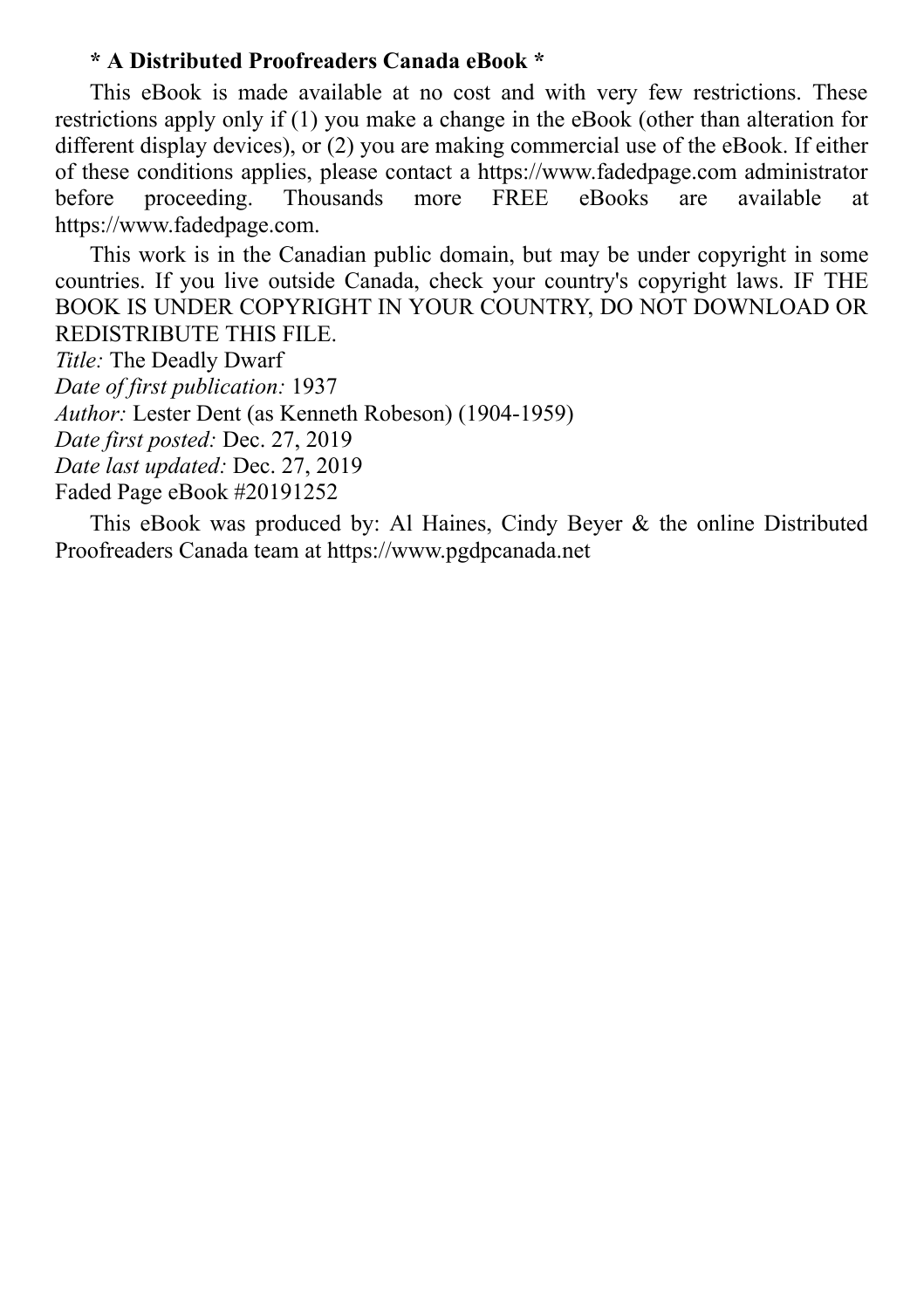### **DOC SAVAGE'S AMAZING CREW**

**William Harper Littlejohn**, the bespectacled scientist who was the world's greatest living expert on geology and archæology.

**Colonel John Renwick**, "Renny," his favorite sport was pounding his massive fists through heavy, paneled doors.

**Lieutenant Colonel Andrew Blodgett Mayfair**, "Monk," only a few inches over five feet tall, and yet over 260 pounds. His brutish exterior concealed the mind of a great scientist.

**Major Thomas J. Roberts**, "Long Tom," was the physical weakling of the crowd, but a genius at electricity.

**Brigadier General Theodore Marley Brooks**, slender and waspy, he was never without his ominous, black sword cane.

WITH THEIR LEADER, THEY WOULD GO ANYWHERE, FIGHT ANYONE, DARE EVERYTHING—SEEKING EXCITEMENT AND PERILOUS ADVENTURE!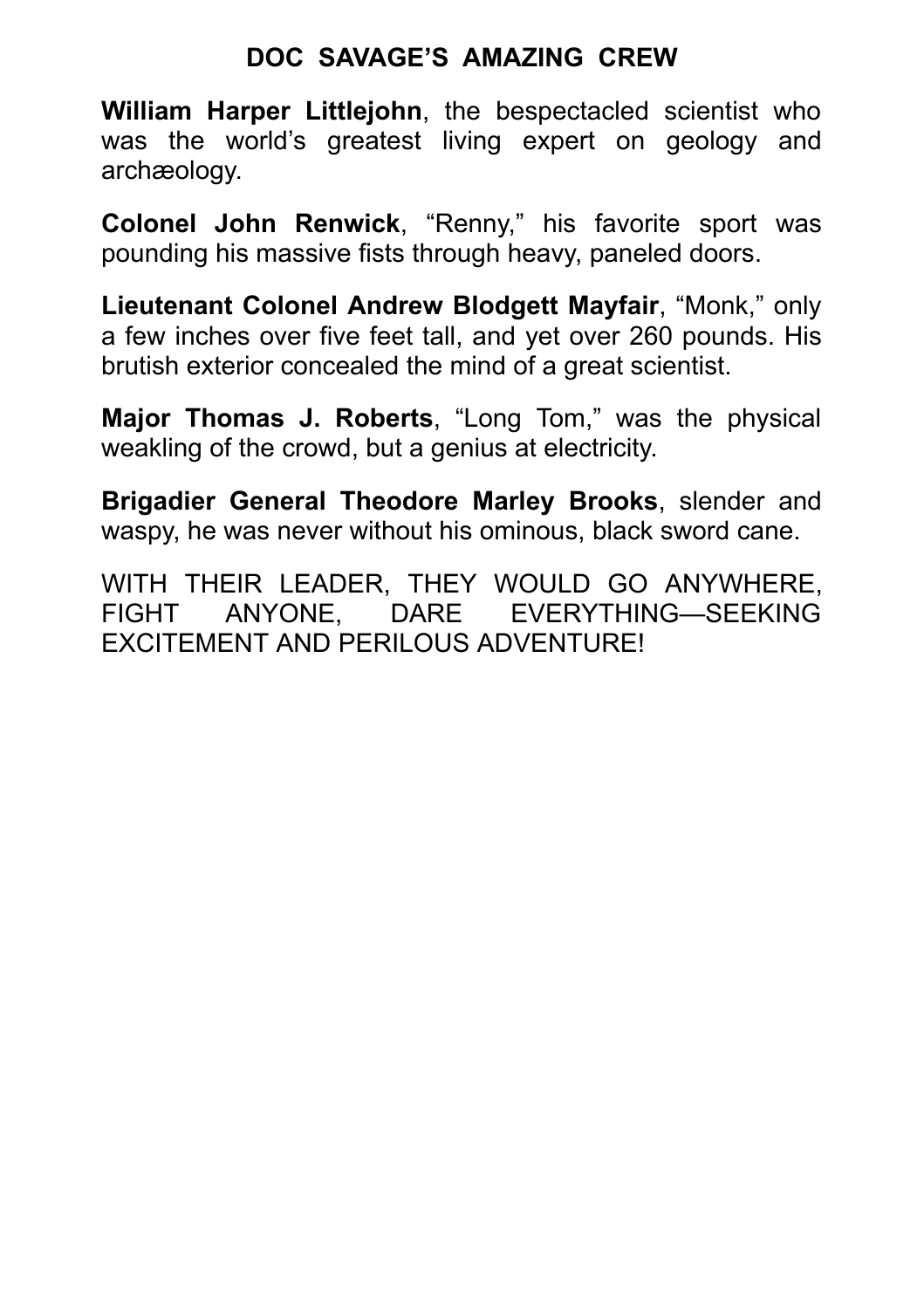#### **Books by Kenneth Robeson**

THE MAN OF BRONZE THE THOUSAND-HEADED MAN METEOR MENACE THE POLAR TREASURE BRAND OF THE WEREWOLF THE LOST OASIS THE MONSTERS THE LAND OF TERROR THE MYSTIC MULLAH THE PHANTOM CITY FEAR CAY QUEST OF QUI LAND OF ALWAYS-NIGHT THE FANTASTIC ISLAND MURDER MELODY THE SPOOK LEGION THE RED SKULL THE SARGASSO OGRE PIRATE OF THE PACIFIC THE SECRET IN THE SKY COLD DEATH THE CZAR OF FEAR FORTRESS OF SOLITUDE THE DEVIL'S PLAYGROUND DEATH IN SILVER THE MYSTERY UNDER THE SEA THE DEADLY DWARF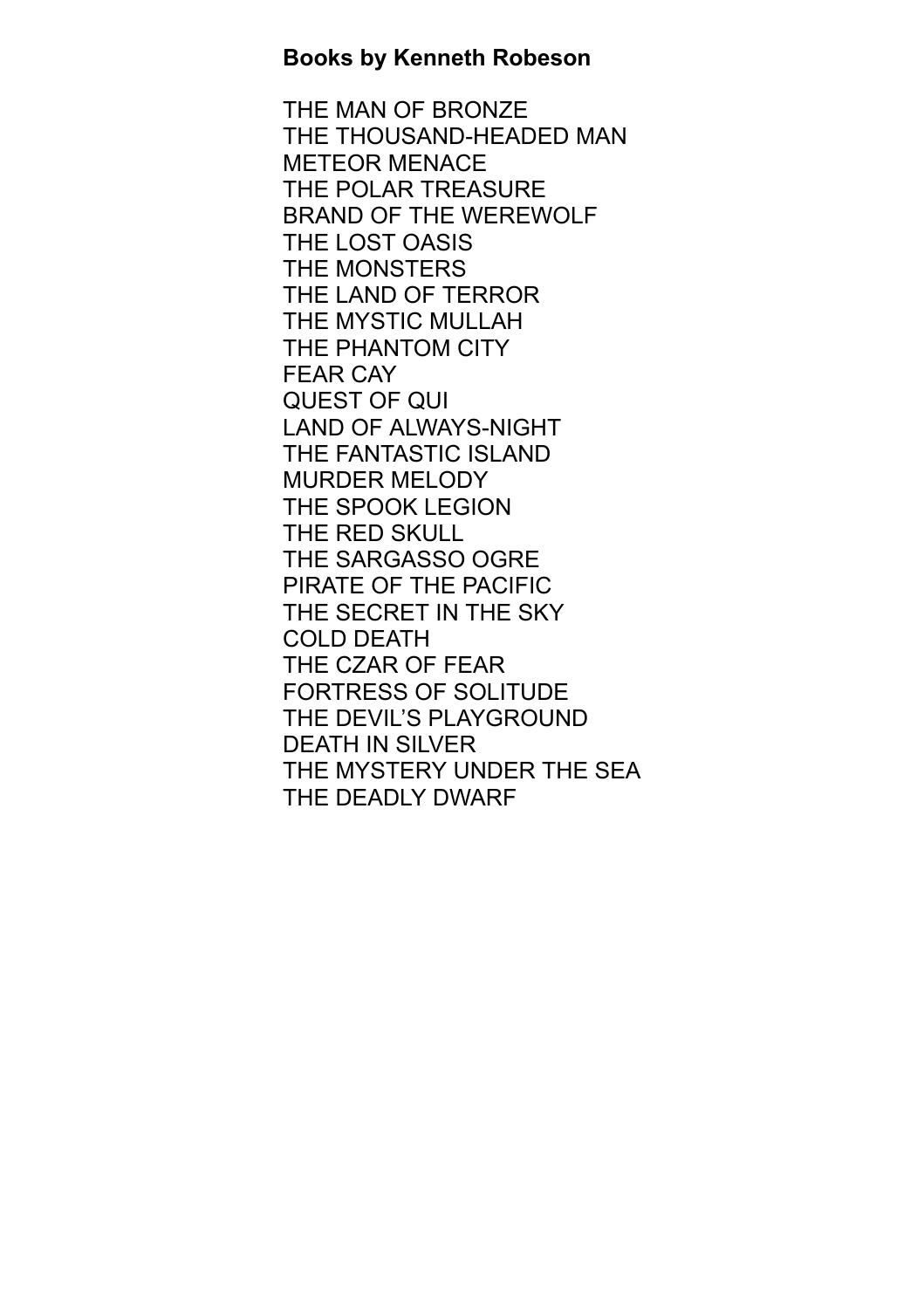# THE DEADLY DWARF A DOC SAVAGE ADVENTURE

BY KENNETH ROBESON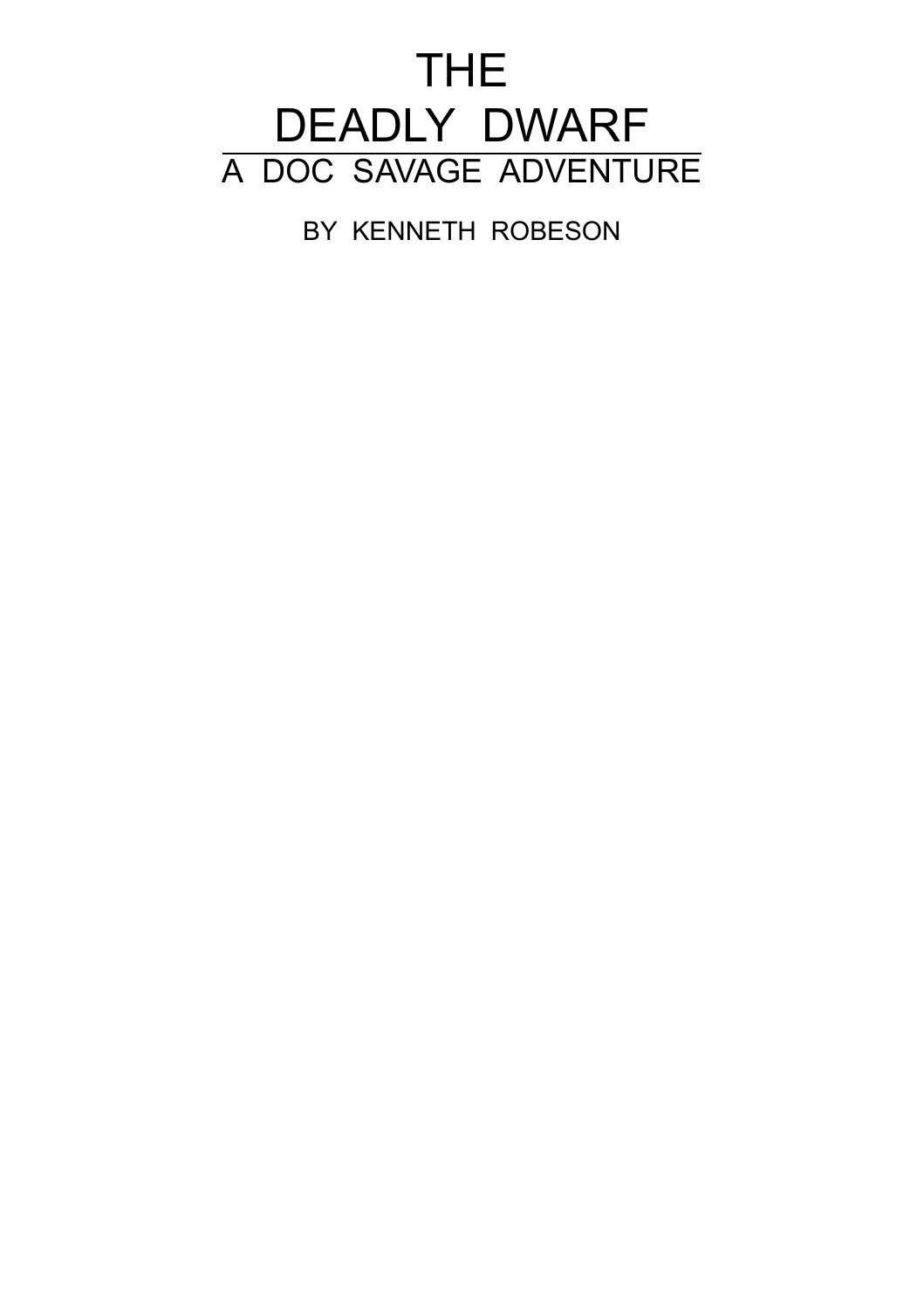#### **THE DEADLY DWARF**

*Originally published in* DOC SAVAGE MAGAZINE *as "Repel"*

*Copyright © 1937 by Street & Smith Publications, Inc.*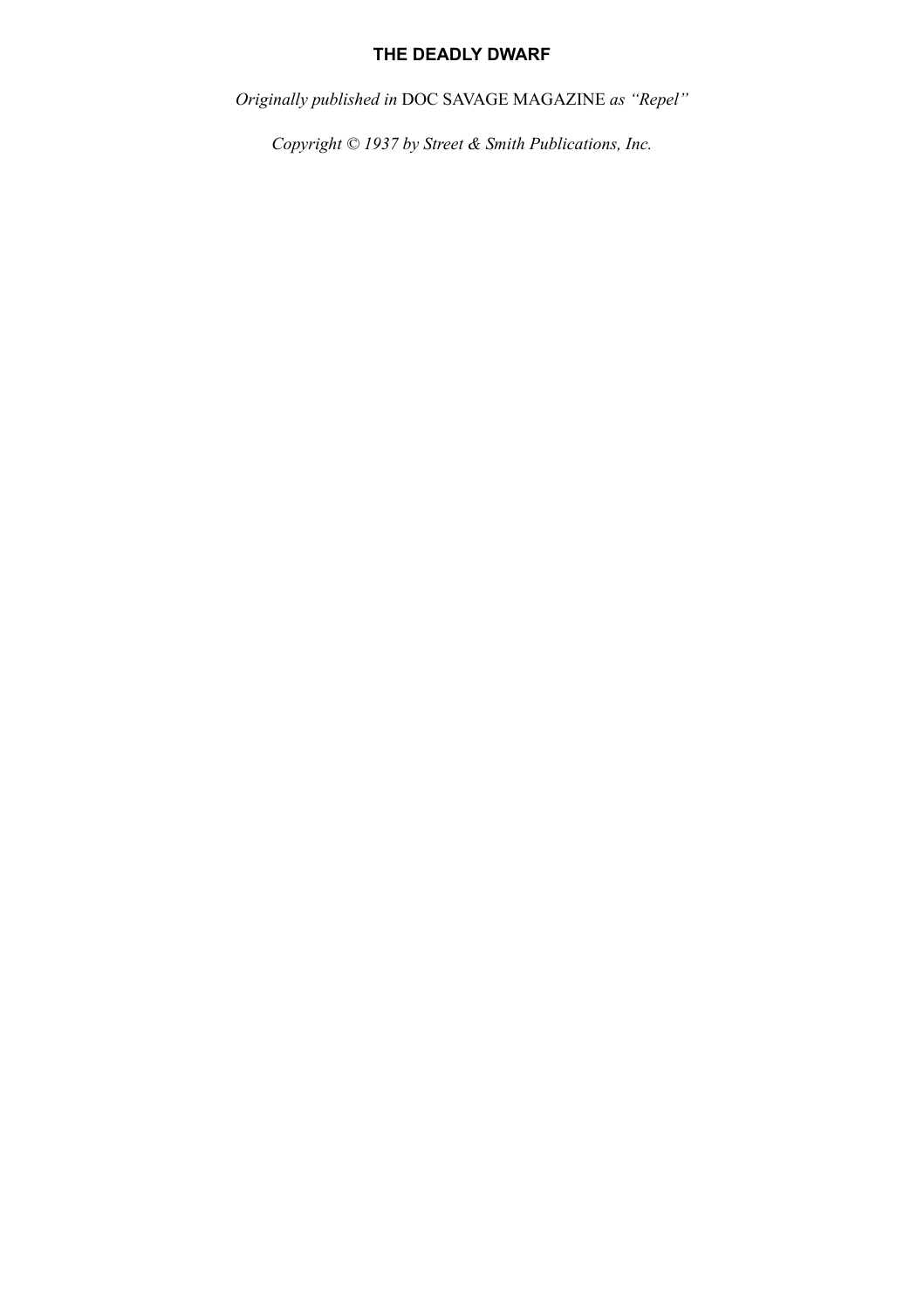## **CONTENTS**

| 1              | THE BLOW-UP               | <u>1</u>       |
|----------------|---------------------------|----------------|
| $\mathfrak{D}$ | THE MAN OF MIGHT          | $\overline{2}$ |
| $\mathcal{E}$  | THE UNSEEN                | <u>14</u>      |
| 4              | THE SCARED GIRL           | 22             |
| 5              | THE THING ON THE BOTTOM   | 27             |
| 6              | <b>BAD BALDWIN</b>        | 35             |
| 7              | THE SECOND BAD BALDWIN    | 41             |
| 8              | THE CAPTIVES              | 45             |
| 9              | THE TRAPPER TRAP          | 50             |
| 10             | THE FINE HAND OF FATE     | <u>57</u>      |
| 11             | THE THING THAT LEFT       | 63             |
| 12             | <b>STRANGE STORIES</b>    | 67             |
| 13             | THE TRAIL AGAIN           | 74             |
| 14             | THE MASTER CROOK'S TOUCH  | <u>78</u>      |
| 15             | <b>DEATH UNDERFOOT</b>    | 82             |
| 16             | <b>CHOICE</b>             | 88             |
| 17             | THE LOST REPEL            | <u>93</u>      |
|                | 18 TERROR                 | <u>100</u>     |
|                | 19 THE COMING OF REPEL    | 103            |
|                | 20 SURRENDER              | 107            |
| 21             | THE END OF TRICKERY TRAIL | 111            |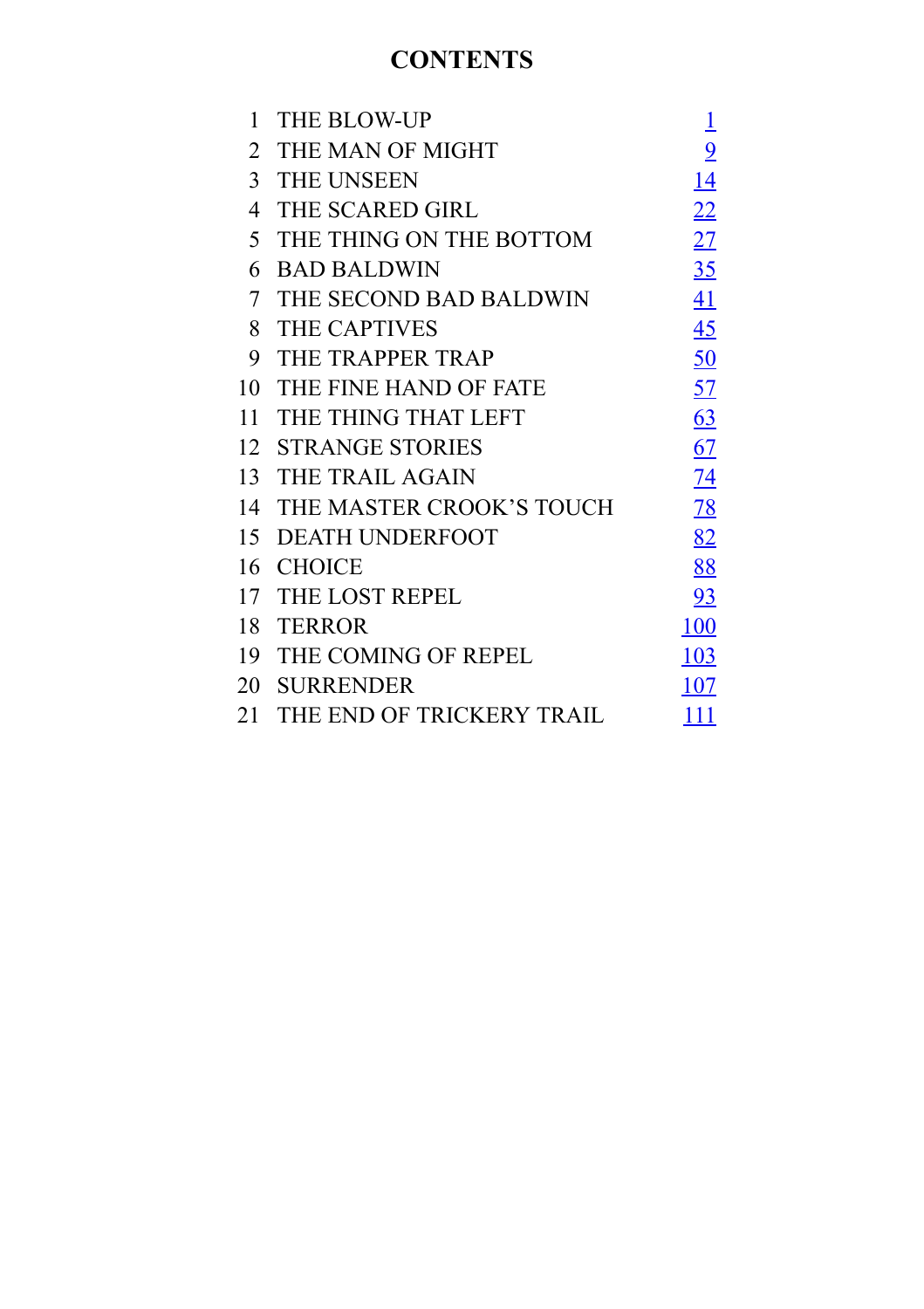## **THE DEADLY DWARF**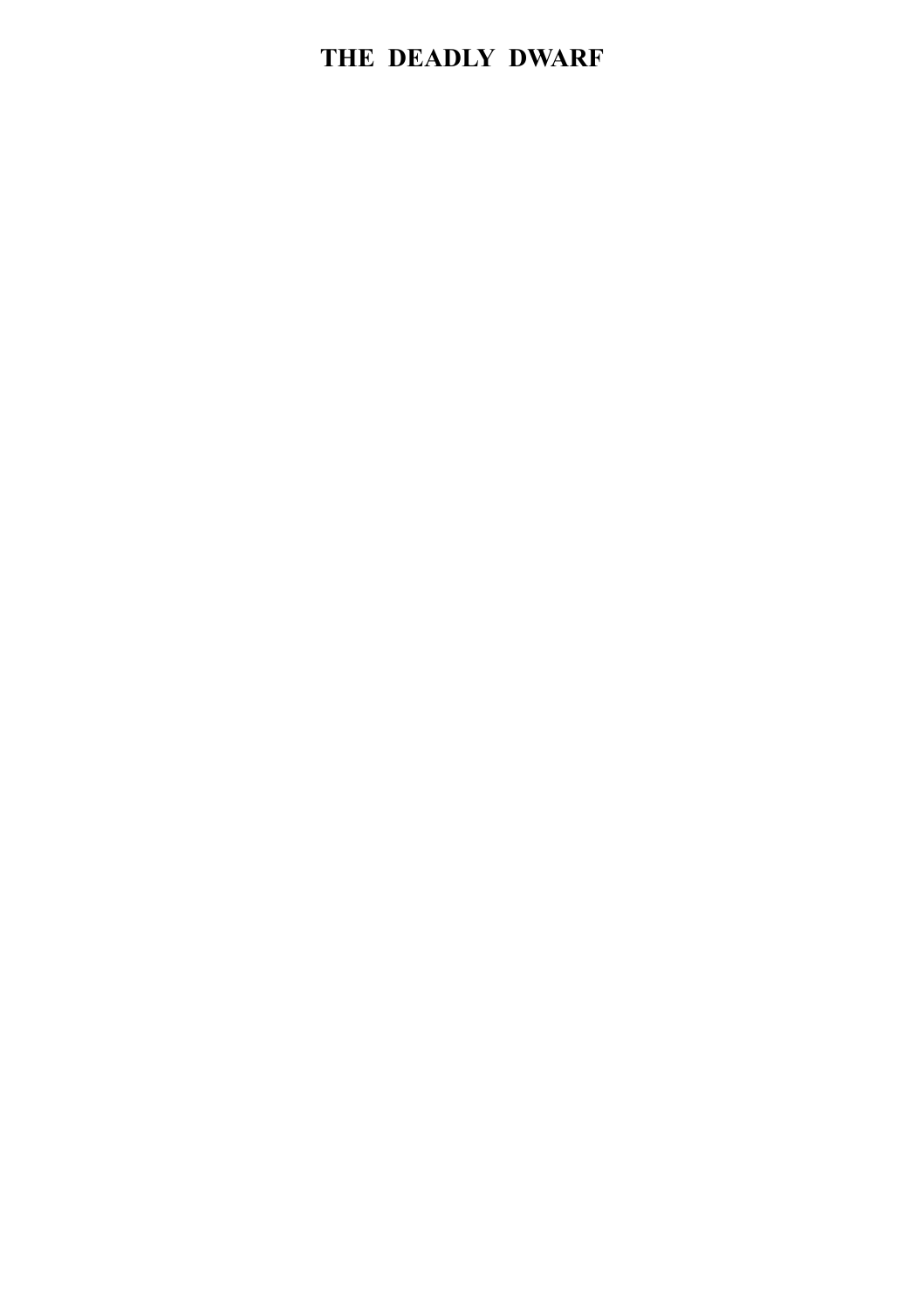#### **Chapter 1**

#### **THE BLOW-UP**

<span id="page-8-0"></span>WHEN ETHEL'S MAMA blew up, she shook the earth in more ways than one.

Ethel's Mama was on Fan Coral Island in the South Pacific when the lid came off. But probably the first man to discover what had happened was a professor in the laboratory of Yale University in New Haven, Connecticut, U. S. A. He happened to be watching the seismograph. What he failed to realize was that he had noted something momentous, something that was going to stand the world on its collective ear.

Ethel's Mama was a volcano. On the maps she was tagged Mount Ettilusamauma, but it was easier to say Ethel's Mama. An earthquake apparently started Ethel's Mama off. That was what fooled everybody. It looked like an ordinary earthquake. The Yale seismograph registered the shake at two hours and eleven minutes and forty seconds past noon, Eastern Daylight Saving Time.

The Yale professors said there had been a central earth disturbance about ten thousand miles distant.

A few newspapers carried a paragraph or two.

Then the palm tree landed on the Fan Coral resident governor's house. It happened in the night. It was a big palm tree. Afterward the resident governor's house was not worth rebuilding. The resident governor himself was out on a rum-and-lime spree, or there would have been a vacancy on his country's political pay roll.

How a two-ton palm tree came to be sailing around in the night sky over Fan Coral Island was a question. It was not scorched, so it was not some morsel ejected by Ethel's Mama.

A newspaper reporter who had foolishly quit his job to write a book was on Fan Coral Island at the time. Otherwise the world might never have heard about the palm. The erstwhile journalist sought needed spare change by cabling, or radioing, volcano yarns to every news agency which would take the stuff collect.

The lone newshawk had unwittingly discovered a gold mine.

The uphill landslides were next. When the Fan Coral journalist radioed the story about the avalanches that slid uphill, three of his newspapers radioed right back that they wanted no more of his stuff. They thought he was a goof who was drawing on a not-too-sage imagination.

But it was just what the misjudged journalist said it was. Patches of rock and earth came loose and slid uphill. They were not very big patches. The strips were probably fifty feet wide.

The next night it rained coconuts. And there was no cyclone which could have picked them up and dropped them on Fan Coral City.

Newspapermen from various parts of the Pacific began to drift toward Fan Coral Island by airplane and boat.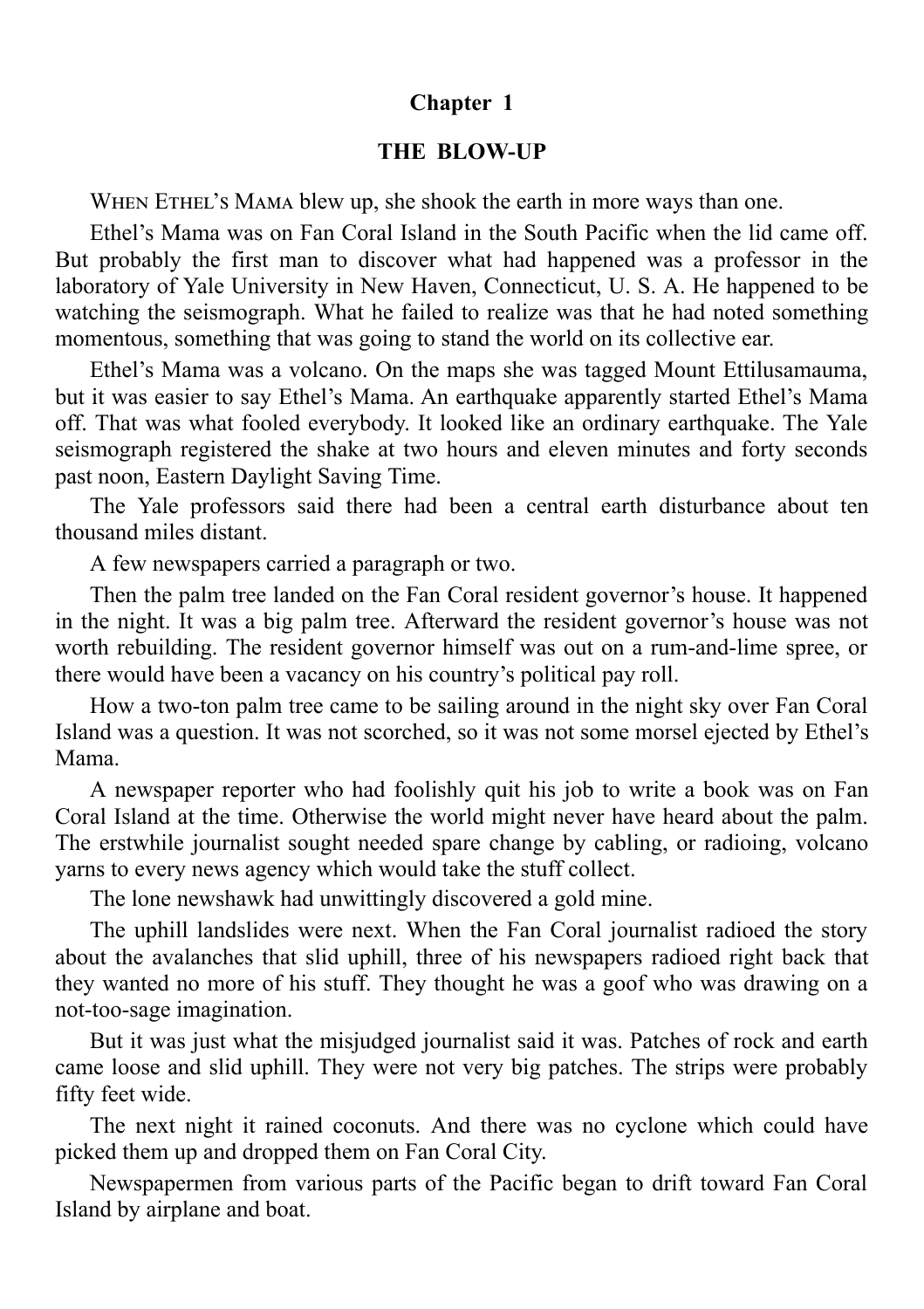A fine yacht named the *Fifth Wind* turned up in Fan Coral harbor. It belonged to a man named Cadwiller Olden, the crew of the craft said. No one had ever heard of Cadwiller Olden. The cables carried a color story which mentioned the yacht. No one dreamed how important that was going to be.

Ethel's Mama was getting interesting.

FIVE days after Ethel's Mama started erupting, Brigadier General Theodore Marley Brooks turned up at Yale and asked for the seismograph records. He came near not getting them.

"Ham" Brooks was a Harvard product, admittedly one of the most astute lawyers Harvard had ever turned out, and proud of his Alma Mater. He therefore had no use for Yale, and had said so publicly on occasion.

Marley Brooks, called "Ham," would have been designated as a dude thirty years ago. As it was, the newspapers called him America's best-dressed man. He always carried an innocent-looking black cane.

"But Doc Savage wants the records of the seismograph of the Mount Ettilusamauma eruption," Ham explained.

Doc Savage! That made it different, admitted the Yale officials, who conceivably had heard of Clark Savage, Jr., better known as Doc Savage, the man whom the newspapers called the "Mental Marvel," the "Scientific Genius," the "Muscular Midas," the "Man of Mystery," and other things.

"Doc does not wish newspaper publicity." Ham reminded the Yale officials.

Of course, of course. No newspaper publicity. But some one let the cat out, and the afternoon papers carried it.

Newspaper reporters were lying for Ham at Grand Central Station. Those who did not know Ham by sight had been told to look for a very dapper gentleman who would be accompanied by a very remarkable pet ape named Chemistry.

Ham gave them the slip. He did not have his pet ape along, anyway. Ham had suspected some one would slip. Consequently he got off at the station before Grand Central and waved down a taxi.

Doc Savage was in his remarkable headquarters library and laboratory on the eighty-sixth floor of the city's most impressive skyscraper when Ham entered. Doc had been working with chemicals and wore a rubber smock which hid everything but the fact that he was a giant bronze man with amazing sinews in his hands and neck. He also had a pair of strange flake-gold eyes which had an almost compelling power.

Ham was surprised at the speed with which Doc Savage went to work on the seismograph records. The bronze man used calipers and magnifying glasses on the curves. Then he consulted various instruments of his own and did some mathematical calculations.

Ham was even more startled when he heard Doc Savage make a small, almost inaudible trilling sound, a weird, exotic note which the bronze giant made only in moments of intense mental stress, or in surprise.

"What's up, Doc?" Ham demanded.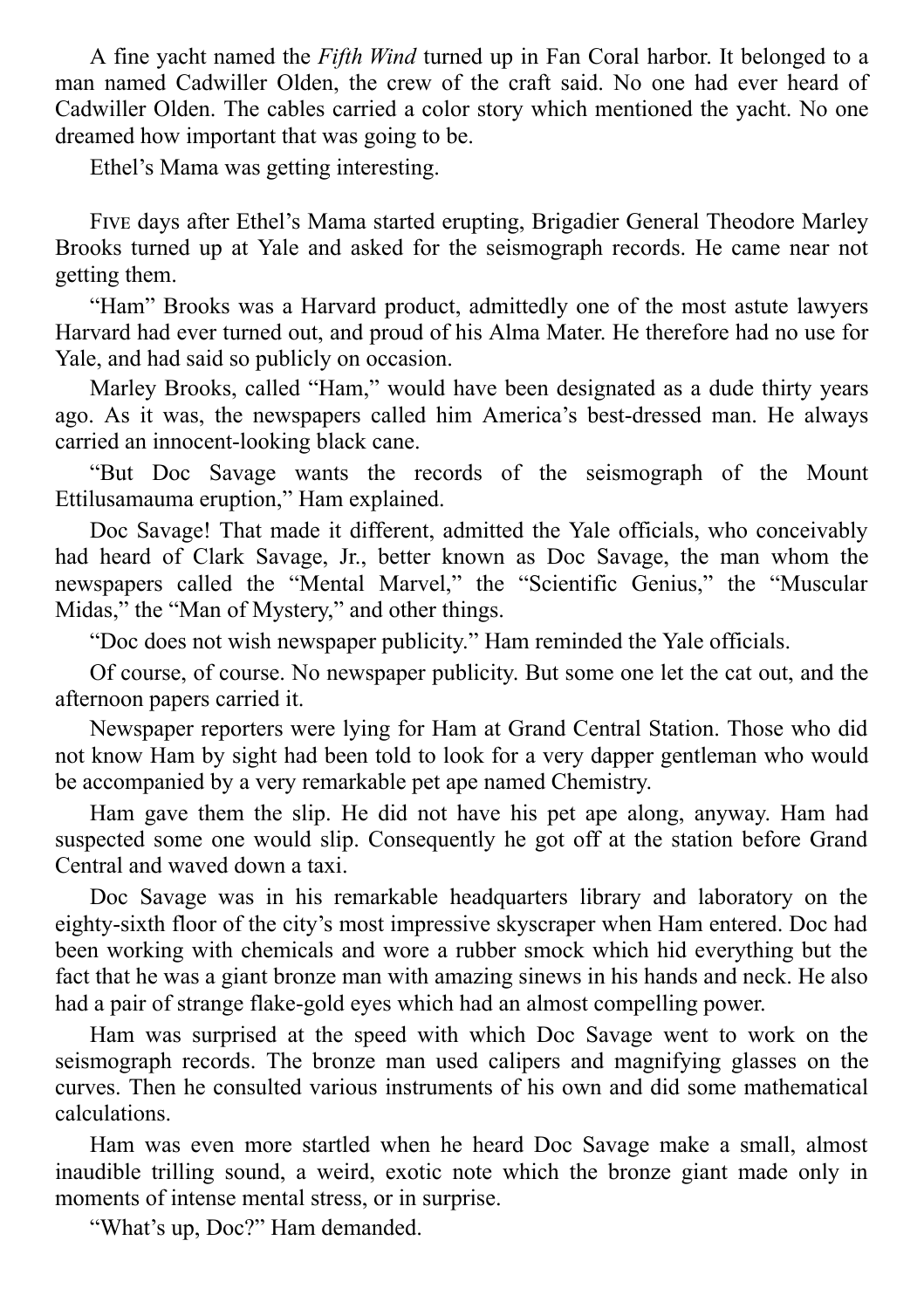The bronze man said absently, "The majority of scientists have always believed it impossible for such a thing to exist. Yet the behavior of that volcano shows that it does exist."

"Eh?" Ham said. "I don't understand."

"Ham," the bronze giant stated, "the world does not know about it yet, but mankind is up against something pretty terrible."

"You mean that volcano?" asked the puzzled Ham.

"Something in the heart of the earth, under that volcano," Doc Savage explained. "The thing has lain there, its presence unknown to scientists. The eruption of the volcano apparently disturbed it, and it would appear that the thing has worked up toward the crater of the volcano with the lava. In a short time it will be out of the volcano, unless my opinion is wrong."

Ham rubbed his jaw. "You talk like this was important."

The bronze man did not answer immediately. When he did, he spoke slowly and grimly.

"It is more than important," he said. "It may well be the most terrible calamity ever loosened on the human race."

Ham swallowed. "But w-what is it, Doc?"

The bronze man considered.

"We will call it Repel," he said. "My opinion is that that is what the rest of the world will call it when it becomes known."

"But that does not explain what it is," Ham reminded.

"I am going to wait until I have made a closer examination on Fan Coral Island before venturing any exact description of Repel," the bronze man said. "We will leave immediately. Get the men together, Ham. And have them take plenty of fighting equipment."

"Fighting——"

"Supermachine pistols and mercy bullets, gas and gas masks," Doc directed. "And the rest of the stuff we usually take."

Two hours later Doc Savage's huge tri-motored amphibian plane was in the air, headed for San Francisco. The ship was streamlined, and could easily hop the Pacific on one fuel load. Doc mapped the course—San Francisco to Hawaii to Tahiti to Fan Coral Island.

With Doc Savage in the plane was Ham and his other four assistants. These were Colonel John "Renny" Renwick, an engineer; Major Thomas J. "Long Tom" Roberts, electrical wizard; William Harper "Johnny" Littlejohn, archæologist and geologist; and Lieutenant Colonel Andrew Blodgett "Monk" Mayfair, a chemist, who had his pet pig, Habeas Corpus, with him.

All five assistants were curious about the reason for their hurried flight to Fan Coral Island, and particularly curious about the reason for taking so many weapons.

Ham asked, "Are you figuring we'll have some trouble, Doc?"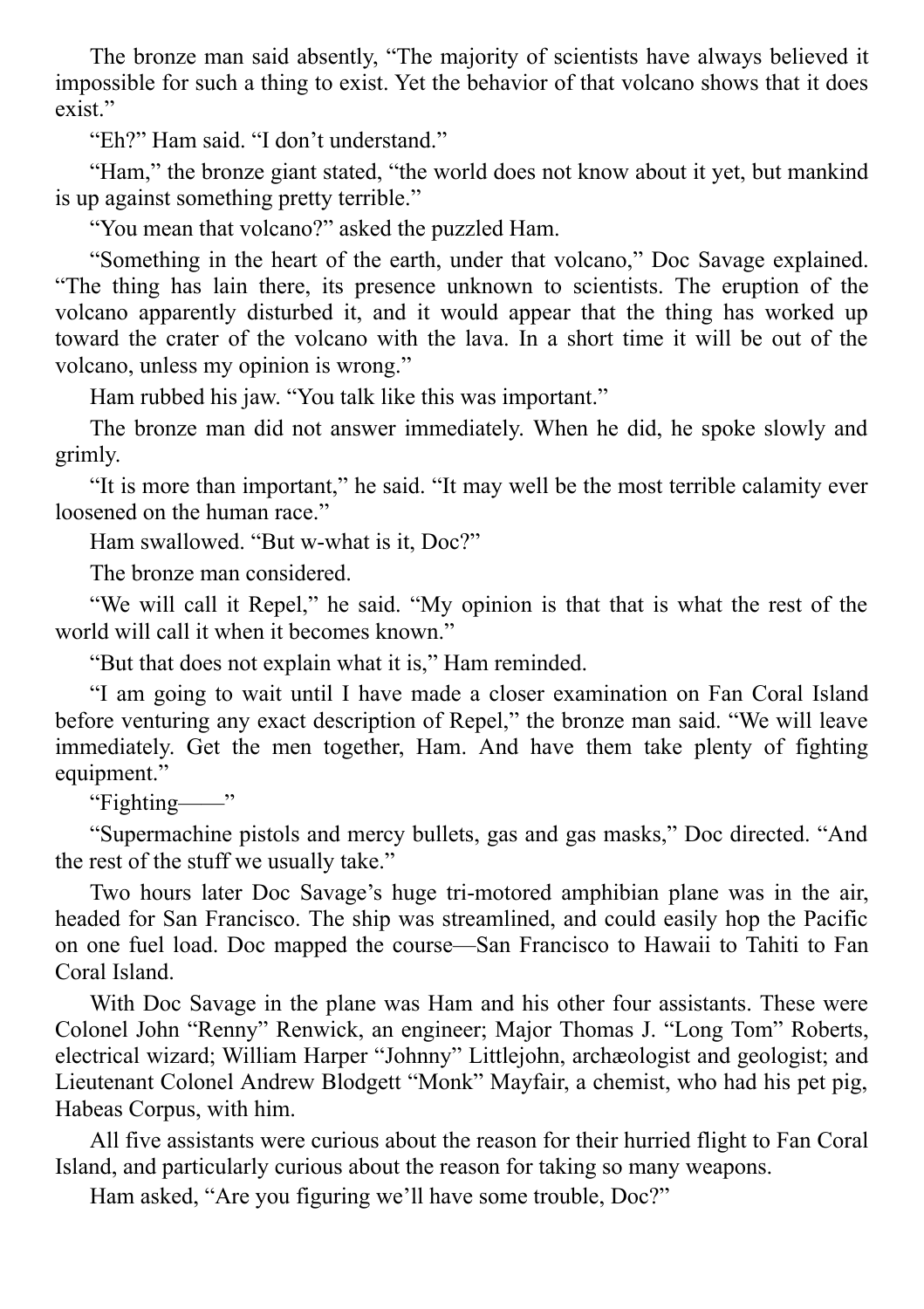"We have got to keep the thing coming out of that volcano from falling into the wrong hands," Doc Savage said quietly.

"Is it that bad?"

"It would be almost impossible to estimate the terrible possibilities of Repel," the bronze man stated.

He ran the plane's motors with the throttles wide open.

THE next development that followed the strange eruption of Ethel's Mama occurred in Shanghai, China. Shanghai boasts of a newspaper printed in English.

A man sat in a Shanghai bar and read this newspaper. He was a lean and fit-looking fellow. And he was very interested in the accounts of Ethel's Mama. He also watched the bar.

Soon another lean and fit-looking man drifted into the bar and ordered a drink. The two men were very much alike in build and face. But the new arrival had hair which was white on top, but black at the temples. He also had a square of adhesive tape stuck over the back of his right hand and another on the palm.

The first man joined the second. They had recently met, their casual remarks revealed. After a while the first man suggested trying a second bar which he knew about. The other agreed, and they left.

The man who had been reading the paper steered the course into a deserted street. He stopped.

"Listen," he said, "you are Snowball Eagan, a newspaper writer, aren't you?"

"That's right," agreed the man with the white scalp lock and the taped right hand. "But what——"

"And you're headed for Fan Coral Island, to cover the eruption of Ethel's Mama, aren't you?" asked the second.

"That's right."

"We're about the same build."

"So what?"

"If I was to dye my hair white on top and put a piece of tape on my right hand I'd look like you."

"Listen here," snapped newspaperman "Snowball" Eagan, "what are you driving at? Who are you, anyway? You haven't told me your name, and I saw you duck when you saw a cop coming."

"I'm one of the most dangerous international criminals alive," the other man said calmly. "The Shanghai police are watching every road, steamship, railroad and airplane leaving Shanghai. I cannot get out of the city. My pal, Bert, got out. He was lucky. He is now on Fan Coral Island, and I've got to get there. The only way of getting there that I can see is to take your place. You newspapermen have a plane chartered which is leaving tonight for Fan Coral Island. The other newspapermen don't know you very well, and I could easily get by as you."

Snowball Eagan, the newshawk, exploded, "But what is there on Fan Coral Island for a crook like you?"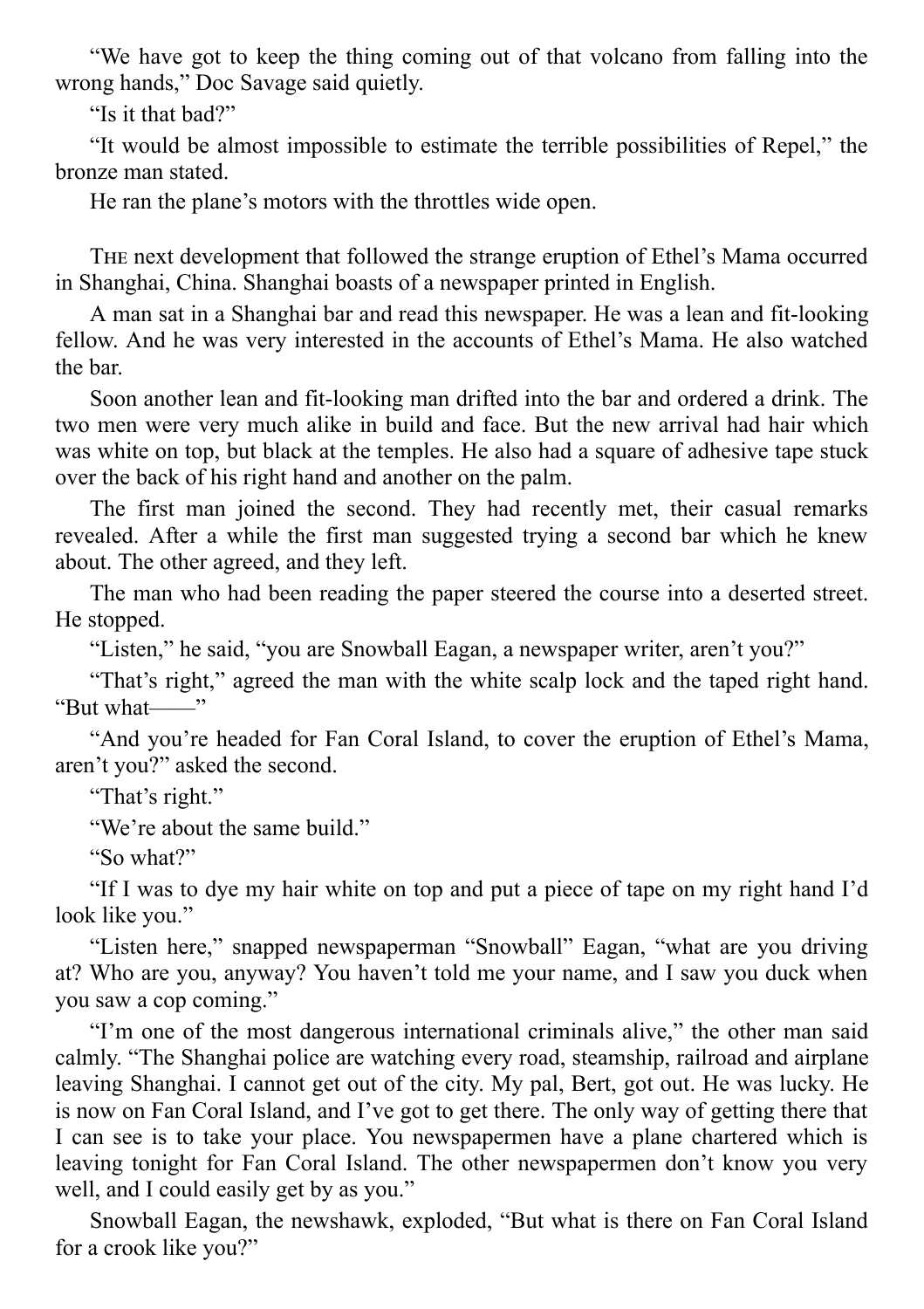"If that volcano has coughed up what I think it has, it will make a guy like me just about able to run things in this world," the international criminal said grimly.

"You're crazy to tell me this," snapped Snowball Eagan, "because I'm not going to change places with you! You can't bribe me!"

"I wasn't going to bribe you," the other said.

With which he whipped up a knife and cut the unfortunate journalist's throat as neatly as could be.

The newspaper plane left Shanghai that night and carried the fake Snowball Eagan.

Counting Doc Savage's group, that made two parties interested in what Ethel's Mama was coughing up. And both were headed for the spot by plane.

The false Snowball Eagan, having the shorter distance to go, arrived first.

The world did not know when Doc Savage arrived. He brought his big plane in at night, planted it in a little cove on the opposite side of the island, and he and his five men did not make their presence known. They did not want to attract a lot of attention because Doc Savage disliked newspaper notoriety.

ON the day following the arrival of Doc Savage's plane on Fan Coral Island, a very tall and wonderfully bony man walked down the street in Fan Coral City and had a narrow escape.

A chunk of lava the size of a football came sizzling down from the sky. It exploded with a loud report on the sidewalk beside the bony gentleman. The latter jumped into the nearest door with the alacrity of a rabbit which had been shot at.

"I'll be superamalgamated!" the bony man gasped. "A comminatory indubitably examplifying perrorative incidentation."

A newspaper writer in a near-by store overheard this and grabbed excitedly at an arm of a companion writer. "Did you hear that?"

"Yes," said the other writer. "And I could hear it again and still not know what he said."

This other writer was lean and fit-looking enough to fill the public conception of a tiger hunter. There were two other remarkable things about him: His hair was black at the temples and white on top, exactly reversing the usual order. A two-inch square of white adhesive tape was stuck on the back of his right hand and another square on the palm. He had introduced himself as Snowball Eagan from Shanghai, and some of the other newshawks had heard of him.

The first writer said, "Nobody ever understands that tall drink of water unless they've got a late dictionary and plenty of time to look up the words."

"You know him?" asked Snowball Eagan.

"No. But there can't be any mistake. He uses the words and looks the part. He's William Harper Littlejohn."

Snowball Eagan patted the piece of adhesive tape on the back of his right hand gently. "So what?"

"Good night! Don't you know? Littlejohn, or Johnny, as they call him, is one of Doc Savage's five assistants."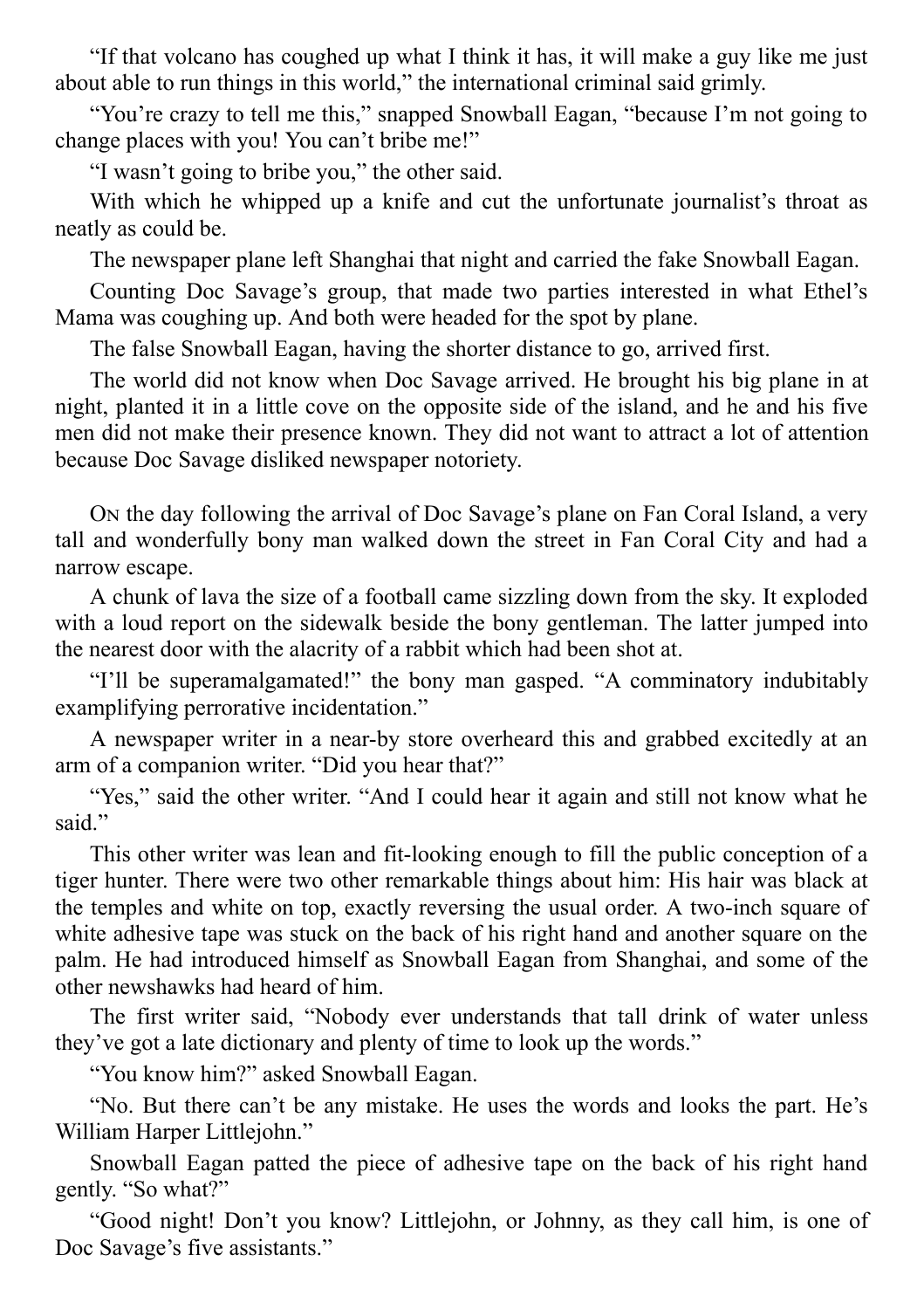Snowball Eagan suddenly looked very interested.

"Savage!" he exclaimed. "You mean the American they call the man of bronze?"

"The gentleman of mystery himself. This chap Johnny is one of five aids who work with Doc Savage. Johnny is a top archæologist and geologist, and Savage's other aids are all experts in some line. But the bronze lad himself is better than any one of them at his own profession."

"That's hokum!" sniffed Snowball Eagan.

"Don't kid yourself."

"It's just the old bushwa for publicity."

"If you ever tried to interview the bronze man you'd know about how he goes for publicity. Just like a fish goes for the Sahara Desert."

"A lot of gargle," said Snowball Eagan. "Watch me interview this assistant of Doc Savage's for a starter."

The two scribes walked up to the bony word user and Snowball Eagan said, "Greetings, Professor Littlejohn. We are newspapermen. Will you tell us what you are doing here? Is Doc Savage with you? And if so, why?"

The bony gentleman frowned. His right hand fumbled absently at a ribbon which ran from his lapel to his upper coat pocket and almost drew into view a monocle, then stuffed it back hastily.

He said out of one side of his mouth, "Who yez mugs t'ink yer kiddin'? Gwan! Drag yer freight 'fore I pop yez one in de feed hole!"

With that the bony fellow shuffled off, keeping a wary eye on the black sky and its occasional lava rock hailstone.

Snowball Eagan scoffed at his companion. "An eminent archæologist and geologist, was he?"

The other journalist grinned sheepishly.

"Well—hell, everybody can make a mistake. Buy you a drink on this."

They had a round of Fan Coral toddy, so-called. It was a local beverage. The newshawks had taken to claiming that a native had fallen down and broken a bottle of the Toddy on the side of Ethel's Mama, hence the eruption.

SNOWBALL EAGAN broke away after a time. He walked around until he was sure he was alone. Then he turned up at a bungalow by itself on a closely clipped lawn. He did not enter. He stood under a window and whistled twice, one long and one short.

A muffled, worried voice said from inside, "For the love of mud! Has your disguise flopped so quick?"

"Pipe down, Bert," Snowball Eagan said in a low tone. "Nobody is going to find me out. I used to be a newspaperman, and that makes it a cinch to put this across."

"But what if they find the real Snowball Eagan's body?"

"They won't identify it if they do. The hair and the right hand are gone. I burned them. My hair is dyed like Eagan's. And these patches on my hand are like those Eagan always wore over the bullet hole in his hand that never healed."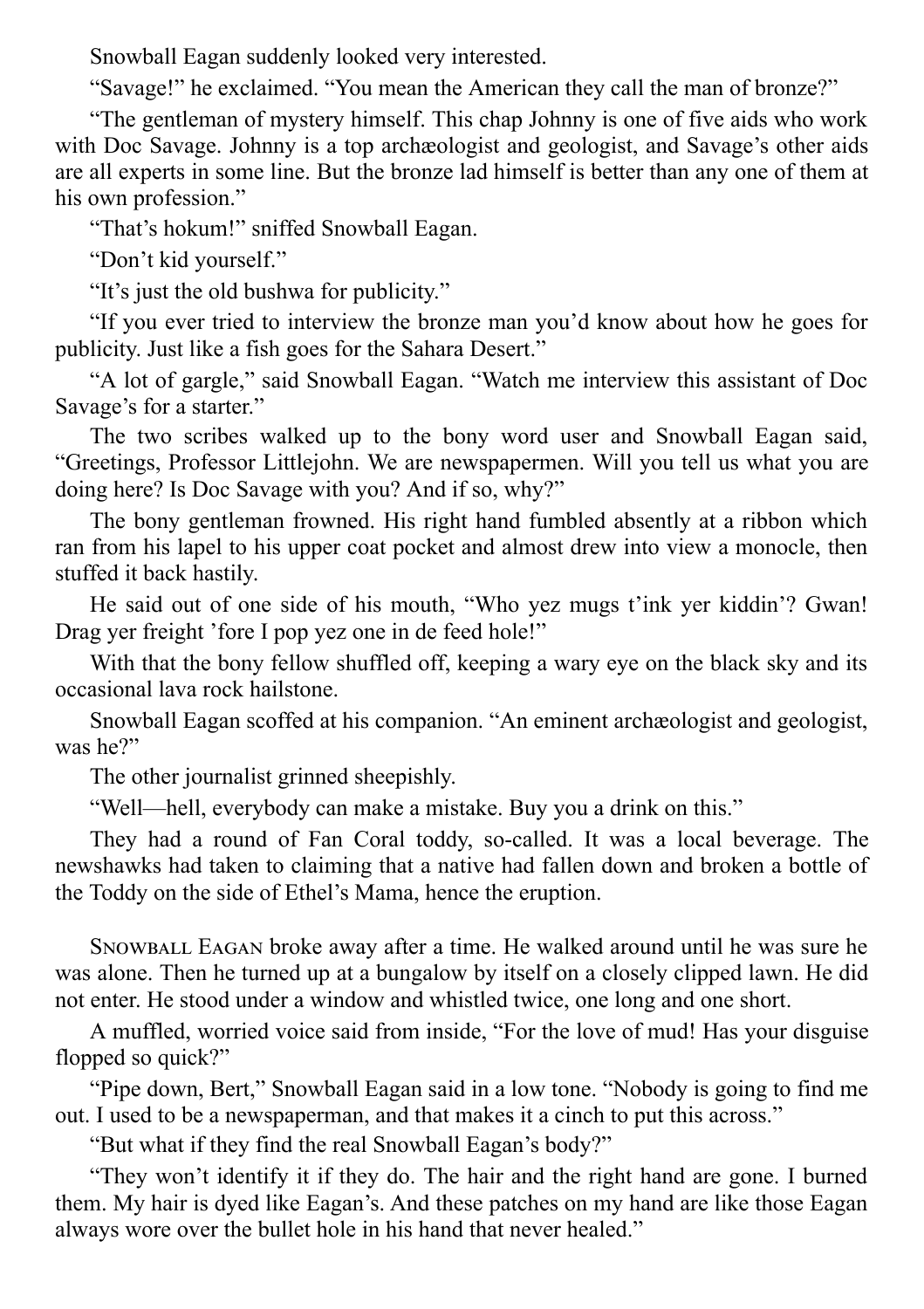"I didn't like the idea of killing Eagan. These coppers here are tough babies to fool around with. You'd better watch your step!"

"What the hell! Eagan was just a newspaper bum headed over here. I had to skip Shanghai. The cops had me covered everywhere. And taking this Eagan's place was my only sure-fire chance of getting here. It's a good thing you got out of Shanghai before they got wise to us."

"We've been over that before," the voice inside said. "Have you decided how we're gonna work this?"

"That's what I came here about," said the fake Snowball Eagan. "As you know, I've been a bit doubtful. I haven't been plumb sure that volcano has coughed up what I think it has. But now I know."

"How come?"

"Because the big time has gotten interested in it."

"Big time? Whatcha mean?"

"Doc Savage. I just saw one of his helpers."

No sound came from within the bungalow for such a long interval that Snowball Eagan leaned closer and said, "Well?"

"I wonder if you've gone crazy?" asked the one inside.

"Is a crack like that necessary?"

"Something is necessary to bring you back to your right mind. Don't you know this Doc Savage's reputation?"

The rascal calling himself Snowball snorted. "Scotland Yard has a rep, too. What did it get them?"

"The Yard is different. They're just police. Doc Savage is—is—isn't quite human. He has some incredible scientific disguises, from what I've heard. And he's put in his life chasing crooks around. From what I hear, not many of them got away."

Snowball started breathing through his nose. He was angry.

"Don't give me an argument!" he gritted.

There was another long silence from inside. "All right."

There was fear in the voice inside.

Snowball said, "We're goin' to work on this Doc Savage right away. If he's down there after the same thing we're after, we'll have to do things about it."

"And what do you think you'll do?"

"I guess Doc Savage and his gang will have to wake up dead," Snowball Eagan growled.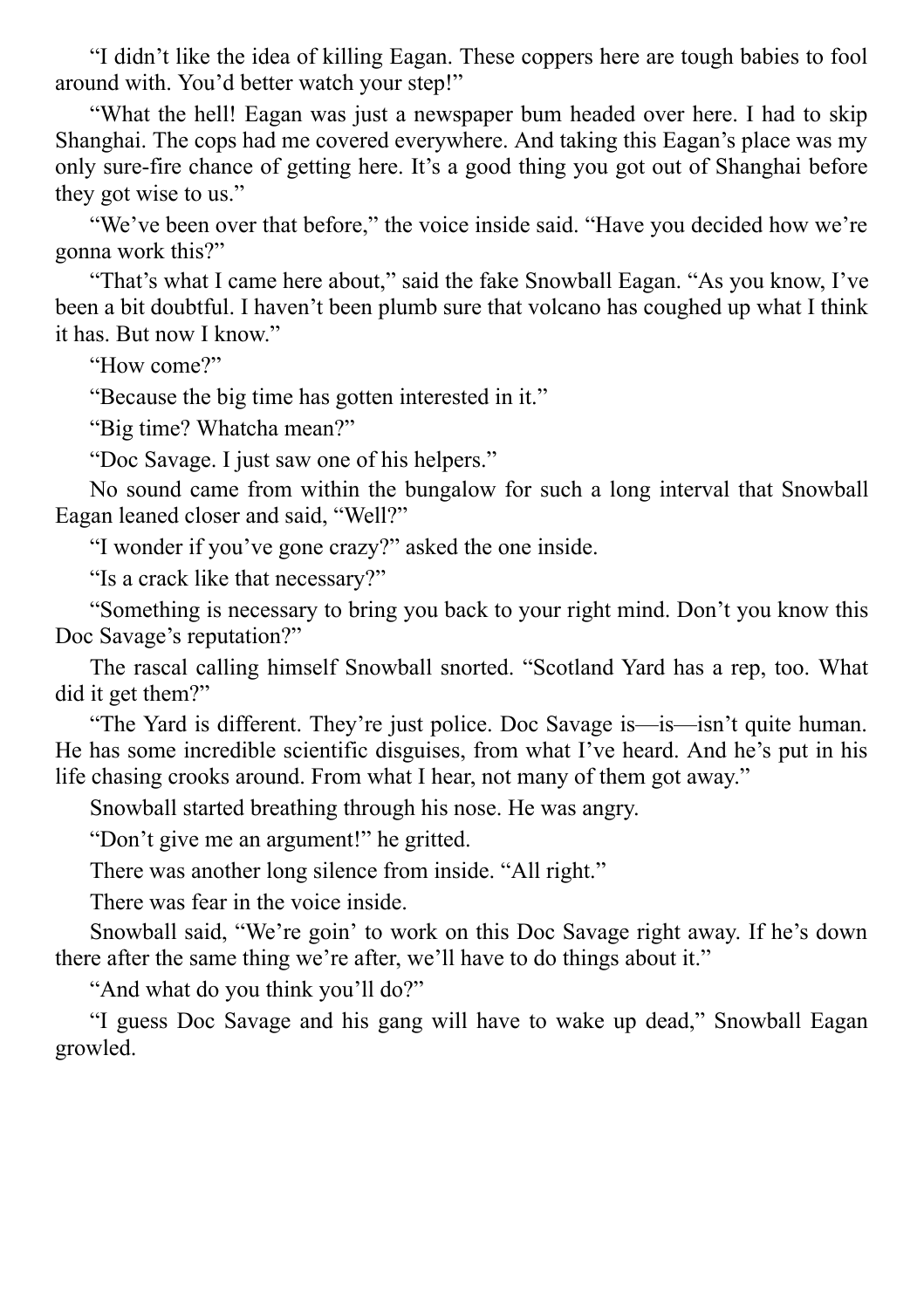#### **Chapter 2**

#### **THE MAN OF MIGHT**

<span id="page-15-0"></span>SIX little brown tents were pitched in a row under a huge rock on one side of Mount Ettilusamauma. The rock overhung and sheltered the tents. The sea was half a mile west and two thousand feet in the direction the old-time preachers claimed Hades would be found. The top of Ettilusamauma was four miles east, seven thousand feet up, and it looked as if Hades were up there instead of down below.

Tongues of flame, some apparently at least a mile long, went lunging up into the sky. Dust, smoke and rocks came whizzing out. And the crater was boiling over in one place, where a great lava river flowed.

This lava made a red snake down the mountainside, passing within four hundred yards of the six little brown tents, then ran into the sea. Where it entered the sea, it was making almost as much steam as Ethel's Mama was making smoke.

Two small boats carrying motion picture cameramen were fooling around the steam. A plane was flying up and down over the lava river; another cameraman was leaning over the cockpit edge with his movie machine.

The tall man who used the big words, the long bag of bones who had been nearly brained by the lava rock in town, came out of the scorched jungle and approached the tents. Finding no one there he walked toward the lava stream.

Before long, he came in sight of what at first might have been mistaken for an ape lying on its back, holding a smoking cloth to its forehead. The bony man approached.

"Hello, Monk," he said. "Where's Doc?"

The individual on the ground sat up. He was nearly as broad as he was tall, his face was mostly mouth, and he was covered with hair which resembled rusty shingle nails. He held the smoking towel in first one hand, then the other.

"Hyah, Johnny!" he squeaked in a voice that might have belonged to a small child. "What's wrong?"

Johnny pointed a bony finger at the smoking towel. "What's that?"

"Dry ice of a new kind that I invented, and which is all that's keepin' me alive in this place. Brother, is it hot over by that rock river! What's wrong?"

Johnny said, "What makes you think something is wrong?"

"You're usin' little words, professor. Something has to happen to make you do that."

"Two newspaper reporters recognized me in town," Johnny explained. "I think I fooled them. But later, while I was finishing up my shopping, I saw a man trailing me. He was one of these natives. I think I gave him the slip. But Doc won't like this. He wanted our visit here kept secret."

"That last has been eatin' on me," Monk announced. "Why the secrecy? Why the hurry to get here? What's up, anyhow?"

"Why not ask Doc?"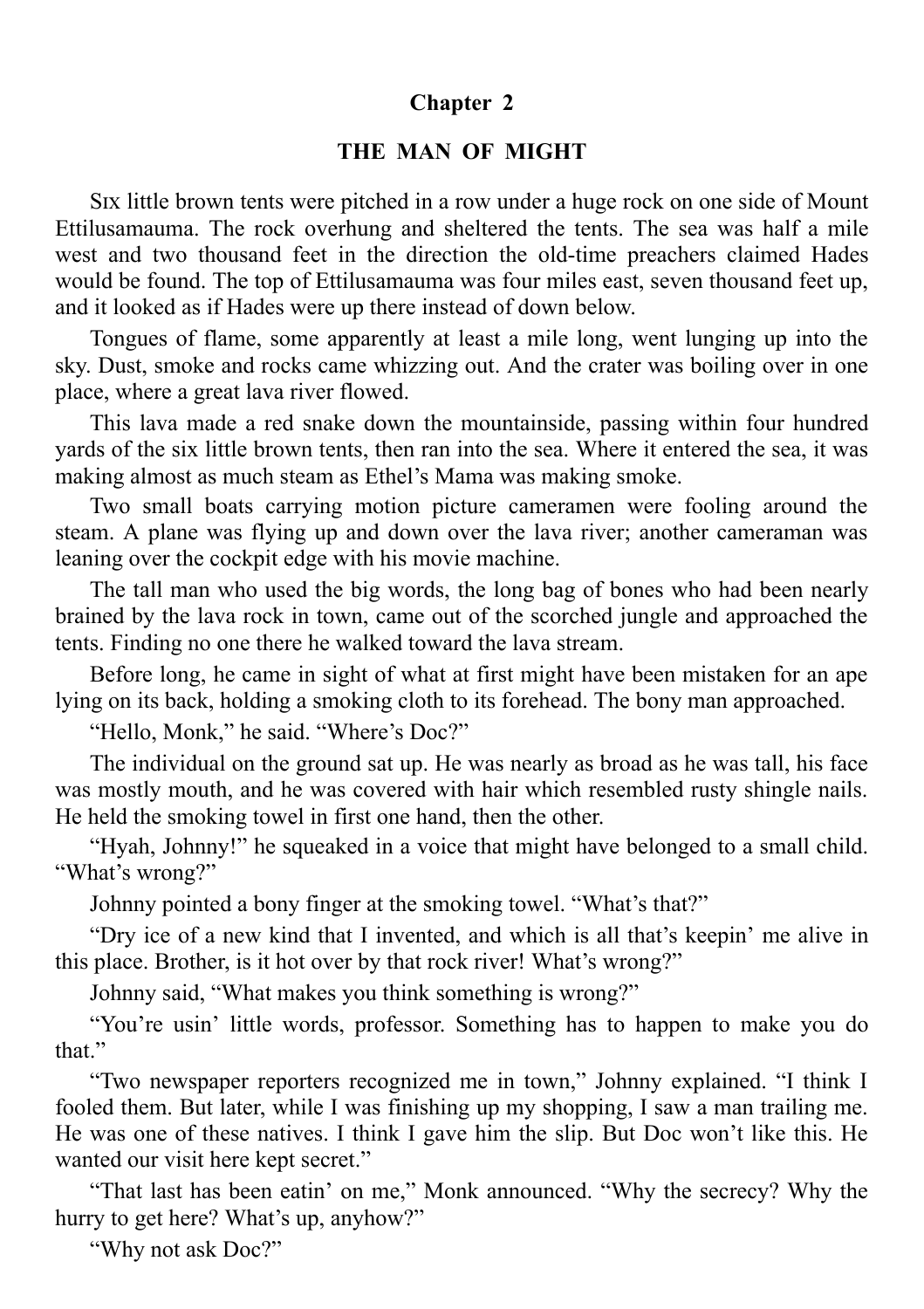Monk grinned. When he did this, most of his homely face became grim.

"It wouldn't do any good," he said. "Doc has a habit of keepin' things, or suspicions, to himself until he is dead sure before he tells anybody."

Johnny said, "I'm going to ask him myself."

He walked in the direction of the lava river.

"Don't get frostbitten!" Monk squeaked.

MONK unrolled his towel to inspect his dry ice. The diminished size of the cube smoking because it was so cold instead of so hot—caused him to groan lustily. Monk's ordinary speaking voice was small, but his groan was something like a piece being torn out of the side of a circus tent. He lay back and replaced his cooling invention on his forehead.

When the earth shook and red light washed over the ground, he raised up on his elbow to glower at the top of Ethel's Mama. Monk was just in time to see something happen.

The plane with the cameraman was flying over the upper end of the lava river, near the crater's lip. The plane lifted straight upward many scores of feet. It turned end over end as it went. There was no visible reason for this occurrence.

The aircraft fluttered about regaining equilibrium. Then it sailed around, and like a hen which had been bitten unexpectedly by a harmless-looking worm, it buzzed back cautiously to investigate.

Almost the same thing as before happened to the plane. Something invisible seemed to knock it through the air. It traveled straight backward this time.

Monk scrambled erect, still holding his dry ice poultice to his head.

"Maybe Doc and the others didn't see that!" he grunted. "I better tell 'em. Come on, Habeas!"

Monk looked around, waiting.

"Habeas!" he rapped.

A remarkable-looking pig reluctantly left the shade of a rock. The shote had long thin legs and ears which a bat would have considered suitable for flying. He was Habeas Corpus, Monk's pet. If the surroundings had not been so hot, Monk would probably have been training Habeas. He spent most of his spare time educating the pet hog.

Monk started off. Habeas followed him a dozen paces and stopped.

"Habeas!" Monk squeaked. "C'mon, or I'll tie knots in your legs!"

Habeas paid no attention. He seemed interested in a clump of scrub palms.

Monk said, "Come on, Habeas, or I'll give you to Ham!"

The rusty-looking bristles on Habeas's back began to stand on end.

Monk frowned at the scrub palm cluster. "What the heck!" He started over to investigate.

A barefooted, brown man with a big revolver came out of the palm cluster.

"You fella savvy stand still!" he said fiercely.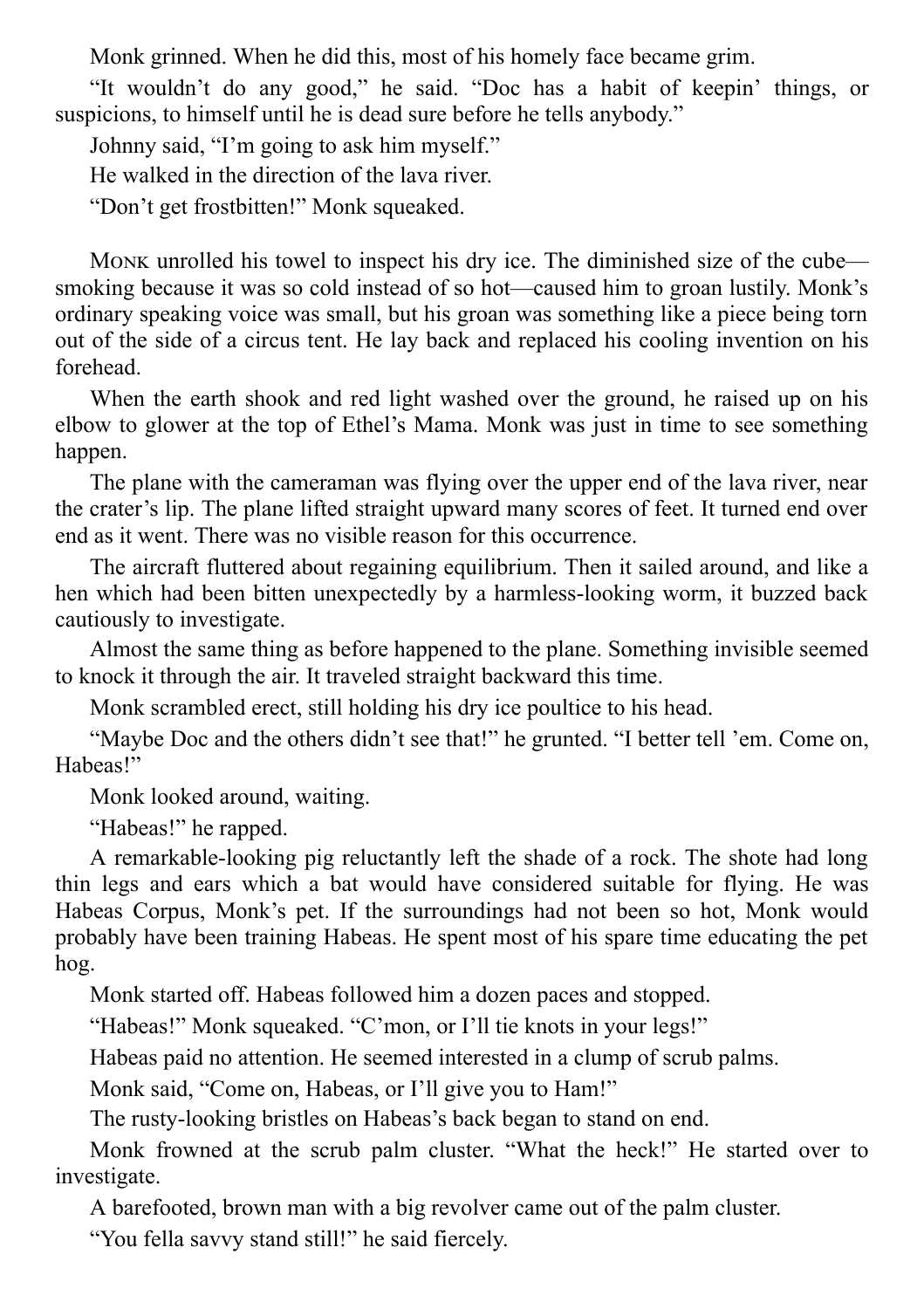Monk savvied. He put out his jaw. "Say, what's the big idea?"

The brown man wore denim pants, no shirt, and an ugly look. He got down to business immediately.

"You fella talk chop-chop," he said. "Why all same fella Doc Savage come 'longside Fan Coral?"

Monk squeaked, "You wanta know why Doc came here?"

"Savvy," said the other. "You bet. Me fella want know."

The man's revolver had a big barrel and a big cylinder, and the sun was just right for Monk to get a look at the round, shiny noses of the cartridges. They were impressive.

"Who sent you to ask that question?" Monk growled.

The brown man started to answer when he saw a shadow looming on the ground beside him. It was a big shadow, and it had not been there an instant before.

The shadow was all the brown man ever saw of the fate that overtook him. Fate in the shape of a giant of bronze.

THE big bronze fellow had come silently out of the jungle, and he got the gun and dropped the native with one blow, all as if it had been rehearsed a thousand times. His remarkable bronze features had not changed expression, had in no way showed that the ghostly silence with which he moved was at all unusual, or that dropping an armed native was anything out of the ordinary.

Strangely, there was enough of the unusual about the big bronze man to make it seem that the incredible was rather to be expected from him.

There was more about the bronze man than bigness. The tendons on the backs of his hands resembled round files, and the rest of his sinews looked as if they were made up of cables of the wires they brace airplane wings with.

He wore nothing above the belt, and his muscular development was fabulous, yet so symmetrical that, had he been fully clothed, and seen at a little distance, he would have appeared no more Herculean than an ordinary man.

Probably the most striking thing about the bronze giant was his eyes. They were like pools of flake-gold, always stirred by some tiny force. They contained a weird quality, something compelling, hypnotic.

"Doc!" Monk exploded a relieved grunt. "How'd you happen along just then?"

"Coming to warn you," the bronze man said.

"Huh?"

"Better run for it. You saw what happened to that plane a moment ago?"

The bronze man's voice was like the rest of him—remarkable. It was a trained voice, unexcited and subdued, but somehow giving the impression that it could carry for miles if necessary.

"I was comin' to tell you about the plane when this bird jumped me," Monk explained. "Say, what——"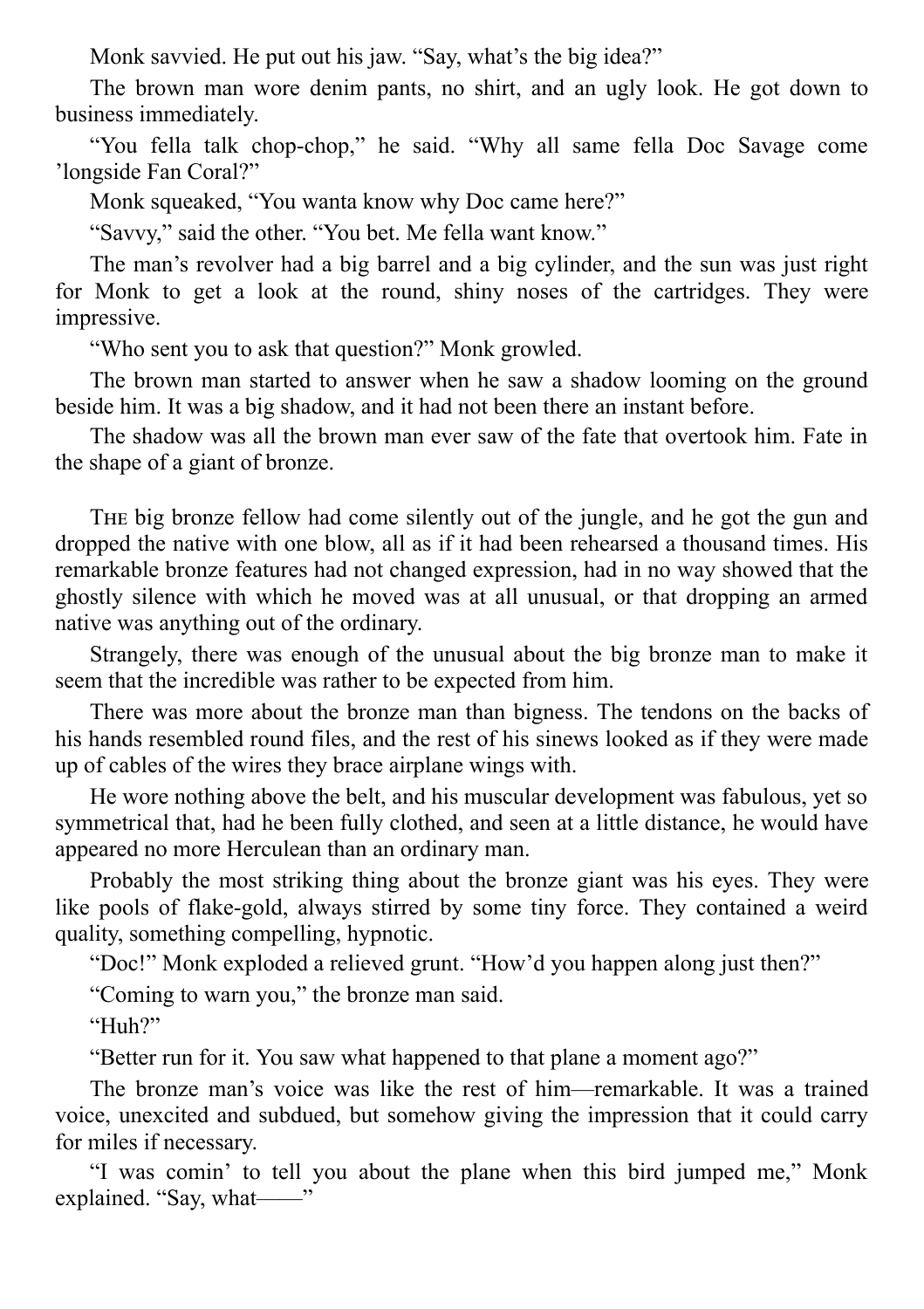"Run," Doc Savage interposed quietly. "If the thing comes this way, the ledge under which the tents are pitched will probably be the safest place."

"*Thing!*" Monk squeaked. "What thing?"

But the bronze man had already whipped back into the jungle. He reappeared immediately, carrying a large metal case which seemed to contain a great deal of delicate apparatus. He had evidently put this down while he crept upon Monk's captor.

The bronze man raised his voice. It was a crash of volume, as if stepped up by a power amplifier.

"Long Tom, Johnny!" he called. "Renny, Ham!"

"Coming!" came a faint shout from the direction of the lava stream.

Monk scooped up the unconscious native. "Instead of this lad askin' me questions, he's gonna answer some!"

The bronze man and Monk ran through the jungle, then worked among a legion of boulders evidently deposited there by Ethel's Mama in some past eruption. There was a stretch of brush beyond, then the camp of the six little cinnamon-colored tents under the overhanging ledge.

Doc Savage put down the instrument box and Monk dropped his captive.

FOUR men appeared on one side of the campsite, running toward the tent and the ledge. One of them was the gaunt archæologist and user of big words, Johnny. Dangling from one of his eyes was a monocle, in reality a powerful magnifying glass that had served many uses.

The second man was the dapper lawyer, Ham, the best-dressed man in America and one of the world's cleverest lawyers. In one hand he gripped a sword cane whose point was coated with a drug producing unconsciousness.

The third member of the group was a formidable tower of a fellow who would weigh in excess of two hundred and fifty pounds—but if he had been built in proportion to his hands, he would have weighed in the neighborhood of a ton. It was doubtful if he could have put either fist in a gallon pail. He had a long, naturally gloomy face which would have been excellent stock in trade for an undertaker.

The big-fisted man was Colonel John Renwick—"Renny"—noted for three things: his ability as an engineer, his boasted ability to knock the panel out of almost any wooden door with either fist, and his membership in Doc Savage's little group of five aids.

Major Thomas J. Roberts, the electrical wizard, was the fourth man. He had the complexion of a mushroom and the physique, as far as outward appearance went, of a fellow who had spent his life in a wheelchair. He had collected the name of Long Tom after a ludicrous adventure with a type of ancient cannon designated by that name.

The four were carrying more complicated-appearing instruments.

"We will set the apparatus up inside the shelter of the ledge and continue to watch it," Doc Savage said.

The bronze man bent over the instruments, adjusting dials, knobs, watching indicator needles, and twice plugging in a telephone headset to get frequency hums.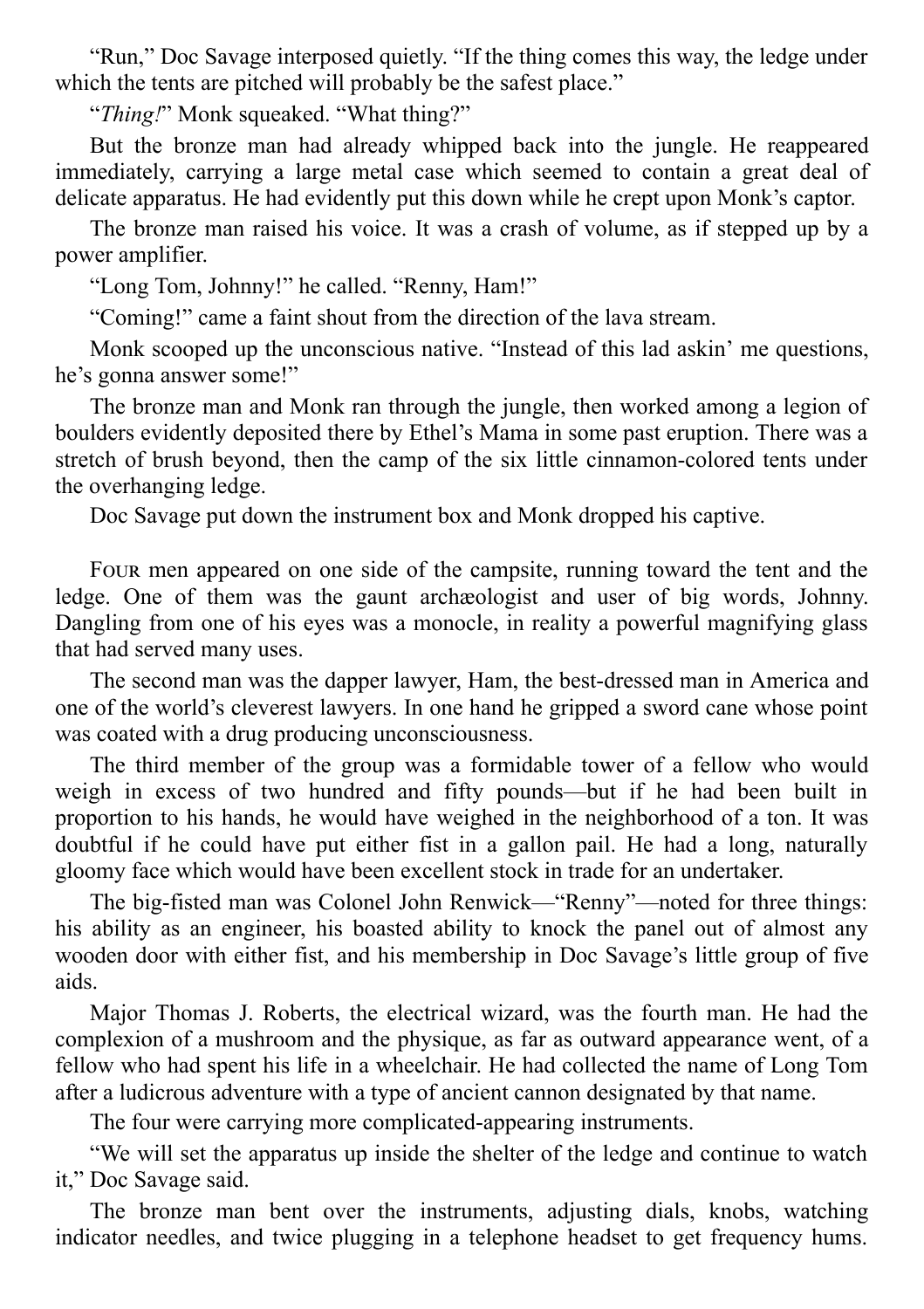Long Tom, Johnny, Ham and Renny looked on curiously.

Monk looked around, saw his pet pig, Habeas, nowhere about, and hastily ambled outside. Monk's apish physique gave him a strange, short-legged gait which made him seem in no hurry even when running at full speed.

Doc Savage continued to watch the dials. The gold flakes of his eyes seemed to be moving a little faster, but there was nothing else about his expression to show he was excited.

"It is undoubtedly following the lava stream down and getting close," he said.

It was very quiet under the ledge. Ethel's Mama made a rumbling now and then. One of the instruments hummed faintly.

"It is very close," the bronze man said.

Outside, Monk's voice blared.

"Blazes!" the homely chemist squawled. "What the heck's got hold of me?"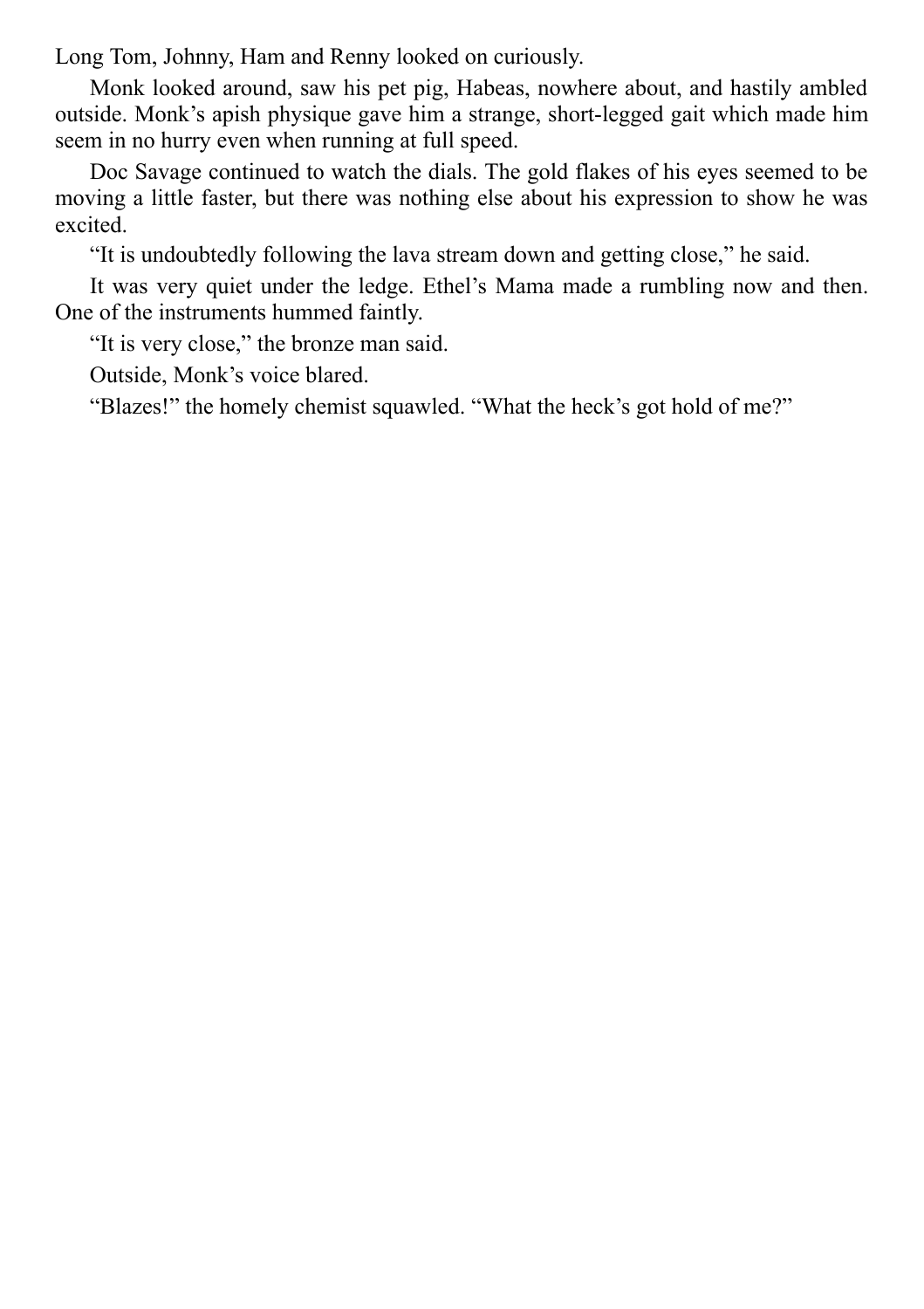#### **Chapter 3**

#### **THE UNSEEN**

<span id="page-20-0"></span>THE tree was small, gnarled and tough, as tropical trees often are.

Monk clung to the tree trunk with both arms and his chin. The expression on his homely face showed that he was using all his strength. His legs were stretched out parallel with the ground. Something might have had hold of his ankles, pulling with great force. Some medium, certainly, was doing just that. *But there was nothing visible!*

"Help!" Monk squealed. "Shoot the dang thing or somethin'!"

"Holy cow!" exploded big-fisted Renny.

Johnny said, "I'll be superamalgamated!"

Long Tom and Ham looked on in astonishment.

Monk howled, "Help, blast it!"

Monk suddenly lost his grip. He was carried through the air at least twenty feet before he hit the ground. End over end he tumbled. A thorny shrub scratched him, and he squawled angrily.

"Shoot the dang thing!" he bellowed. "Make it leggo me!"

Big-fisted Renny dug into a concealed holster under an arm and brought out a weapon which had somewhat the appearance of an oversize automatic. Renny aimed. The gun made a noise like several big riveting machines going simultaneously. Renny arched his stream of bullets so they passed all around Monk.

Monk suddenly managed to stop rolling.

"Keep shootin'!" the homely chemist bellowed. "You scared the blame thing away!"

Renny started his machine pistol again, but stopped quickly. His sad eyes almost fell from his gloomy face.

"Holy cow!" he boomed hollowly. "Look!"

A tall, spindling tree between Monk and the ledge was bending over slowly, as if depressed by an invisible weight. It was leaning west. And blistered grass blades were bending as well. Great masses of gravel and earth began to slide!

"It's coming this way!" Ham yelled.

Doc Savage said, "Get the instruments into the back of the recess under the ledge. Jam them against the solid rock, then do the same with yourselves. Cling to the cracks in the rock."

The bronze man sounded totally unexcited.

The others sprang to follow the suggestion—and never made it. Something unseen, terrific, hit them. They were entirely helpless. Carried off their feet, they were driven deep into the ledge recess.

Renny's head struck rock and he fell back stunned. Tall, lean Johnny and pale Long Tom got entangled, and hit with enough force to take air out of them both. Ham hit the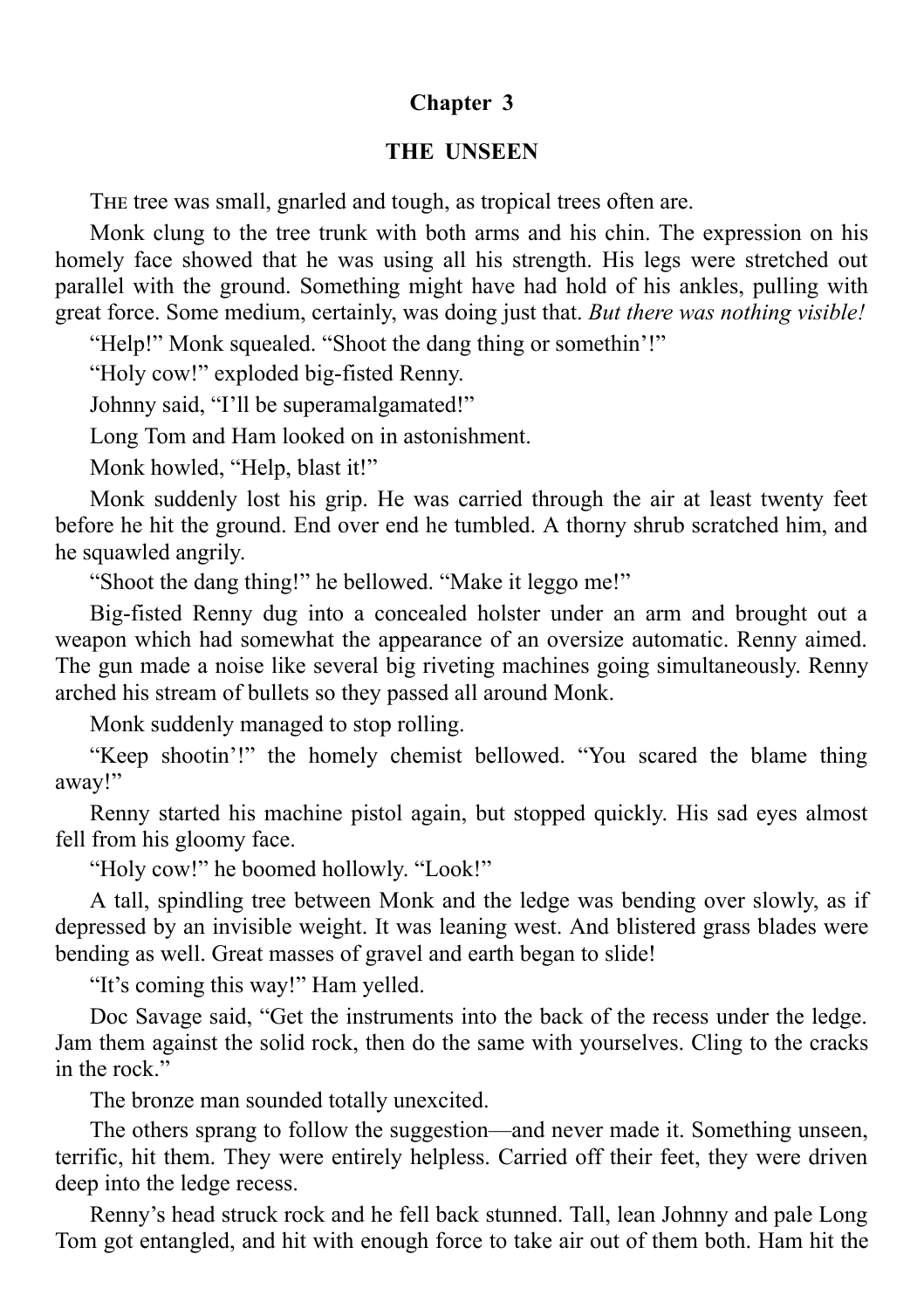wall of rock feet first, and did an eerie thing—he staggered around on the vertical wall, trying to keep his balance, just as he might have done on level ground.

The next instant, all were blinded by a roaring inrush of sand, dust and sticks. There was a great grinding and rumbling. The earth trembled. Came a tremendous crash, and it grew abruptly gloomy under the ledge.

Then silence fell.

"STAY where you are for a moment," Doc Savage advised quietly. "It may come back."

The bronze man was against one wall, half buried in the sand, dust and débris which had been swept into the ledge niche. Cradled and protected in the muscular cordon of his arms was one of the cases of sensitive apparatus. It seemed to be intact.

The other cases had been smashed.

The opening under the ledge was not nearly as wide as it had been. A huge boulder had come from somewhere and rolled against the aperture. Smaller boulders were stacked against it. The tents were down.

Suspended dust started the men coughing, sneezing.

"Holy—*kerchoo*—cow!" Renny exploded. "Where's that native?"

Doc Savage was already on his feet and looking around, flake-gold eyes probing everywhere.

There became audible within the little cavern under the ledge, penetrating to all its recesses, a small, strange sound. The note was predominately a trilling, but it had an eerie nature, a quality which was ethereal. It might have been the progress of a tiny wind around some cranny in the big boulder blocking the entrance.

Doc Savage's four aids stared at the bronze giant. They knew that sound, had heard it many times. It was a characteristic of Doc Savage, a small and unconscious thing which the bronze man did when surprised, or when confronted with a new discovery or realization.

Of the brown-skinned native who had tried to seize Monk there was no sign.

Monk yelled outside, "You guys all right?"

Doc Savage moved to the boulder. There was enough room to squeeze out. The others followed him.

Monk, rubbing his eyes, spitting out dust, joined them in staring in the direction of the lava stream.

"I'll be superamalgamated!" Johnny gulped.

The patch of big boulders was directly before them. The masses of rock had been fairly evenly distributed. But there was nothing even about the way they now lay.

A path more than a score of feet in width had been swept almost clean of loose stone. The rocks had been pushed, as if by a gigantic broom, to the sides, and in the direction of the ledge.

"Blazes!" Monk breathed. "Think how big that thing must be! Some of those rocks weigh tons!"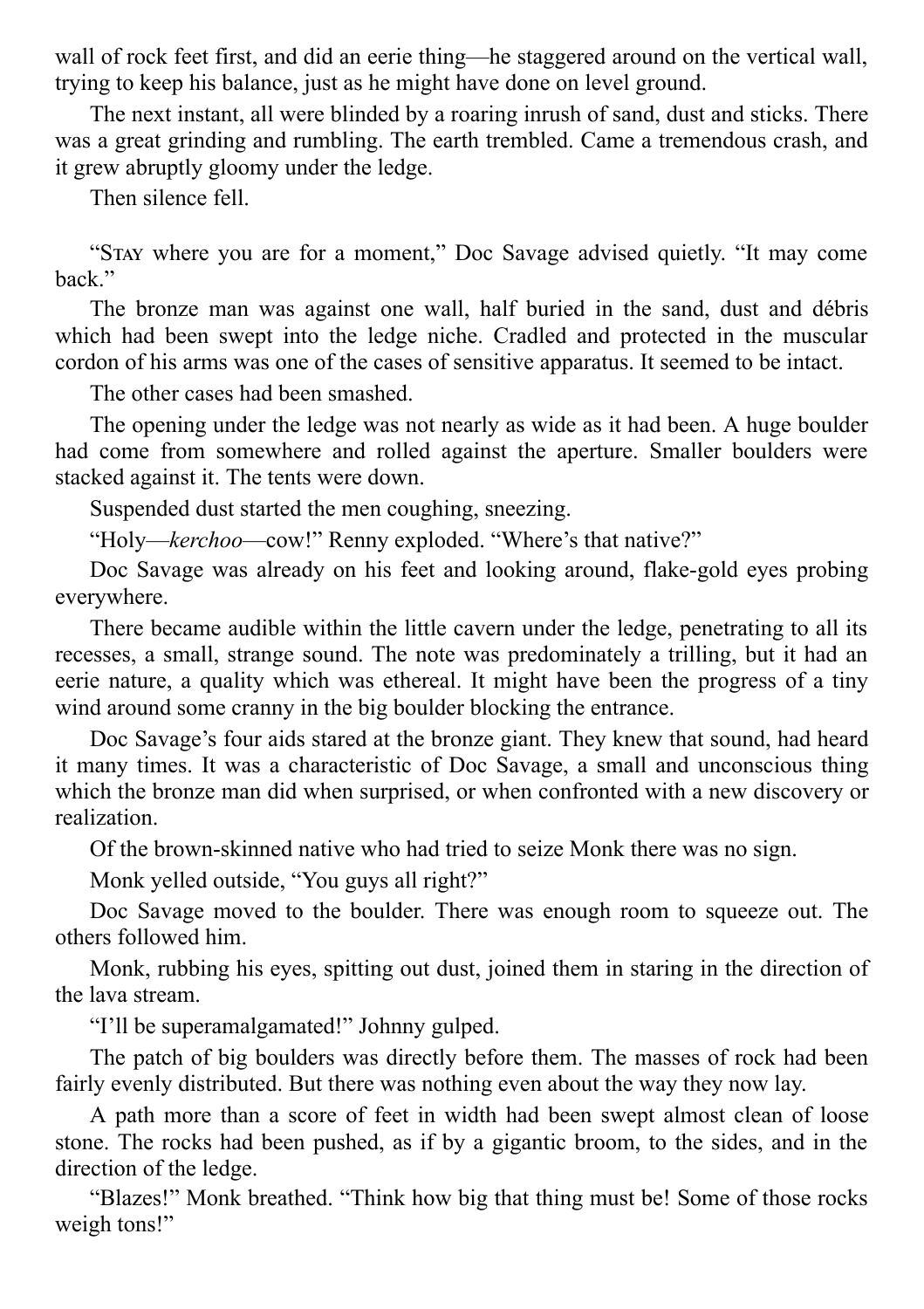The others were silent. What had just happened was so fantastic, so impossible, that they could not think of much to say about it.

"What gets me," Long Tom said hollowly, "is that you couldn't *see* anything! I can't understand *that*!"

"Well, it was somethin' that was alive," Monk declared. "You saw how it turned me loose when Renny opened up with his machine pistol. Say, where's that native?"

"Gone," said Ham.

"What?"

"He's disappeared."

Monk opened and shut his big mouth several times.

"Maybe that whatchacallit came after the native," the homely chemist mumbled.

Big-fisted Renny peered about suddenly.

"Where's Doc?" he boomed wildly.

THE five men stared about them, then at each other. The bronze man was not in sight. Something pale and cold seemed to flow into the faces of each man.

"Doc!" Renny gulped. "Do you suppose——"

The rest of it stuck in his throat, and his fists made big blocks that might have been marble painted over with a brown stain.

"Doc!" Monk squawled.

"In here," the bronze man said quietly from beneath the ledge.

The five men charged for the opening, got inside, saw the bronze man over the instrument which he had saved, and looked at each other sheepishly.

"As jittery as a bunch of kids in a spooky graveyard!" Renny thumped disgustedly. "What does that contraption show, Doc?"

The bronze man took a moment before answering.

"It is a little surprising," he said. "This is a device to register and measure automatically the presence and strength of certain invisible wave lengths of light such as the so-called infra and cosmic rays, particularly those which have the property of penetrating solids. The device went completely haywire."

"You mean it didn't register?"

"It registered, but the recording lines make absolutely no sense."

Renny boomed, "Say, Doc, you got an inkling of something queer here just by reading the newspapers and looking at that Yale seismograph record. You came here in a hurry. Just what did you expect to find?"

Instead of answering that, the bronze man said, "It might be best if we did something besides talk. Renny, suppose you look around for some trace of that native who tried to make Monk tell why we were here. Johnny might help you."

Renny sighed, realizing he was not going to get any information now. "Righto." The engineer and Johnny walked off.

"Long Tom," Doc suggested, "you might look through the stuff under the tents and see if you can find our capacity field device to detect the presence of prowlers. Maybe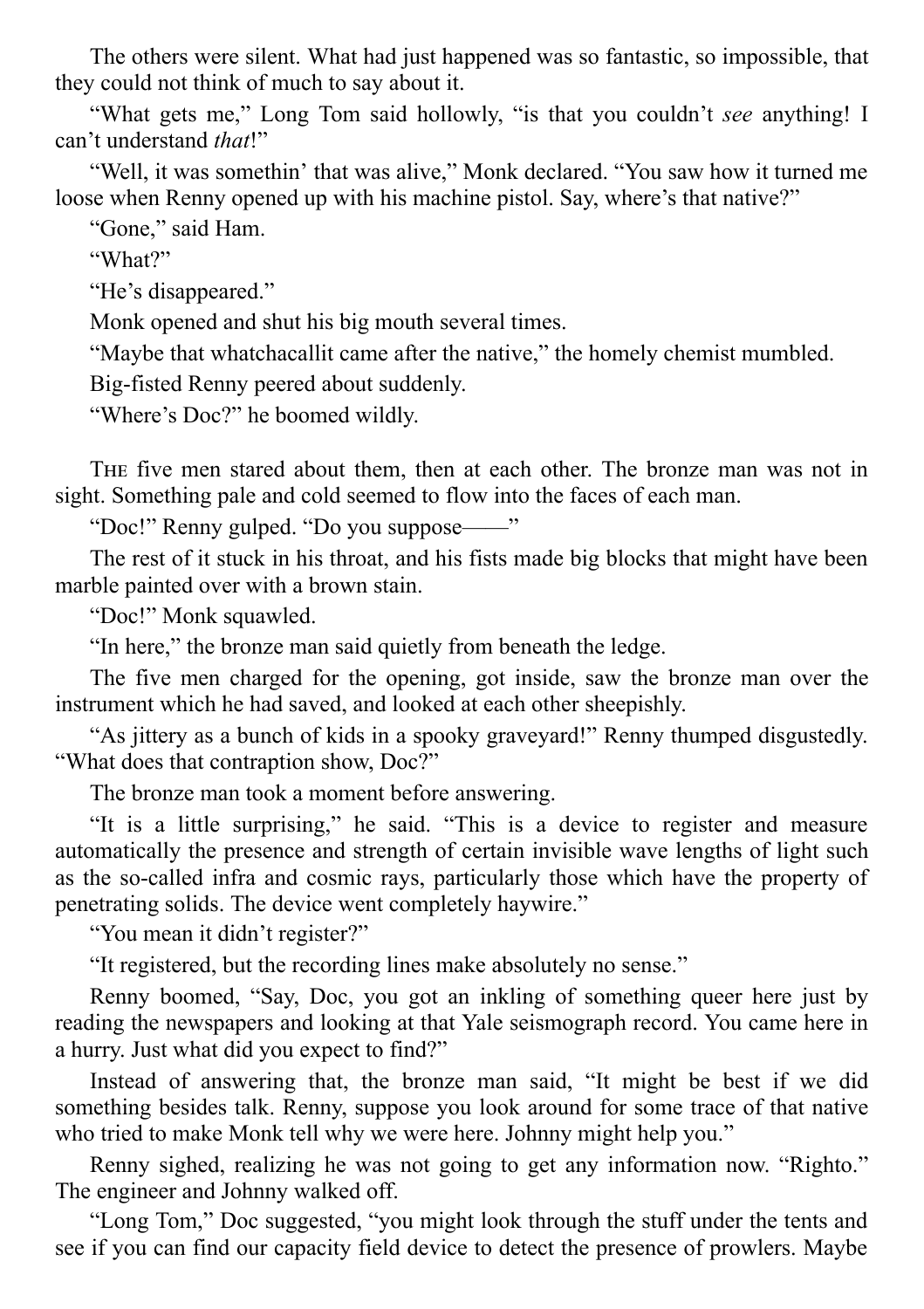it is intact."

The pale-looking electrical wizard delved into one of the collapsed tents and came up with a black box which had a long coil of flexible insulated copper braid attached, as well as a headset. The box had a profusion of knobs. Long Tom tested.

"It still works," he said.

"Bring it," Doc requested. "Monk and Ham might as well go with us, also."

WHEN the bronze man got into motion, it was evident his destination was the stream of flowing lava. He followed the path which had been so fantastically swept clear of boulders. Doc and his aids saw plenty to interest them.

The trail led straight to the lava stream.

"Blast me!" Monk muttered. "What kind of a gollawhoppus can live in melted rock?"

"Gollawhoppus is right!" Ham agreed.

Doc Savage turned toward the sea. The aids began to notice queer things. In several spots, molten lava was splashed high on the banks of the little valley in which the lava flowed. Fires which this liquid hot rock had started had not burned far.

"I hate to think I might be going nuts," Monk complained. "But it looks as if that thing did a lot of jumping around or something and splashed this rock out on the banks."

Ham stopped suddenly, opened his mouth and began to giggle. Finally he laughed loudly and violently.

"Somethin's goofed you!" Monk snorted.

Ham sobered with a snort.

"Nothing of the sort. This—this spirit out of the hot place, or whatever it is—tried to grab you and carry you off, didn't it? It just struck me that Old Nick must be getting so anxious for your company he couldn't wait for you to turn up your toes in the ordinary manner."

Monk glared indignantly, but the best he could think of was, "The place is probably so full of lawyers by now that there's no room!"

Doc Savage stopped.

"Long Tom," suggested the bronze man, "here is as good a place as any to set up your capacity detector alarm. Stay with it, and if any one is following us, the apparatus should register that fact."

Pale Long Tom nodded, moved back from the lava where the heat was not so intense and set up his device.

He hardly had the headset on when he shouted sharply.

"There's something moving around here!"

Doc Savage got under cover so suddenly that he seemed to vanish where he had been standing. Monk and Ham were only a shade slower.

They listened. It was hard for their ears to tell much. The flowing lava made grisly sounds. Moreover, fires set by the splashing lava were crackling. Ethel's Mama made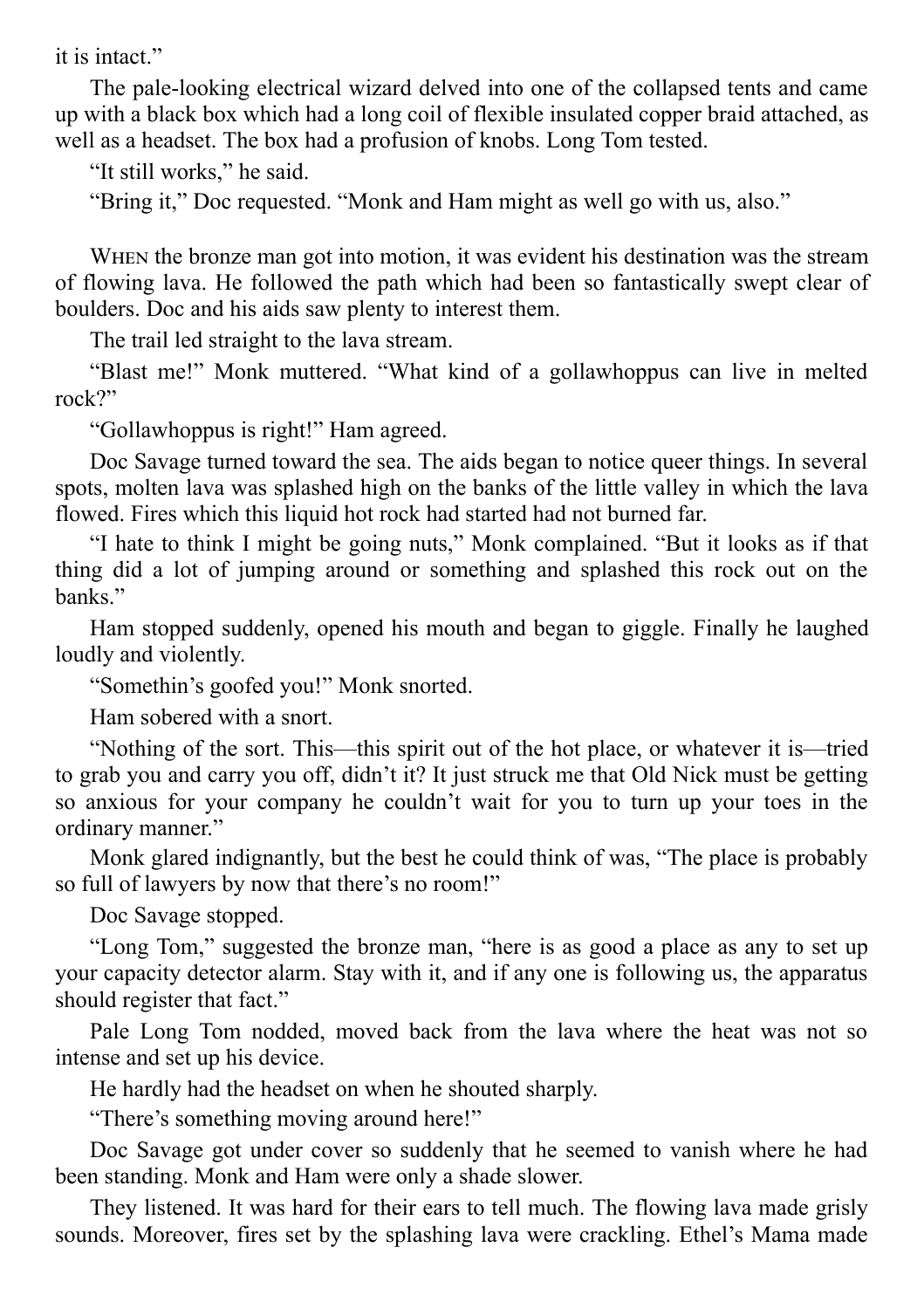an occasional rumble.

"Sure you ain't hearin' the lava in that contraption?" Monk asked.

"No," Long Tom said. "Whatever it is is coming closer."

Monk produced one of the rapid-firing pistols from an under-arm holster. The weapons had been perfected by Doc Savage, and since they fired anything from gas to demolition cartridges, could do surprising things.

"If it's our invisible friend, I'll be ready for 'im this time!" Monk said grimly.

A peculiar-looking creature came out of the jungle and ambled toward the group. It resembled a member of the ape family, although important anthropologists had disagreed on this. Very striking was the what-is-it's likeness to the homely chemist, Monk. Had Monk been relieved of two hundred pounds or so, he and the ape would not have to be seen in a very thick fog for there to be a case of mistaken identity.

"Chemistry!" Ham exploded, relieved at seeing his pet.

"I got a notion to shoot anyway!" Monk grumbled.

A moment later, Monk's pet pig, Habeas Corpus, appeared, trailing Chemistry. The two looked as if they had just had a fight. They probably had. They got along about as well as their owners.

Long Tom said, "That's what my apparatus located."

Doc Savage appeared from his hiding place and walked toward the sea, following the lava. Monk, Ham and their pets went with him.

Long Tom remained behind with the capacity detector alarm and suspended the braided, insulated aërial of his device between two small trees. It really was an aërial in substance. The whole contrivance functioned somewhat on the principle of the old-time regenerative radio receivers which howled when you brought your hand near them. Doc Savage had expended a good deal of his remarkable scientific skill on the device, however, and it was uncannily sensitive.

Long Tom donned the headset and adjusted the dials more carefully. It was very hot, even though he had a tree between himself and the flowing lava. He tried fanning himself with the tropical helmet he was wearing. But the capacity detector gave off little whines each time his hand moved. Long Tom stopped fanning.

The detector, not quite as finely refined, was already in use around New York as a burglar alarm. Rich men had a wire strung around the wall enclosing their estates, and when any one came near the wall a bell rang.

AFTER about ten minutes, Long Tom showed suddenly increased interest in his apparatus. Some one was coming. The feeble-looking electrical wizard got to his feet and loosened his machine pistol.

The weapon was charged with "mercy" bullets which produced unconsciousness. They were chemical-filled capsules which did not do much actual damage.

When the new arrival popped into view, Long Tom nearly dropped his weapon. It was a girl.

A scared girl! Her eyes were big, and she breathed rapidly.

"Come quickly!" she gasped. "It may get away! That is, if it's not dead!"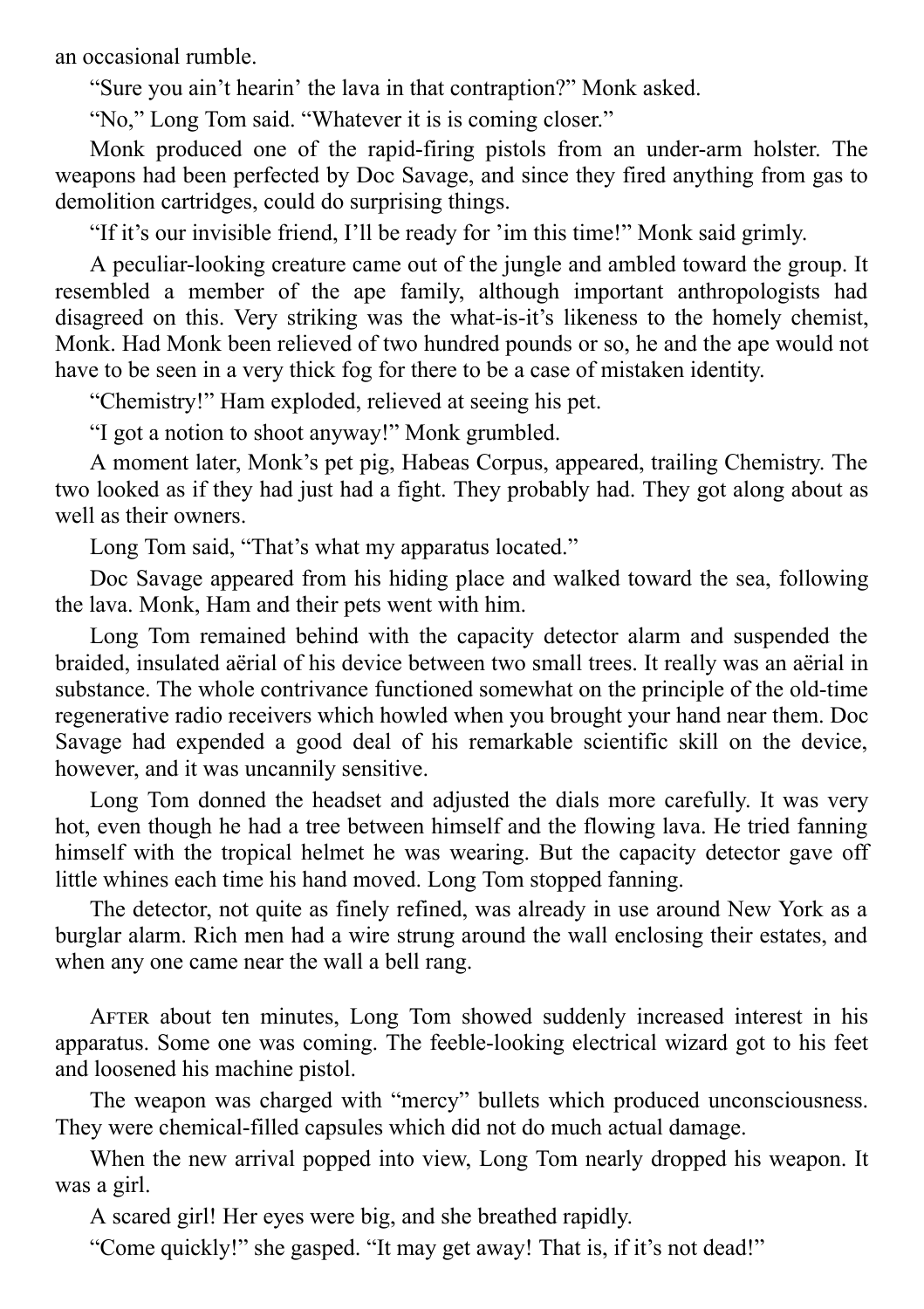The big eyes were blue, a nice shade. There was more about her that was nice, too. Her nose, the shape of her mouth. Long Tom had a weakness for slender girls, and this one was certainly slender. She wore stout leather boots, shorts, a khaki blouse and a khaki pith helmet. There was a leather case for a miniature camera and a pair of binoculars slung over her right shoulder and a canteen over her left.

"Don't stand there staring!" she snapped. "I want a witness! Somebody to prove I saw it. I took pictures of it, but they can be faked."

"Er—I don't—understand," Long Tom said uncertainly.

She grabbed his arm. "It's lying in a side canyon up above. I saw you men through the trees and ran down here as soon as I found it and took pictures."

"Who are you?" Long Tom wanted to know.

"Special writer. Don't ask questions. It may move."

Long Tom swallowed twice. "What is *it*?"

The young woman looked impatient enough to shake him.

"It is about fifty feet long, ten feet wide, and about the same high," she said rapidly. "It's got the most fantastic kind of arms, and a horrible body. It was sort of like a mass of clear glass when I first saw it, but it is getting darker, changing color."

"Good night!" Long Tom exclaimed. "The thing that grabbed Monk!"

"What's that?" asked the girl.

"Nothing!" Long Tom snapped. "Let's have a look at this critter!"

The electrical wizard looked in the direction which Doc Savage, Monk and Ham had taken. The trio were not in sight. Ethel's Mama was making quite a rumble at the moment, and he doubted if they could hear him shout. He decided he could call them later.

He ran up the lava stream bank with the excited young lady.

"There's a big palm tree on the bank of the side canyon where the thing is lying," the girl said.

THE big palm had lost its fronds in the heat. It was a coconut palm. The coconuts still hung in a knot at the top, charred and black, although not a frond remained. At the foot of the tree lay one of those big palm crabs, the kind which have relieved many an unwary native of a hand when he reached for a coconut. It was baked pink and had cracked wide when it hit the ground.

Long Tom looked at the crab and said, "That's just the way I feel, Miss—Miss ——" She didn't take the hint, so the electrician came out with it. "What's your name?"

"Alberta. Come on."

They ran past the singed coconut, working around several large boulders, and the girl leveled an arm. The leveling gesture stretched her wrist out of her sleeve and revealed a wrist watch and a band—the band mounted with some diamonds that were nearly as big as the small wrist watch dial.

Long Tom coughed some of the sulphurous volcanic air out, hooked sweat out of his eyes with crooked forefingers, and stared.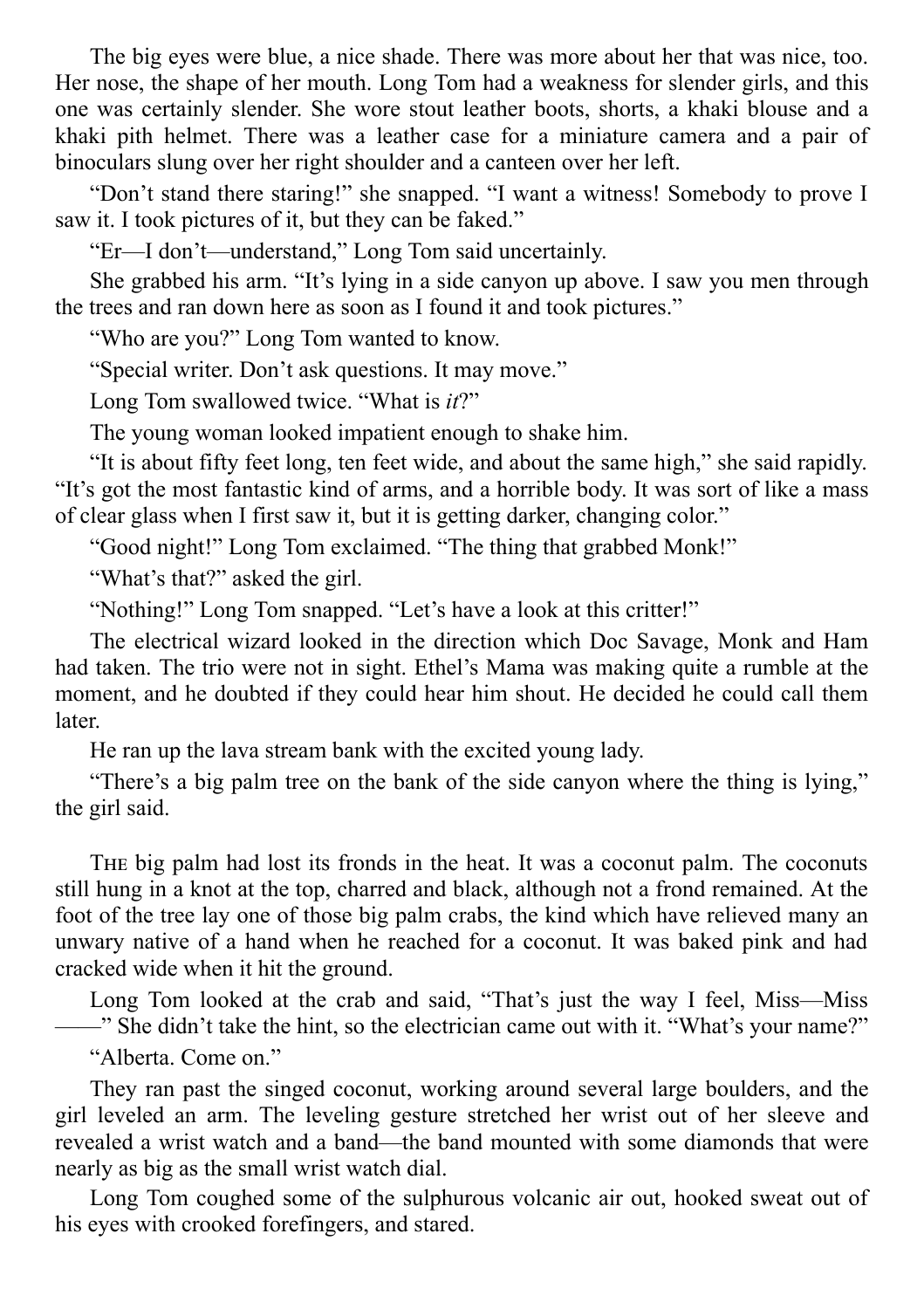"Say, what kind of a gag is this?" he growled.

There was not much of a side canyon. And there was certainly nothing in it. Nothing unusual, at least.

The girl gripped Long Tom's arm. There was more strength in her fingers than Long Tom had thought any woman would ever have. It made his whole arm numb.

"Look!" she shrilled.

Long Tom looked.

He saw a wave of purplish black come out of the back of his brain and break over his eyeballs, and with it there was a phenomenon as if somebody had popped one of those Australian bullwhips over his ears. The ground somehow got up against the side of his face.

"Don't!" he heard the girl cry.

Then the world and everything else went off somewhere.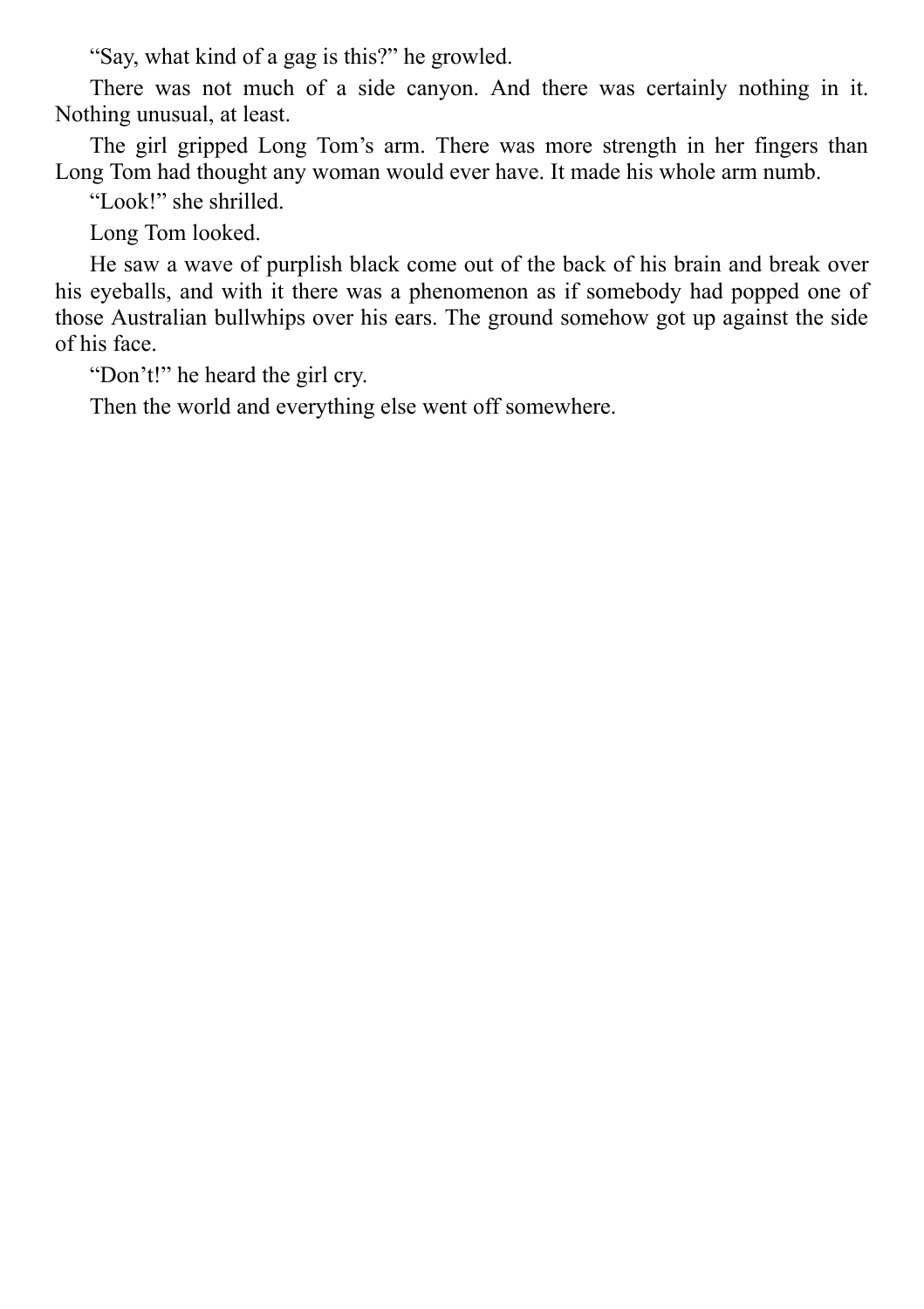#### **Chapter 4**

#### **THE SCARED GIRL**

<span id="page-27-0"></span>MONK and Ham were never together very long at any time without practically coming to blows. That exciting things might be happening around them made little difference with their quarrel. They had been known to lie in a frontline trench during a bombardment and pass the time by threatening to skin each other alive.

"You awful accident of nature!" Ham was telling the homely chemist. "You something to scare babies with! You've taken a file and sharpened that hog's tusks!"

"So what of it, you shyster?" Monk sneered. "Your Chemistry keeps devilin' 'im. Habeas has gotta have a defensive armament."

Ham glanced compassionately at Chemistry, who seemed to have come off on the scarred end of his last brush with Habeas.

"I'm going to take a rock and do some dental work on that hog!" he declared.

"You do and I'll use the same rock for a major skull operation on you!" Monk promised.

Doc Savage had been paying no attention to the argument. The three had approached to within a few hundreds yards of the cliff which dropped sheer to the sea. It was over this cliff that the hot lava poured and set up clouds of steam which actually extended for miles into the tropical sky.

The bronze man pointed. Monk and Ham looked, but could discern nothing that had not been happening for several days.

"Watch. It may come up again." Doc got on top of a small rocky knob.

Great sheets of the hot lava unexpectedly splashed out of the creek of molten rock. This happened about a hundred feet back from the cliff edge. There was absolutely no reason for it occurring, as far as could be seen.

"Come on, Habeas," Monk said in a small voice. "I think me and you will hunt us a hole somewhere."

"Afraid?" Ham snorted.

"Not of anything I can look at," Monk said, glancing at Ham. "But that thingamumgrabber got hold of me. I'd just as soon somebody else had the pleasure next time. If you ask me, it made that splash just now when it jumped out of the lava."

Ham scoffed, "A lot of help you are going to be in investigating!"

"Go right ahead, feller. I'll write a book and tell your posterity, which you ain't got any, thank heavens, how fearless you were."

Ham planted his sword cane on the ground, glared and gave all signs of being willing to delay for an argument. He started out by telling Monk how his ancestors had lived in trees, and probably scrubby trees at that. He was getting around to detail when they both discovered Doc Savage had gone on toward the sea.

When they followed the bronze man, Monk and Ham kept rather close together.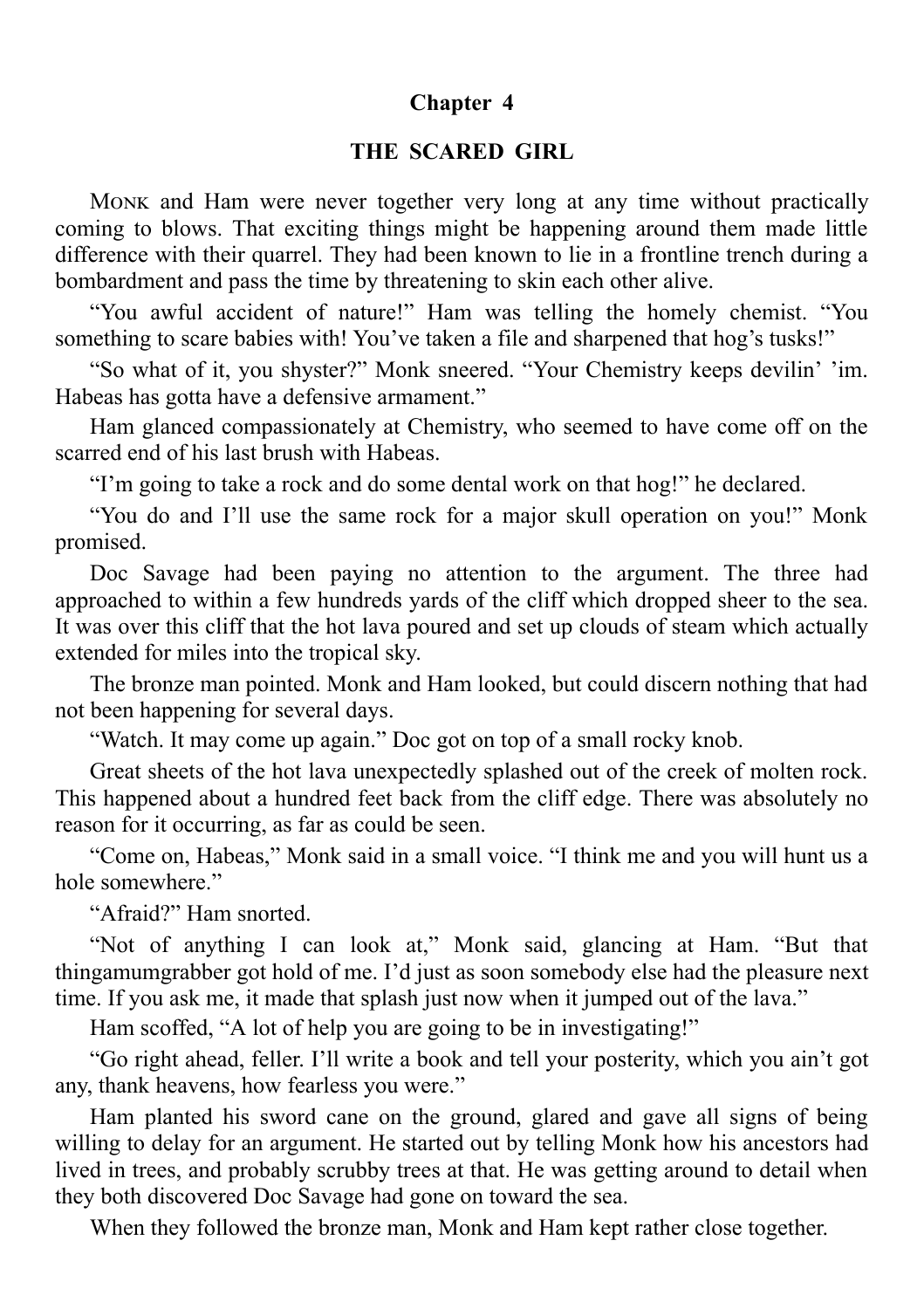Doc SAVAGE was positioned in a depression on the cliff edge some distance from the spot where the lava stream emptied into the sea. The little pit where he crouched, made by the weather, was about the size of those the covered wagon immigrants used to dig up to fight redskins.

Monk and Ham strained their eyes after they joined the bronze man. The molten rock was making a tremendous boiling in the sea. The breeze was off the land, and carried most of the steam out to sea.

The boats carrying the motion picture cameramen—the craft were a yawl and a cabin cruiser—looked surprisingly tiny at the base of the gigantic mass of steam. The whole effect was that of a leviathan nature aroused and giving an exhibition which brought home definitely the smallness and instability of the world which man is liable to accept as so great and unchanging only because it seems so to him.

"Brothers, this is quite a show." Monk's small voice had grown more tiny than usual.

Doc Savage said, "The thing has followed the lava stream down and is about to enter the sea. It may be interesting to watch what will happen."

Monk swallowed twice.

"After the thing has been livin' in that lava, the sea water may be kinda cold," was all he could think of.

They waited. The bronze man had produced a small, powerful telescope from a trousers pocket and was studying the lava flow.

The telescope was hardly necessary to see what happened. The lava where it went over the cliff—it was like a fantastic taffy being poured out of a monstrous kettle began to squirm and fly apart. It was as if something inside it were kicking and flinging about, some behemoth thing which did not quite show itself. It fell into the sea.

Instantly there was a vastly augmented uprush of steam. A turmoil in the water. A threshing. The steam rolled and grew, spreading until it hid whatever was happening.

"There it goes!" Monk squawled.

A fast-traveling swell had appeared on the sea almost beneath them. It was such a turmoil as is made by a big fish swimming close to the surface of water.

The boil of water abruptly changed direction, veering out to sea. It left a trail of steam behind it. It altered its course again, almost doubling back.

"Hey!" Monk barked. "It's just like a fish that's been hooked!"

A cloud of water arose in the air. There must have been tons of it. They distinctly heard the roar as it fell back, loud over the express train roar of the sea boiling around the lava.

"It jumped out!" Ham gulped.

But it hadn't. It was still traveling under the sea. Back and forth, in straight lines, in snaky curves. The ridge of water which it lifted was not as high.

"It's slowin' down!" Monk exclaimed.

It was. Within five minutes—its wanderings did not take it more than half a mile from where they stood—the thing had almost stopped. It did stop twice, only to move again.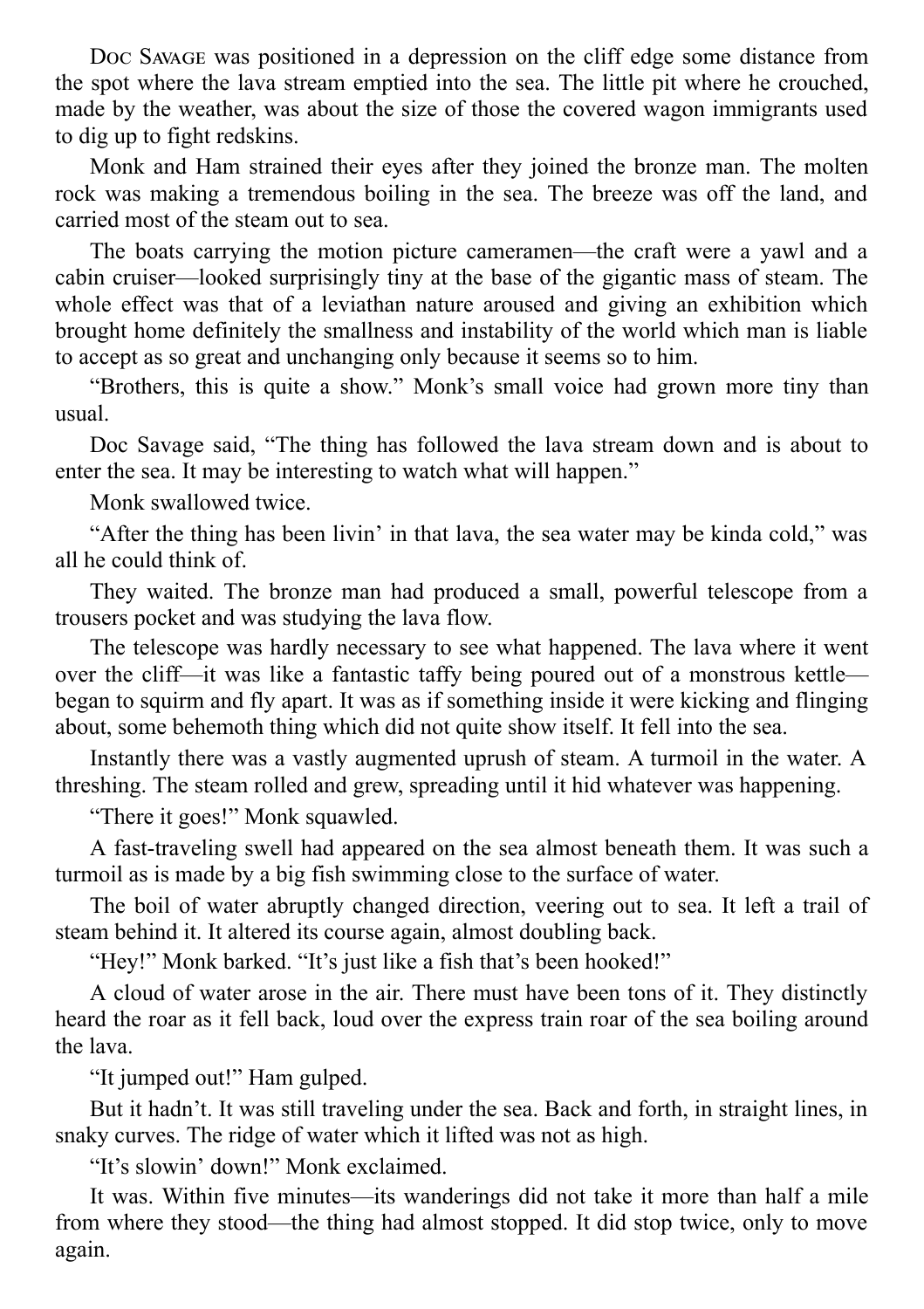They waited.

Monk wet his lips. "Just as if the thing was dyin'!"

Doc Savage had not spoken. The remarkable bronze man rarely expended words in comment.

"There! It has stopped again." Ham pointed.

A column of water was rising from the surface of the sea about a quarter of a mile offshore. A thin column, it was not unlike the eruption of a geyser. At its topmost point, the water was flung to a height of nearly a hundred feet.

The geyser remained where it was—four minutes, eight.

Monk shook his head. "I'll be durned if I can savvy what kind of a critter that is."

Doc Savage had apparently been giving all attention to what was happening in the sea, but now he said, "Some one is coming. Running."

Monk and Ham frowned, strained their ears ahead of cupped palms. The fact that they heard nothing did not surprise them. The bronze man had an almost abnormal hearing developed by years of scientific exercise.

A girl came running down the lava stream toward them.

SHE was a slender girl in boots, the same one who had been with Johnny a few minutes before. Her blue eyes were wide with emotion, and she was winded.

Her sun helmet was dented. That side of her face was stained a little with red.

"The thing must have taken him!" she cried out.

Doc Savage whipped to meet her. "Who?"

The girl eyed the bronze giant, and for a minute seemed to go absent-minded. But for that matter, men had been known to do the same thing when they first saw Doc.

Doc repeated, "Who?"

"A pale-looking man!" the girl gasped. "I saw the thing and photographed it, then ran to get him to look at it, so people wouldn't think me a liar!"

"Pale-looking!" Monk exploded. "That's Long Tom!"

The girl shuddered. "We got to where I saw it, and something jumped us! It knocked me out. I didn't get to see what it was. When I came to, the pale man was gone. So was my camera!"

Doc Savage said, "Show us the place!"

It was quickly evident that the girl had about run herself out. She was slower even than Ham, who might have been fast, except that he invariably went around any bushes that might damage his immaculate clothing.

Doc Savage picked the young woman up. He carried her across a shoulder until she gasped, "I can't see anything!"

Doc shifted her to an erect position, which she maintained by holding his head. She looked soft, but there was a hardness about her that was almost metallic. She gave directions in a voice which, once the rasp of breathlessness was gone from it, showed culture.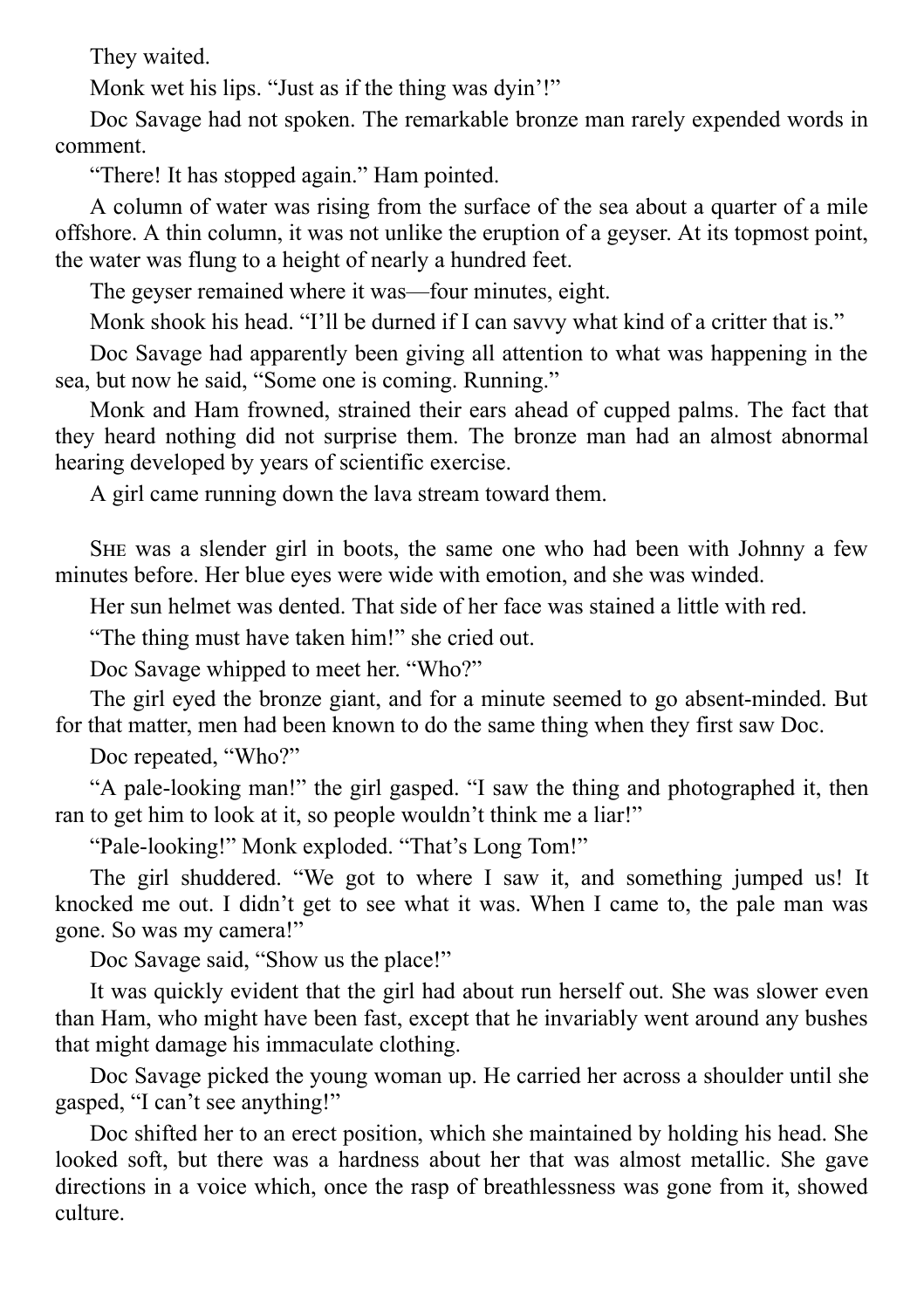She explained what the thing had looked like when she had first seen it. It was the same thing she had described to Long Tom, a mass like glass, or transparent jelly, that was slowly taking on color. A monstrosity of a shape of no known earth thing.

The small party reached, finally, the big singed palm with the pitiful cluster of blackened coconuts at its top. She pointed.

"As you can see," she said, "there is nothing here."

Doc Savage said, "Spread and look for Long Tom."

FIVE minutes later Monk found Doc Savage moving slowly back and forth through the jungle and over stretches of rock—mainly over the stretches of rock. Most of the surrounding terrain was composed of stone. It was a poor spot to find footprints.

Monk looked at the ground. "You're wasting time here, Doc. We found where this thing dragged Long Tom into the lava."

"You mean the parallel marks from where the girl said she last saw Long Tom in the neighborhood of the lava?"

"Yep. Them marks could have been made by a man's heels dragging. I looked close and found bits of brown leather scraped off on the rough rock. Long Tom was wearing brown shoes."

Doc Savage was silent for a time, his flake-gold eyes traveling over the expanses of naked rock which would retain no footprints.

"Where is the girl?" he asked at last.

"Ham is taking care of her," Monk said.

They hardly joined Ham and the girl before big-fisted Renny and long, bony Johnny arrived. The pair looked as though they had something on their minds.

"Our comiciliary ambulations were ascendant!" Johnny said. "We——"

"This is no time for them words!" Renny boomed. "Doc, we found that native who tried to hold Monk up. He did not get away."

Doc Savage said, half questioningly, "He was under that huge boulder which rolled against the mouth of the ledge."

Renny blinked. Johnny swallowed. "You knew that?"

"Suspected it," Doc admitted. "He was senseless, there was no time to get him under cover, and the rock came to rest where it could have crushed him."

"He was under it," said Johnny. "We dug him out."

Renny blocked and unblocked his big fists and said, "And I suppose you know what else we learned?"

Doc Savage said, "You mean that he was not a native, but a white man who had dyed his skin and curled and dyed his hair?"

Renny and Johnny swapped blank looks.

"I'll be superamalgamated!" Johnny murmured. "How did you know that, Doc? We almost didn't find it out ourselves."

"The features, the finger nails, the coloring of the eyes, were not those of a native, even a Polynesian," the bronze man explained.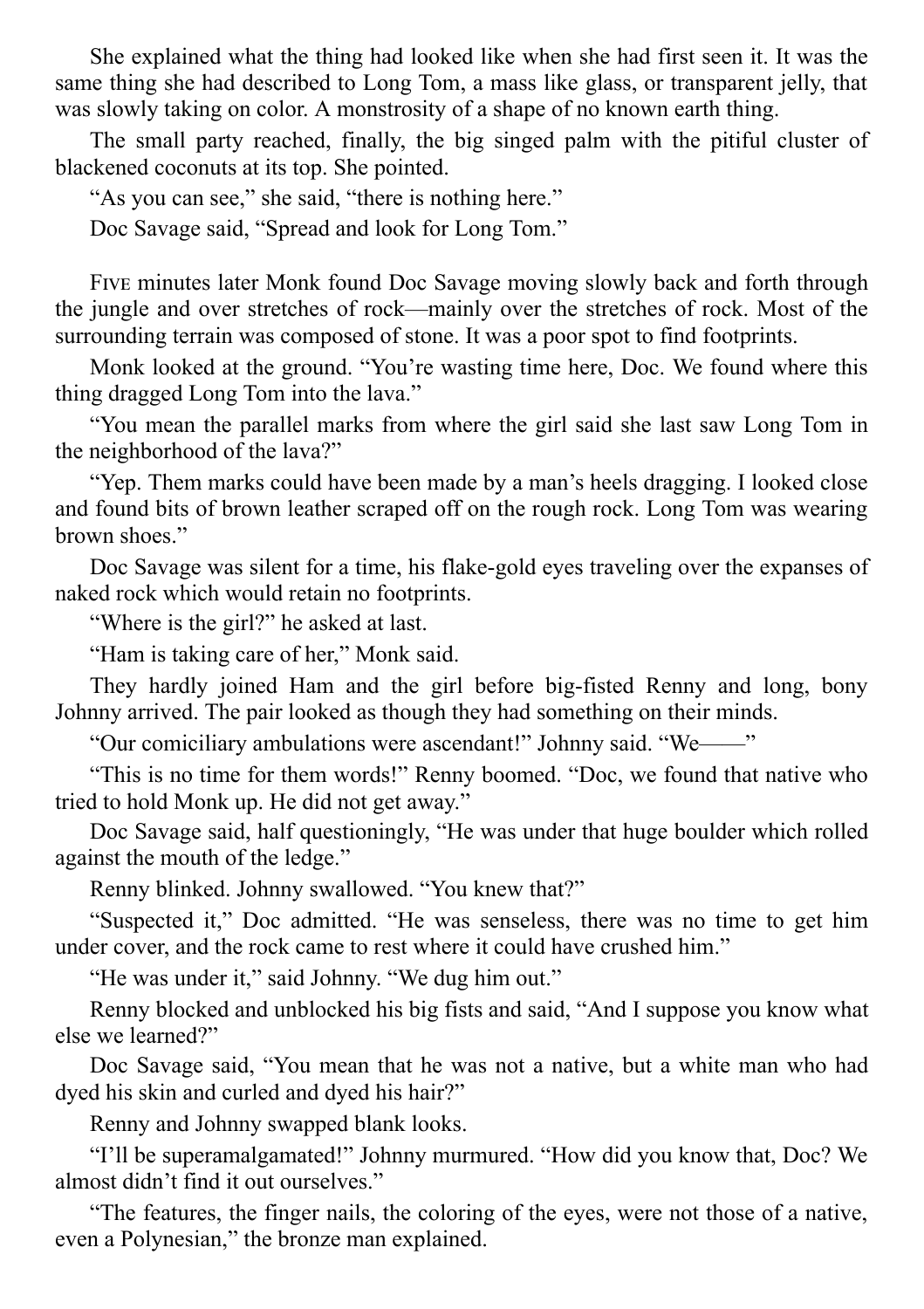"Wonder who he is, and what he was up to?"

"We will see what we can learn about him," Doc Savage said.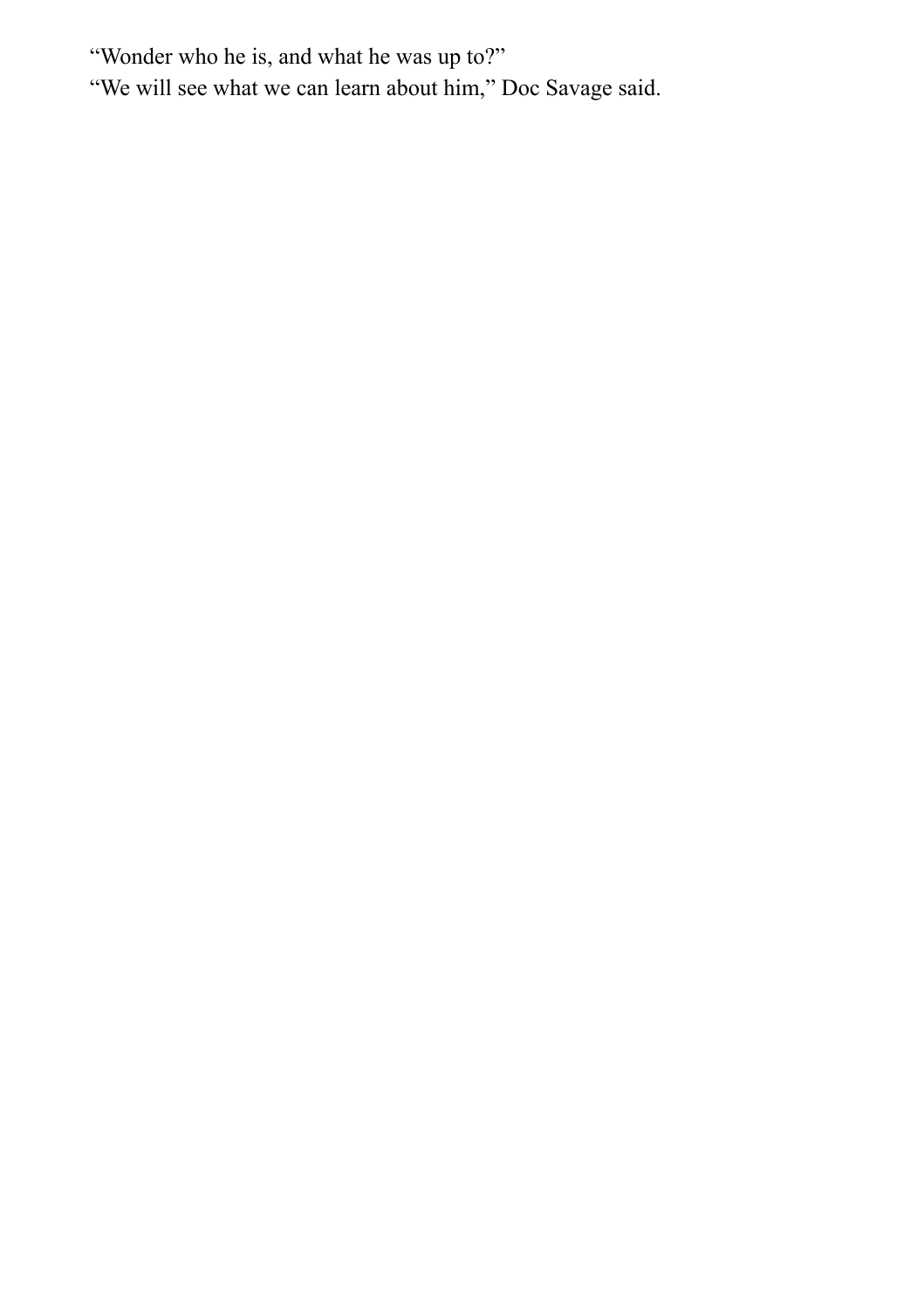#### **Chapter 5**

#### **THE THING ON THE BOTTOM**

<span id="page-32-0"></span>THE dead man had lived in the bungalow that stood alone on the edge of Fan Coral City. He had rented it after landing from a steamer five weeks before, a quiet, taciturn fellow, inclined to be sullen. He had mixed not at all. No one had dreamed he was not a native with money.

Doc Savage, Monk and Ham entered the dead man's house. There was a question whether they had the legal right to do this, although Doc had a paper, a kind of commission, from the government which had a protectorate, so-called, over Fan Coral. The paper had been given Doc for a past service, and was supposed to entitle him to almost any kind of coöperation.

"The place has been ransacked!" Monk declared, staring around.

Unless the dead man had pulled out bureau drawers, ripped up the floor mattings, dug holes in the roof thatch, and emptied all the food containers in the kitchen onto the floor, Monk's deduction was good.

Doc said, "Done not more than half an hour ago." He pointed out that a puddle of syrup was still spreading, and pickles from an emptied jar were still damp.

The bronze man did not probe into corners, turn objects over, or otherwise act as if he were searching. But Monk and Ham stood back and watched, expectant. They had seen him work before. They had seen Doc walk past as many as five chessboards, crowded with men, and when the pieces were swept off, return and place each not only in its correct square, but facing just as it had been.

Doc Savage went outside abruptly. There were three palms in the yard, all big ones, laden with coconuts. More coconuts were on the ground. A sign said:

#### THESE COCONUTS PRIVATE KEEP AWAY!

There were, at a conservative estimate, a couple of million coconut trees on Fan Coral, most of them free to anybody who wanted a nut. The sign was either the work of a miserly crank or it had a purpose.

Doc Savage began picking up and shaking coconuts. He must have done that to at least two hundred before he found one that did not gurgle. He broke it open. It had been sawed in half and cleverly glued back together.

The contents was mostly money, with a few papers. Doc read the papers, principally the newspaper clippings and wanted circulars.

"The dead man was Bert Banner, alias Bert the Blood, alias a lot of things," the bronze man said. "He is wanted for three murders in the United States, two in Australia, and one in China. The items about the Shanghai, or China, crime bear the latest date"

"He must have been hiding out here," Ham said.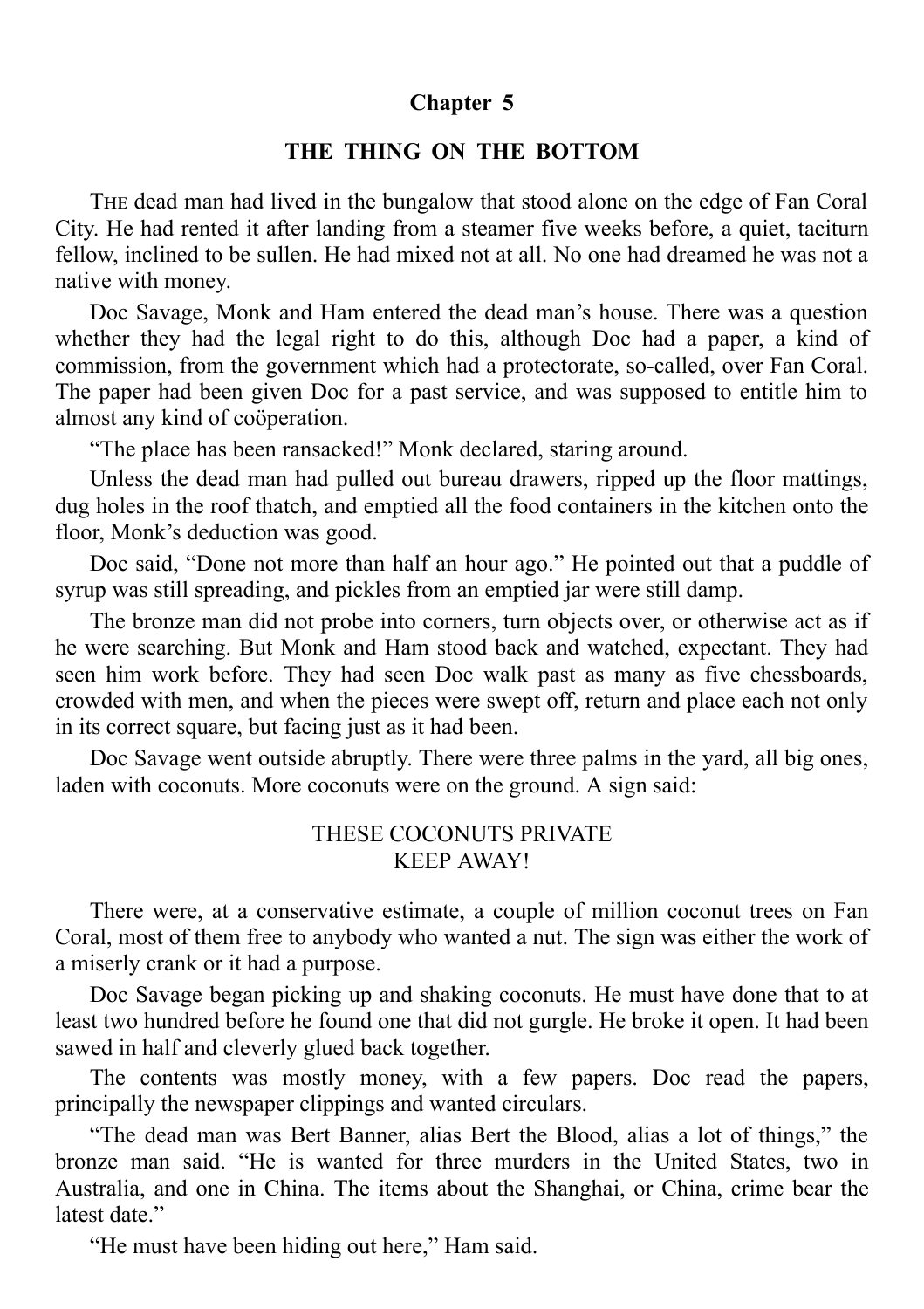Doc added, "He seems to have had a partner in most of his crimes. A man named Stage Chinkins, alias some others. Stage got his name because he was once a ham actor."

"I wonder," Monk pondered aloud, "if Stage Chinkins is around here, too?"

Doc had asked Renny and Johnny and the girl to meet him with Monk and Ham at the Fan Coral City municipal dock, and the trio were on hand. Johnny was about to burst over something he had just learned. He used small words, and whirled his monocle around a finger by its ribbon, as he did when perturbed.

"This young lady"—he whirled his monocle at the girl—"is a journalist!"

"A free-lance feature writer," the young lady corrected. "My name is Alberta Mantle, and I came here to cover the volcano for the American Journal of Geological Science<sup>"</sup>

Johnny looked startled. "The American Journal of Geological Science! Why didn't you say so? That takes you out of the class of ordinary reporters. You have to be a crack geologist to write for that."

"I am a crack geologist," the girl announced.

"Prove it," Johnny requested. "What are some varieties of chalcedony?"

"The forms of agates and onyxes," said the girl.

"Correct"

The young woman looked at Doc Savage rather warmly. "I know your abhorrence of publicity. But I do not write stories of sensationalism for the newspapers. I am a scientific writer. I wish you would let me stay with you and work along with you until this mystery is solved."

Doc was silent, no expression on his remarkable bronze features. Homely Monk waited anxiously. Monk was very much susceptible to femininity. Almost any one would have been susceptible to this young woman.

"I think that'd be all right, Doc," Monk ventured hopefully.

"It probably will be," Doc said. "Yes, Miss Mantle, you can stay with us."

"Thank you very much," said the young lady sweetly.

Big-fisted Renny looked somewhat dazed. It was a rare occasion when Doc Savage had ever let an outsider join them. Renny, however, was not averse to the idea.

Alberta Mantle struck him as a touch that could dress up any mystery.

Doc Savage now approached a group of uniformed men on the end of the wharf. They were officers off a cruise ship which had put in at Fan Coral during a South Sea tour to give the passengers the unusual privilege of seeing a volcano in eruption. The bronze man spoke with the captain for some time. That individual hastily put out to his ship.

When he came back shortly it was in a roomy lifeboat equipped with a Diesel motor.

"You are welcome to use this as long as you wish," the captain said.

Monk scratched his head. "How'd Doc manage to promote that so sudden?"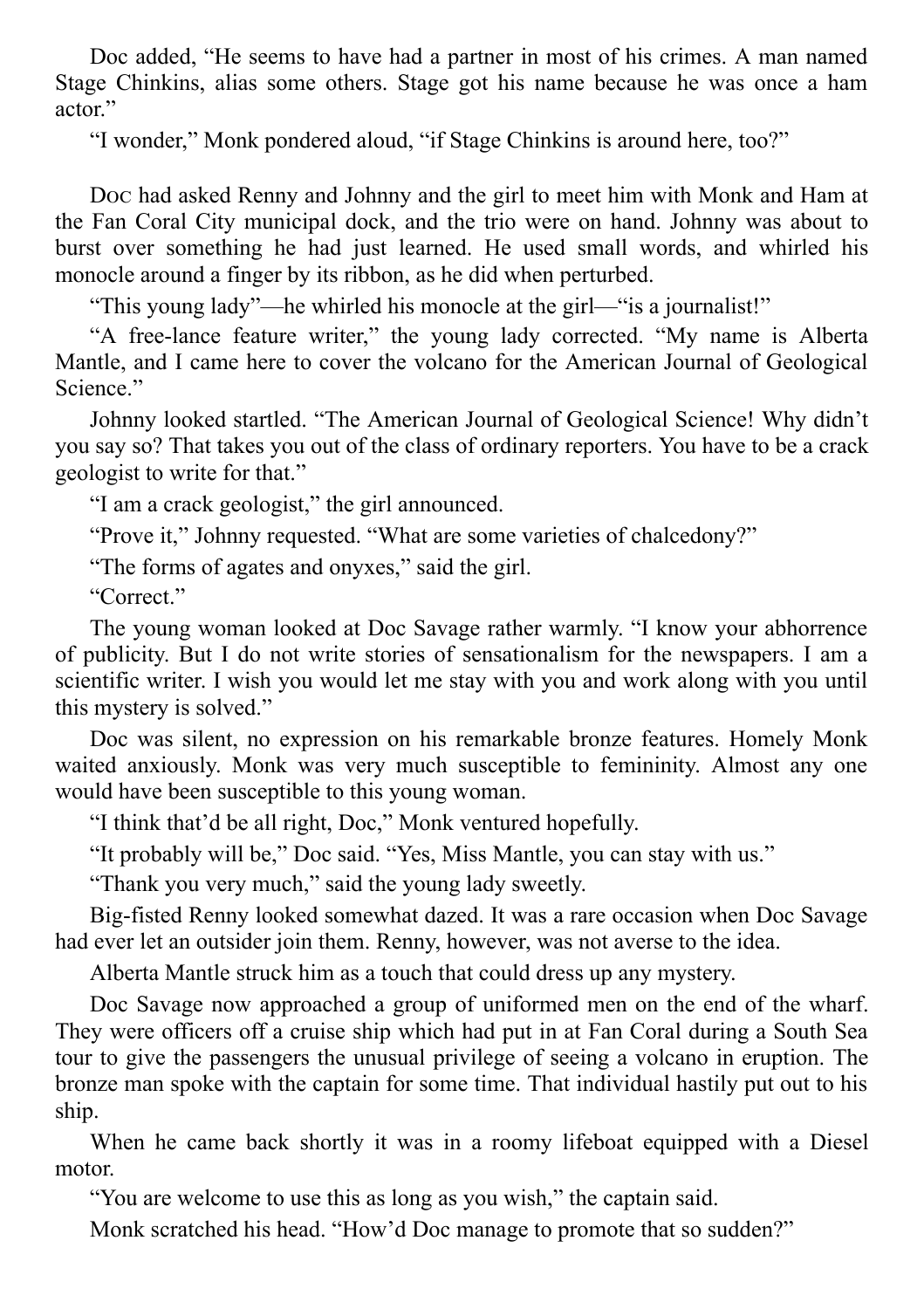Ham said, "I don't know, you missing link, but I have a hunch Doc owns a slice of that steamship company."

Monk did not look surprised.

Big-fisted Renny looked at the power lifeboat. "What're we doin' with this, Doc?"

"Diving for that thing which came down into the sea in the lava," the bronze man replied.

"Holy cow! How about Long Tom? We gotta find him!"

"Diving for the mystery thing," Doc said, "is probably the quickest way of learning what did happen to Long Tom."

Renny dropped his eyes to his enormous fists soberly. Did that mean the unknown horror had taken Long Tom into the sea? He did not ask. He didn't care about hearing what the answer might be.

MONK and Ham were not very happily surprised to discover they had been delegated to remain ashore, on the rim of the cliff over which the stream of lava flowed into the sea.

"Merely watch for anything that might be interesting," Doc suggested.

Then the bronze man eyed the young woman thoughtfully. "You had best remain with Monk and Ham. No telling what will happen when we dive after that thing."

"But I want a close contact with what you do!" Alberta Mantle said.

"The boat may be destroyed, and we may be drowned. I can assure you that might readily happen. There is a great deal more danger connected with this, probably, than any of us have dreamed."

"I am not afraid," the girl declared.

"You will stay with Monk and Ham," Doc said with finality.

Monk and Ham began to look more cheerful.

Long, thin Johnny was sober. Doc Savage had intimated there was more danger than any of them thought. Johnny did not think Doc had sounded as though he were exaggerating. The bronze man had seemed serious.

Johnny, who was a student and inclined to meditate, chanced to drift off to one side by himself. The others did not particularly notice.

Nor did they notice when Johnny fell to watching Doc Savage's hands steadily.

The bronze man was standing where only Johnny could see his hands. His metallic fingers were moving swiftly, forming letters in the deaf-and-dumb alphabet. The bronze man and his aids had all mastered that method of conversation.

Johnny eventually went over to a sack of copra and sat down. He sighed a number of times, wiped his forehead, opened and shut his mouth. He got up finally and shuffled over to the others.

"I'm—sick," he said weakly.

"Huh?" Monk barked. "Maybe you been poisoned?"

Johnny shook his head, then held it with both hands. "No. To tell the truth, I made a silly mistake. There is a candy bar Monk invented, one with a chemical in it which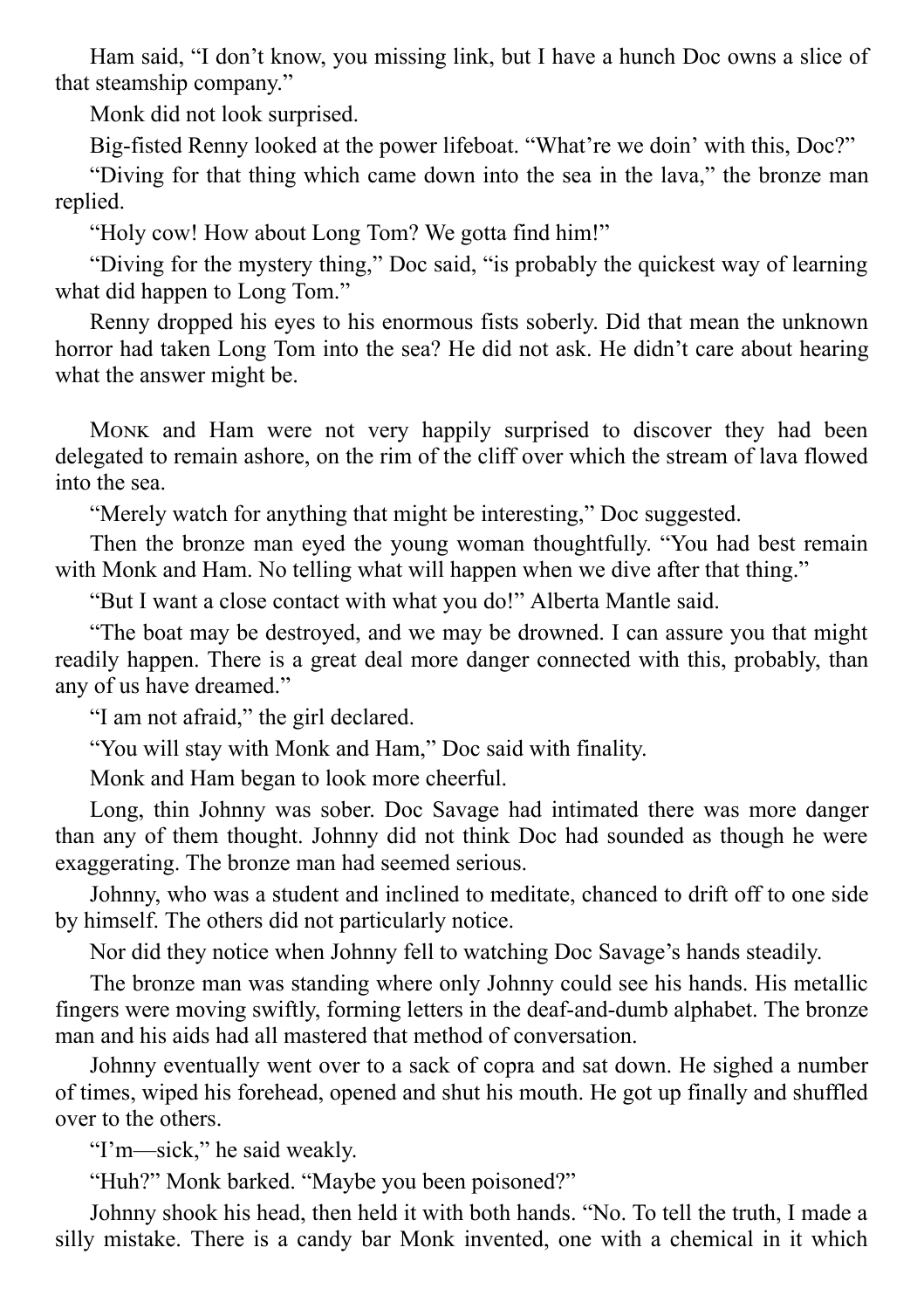keeps you from going to sleep. Monk will probably make a fortune selling it to truck drivers who make long hauls. I had several bars of what I thought was candy in my pocket, and ate them, but they turned out to be Monk's stuff. It's made me as sick as a dog."

"It wouldn't if you hadn't made a hog outta yourself!" Monk said indignantly. "But it won't do anything serious."

"I'm sick!" Johnny groaned. "I cannot go with you. I'm going to the hotel."

"Renny and myself can manage the diving," Doc said quietly.

Doc SAVAGE and his men had come to Fan Coral Island in one of the bronze man's giant speed planes, which was anchored out in the harbor, among a number of yachts and other airships. The didoes of Ethel's Mama had made Fan Coral Island a popular place. Doc's plane bore no distinguishing marks, and it had been mistaken for another commercial craft.

Doc and Renny drew alongside the plane in the borrowed power lifeboat to get diving gear. Doc, when he went far from his New York headquarters, took a remarkably complete equipment. Everything he would need, as nearly as possible.

The diving gear consisted of suits of light waterproof fabric backing a featherweight alloy chain mail which would discourage the teeth of any eels, barracudas or sharks that might want to test their appetites with a man.

The hoods were not metal, but globes of a transparent composition as clear as glass and almost as tough as steel. Air was taken care of by a chemical purifier. There were tiny two-way radio sets which were effective over a range of a mile or so.

Monk and Ham, watching with the girl on the cliff rim, also had portable radio sets with which they could listen to the divers, and talk to them.

For weapons, Doc and Renny carried an underwater metal-cutting torch which was Doc's invention. These might have been pistols with barrels two feet long and round metal bulbs attached to the handles. They ejected a chemical gas which combined with the elements in the water and burned with terrific heat.

The bronze man and Renny anchored the lifeboat a short distance from the spot where the strange geyser of water was still playing above the surface. Then they stepped overboard. The shoes, of a metal heavier than lead, were not bulky, and could be disengaged by a certain foot movement, making it unnecessary to use the hands, perhaps sometime when the hands might have something else to do.

There was the usual phenomenon caused by increasing pressure as they sank. The suit mechanisms automatically compensated for the pressure.

The water was not clear, due to the proximity of the lava. It was distinctly warm. It was dark almost at once. The clouds of steam cut off the sunlight.

Doc switched on the cutting torch, holding it behind his back. The intense white lance from its tip showed illumination.

"I'm about fifteen feet from you, I judge," Renny's voice said.

Monk, from up on the cliff, cut in, "You fellers see any sign of Long Tom yet?"

"Give us time," Renny said.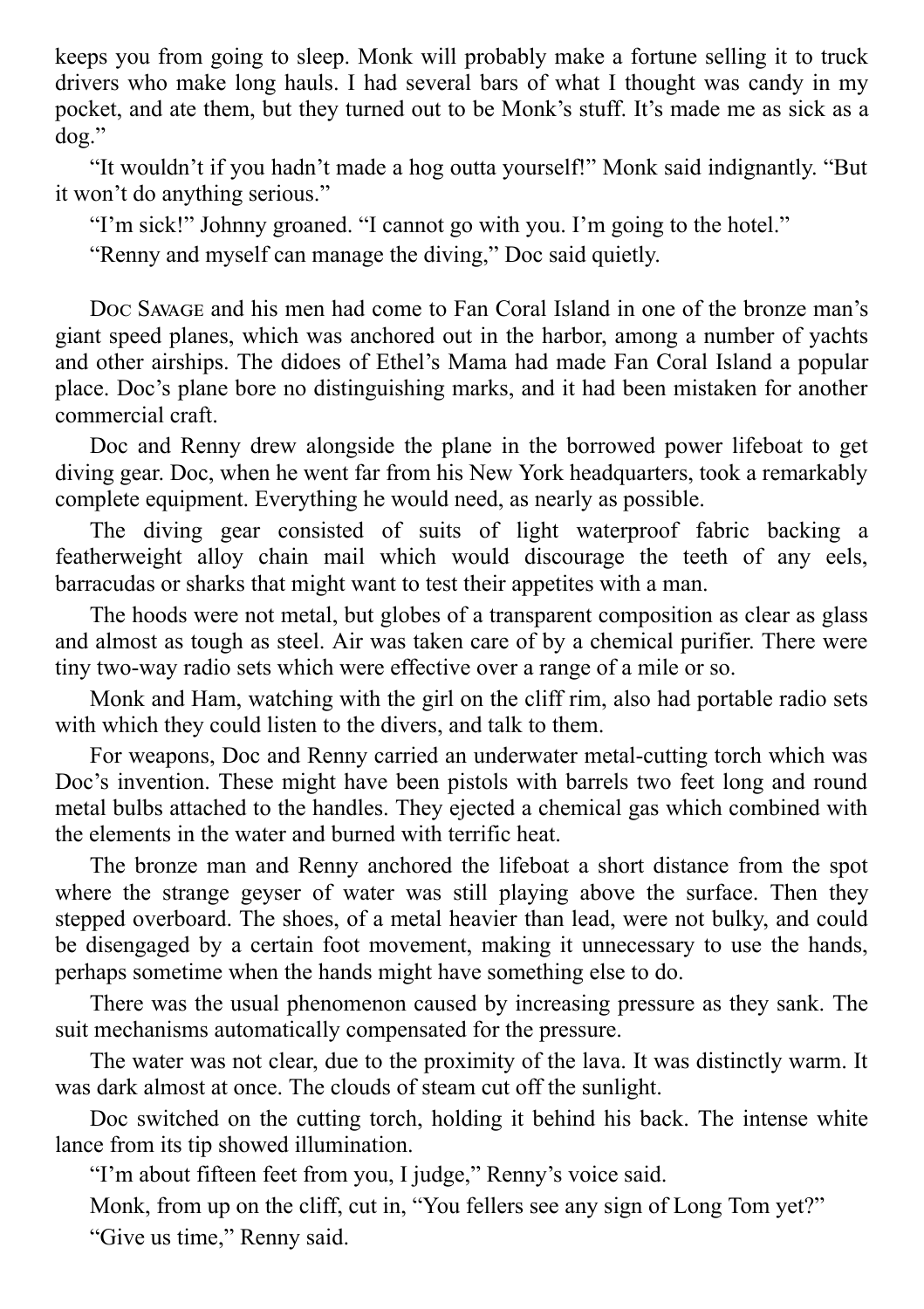Doc touched coral growing up from the bottom. It was like a tree, sharp, and would have cut through the fabric of an ordinary diving suit. The metallic gloves protected the bronze man's hands. He went down, and it was like sinking into a fabulous forest on another planet.

Gold was suddenly all around him. Crawling, swaying strings of aureate wonder. Some gigantic sea plant. When Renny touched the streamers they melted into a fulvescent shower, and suddenly all the water was filled, as if some Midas was pouring finest gold flake by the bushel. On the bottom, huge purple sea fans curtsied greeting, with cactus-like sea urchins clustered about their base.

A blue fish, as tapered and steellike as a knife blade, flashed away, and battalions of tiny fishes with all the colors of the spectrum fled for their lives. A tiny octopus, half hidden under a sea fan, vanished in a cloud of his own ink.

"Holy cow!" Renny said wonderingly.

Doc kept his torch going for light. There was enough of a charge in the grip magazine to keep it going for more than an hour. They worked toward their objective.

A shadow cruised over them. Renny popped his torch on, gasped loudly, got it off again.

"Did you see that?" he gulped.

"Shark," Doc Savage said without emotion.

"I thought it was a submarine!" Renny muttered.

Ham, from the clifftop, said, "Sharks won't bother you if you let them alone."

"The heck they won't!" Monk sneered. "You stop puttin' out bum information like that or I'll hit you so hard on top of the head that you won't know which toe to crawl out from under!"

Ham sneered audibly. "Listen, creation's joke, if I have to slap you down, they'll —<sup>"</sup>

"Tune out, will you!" Renny complained. "Do it on another wave length!"

Renny was watching the shark. The monster cruised about in several short circles, plainly curious. The two men stood perfectly still. The shark started down. As Renny had said, he did have some of the proportions of a submarine.

Doc popped on the glaring white of his torch. The shark left for other parts with a swirl of water that shoved them about in the sea growth.

Doc said, "We had best keep close together, Renny."

The big-fisted engineer chuckled over the two-way radio. "I can stand a lot of company. This is the spookiest-lookin' ocean I ever saw."

The two men worked forward, both Herculean figures, as men go. Renny's muscles were perhaps the more spectacular from a distance, but on close examination he faded alongside the sinewy wiriness of the bronze man's development.

There were more fish, millions, almost, and several small octopuses. One stingaree passed overhead, its white underside giving it a strangely angelic aspect, trailing its long snake tail with the deadly barb. It was a big one.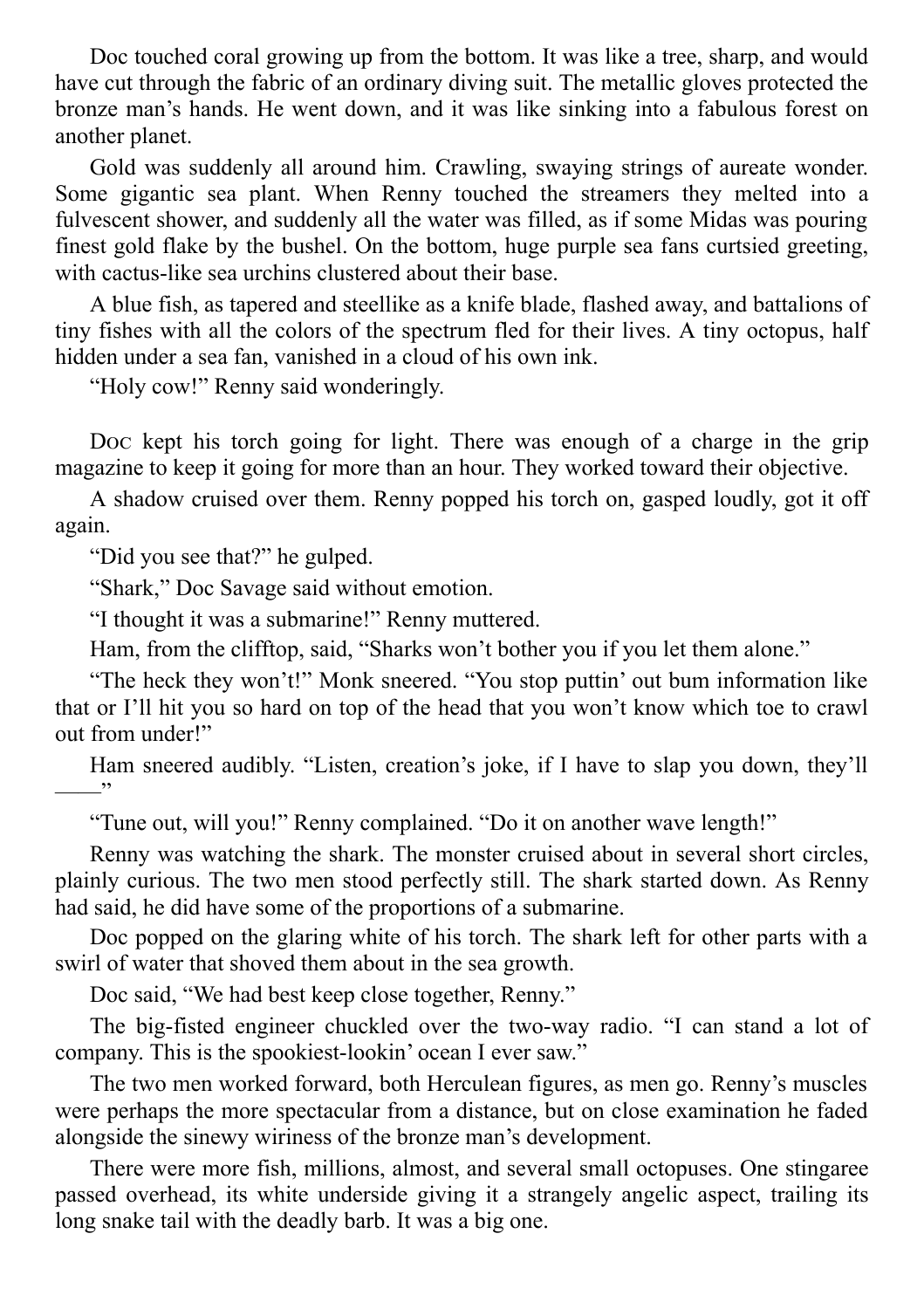It seemed to become easier and easier to move as the two men went forward.

"Hold it!" Doc said sharply.

Renny stopped walking—and found himself still going forward!

"Holy cow!" he exploded, and grabbed a sea fan. It slid through his fingers, stripping off its purple outer coating, leaving the black, tough skeleton.

WORRIED now, Renny grabbed again, this time at coral. It was loose in the sand, broke out, and he dropped it. He stabbed his feet into a big sponge. That did not hold, either. He tried a seaweed growth. No luck.

"Hey, Doc!" he thumped. "Somethin's pullin' me!"

The next instant the bronze man was alongside him. Both were being carried along. Faster than before.

"We waited too long," Doc said quietly. "And we were a bit careless."

Doc got hold of a growth resembling coral. It was some variety of millepore, and did not hold. The bronze man speared the nozzle of his torch into the sand. It did not hold.

"The thing is suckin' us to it!" Renny roared.

Doc kept his torch on. They both saw a spire of coral ahead. It leaned over the way they were being swept. But it looked solid.

Renny, struggling frantically, yelled, "I can't—make—it!"

But he did. Rather, Doc Savage got hold of the coral with one hand, and whipping out his feet, managed to contact Renny. The next instant they clung to the coral. They would have lost their torches, except for the lines that attached them to their belts.

Renny stared in horror. Bits of sea growth, fishes, sailed past, being drawn irresistibly. Sponges, lumps of coral, sea urchins, now and then a shellfish, rolled along the bottom.

Peering upward through the transparent globe of his helmet, Renny could see an octopus clinging to the coral spire above them. It had a body about the size of one of his huge fists. The octopus somehow depicted utter terror.

"What are we gonna do, Doc?" Renny gasped.

"We probably will not have much choice."

"Huh?"

"This coral is giving."

Renny snapped his torch on, peered at the base of the coral spire.

"Oh, damn!" he groaned.

The coral was giving way. Either it had grown up out of the sand, or it was thin at the base. It was uprooting, not unlike a tree. Bending over. Not as a tree would fall. More slowly. And loosened sand curled in little rivers away from its base.

"We're going!" Renny squawled.

The coral came loose with a distinct groaning noise. It had one long root like a tree, and that scooped up a cloud of mud and sand.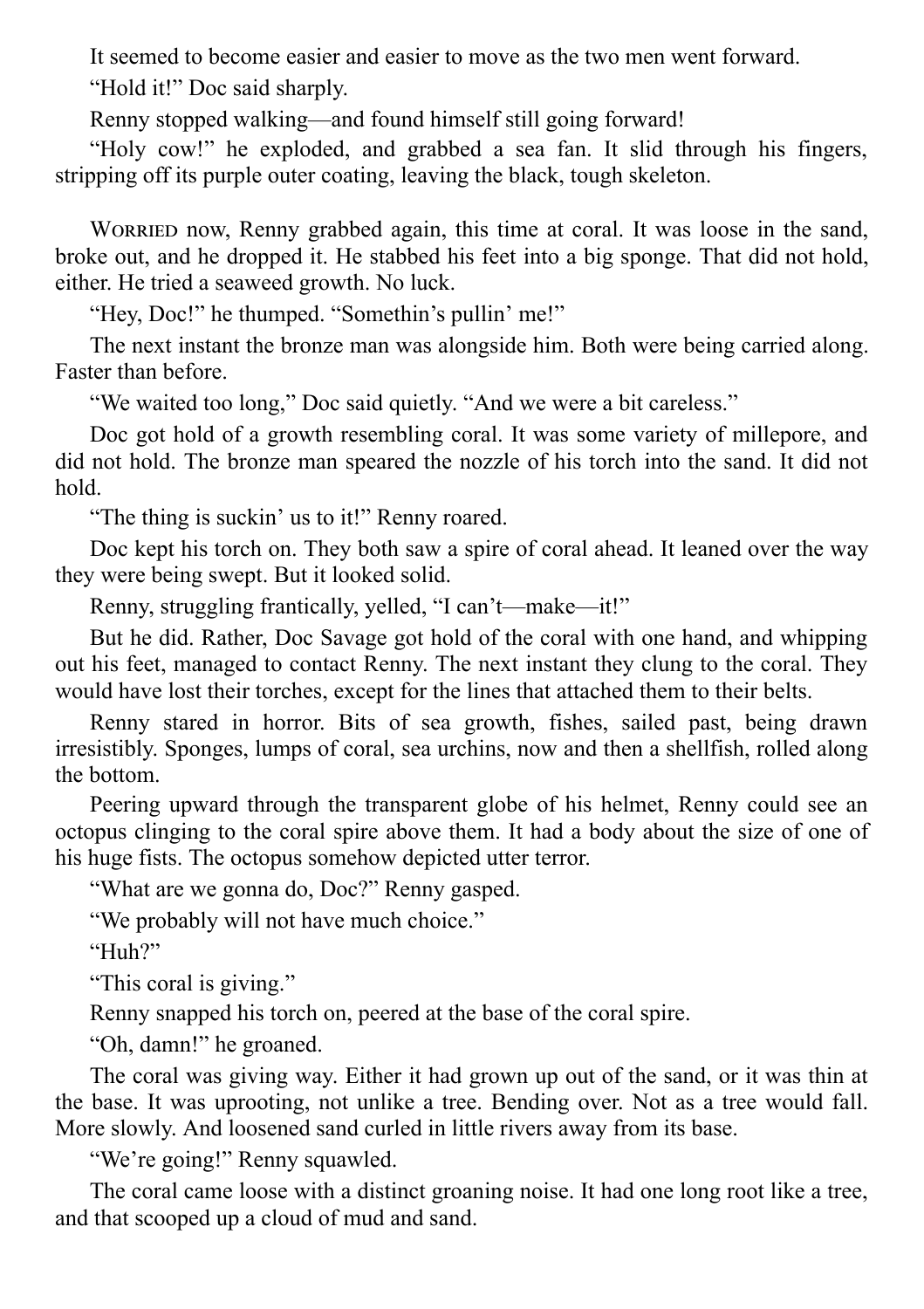THE rush of water carried the two men along. Renny thought at first that the thing was sucking the water toward it. He knew better now. It was simply throwing water up from the ocean floor—the geyser which they had seen on the surface. It was the water rushing in to be thrown upward that was drawing them.

But what incredible thing could be forcing the water upward? Renny used his flashlight. An instant later he saw it.

Black! A lump! Something as shiny as black diamond, a large chunk with no particular shape. But it had in the top of it a narrow crack, or eye, and out of this poured an incredible, indescribable something that was driving the water upward with an incalculable force.

Renny found himself completely baffled as to the nature of the thing. He had other things to think of, anyway.

He and Doc Savage were thrown helplessly toward the surface in the rush of water. Mauled, battered, temporarily unable to swim, both powerful men floated on the surface for a time.

Their little radio sets had been damaged and were out of commission. And they chanced to be afloat on the opposite side of the geyser, so that Monk and Ham, on the cliff, could not see them.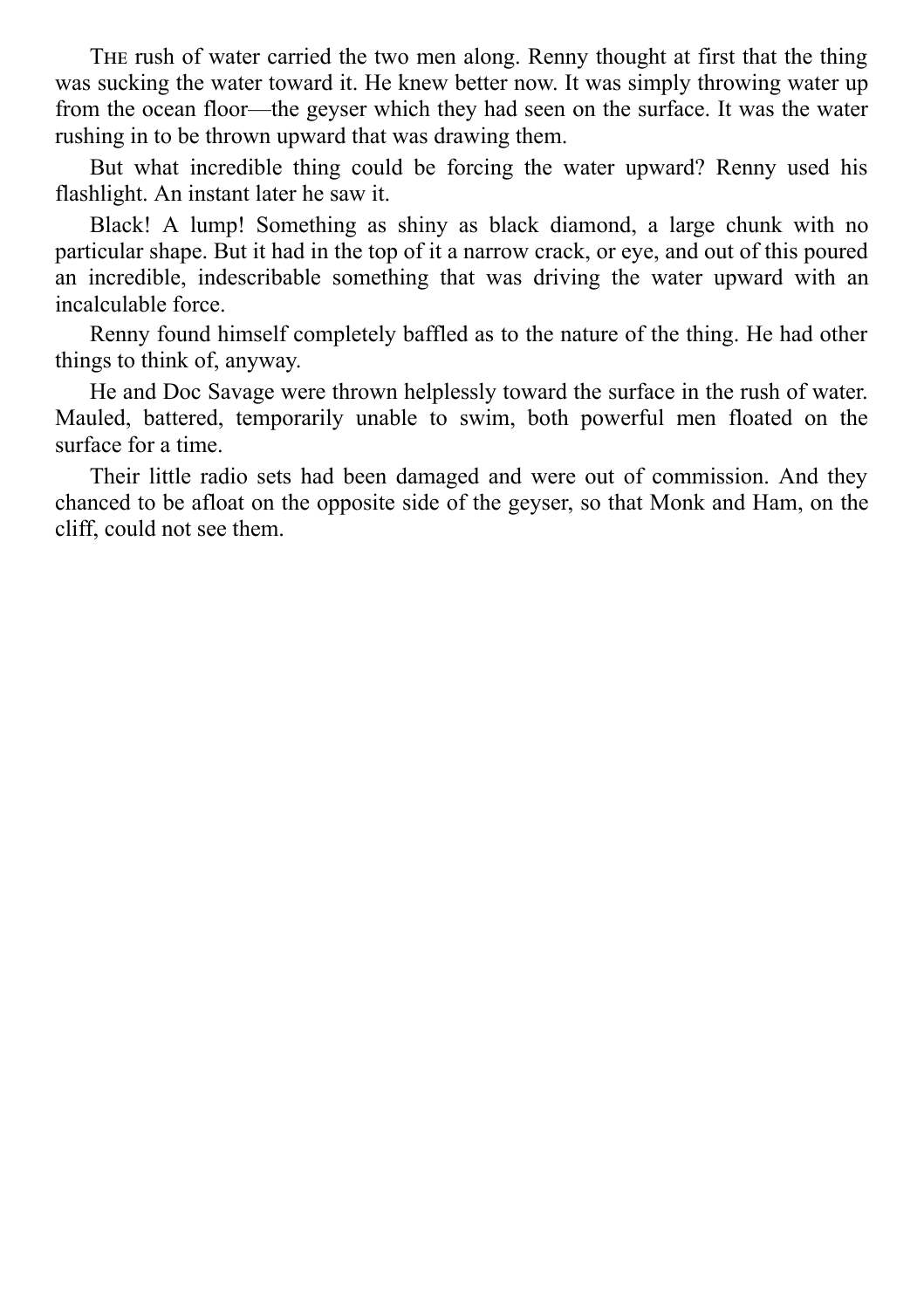## **Chapter 6**

#### **BAD BALDWIN**

MONK and Ham waited on the cliff brink in a tension as brittle as an icicle. The little radio sets fitted on their arms, like big wrist watches. They kept their ears jammed to the tiny speakers and their eardrums hurt from listening, but there was no sound. The girl watched closely and quietly.

"Oh, blazes!" Monk croaked hoarsely. "Doc! Doc! Renny! What's happened?"

Both men's eyes strained at the sea. But the rolling clouds of steam had mushroomed, for the moment, over everything.

Ham said something hoarse under his breath. He couldn't have understood it himself.

Farther up on the slope behind the cliff, and to the south, another man also said things. But what he said could be understood. Profanity, utterly disgusted, guttery.

"I can't tell a damnblasted thing except they're goin' after somethin' in the water!" he snarled.

The watcher was the man who had taken the identity of Snowball Eagan, journalist. He ground his teeth and spat on the lenses of his binoculars and wiped them off. That didn't help.

"With Bert croaked, they ain't nobody to help me!" he gritted. "Watta-ell can I do solo?"

He scowled in the direction of Fan Coral City. His face was a window to his thoughts. He was deciding to do something he had thought about doing as a last resort. Into their case he jammed the binoculars. The adhesive tape on his palm had come loose. There was no wound, no scar of any kind, under it. He pasted it back in place.

"I'll ring in help!" Eagan growled. "Lucky I know more about the owner of the *Fifth Wind* than anybody else around here."

He struck out for the harbor.

There were yachts in Fan Coral harbor. Fan Coral was not exactly a far corner of the world. People had been there before the eruption, small yawls and sloops and ketches. Other yachts had come since Ethel's Mama had erupted. Big ones.

The *Fifth Wind* stood out among the others like the Empire State building would stand out in Podunk Falls. She was two hundred feet of jewel, three masts, hollow spars, mahogany, chromium.

The price of her tenders would have bought any one of half the other yachts in the harbor. She was schooner-rigged, and her sails were Egyptian silk. She was shallow enough to go where any forty-footer could; centerboards, two, one on each side; and with her new highspeed Diesels she could cruise thirty knots.

There probably wasn't a warship in the world that could overhaul her. She carried two tubby little seaplanes and a catapult. The planes were mostly engine, and they had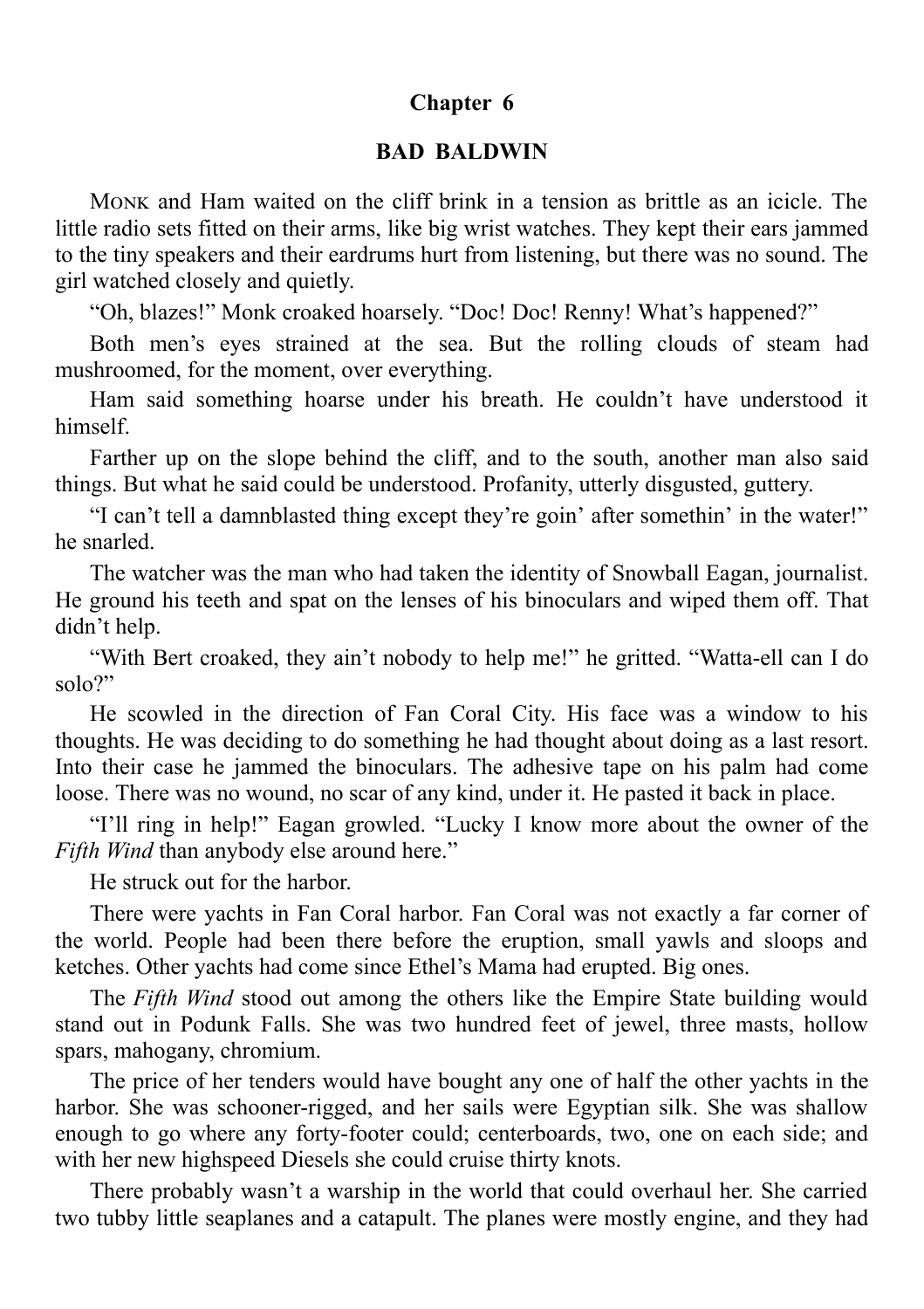synchronized machine guns. The owner liked to gun sharks from the air, the sailors had said.

Nobody had questioned that. The sailors didn't look like the kind of fellows one started an argument with. For no sailor of the *Fifth Wind* weighed less than two hundred pounds.

A bum boat sculled by a brown loafer put Snowball Eagan on the landing stage of the *Fifth Wind*.

SNOWBALL EAGAN got on deck, and four sailors got in his way. They didn't say anything. He looked over his shoulder and saw two more sailors in his way in case he wanted to go back. He grinned at everybody. They didn't grin back. They were giants.

"I'll talk to Cadwiller Olden," Snowball Eagan said.

"You'd better talk to me first, maybe," said a man who came from behind the stand of the plane catapult.

The fellow's ears grew up to a point, and his jaw out to a lump. His mouth was about like any mouth without lips. He was naked except for shorts. A strip of hair as wide as two fingers grew from his belt straight up to his neck. His knees were knotty, his feet big. From head to foot he was red with sunburn, and almost dripping with some oil he had put on for it. His height would not miss seven feet much.

"Kinda struck me I'd seen you before," he said. He jerked his lump of a jaw at the sailors. "That's why the reception."

Snowball Eagan looked at the man. He looked startled. He stepped close to the man, but not too fast.

"You're Buddy Baldwin," he said, so that none of the others could hear.

"And that," grunted Buddy Baldwin, "makes you practically a dead man."

Snowball Eagan kept his grin. It didn't look as if the foundation was any too firm.

"You haven't seen me, Baldwin. You've seen my picture. I'm Stage Chinkins. But I'm Snowball Eagan now."

"Buddy" Baldwin worked his shoulders under the skin, as a man likes to do when sunburned.

"They damn near got you in Shanghai," he said.

"They damn near," Snowball Eagan agreed. "Only I turned journalist."

"What do you want?"

"A chin with Cadwiller Olden. I got something."

"Talk to me first," said Buddy Baldwin.

"The hell I will!"

"Then over the side you go."

"Maybe you think—— Listen, this is big. It's not your size, Baldwin. Mind you, you're a lot bigger guy than I am, but it still ain't your size. Cadwiller Olden might handle it"

"What do you know about Cadwiller Olden?"

"Nothing," Snowball Eagan said dryly. "I never will know nothin'."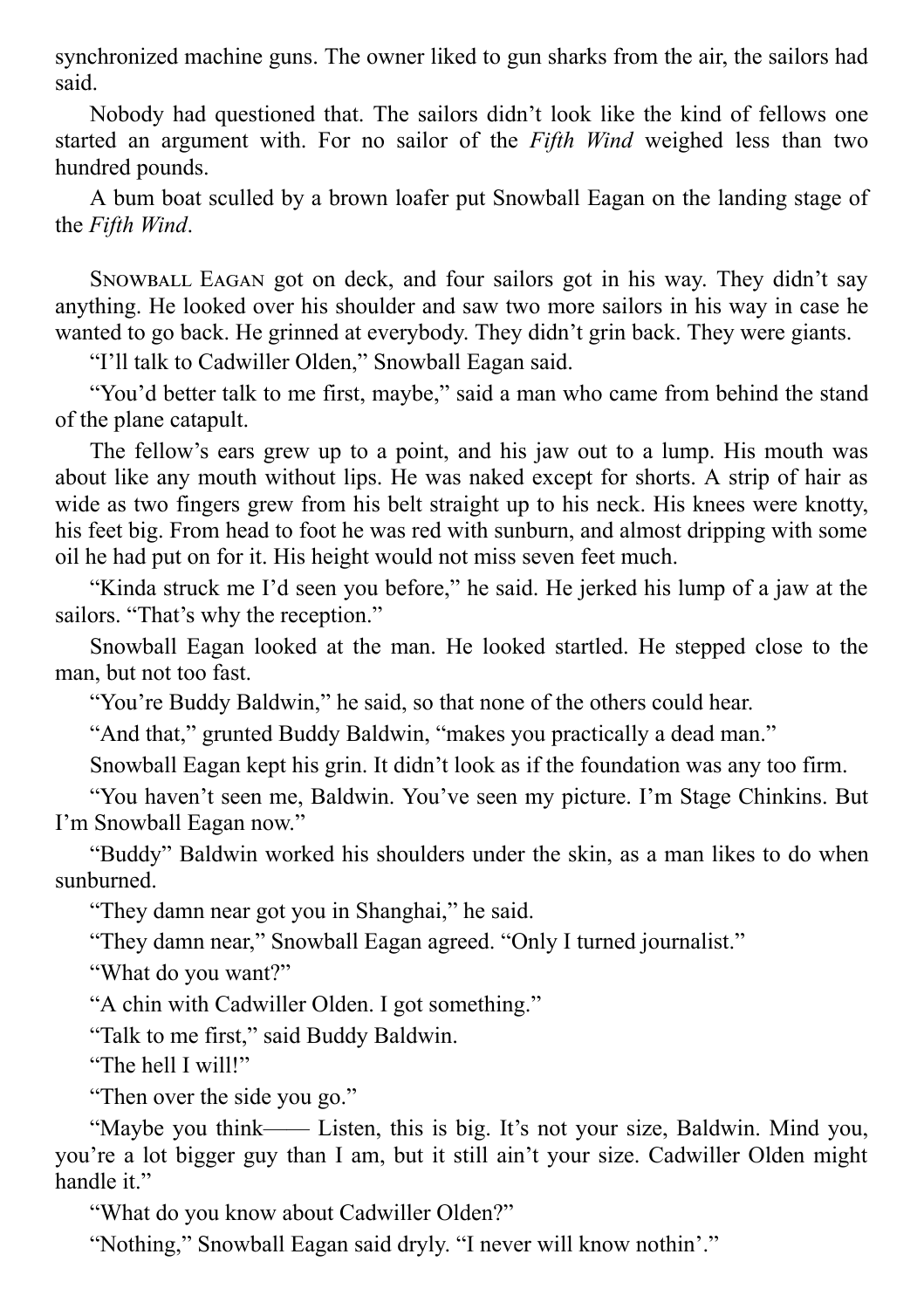"You been hearin' some gossip?"

Snowball Eagan laughed. He laughed heartily. Then he said, "Don't make me laugh! Cadwiller Olden is a big oil man from Oklahoma."

Buddy Baldwin grinned. "Let's see if you're a false alarm."

The two went down a companionway which had teak treads and chromium handrails and tramped through a passage dark with mahogany, deep with silk pile carpets. There had been no ventilator funnels on deck. The *Fifth Wind* didn't need them. She was air-conditioned.

Buddy Baldwin stopped before a door. He looked at Snowball Eagan. "You pretty well muscled?"

"Pretty."

"Then take off your coat and shirt. And when we go in, suck your belly in and make your chest and arm muscles stick out. Like this." Buddy Baldwin showed a rather startling set of ligaments.

"Why?"

"Notice our sailors?"

"They're a bunch of dang giants."

"That's the idea."

Snowball Eagan snarled, "If there's an idea, I don't see it!"

"The chief," said Buddy Baldwin, "likes big men."

Snowball Eagan moistened his lips. A strange expression came on his face and stayed. "I see," he said. He swallowed again.

They went in.

THE furniture in the room was big. Every piece must have been specially made. But the creature who stood in the place made the furniture look like doll stuff. He was about the color of a bottle cork that had been in a fire. One finger was off his left hand, and part of one ear was cut from his head. Something with an edge had left a gray gristle connection between his right eye and his mouth, and the eye did not look right. His chest was big enough to make his elbows stick out when he hung his arms. His mouth was open and there was no tongue in it.

He was the biggest human thing Snowball Eagan had ever seen.

"We want to see the chief, Nero," Buddy Baldwin said.

The monster opened his mouth and made the best noise he could without a tongue. He pointed at a door.

It was a big door, large even for the dark monster, Nero. It had a big knob which Buddy Baldwin had to take with both hands to turn.

Snowball Eagan had started to sweat, and had sunk his head in his shoulders a little, as does a man who walks under something he thinks may fall. They went in.

There was a giant bed, giant chairs, a giant bookcase with the smallest book in it an encyclopedia. One waded in the rug. The bed had been slept in, but there was nobody in it now.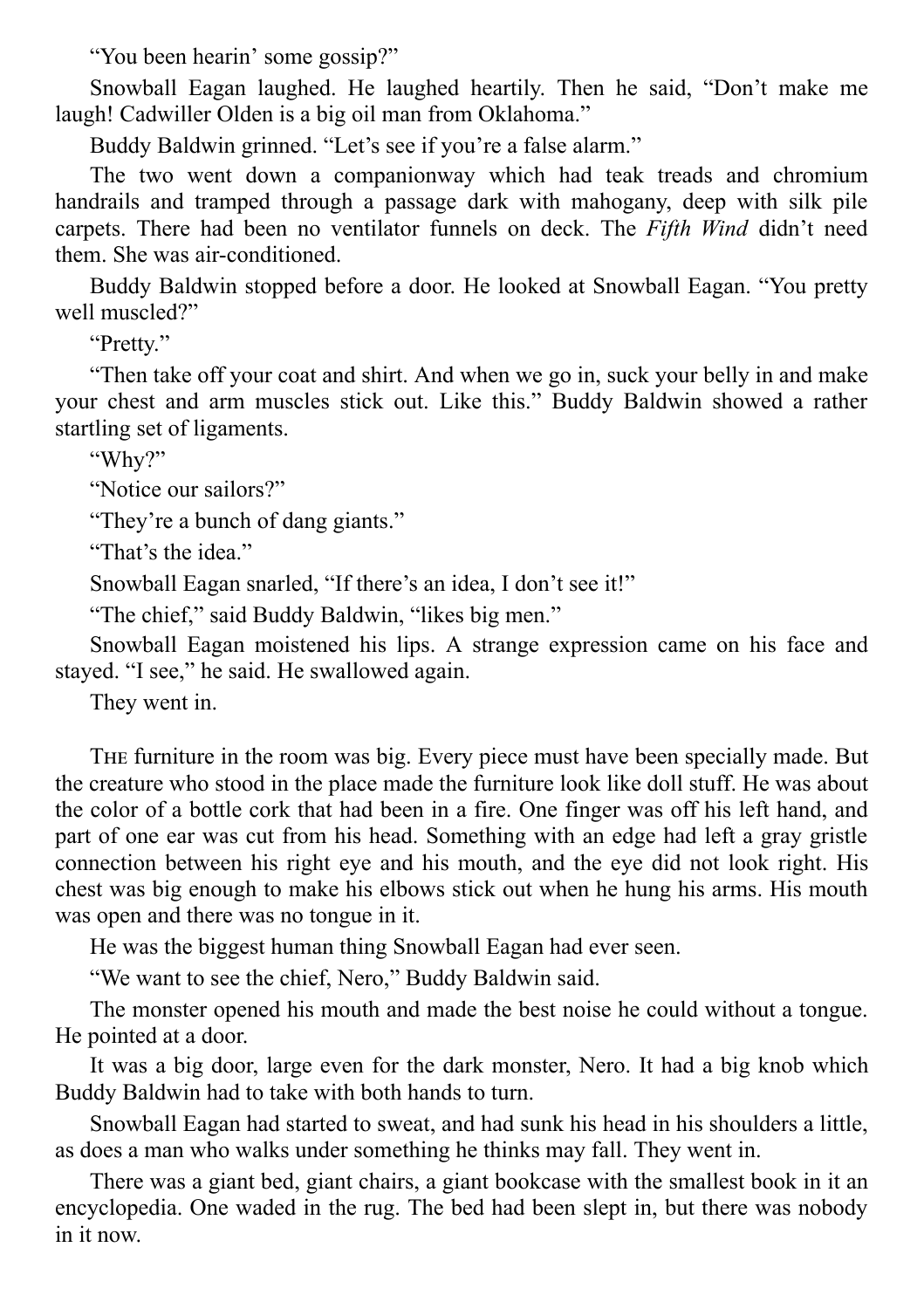Off to one side was a child's crib. It was an elaborate thing, with carvings and gilt inlays, and here and there rows of pearl studding.

When Snowball Eagan was a little closer his mouth opened and shut, for he knew the gilt was real solid gold bars and the pearls genuine. Snowball, as he called himself now, was an expert on such things.

Buddy Baldwin had his stomach in and his shoulders hunched forward and his arms crooked, with all the muscles sticking out all they could. Snowball Eagan did that, too, and they stopped beside the crib.

The crib was about four feet long. The man who occupied it had plenty of room.

Most midgets have something wrong with their appearance. Their legs are stumpy, or their bodies too long, or their faces too round, or their shoulders too broad. This one was different.

He was a little gem of a man.

Given three feet and a hundred and twenty pounds, he would have had a good chance of becoming a matinee god. His head was not too big, his shoulders not too bulky, and his legs were small, sinewy and perfect. His face had that utter handsomeness which pen-and-ink artists give their heroes in the love story magazine drawings.

He wore little bathing trunks and a little bathrobe, smoked a little cigar in a little holder, and a toy glass on a rack at the side held a toy drink in which leaned a toy swizzle stick.

Buddy Baldwin, speaking unnaturally because he was still trying to hold his muscles ridged out, said, "Chief, this bird with me is Stage Chinkins, known right now as Snowball Eagan."

The little gem of a man did not offer to shake hands. He drew on his cigar and squirted the lower part of his crib full of rich blue smoke.

"What's on your mind, Snowball Eagan?" he asked.

He had a perfect little voice.

Snowball Eagan coughed to get the fingers of awe loose from his throat. He was not tough, did not bluster. He sounded as if he were about to get down on his knees.

"I think I've got something that will interest you," he said. "You have heard of Doc Savage, the man of bronze. Wherever you find him, you usually find something big. Doc Savage is here in Fan Coral. He's investigating something mysterious that came out of that volcano."

Snowball Eagan paused. The tiny man, Cadwiller Olden, did not speak. Eagan swallowed and went on.

"Me and my buddy, Bert Banner, started to find out what Doc Savage was after," he said. "We figured it must be big stuff, because this bronze guy has a rep. But Bert got mashed under a big rock. There's somethin' queer about how that happened. I didn't see it. I only know Savage brought in Bert's body. Maybe he killed Bert, but I don't think so, on account of I've heard that Savage never kills anybody."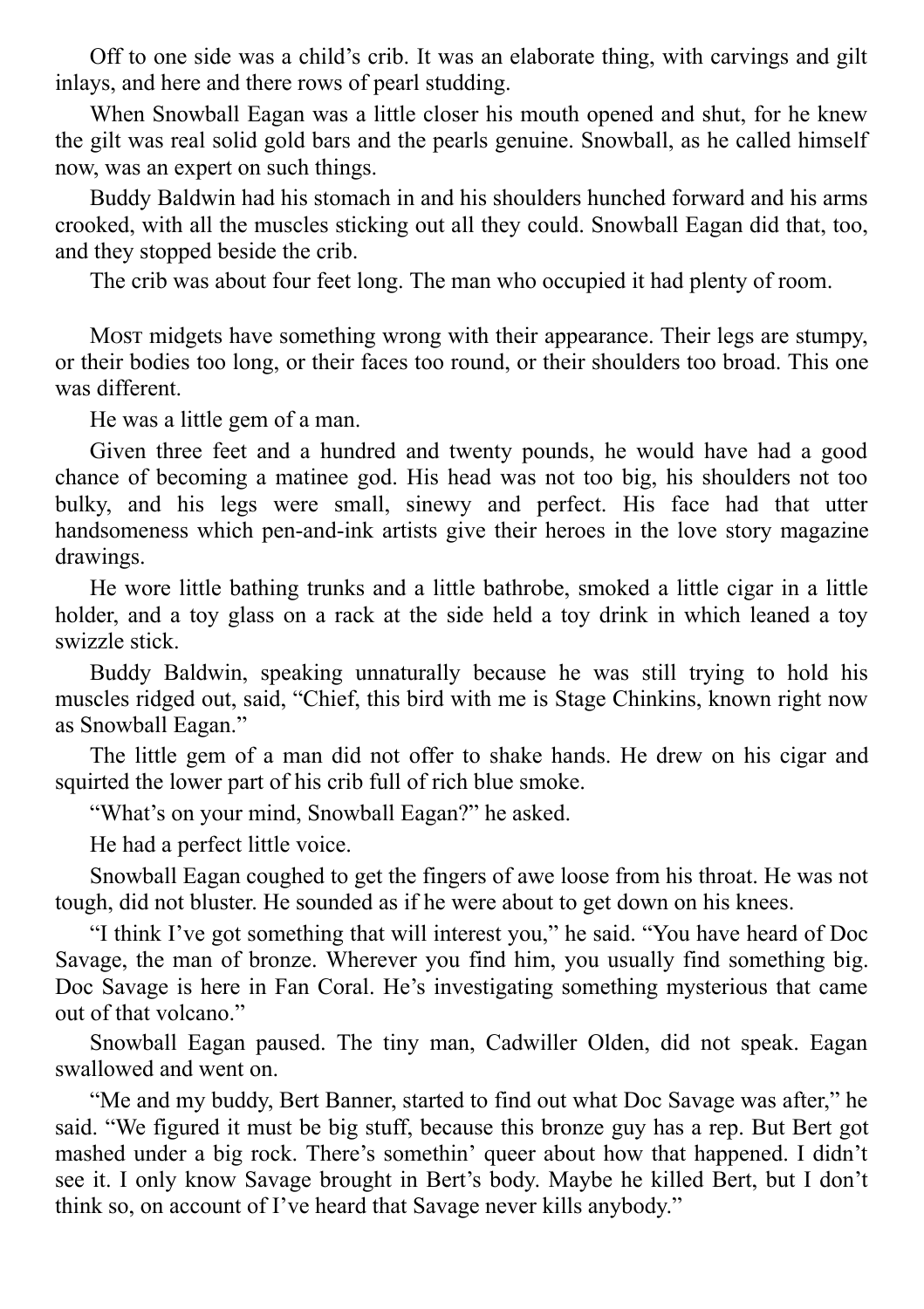He hesitated again, finished, "With Bert out, I'm afraid of it. I thought I'd tip you off."

Cadwiller Olden took a sip from the drink. "Do you know just what Doc Savage is after?"

" $No$ "

"Then why are you going to all this trouble?"

"I know Savage's rep. I needed a stake. Where Savage is monkeying around, things get big. Anything he's after would be worth plenty of jack."

"You are evidently not fully acquainted with this Doc Savage's career," said Cadwiller Olden calmly. "Strangely enough, the size of a thing does not seem to gauge its importance to him. He once spent two weeks working on the eyes of a blind apple peddler in Chicago. He made the peddler see, then turned around and ignored an offer of a quarter of a million to do a plastic surgery job on a rich old guy who wanted a young-looking face. You cannot tell about the bronze man."

Snowball Eagan wet his lips again. "Well, I thought there might be a lot of shekels rattling around in this somewhere. I had a hunch."

"Your hunches seem good," Cadwiller Olden said quietly.

"Eh?"

"I'll tell you why we're here. Why I have my entire organization here, working under cover. We are after the same thing Doc Savage is after."

Surprise knocked Snowball Eagan's mouth open.

Cadwiller Olden said, "The thing we're after is probably worth more dollars than you or I or Rockefeller ever dreamed about."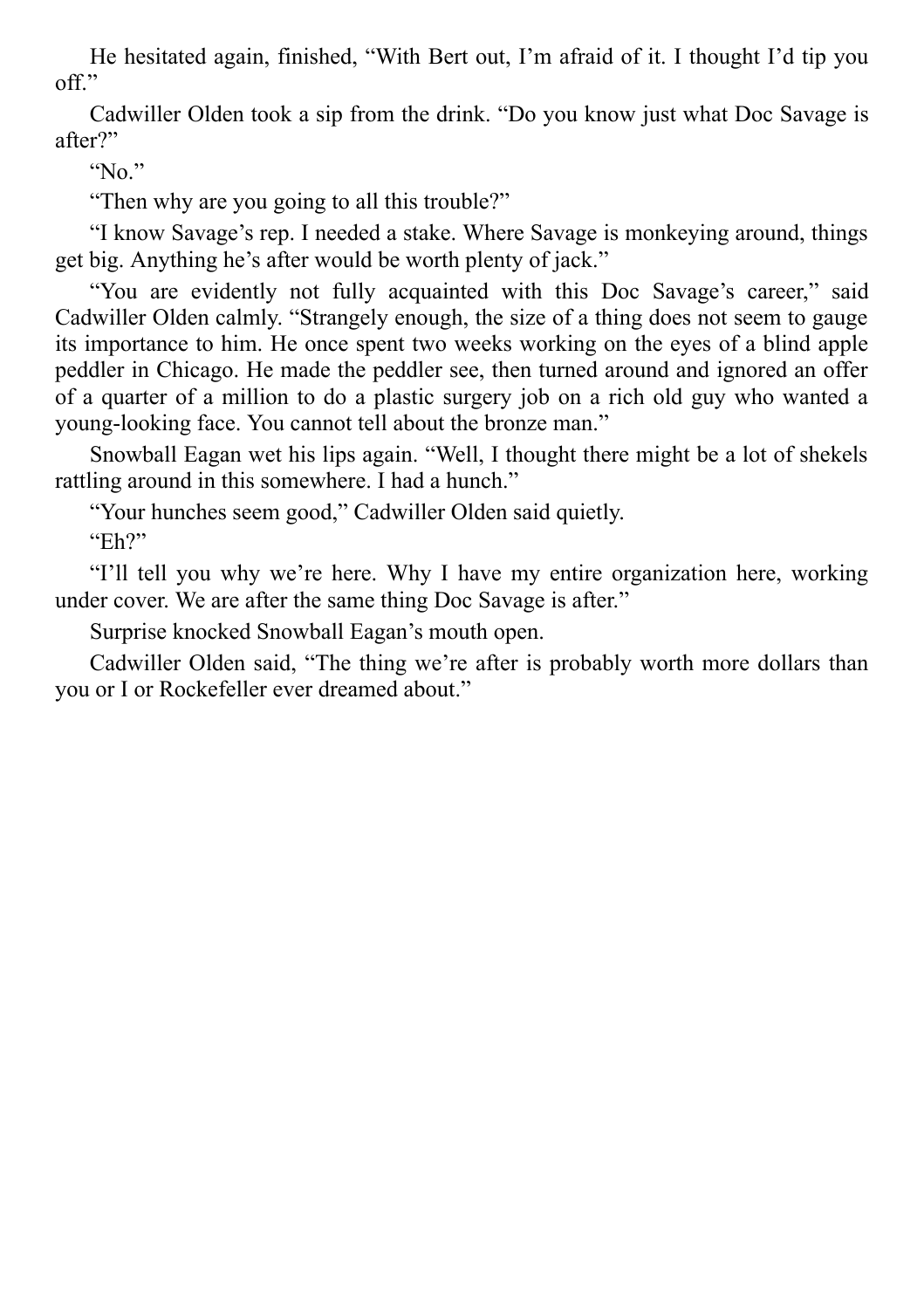#### **Chapter 7**

### **THE SECOND BAD BALDWIN**

SNOWBALL EAGAN's mouth stayed open. He was like a man who had found his pocket picked. But he did not bluster. He bowed, not very gracefully, but a bow.

"I didn't know you were already mixed in this," he said. "I've always heard you were the cleverest man alive, and this bears it out. You have Doc Savage covered, and I never got an inkling. Well, that lets me out. I won't try to horn in. I won't even ask questions. I will leave the island immediately if you prefer."

Some of the fake Snowball Eagan's crook acquaintances might have swooned if they had heard that. Snowball Eagan was as tough and chiseling a rascal as the Orient had seen in generations. That he would meekly back off the field when he found another crook after the same goal was startling. Or perhaps not so startling.

Most of Snowball Eagan's ilk had heard of this strange, incredible creature, Cadwiller Olden.

Snowball Eagan did not leave. He asked permission.

"Can I go?" he inquired uneasily.

Cadwiller Olden shook his head. "Would you care to work for me on this?"

Unadulterated delight swept Snowball Eagan.

"D'you mean it?" he exploded. "Say, that'd really be somethin'! Man, oh, man! I've tried a dozen times to contact your organization, and never got to first base!"

"Eleven times you have tried, to be exact," said the small, gemlike man.

"You knew about it!"

"Every time. I have been watching you, studying your record. Your holdup of the Melbourne Imperial Bank was well executed, as was your looting of the pearl dealer's safe in Manila."

Snowball Eagan nearly choked.

"I went solo on them jobs!" he gulped. "I didn't think a soul in the world knew I pulled 'em!"

"Knowing things is convenient," Cadwiller Olden pointed out.

Snowball Eagan had been afraid of the little man when he came in. He was plainly more frightened now. But he was overjoyed, too.

"It'll sure be swell, workin' for you," he said.

He did not say working *with* you, as might have been expected.

The little man got out of the crib. The dressing gown which he put on was brocaded with gold. He went to a panel, and did something to it with his hands and a safe door was abruptly revealed. He took out a mass of money, done in bundles. He separated five of those bundles, put the rest back. He handed the five bundles to Snowball Eagan.

Eagan looked at the money. His eyelids rolled back off the balls, and breath ran out of him slowly. A mark on each bundle wrapper said twenty thousand dollars.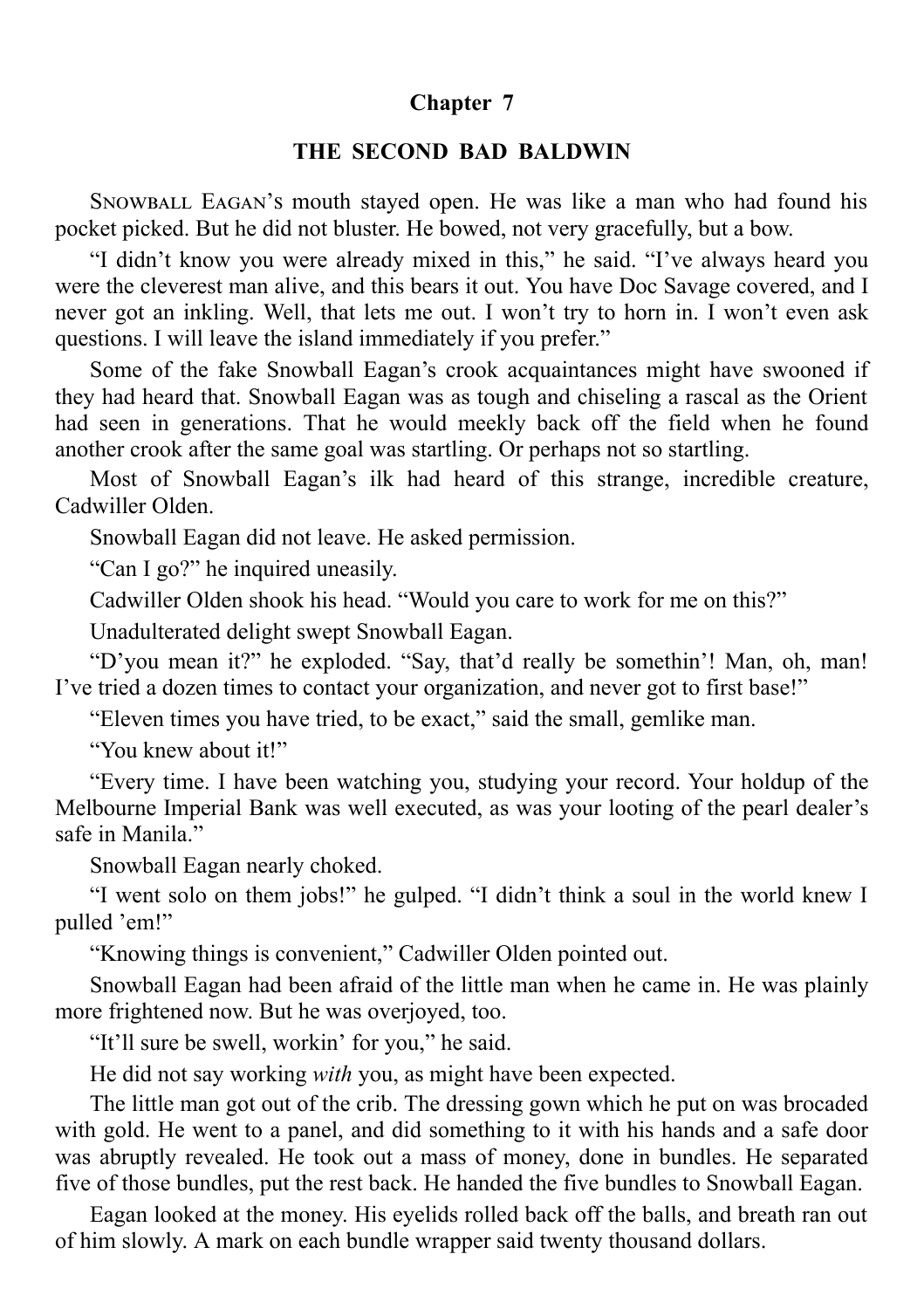"My organization pays off by dividend," said Cadwiller Olden. "I am declaring you in on the last dividend. It is not well for a man to be low on money, and you say you are low."

Snowball Eagan suddenly did the last thing any one who knew him would have expected. He got down on his knees and bowed his head to the man he could have thrown a score of feet with one arm.

"Chief," he said, "the ambition of my lifetime is being fulfilled."

The little gem of a man strutted slightly as he went into the other room.

CADWILLER OLDEN slipped off his clothes. All his body was perfection in miniature. He began to dress. His garments were exquisitely tailored.

He began to talk. His little voice was cultured, musical.

"Doc Savage must have done as I did, realized from the newspaper and seismograph reports what was coming out of Ethel's Mama," he said. "I did not think that any one on earth but myself would guess the truth. But they say this Doc Savage has a certain amount of ability."

He went in the other room to let the giant who had no tongue tie his tiny necktie.

Buddy Baldwin grinned at Snowball Eagan. "Buddy, you got what it takes," he whispered admiringly. "That last touch, where you got down on your knees, was swell. The chief ate it up!"

Snowball Eagan did not grin back. He licked his lips and shivered.

"I've heard things about Cadwiller Olden," he said.

"What you heard wasn't a drop," Buddy Baldwin said, suddenly grim. "Give that little fellow another ten years and he'll control the civilized world. And I'm not kiddin'!"

Cadwiller Olden came back. He was in impeccable afternoon attire, and carried a slender black cane. He flipped the cane, admired it.

"An exact duplicate, except for size, of one a gentleman named Brigadier General Theodore Marley Brooks carries," he said. "Quite a gentleman, Ham Brooks. We have the same tailor, although he does not know it."

He looked at Buddy Baldwin and Snowball Eagan.

"I have been keeping close tab on Doc Savage in a very simple way," he said. "The bronze man is now diving for the thing which came out of the volcano, the thing which can be more valuable, in the right hands, than the crown of England."

Snowball Eagan opened his mouth, apparently about to ask just what the mysterious object was. But he thought better of it. He was deathly afraid of this handsome, tiny man's slightest whim.

Cadwiller Olden said, "I am awaiting word from one of my valued agents. As soon as the report is in, everything is set to get Doc Savage and his assistants out of the way."

The little man looked at Snowball Eagan.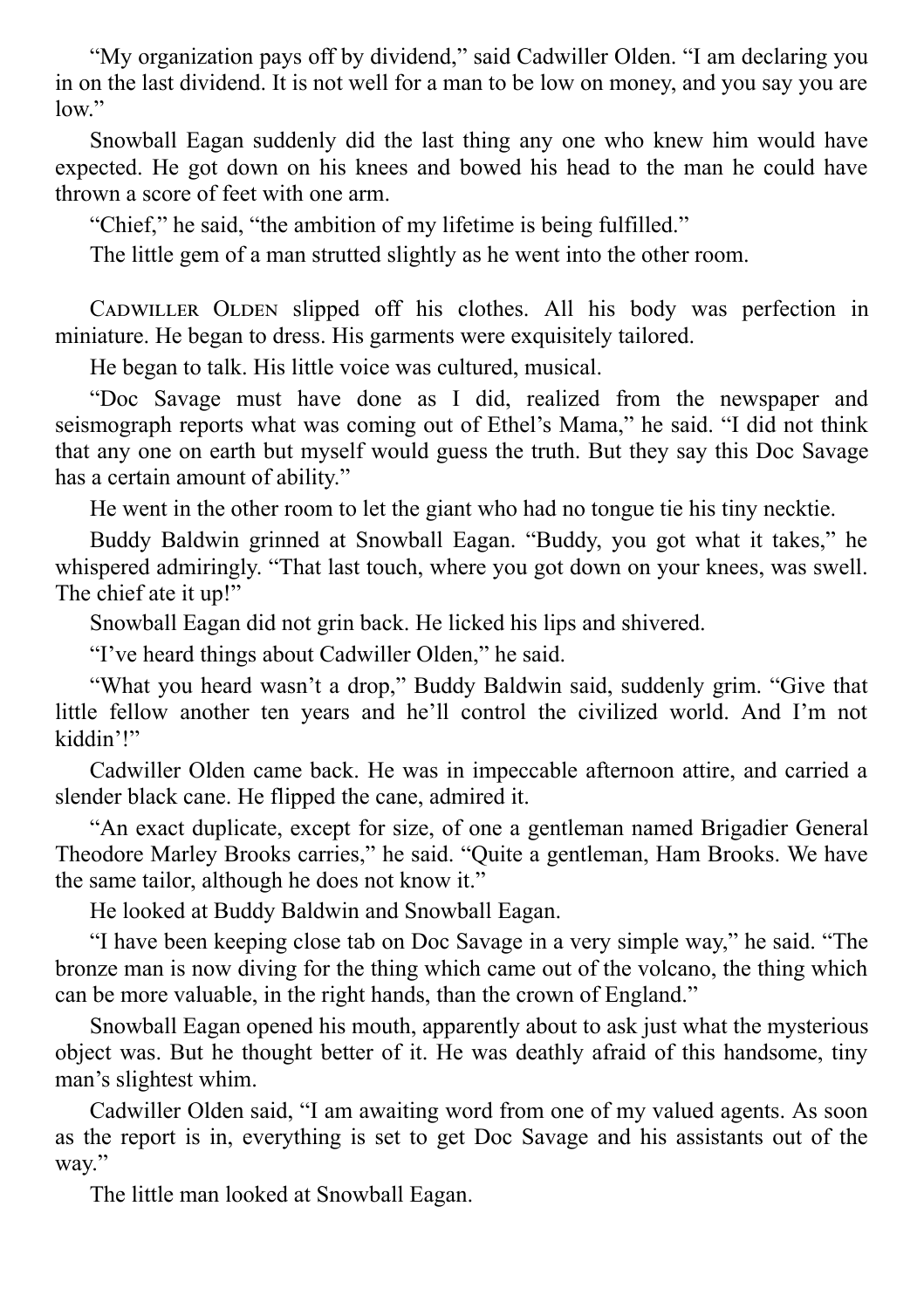"Did you know we already have one of Doc Savage's men, a fellow they call Long Tom?" he asked.

Snowball Eagan gulped. "No!"

"We have," Cadwiller Olden smiled. "One of my agents decoyed him, with a clever story, into the hands of my men, who seized him. He——"

Noise outside. The tongueless monster came in. He made a sound startlingly like an eagle screaming, and did some kind of sign talk with his hands.

"My agent is here to report on Doc Savage," Cadwiller Olden said. "It is the same agent who trapped Long Tom."

The girl who had told Doc Savage her name was Alberta Mantle came in.

"Meet Bess Baldwin," said Buddy Baldwin, "my sister. Right now she's Alberta Mantle, a writer on scientific things."

"Geology," the girl said, and laughed.

The girl looked at Cadwiller Olden, and her laughter stopped with a snap.

"Doc Savage is not doing so well with his diving," she said. "He and Renny went down while I stayed on the cliff with Monk and Ham and watched. Doc——"

"They do not suspect you?" the tiny man interposed.

"Absolutely not!"

"Go ahead"

"Doc and Renny got caught in the uprush of water which the thing seems to be squirting out," the girl said. "They had a very brisk few moments and were thrown high into the air."

"Not injured, I hope," Cadwiller Olden said dryly.

"They have very efficient diving equipment. Doc Savage is an inventive genius."

Cadwiller Olden said, "We will act immediately. Doc Savage will not reach the floor of the sea again."

The girl nodded. But she seemed to have something on her mind. She nipped her lower lip with even white teeth.

"You have something on your mind?" the tiny gem of a man asked.

"Yes," the girl said slowly, "I have."

"What is it?"

"I—well, darn it, I know you're not going to like this."

"Out with it." Cadwiller Olden smiled slightly.

"Well—that man—Doc Savage—listen, I never have asked a favor. My brother and myself have been on the up and up. We've been paid, of course. But neither of us has asked a special favor."

"So you want to ask one now?"

"That's it."

"What?"

"Don't kill Doc Savage!"

The girl said it slowly and earnestly, and there was no doubt but that she meant it.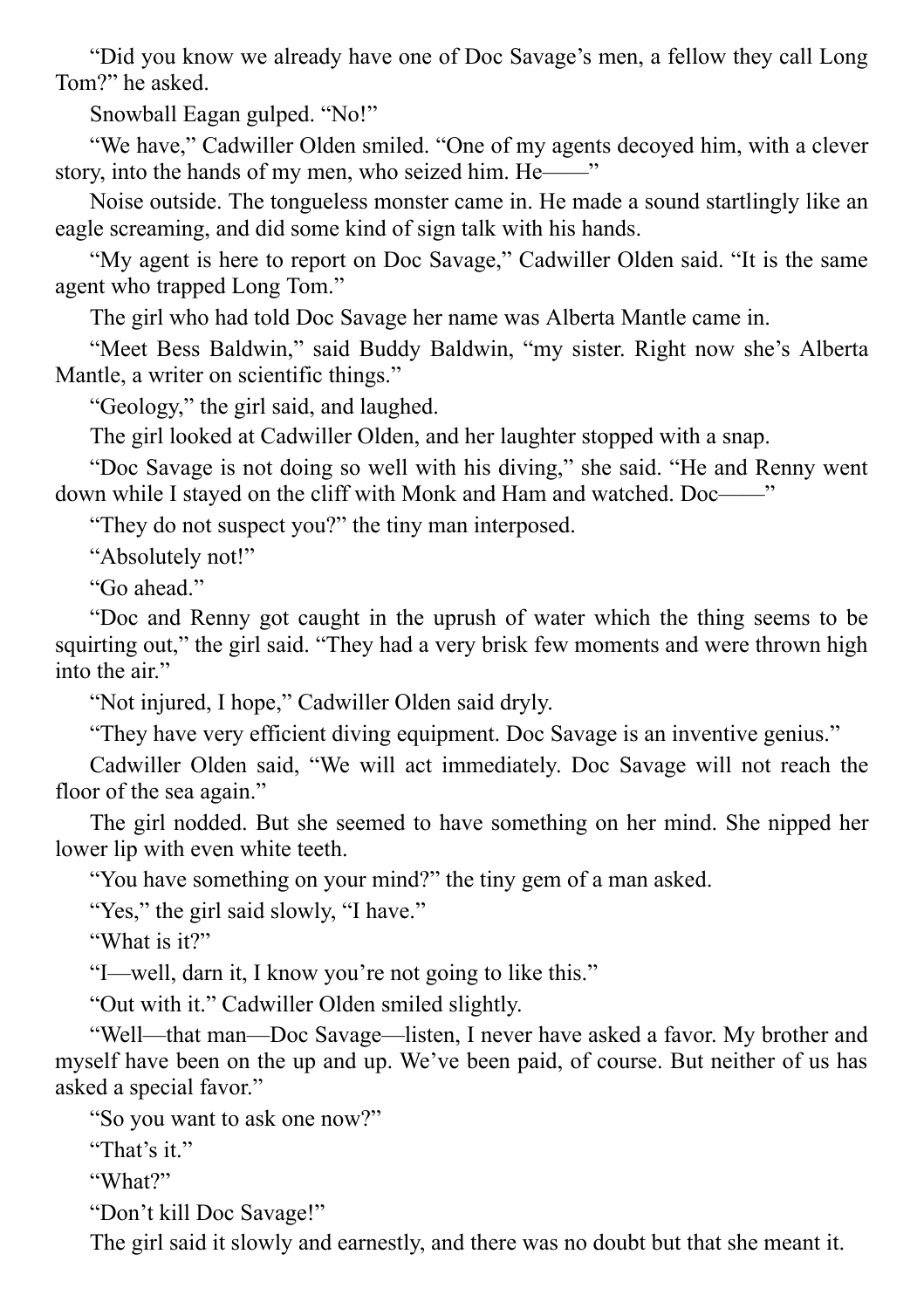Cadwiller Olden put a small smile on his little face and spun his little sword cane.

"My intention is not to kill Doc Savage," he said. "I admire that bronze man's brain. It could be put to excellent use. I will tell you now that I intend to take Doc Savage alive and use his scientific knowledge, as soon as I can bring him around to an understanding. In reaching that understanding, you might be of considerable assistance, Miss Baldwin."

"Thank you," the young woman said tremulously.

"That will be all."

She left.

Cadwiller Olden looked at Buddy Baldwin. There was no expression in the diminutive, beautiful eyes, or on the small, chiseled lips.

"Love," Cadwiller Olden said, "is a wonderful thing."

The shadow of a horror and fear seemed to come into the back of Buddy Baldwin's eyes and stay.

Cadwiller Olden chuckled quietly.

"Doc Savage and Renny are preparing to descend," he said. "Monk and Ham are on the clifftop, watching. You see, I have excellent reports."

Cadwiller Olden then gave some orders to Baldwin. A little later a dozen men or so left the boat and headed for Fan Coral Island. Baldwin was with them. Strangely enough, the men headed for the spot where Monk and Ham were. But they took a roundabout way. They were taking no chances on being caught.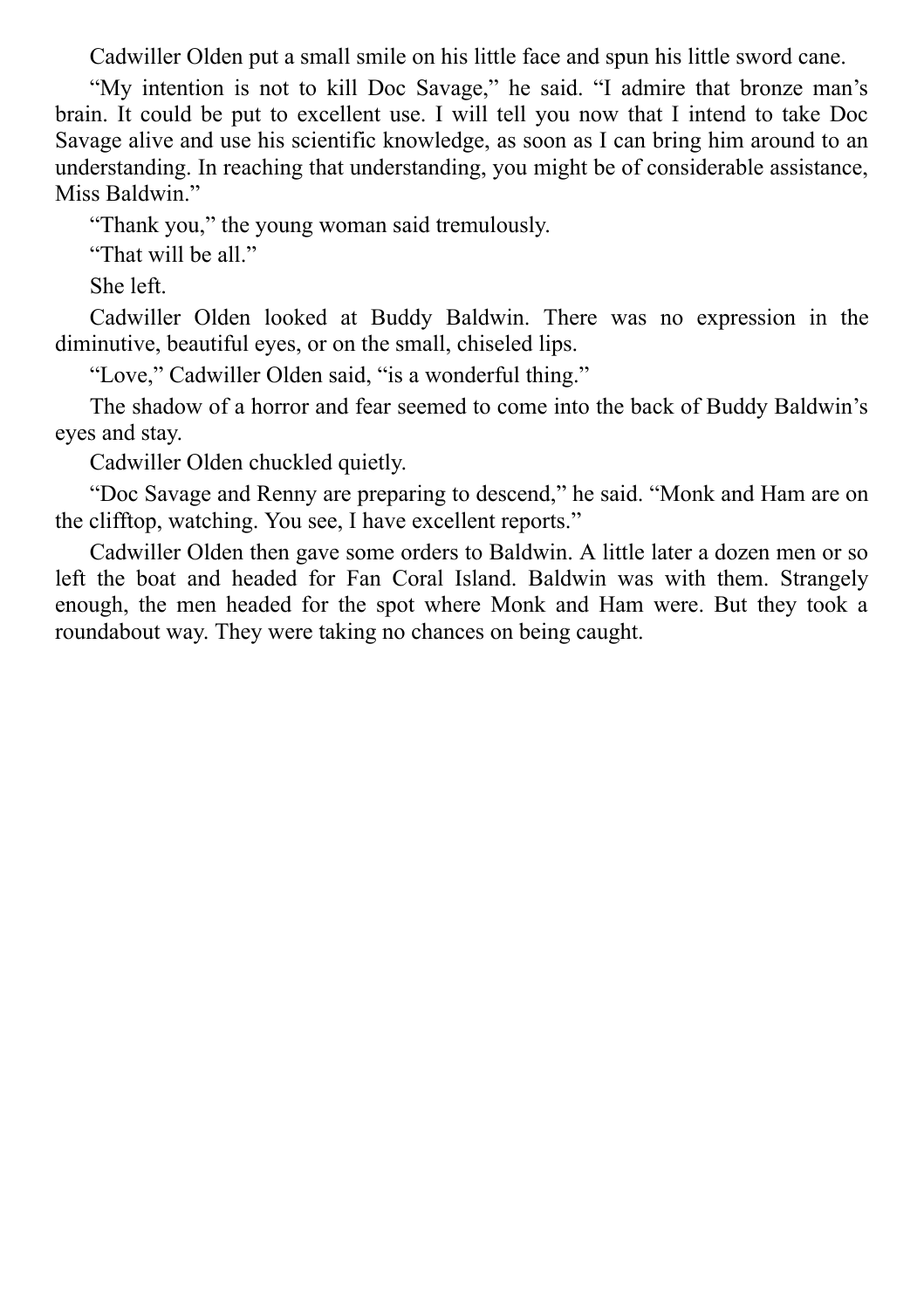### **Chapter 8**

## **THE CAPTIVES**

MONK held his pet pig by both big ears and yelled, "You try to kick my hog again and I'll grab your head and put it in your left pants pocket!"

Ham held his ape, Chemistry. A machine gun procession of sneezes was coming from Chemistry, and the animal's eyes were red and watering.

"You put red pepper or something in that hog's hair!" Ham howled.

"Your ape had no business looking for fleas on Habeas!" Monk snapped.

Renny's voice rumbled out of the radio speaker, "If you comics can't lay off, cut your microphones off!"

Ham said, "I'll cut Monk loose from his, right next to his chin!"

"We're ready to go down again," Renny said.

At this, both Monk and Ham looked over the cliff edge. For the moment the wind was sweeping the steam from the lava in the sea away, and they could see Doc, Renny and the lifeboat.

Doc and Renny were standing in the stern. They were holding an anchor to which was attached a long cable with a large knot every three feet or so. Conversation was being carried on by the radios. Doc had repaired his and Renny's on landing.

"The plan is to make the anchor secure, then use the rope to keep from being swept into the rush of water," Doc Savage explained.

Monk demanded, "You say you didn't get a look at the thingamajig the last time?"

Renny answered that. "Only a glance, through the water. It was big, almost black, and approximately round, as nearly as we could tell."

"Black! You sure?"

"I said so, didn't I?" Renny demanded grouchily.

"Oh, all right, big fists. I just thought it was funny the thing was black now when it was transparent or something when it grabbed me."

Ham snapped, "The girl said it started to change color, didn't she?"

Monk looked around. "I wonder where she went? She said she'd be back soon."

"She went after another camera," Ham reminded him peevishly.

Renny, down in the boat, grumbled, "Johnny picked a heck of a time to accidentally dope himself. We need his help around here."

Monk asked, "You fellers think you'll get that thing lassoed, or whatever you're gonna do to it, this time?"

Renny thumped, "How should I know?"

Renny and Doc Savage lowered the anchor carefully. It was very heavy, and until it got overside and into the water, it needed both their combined strength. They felt it land on the bottom, then carefully strung the long rope overside, so that it would not tangle.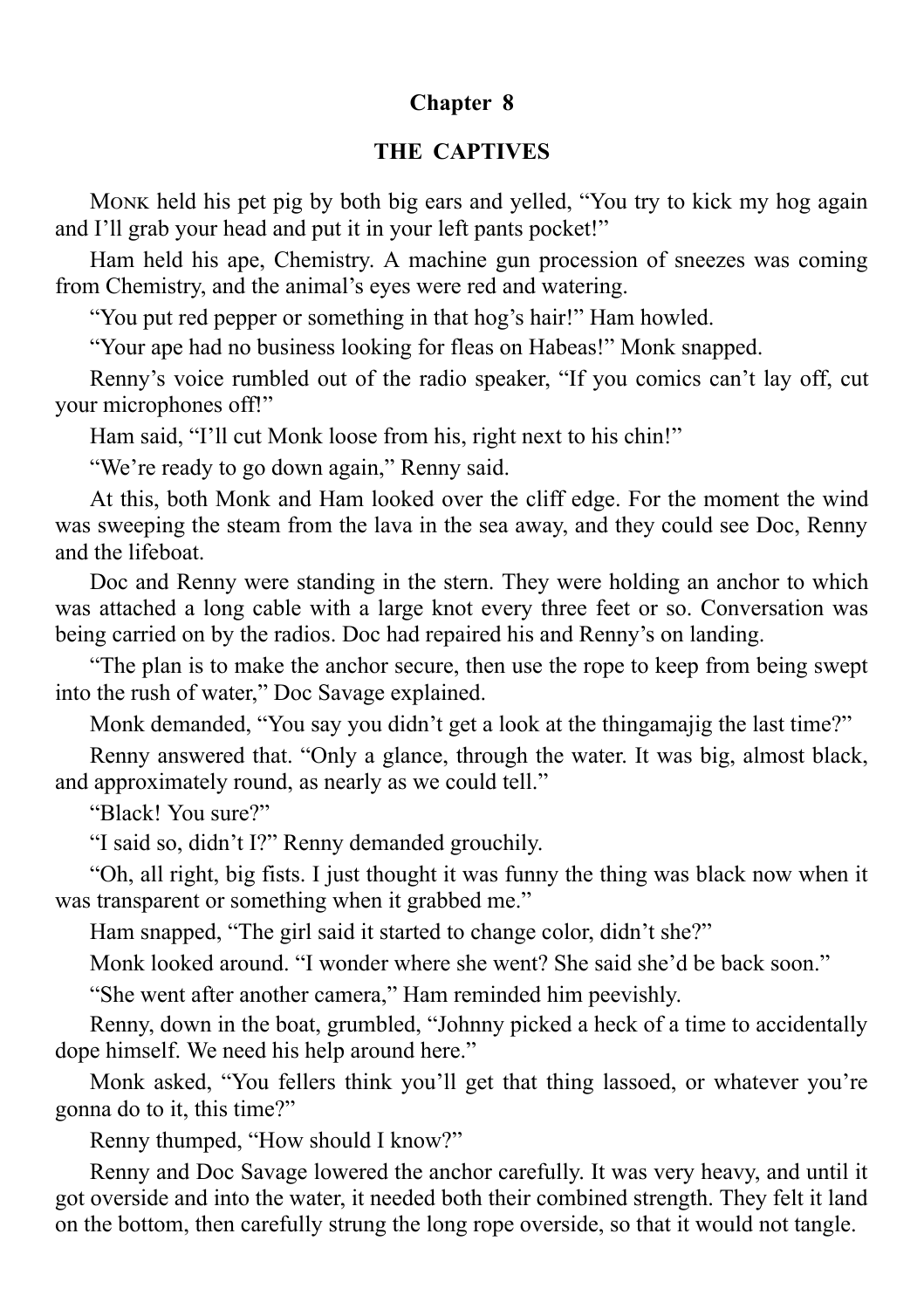"Ready?" Renny asked.

"Yes," Doc said.

A tiny blue light in one end of the bronze man's portable radio glowed faintly.

"Wait," Doc said.

He held the instrument close to an ear and changed the tuning knob. The next instant, his small strange, trilling sound, the exotic note that had no tune, yet a quality definitely musical, was audible.

"Holy cow!" Renny boomed. "What is it?"

He knew that sound always presaged something startling.

"Quick!" Doc rapped. "There's——"

"*Ow-w-w-w-w!*" Monk squawled.

Doc and Renny didn't need the radios to hear Monk's frenzied howl from the cliff rim.

MONK was in the grip of three men. One had each arm, a third his neck. How they had come up so quietly he couldn't imagine.

Monk howled again. A bit joyfully. Physical combat was his joy. He ducked his head, managed to turn a neat somersault, and landed on his back—with one man under him. That fellow made a noise like a stepped-on cat and relaxed.

Ham had been a bit more fortunate. At the first alarm, he took one wild leap. It put him very near the cliff rim. But it gave him time to unsheath his sword cane.

Ham was the sword cane's master. The blade seemed to vanish, defying the eye with its speed, and did not become visible again until it rested in the arm of one of three more assailants who had rushed him.

More men were coming out of the jungle. Almost a dozen, all told.

"*Yeo-w-w!*" Monk howled. "There ain't enough of you to give us a workout!"

The man Ham had stabbed sighed and lay down. The drug on the tip of the dapper lawyer's sword cane worked quickly.

Monk suddenly rose to his feet with a bound like that of a released spring. He spraddled his legs, began to whirl. The men on his arms lost their footing and swung out like weights on a governor. Monk ran toward the other assailants.

Results were remarkable. In an instant, men were down, howling, cursing, Monk with them. Ham's sword cane dropped another.

Monk hit a jaw. One of the victim's teeth flew out and hit Monk in one eye. That fortune of war was probably his undoing. It is hard for a man to wink one eye when excited. Monk blinked both of his. Somebody grabbed up a fistful of grit and rubbed it in his face. He was blinded.

Some one came running with a bush. He shoved it at Ham, and the dapper lawyer's sword cane cut through some of the tough hardwood, but not all. Tropical bushes are tough. Ham went down, his sword out of commission.

BUDDY BALDWIN and his sister came running up.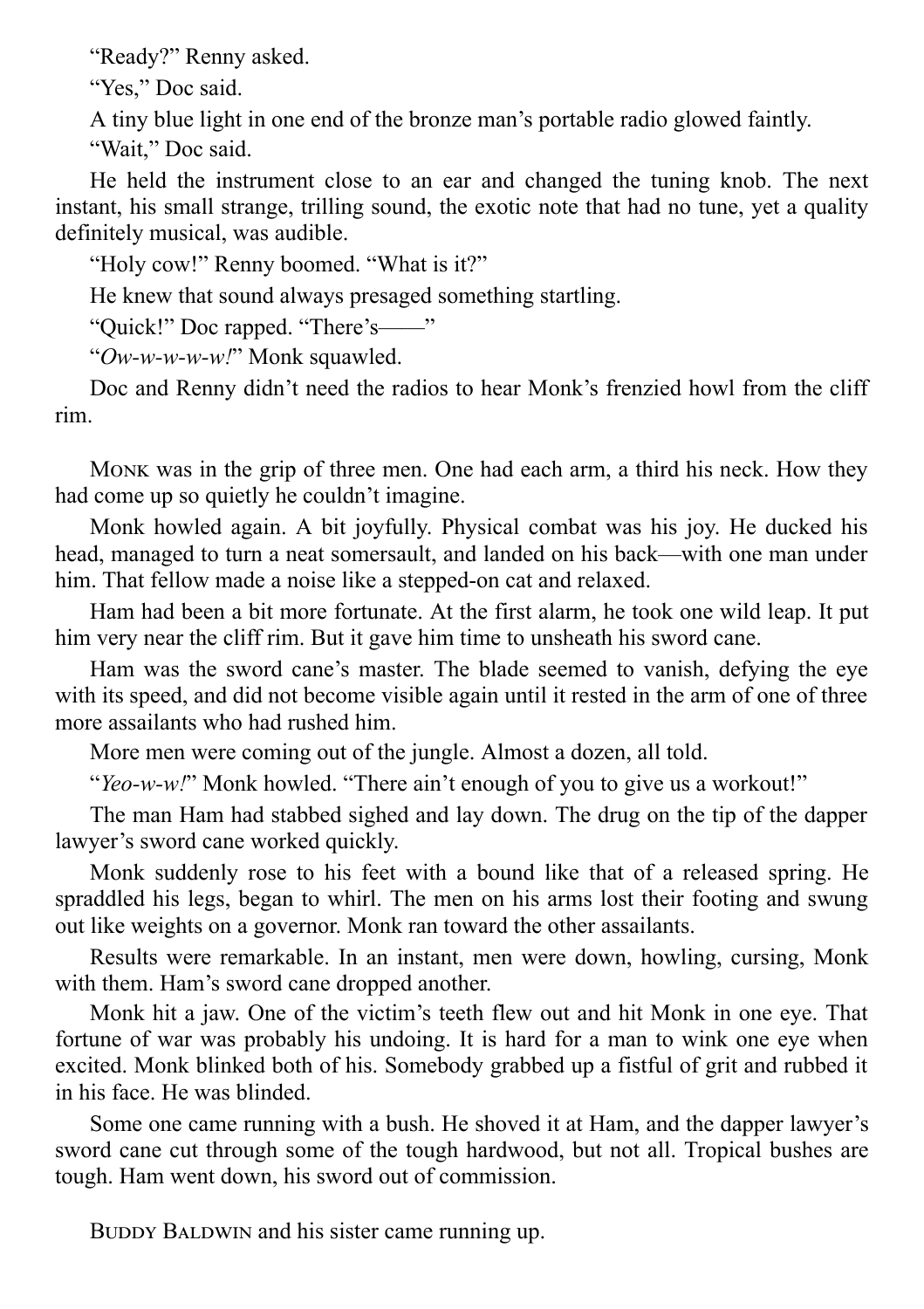"Don't kill them!" Bess Baldwin gasped.

Buddy Baldwin used the blackjack which he carried.

THE natives of the South Sea islands have a way of carrying a pig. They tie its legs together and swing it on a pole, and a man gets at each end of the pole.

Monk didn't think much of the means of locomotion. He made noises about it through his nose; his lips were taped. He could see Ham being carried the same way. Their little radio sets were gone. The machine pistols, which there had been no time to use, were no longer under their arms.

A plane droned overhead. It looked to Monk like the same plane which had been photographing the volcano and the lava stream. For the last hour, though, it had not been in evidence.

The men who carried Monk and Ham pig fashion were not natives of this part of the world. One or two had an Oriental cast. But most of them were white, Americans.

Jungle was all about them. Swarms of multicolored birds showered up ahead of them, and settled, squawking, behind them.

Monk twisted, jiggling up and down, trying to work ahead until he could kick the man with the front end of the stick. The man behind tapped Monk's head with a revolver barrel, discouraging that. Monk started swinging from side to side, making it as tough on the fellows carrying him as he could.

He stopped that abruptly. The plane noise was closer, louder. The ship must have seen something. It was coming to investigate!

Monk watched, and an instant later blew a delighted snort through his nose. For the plane swept low over them, a helmeted head cocked over the fuselage. Then it arched up and went away.

One of the men carrying Monk laughed harshly.

"Don't get pepped up, buddy," he said. "That guy is one of us. People think there's been a hell of a rush of newspapermen and cameramen to this island, but more'n half of 'em are our men. Our pal up there went after gasoline, and now he's back."

That gave Monk enough to keep him quiet.

The men were trotting. Both Monk and Ham could see Buddy Baldwin ahead—and his sister.

Monk all but strangled behind the tape when he saw Bess Baldwin. It was not the first time a member of the feminine sex had fooled Monk. But every blow seemed the biggest.

The party filed down into a canyon. Monk noted that they were taking pains to leave a plain trail. The cavalcade stopped.

Monk squirmed angrily. One of the men looked back at him.

"Here's where we set the trap," the fellow said.

Monk tried to say something. The other chuckled.

"Don't worry," he said. "It ain't an ordinary ambush. You've heard of the new photo-electric burglar alarms, ain't you?"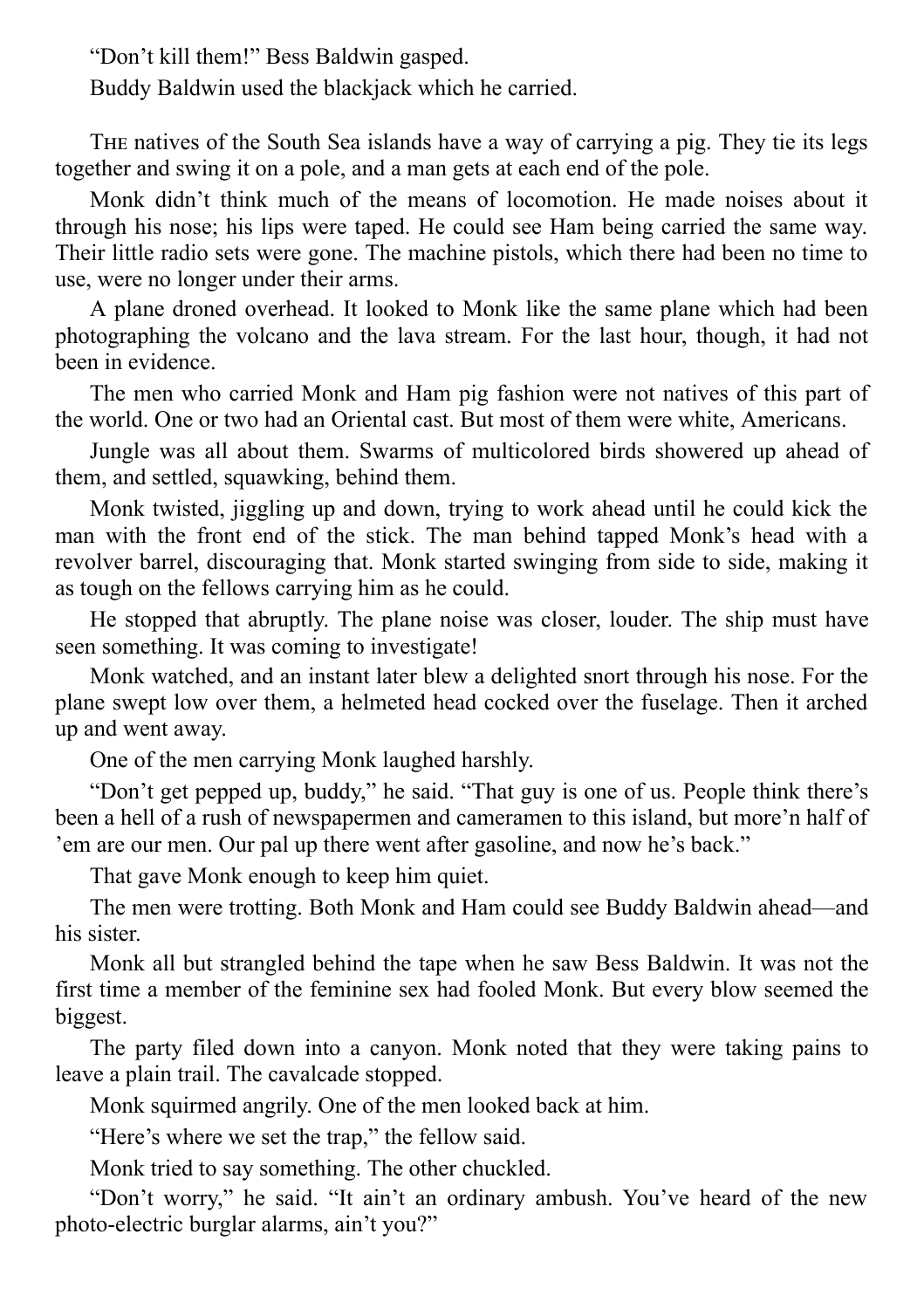Monk had more than heard of them. As an electrochemist, he had done experimental work in developing them. You walked across a beam of invisible light, and that set off an alarm.

The other must have read his thoughts.

"We got the photo-electric rig off the trail, and there ain't nobody walked from this part of the trail to 'em," he said. "So there ain't a chance of Doc Savage bein' tipped off."

There was a noise up on the canyon side.

"Man up there now checkin' them over," the man said. "They're fixed to open a big gas container. The gas will roll down here in the canyon because it's heavier'n air, and it'll get Savage and your other pal."

Monk gargled angrily.

"You ain't the only scientist around here," said the man.

Then the fellow paused to watch the plane. It had come droning back and swooped almost overhead. The pilot seemed to be using binoculars this time.

Then the pilot began gesturing—his arm moved right, then left—twice to the right, once to the left. It kept moving.

"That fool will tip Savage off!" snapped the girl.

Buddy Baldwin swore and waved his arms angrily.

The plane went away.

"Maybe Savage won't barge into the canyon," some one said doubtfully.

"Sure he will. We'll be farther up, on the cliff, and he can see us."

The man who had examined the apparatus of the trap joined them. They went on.

MONK kept his eyes opened and reached an absolutely unpleasant conclusion. The trap was perfect. The canyon was a bleak place, and with one glance Doc could tell that no one lurked there in ambush. He would certainly walk straight into the photo-electric device beam.

The captors were in a hurry now, so much so that Monk judged Doc and Renny were not far behind. They had had to climb the cliff, of course.

Anxious to delay the flight, Monk started his swinging from side to side again. It was effective, causing the two who carried him to fall down. Then one of them got a rock. Each time Monk swung he got clouted with the rock. It discouraged him.

The caravan reached the opposite end of the canyon. From here they started up a steep slope. There was some jungle here, but not much. They were in the open a good deal.

Doc could see them from below. It would draw him on.

Monk turned his head. He could see straight down to the far end of the canyon.

Doc and Renny were already in view.

The bronze man and the big-fisted engineer were running. Doc was carrying what seemed from that distance to be a box of apparatus.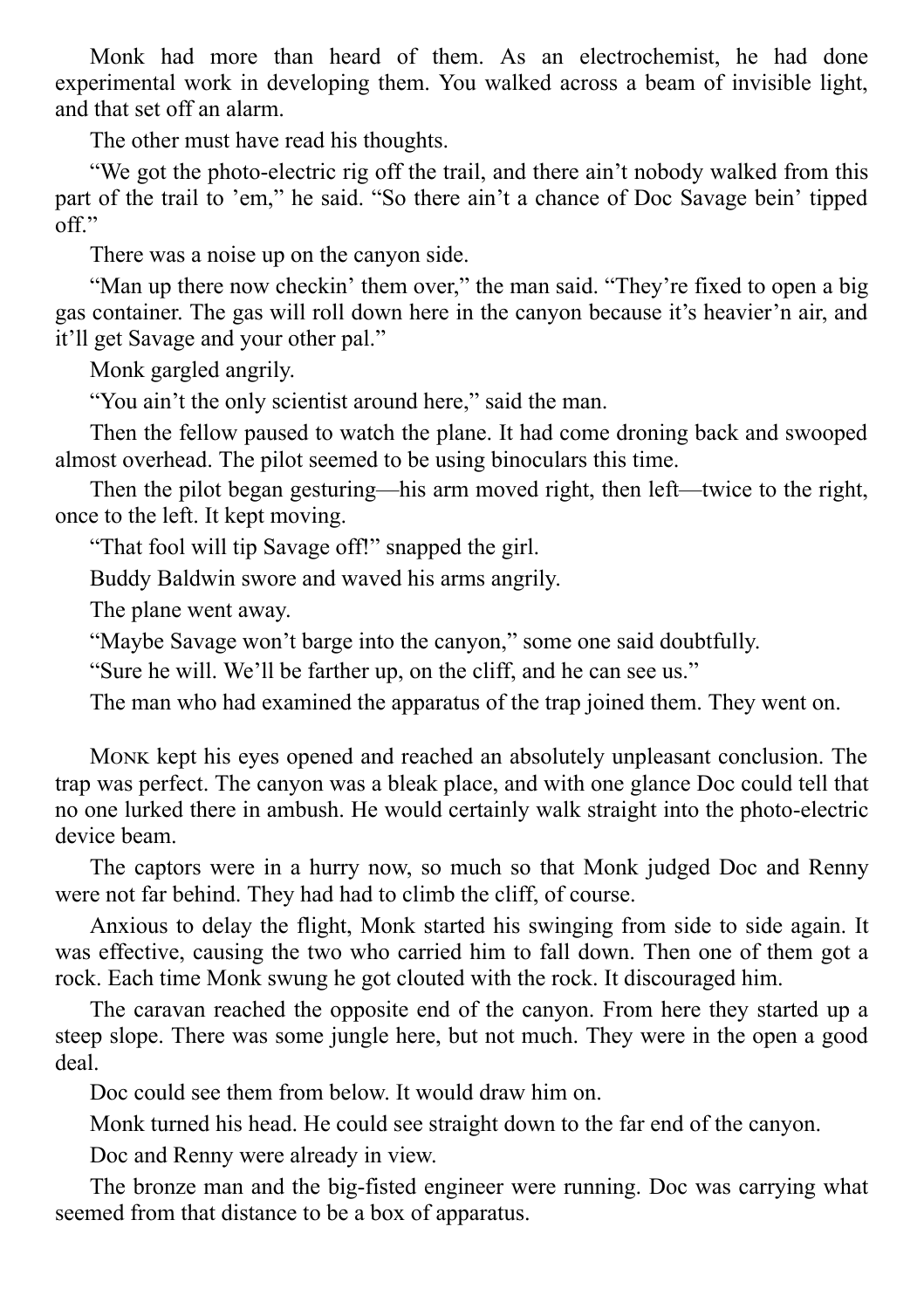What followed was over quickly. Doc and Renny did not wear the transparent hoods, so the gas got them almost immediately. It was not a visible gas—not visible from that distance, at least.

Renny went down first, but before he did so he threw back his head and a cry poured from his lips, a grisly scream which raised the hair. When he fell, it was slowly, and he twisted about.

Doc went down next, but without an outcry. Yet once the bronze giant was on the ground, he, too, squirmed slowly; his giant frame tied into a tight bundle at first, then he grew more slack, spread out, seemed to grow larger.

It was as if his giant body were unwinding after the life had left it.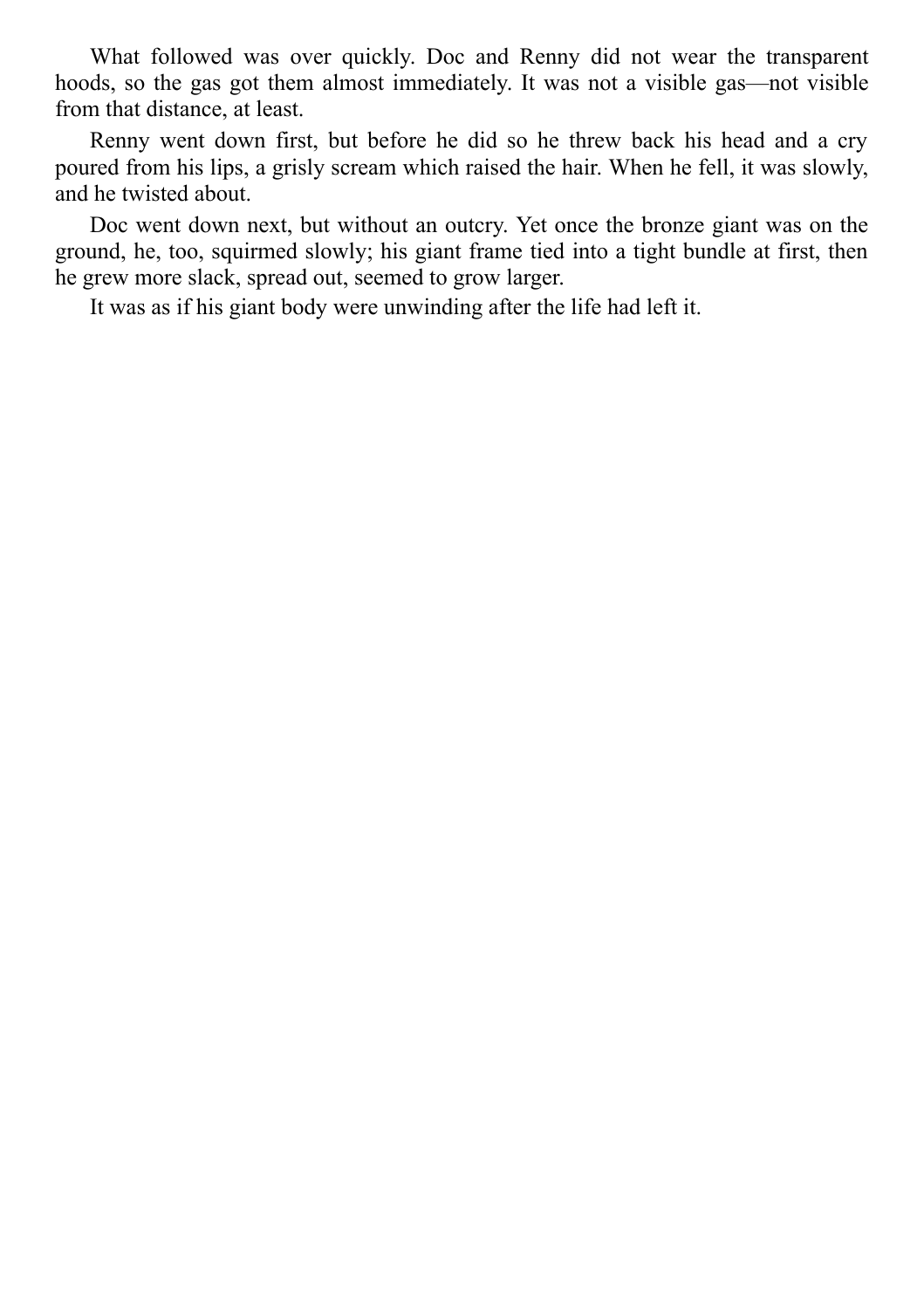# **Chapter 9**

## **THE TRAPPER TRAP**

THE two Baldwins cracked orders. Monk and Ham were rushed back down the hill to the canyon. They stopped just outside the gash, and the girl opened a small knapsack she was carrying and withdrew what looked like a square of blotting paper and a bottle of blue liquid. She soaked the paper with the liquid, then advanced cautiously into the canyon, watching the paper.

It turned slightly pink.

"The wind has blown most of the gas out!" Bess Baldwin called.

Monk scowled. It was some kind of litmus test for gas, a new one on him. This gang must have somebody who was no scientific slouch.

A moment later they were surrounding Doc Savage. The bronze man was slack, his eyes shut. Renny had both big hands fastened around his own throat.

"Doc!" Monk choked.

The homely chemist gave a mighty flounce. It upset his porters, and he tumbled down almost upon Doc. He hit the ground heavily, clawed to get erect, and his hands dug into a soft place in the ground.

It was only by chance that he happened to be looking at the place where his hands dug in. He saw something metallic, small and bright. It had been freshly buried.

Monk gave another mighty flounce—and covered the buried object again before anybody else saw it.

"Doc!" Monk moaned. "He's dead!"

The men who had carried Monk sprang upon him. They kicked him until they felt better.

Doc and Renny still wore the metal-over-silk diving suits, but had discarded the transparent helmets.

"Be careful with those diving suits," Bess Baldwin ordered. "The chief will be interested in them."

"Good thing they discarded the helmets," a man muttered. "It would 'a' been a heck of a note if they'd been able to walk right through the gas."

They found out how to unfasten the suits, and carefully stripped them off. They got the portable radio loose from Renny's midriff. They worked over the one around Doc's belt. Grunted, strained, and said things when their fingers lost skin and nails. The belt was metal, locked, secure.

"We're gonna have to smash it," one said.

"Don't," directed Bess Baldwin. "Let the radio stay there. It won't do him any good. And the chief will want all those radios. He hasn't anything like them."

A man went over and picked up the case which Doc and Renny had been carrying. That was locked, too. He got a rock, beat at the lock. He made smoke sparks fly, but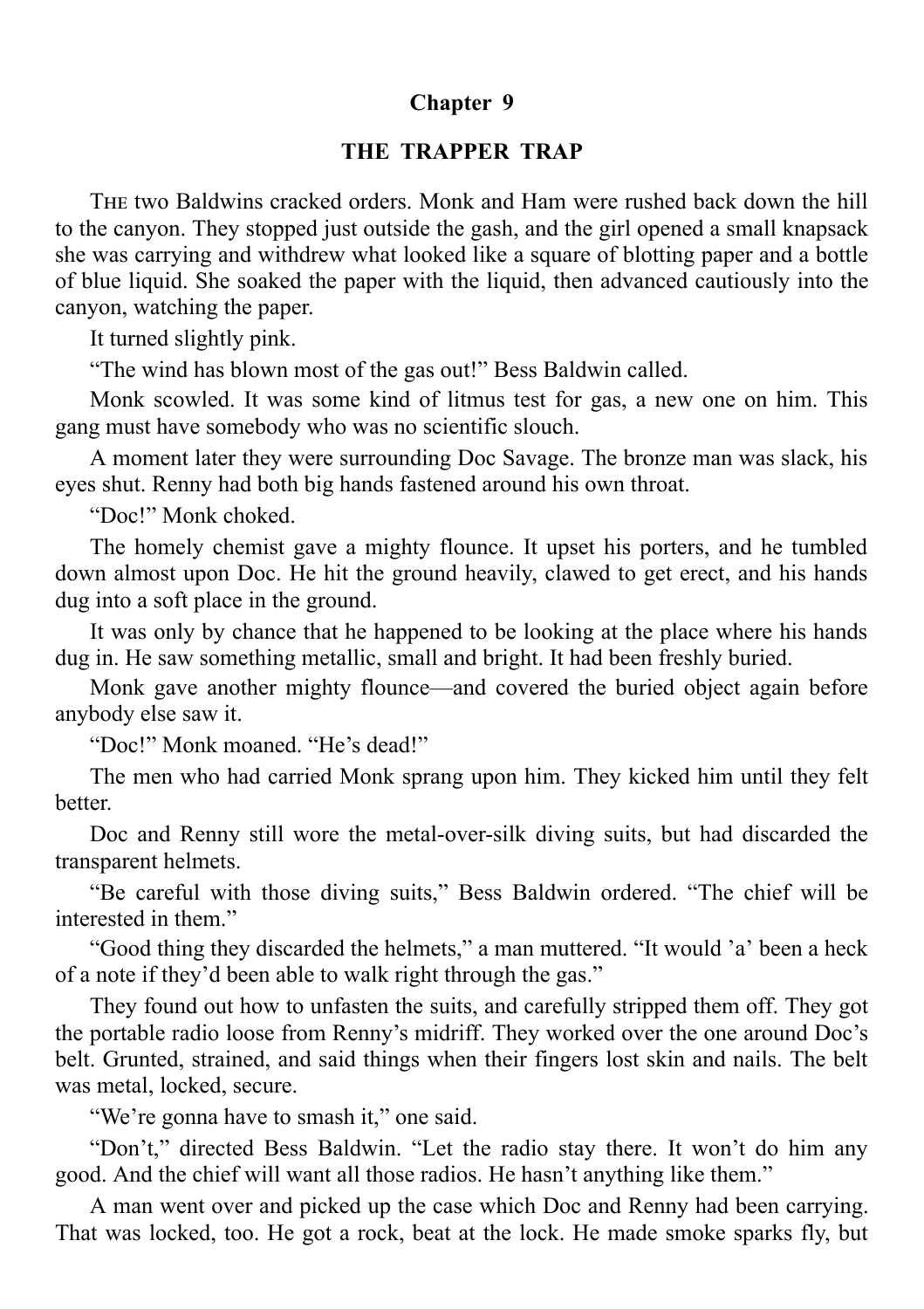that was all.

"Let it ride," said the girl. "We do not want to ruin any of Doc Savage's equipment. The chief wants it all. Savage is a mechanical genius."

"Let's roll," ordered Buddy Baldwin.

Monk saw a man looking over the ground for anything that might have been dropped. Instantly, Monk began to kick and flail and hoot through his nose.

They knocked him over the head with a rock, as he had expected they would. It got black.

A MAN had his foot on Monk's stomach and was working it up and down, and some unconscious reflex caused Monk's big lungs to work as a bellows, pumping air in and out. As the air went in and out it made hootings and gobblings, and all the men standing around slapped their hips and held their stomachs and laughed.

"Wake up, evolution!" the man was telling Monk between titters.

Monk opened one small eye and made it mean. The tape was off his mouth. He showed them his teeth. He was still bound hand and foot.

"He's absolutely and positively the funniest-lookin' geezer I ever saw, or I hope my mother paddles me if he ain't!" the man chortled.

The jungle glade was hot under a curtain of volcanic smoke. A fine ash was sifting down, making all the jungle gray and strange-looking. They were on the north end of the island. That end was swamp.

Doc and Renny lay near; Ham was beyond. Doc and Renny were still weirdly slack. They were not tied yet.

Monk suddenly sat up enough to get his teeth in his tormentor's leg. Monk's mouth was big enough to accommodate a respectable portion of leg. The man who had been stamping his stomach threw back his head and honked like a goose.

"I'll kill 'im!" he screamed, and scooped up a rock.

"Lay off!" the girl said sharply.

The man gritted, "But the chief is gonna get rid of 'em anyway!"

"Wait until he gives the word!" Bess Baldwin retorted.

"Listen, sister, what's the difference if——"

The girl showed her argument. It was flat and blue and probably held seven cartridges. The man lifted his lip off his upper front teeth, but did not say anything more.

Monk squinted at the girl. That man was afraid of her. That meant the lady must be a pretty tough egg.

Every one stood around as if waiting for something. Monk wondered what, and craned his neck. He saw a man off to one side with a portable radio outfit. It was a modern set of military type, but alongside Doc's little gadgets, as crude as an alarm clock beside a lady's wrist watch. They were waiting for something over the radio.

The girl looked at Doc. She had been doing that a lot. She punished her lower lip with small white teeth.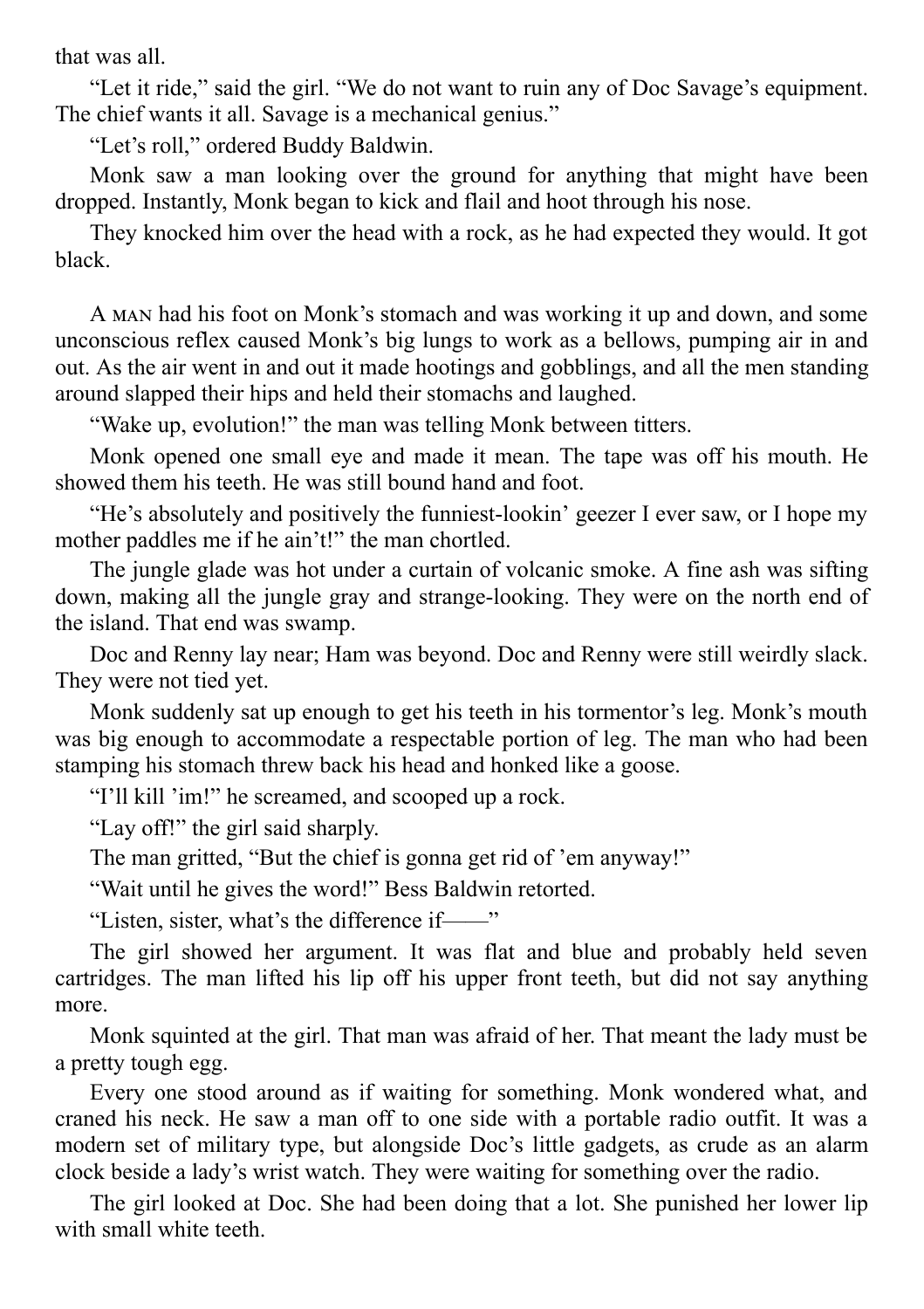"Savage should have awakened by now!" she said anxiously. "I'm afraid he didn't react naturally to the gas."

"Keep your shirt on, sis," her brother said. "He's alive."

Monk let out a relieved breath. He had not been sure.

The man at the radio called, "It's coming!" and listened.

He got up, eyed the prisoners, and spat.

"The chief ain't gonna wait until he locates that other one, Johnny," the man said. "He says for us to take Monk, Ham and this one with the big fists—chief says his name is Renny—over to the lava stream. Some of the other guys will be there with that runty one, Long Tom. All four of 'em go into the lava stream."

Bess Baldwin stiffened suddenly. "What about Savage?"

"You and Buddy stick here and watch him," the man advised. "The chief says you better not let him get away."

The girl put her teeth into her lower lip, and when she took them out, little red beads appeared. She said shrilly, "I've got something to say, too, and I might as well do it now"

She ran to the radio and elbowed the operator out of her path. It was a phone outfit. She knew how it operated.

"Chief," Bess Baldwin said into the mike, "you've steered clear of killing all through your operations. You've said that nothing stirs up trouble quite as fast. Why change your ideas now?"

She listened. What was said to her was not lengthy. She put the transmitter and headset down. Her face was blank.

The men picked up Monk, Ham and Renny and left.

The plane buzzed around in the sky above. Otherwise there was silence. The volcanic dust fell quietly. Doc lay motionless.

"What'd he say, sis?" Buddy Baldwin asked.

"He just—laughed," Bess Baldwin said hoarsely.

The brother dropped an arm over his sister's shoulder.

"That little toy of a man is the worst fiend who ever lived," he said. "Don't cross him."

The girl nodded. There was a sound as if something had come up fast in her throat and stopped.

Bess Baldwin still had the gun in her hand when she sank beside Doc Savage, groaning, "I can't understand what is keeping him senseless for so long."

Doc's hand had to move less than a foot to take hold of her gun.

The girl said "Oh!"

Buddy Baldwin said "*Oh-h*!" got both hands over his middle and went into a squat. The gun which had hit him in the stomach hippety-hopped over the ground.

The girl looked vacantly at her hand. She did not quite realize it was her gun which had hit Buddy. Doc's throw had been something of a blur.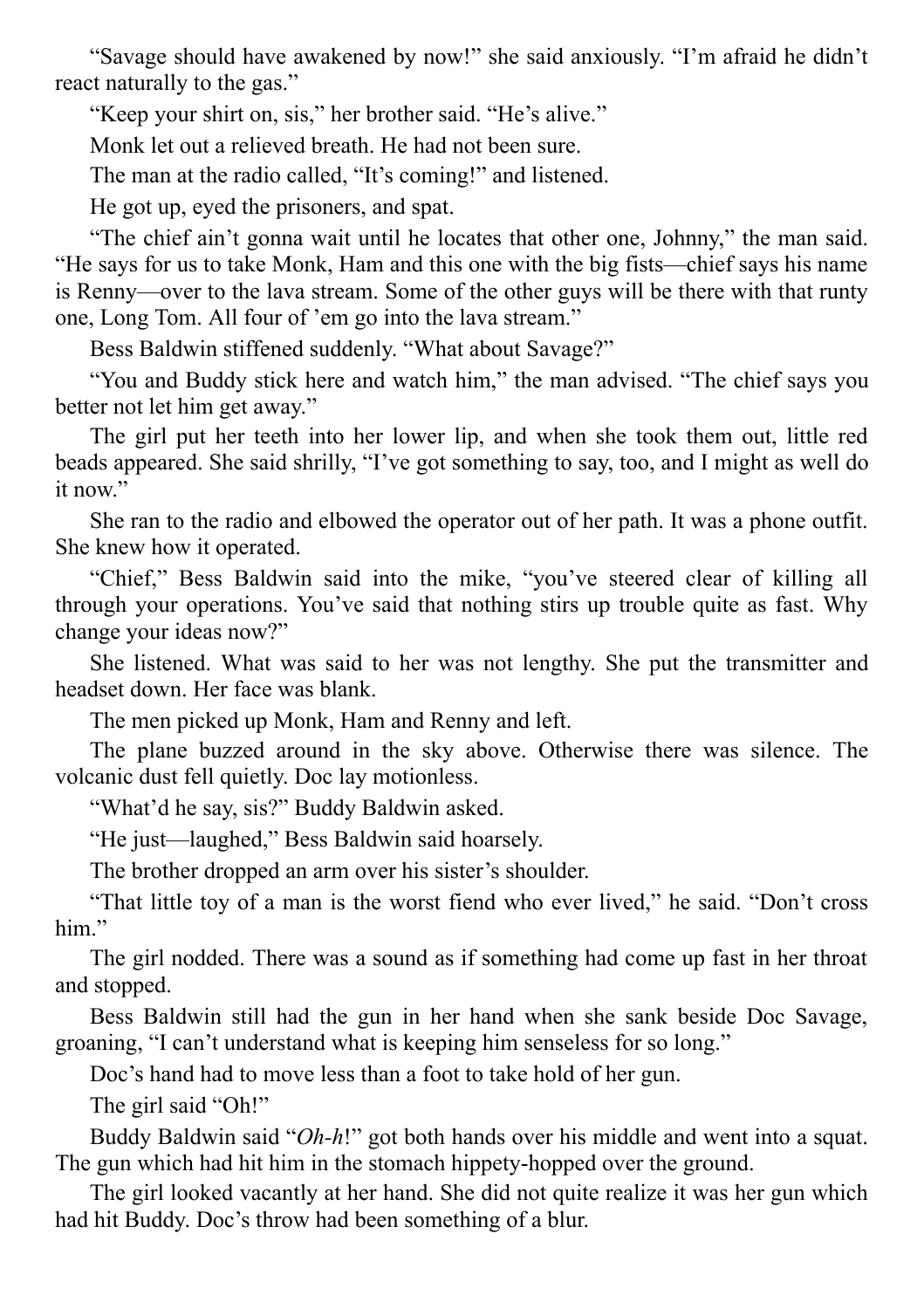Buddy Baldwin had a gun somewhere in his clothing. He got his hands started toward it. Then Doc took hold of him.

Baldwin was big. He had learned self-defense in a school where men had fought for their lives. And he had no delusions about his ability. He knew he was up against it.

He got his arms around Doc, then tried to rub his bristling hair into the bronze man's face. Doc knew that one. The hair was greasy, flecked with something, some kind of powdered chemical that would blind an opponent.

Doc got his jaw around behind one of Baldwin's ears and rubbed nerve centers. Baldwin screeched in agony.

Buddy Baldwin convulsed. His shirt was silk. It tore. He got out of it, and Doc had the shirt, greasy with sunburn concoction and some of the man's red, burned hide.

The man tried to box next. He was good at that, too. They sparred. Their four fists seemed to become half a dozen fists. There came three or four small knuckle reports, then a loud one. Buddy Baldwin fell on his back.

Doc rushed. He was ordinarily more cautious. But the other had brushed his knuckles against his hair, and had put some of the chemical in Doc's eyes. Baldwin got his feet up in time.

Doc lifted, swapped his head for his feet. The kick had caught him where it should have disabled, or worse. But he landed as easily as a cat that had jumped off a porch.

Buddy Baldwin got up. He used his feet now. He knew a lot about a Scandinavian boxing game conducted only with the feet. A deadly art of defense.

Suddenly the two men were together and down. Buddy Baldwin never did know exactly what went wrong. He used his fists. And when he felt the hardness of the bronze man, a kind of unbelief came into his eyes. Sticks, dirt, leaves flew. The volcanic ash was a cloud.

The cloud settled, and Doc Savage was on Buddy Baldwin's back, with a hold that was something of a nelson, but different in a terrible way. Buddy Baldwin's skin pores began to leak.

He moaned about his mother.

The girl ran into the jungle and back. She had gotten the gun.

"Let him up!" Bess Baldwin said, and pointed the gun at Doc Savage.

Buddy Baldwin's eyes fixed on his sister.

"Don't!" he croaked. "He can kill me before he dies."

THE girl stood there. Her left arm, the one that did not support the gun, started shaking, and the shaking came across her body and down her other arm. She lowered the gun.

"Through?" Doc Savage asked. His remarkable voice was low, and there was not much hurry in his breathing.

"Through," Buddy Baldwin said hollowly.

Doc Savage released the man, but stayed a moment, considering something. Buddy Baldwin would not have died had the girl shot, not by any chance. Knowing what he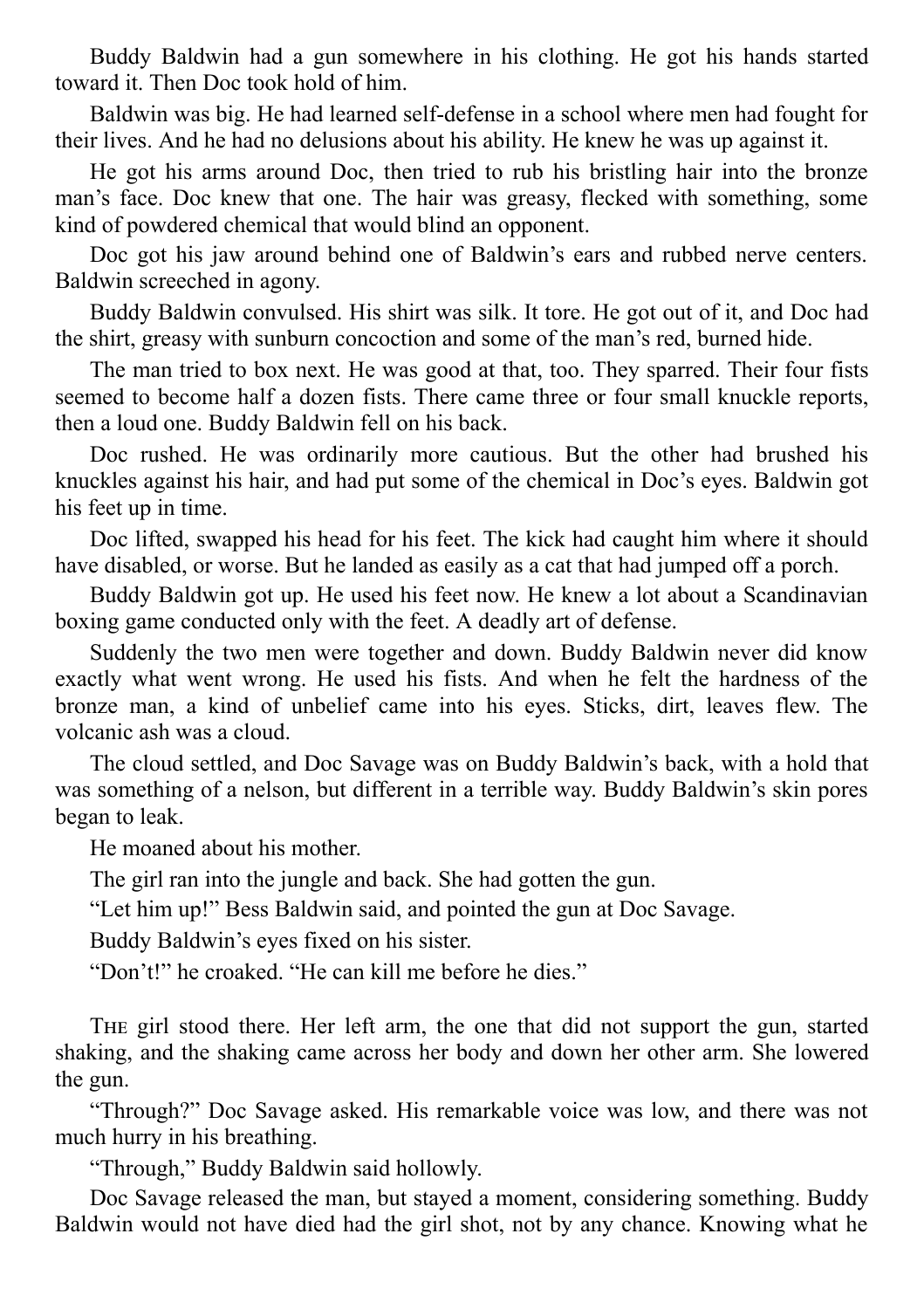had shown he did about fighting holds, there was not the slightest chance that Baldwin had not known that a shot from his sister would save him.

The Baldwins must have known what Doc was thinking. Buddy Baldwin said, very low, "She has never killed anybody."

Doc got up, walked to the girl and took her gun. She did not lift it.

Bess Baldwin looked relieved when he threw it far into the jungle without looking at it.

The bronze man knew why she looked relieved. She did not think he had noticed that there had been no bullets in the gun. She must have taken them out when she ran into the jungle after the gun.

An odd length of the line the Baldwins had used to tie the other prisoners lay where it had been cast aside. Doc got a length three feet long, tied one end to Buddy Baldwin's right wrist, ran the cord across the fellow's back and tied the other end to the other wrist. This gave enough play for Baldwin to pump his arm, necessary for fast running, but not enough for him to fight.

The two Baldwins watched the tying silently.

"Does Cadwiller Olden know what came out of that volcano?" Doc asked.

The Baldwins gaped surprise. The girl dropped a hesitant "Yes."

"Do you?"

" $N_0$ "

"Keep moving," Doc said.

The quietness of the bronze man's voice alarmed the Baldwins. It was something like the purring that comes from some grenades before they explode. The Baldwins did exactly what they were told.

It was slow going over the swamp ground. Vines, weeds, brush came to their necks. Mud at times nearly did the same. Birds had settled for the night and didn't want to be stirred up. They made a fuss about it. The sun had come to rest on the horizon.

Doc asked, "Why didn't Cadwiller Olden tell you what was coming out of the volcano?"

Bess Baldwin sloughed through a puddle, kicked mud at the jungle.

"It must be worth a lot. Maybe Cadwiller Olden was afraid we'd turn on him if we found out."

She ran onto what looked like a patch of sun-baked mud. Doc got her out before she sank beyond her knees.

"Cadwiller Olden knows his followers would not turn on him," Doc said. "Olden could walk the loneliest jungle with half a million in small bills, and not a man who knew his record would dare touch him."

Wonder came into Bess Baldwin's voice. "You seem to know a lot about him."

Doc did not answer that. The ground got higher, the growth less thick. The sun seemed to be gathering courage for the jump into blackness beyond the horizon. Smoke and steam over the volcano was a Gargantuan monster, often red but mostly black.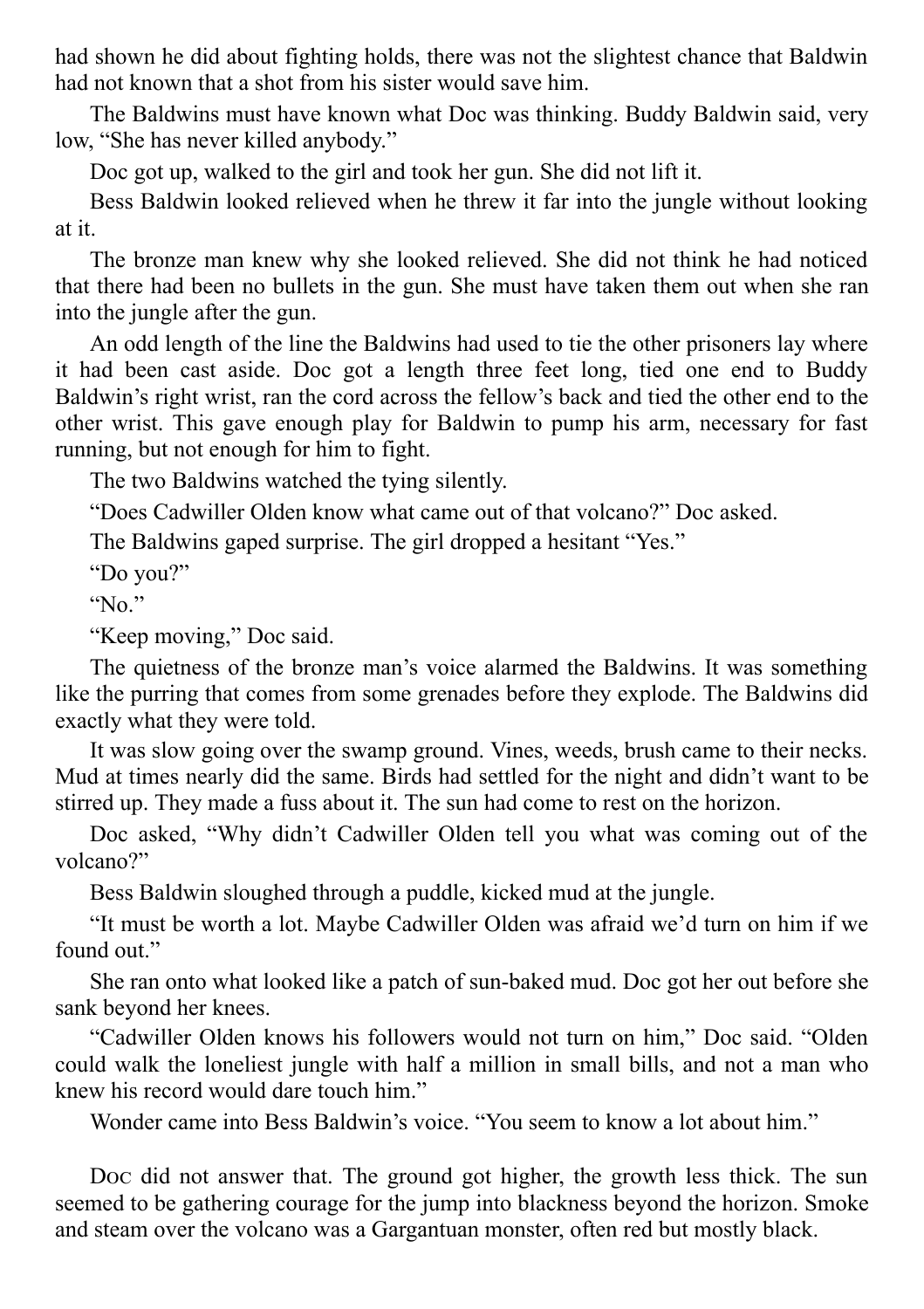Buddy Baldwin plugged along with deep thought etched on his red face. Sweat trickled in big jewellike drops down his oiled skin. He took long, hard breaths.

He said, finally, "Savage, how long had you been out from under the effects of that gas, back there, before you jumped us?"

"Renny and myself," Doc said, "were not gassed at all."

"Huh?"

"We plugged our nostrils and used mouth filters," the bronze man explained. "We were nearly discovered when Monk accidentally kicked dirt off one of the filters, which we had buried when the gas was gone and you had started back down the mountain. But Monk kicked dirt over it again, and no one saw."

Buddy Baldwin groaned, "I'll be damned!" with a rage more at his stupidity than anything else.

He kicked savagely through brush, stamped across rocky stretches. The three could smell the lava and the volcano now.

Doc was following no trail apparently. Only making in the general direction of the lava flow.

"How do you expect to find your men this way?" Bess Baldwin asked.

Big Buddy Baldwin growled, simultaneously, "Say, how'd you know there was gonna be gas in that canyon, anyhow?"

Doc pointed at the sky ahead. "The answer to both questions."

He meant the plane. Back and forth and around and around, the craft droned, lazy as a bee that had just robbed another hive.

Buddy Baldwin snorted, "That's one of Cadwiller Olden's aviators in that crate!"

"And he will be back to see how we are getting along," Bess Baldwin added. "That will cook your goose."

Doc Savage seemed remarkably undisturbed.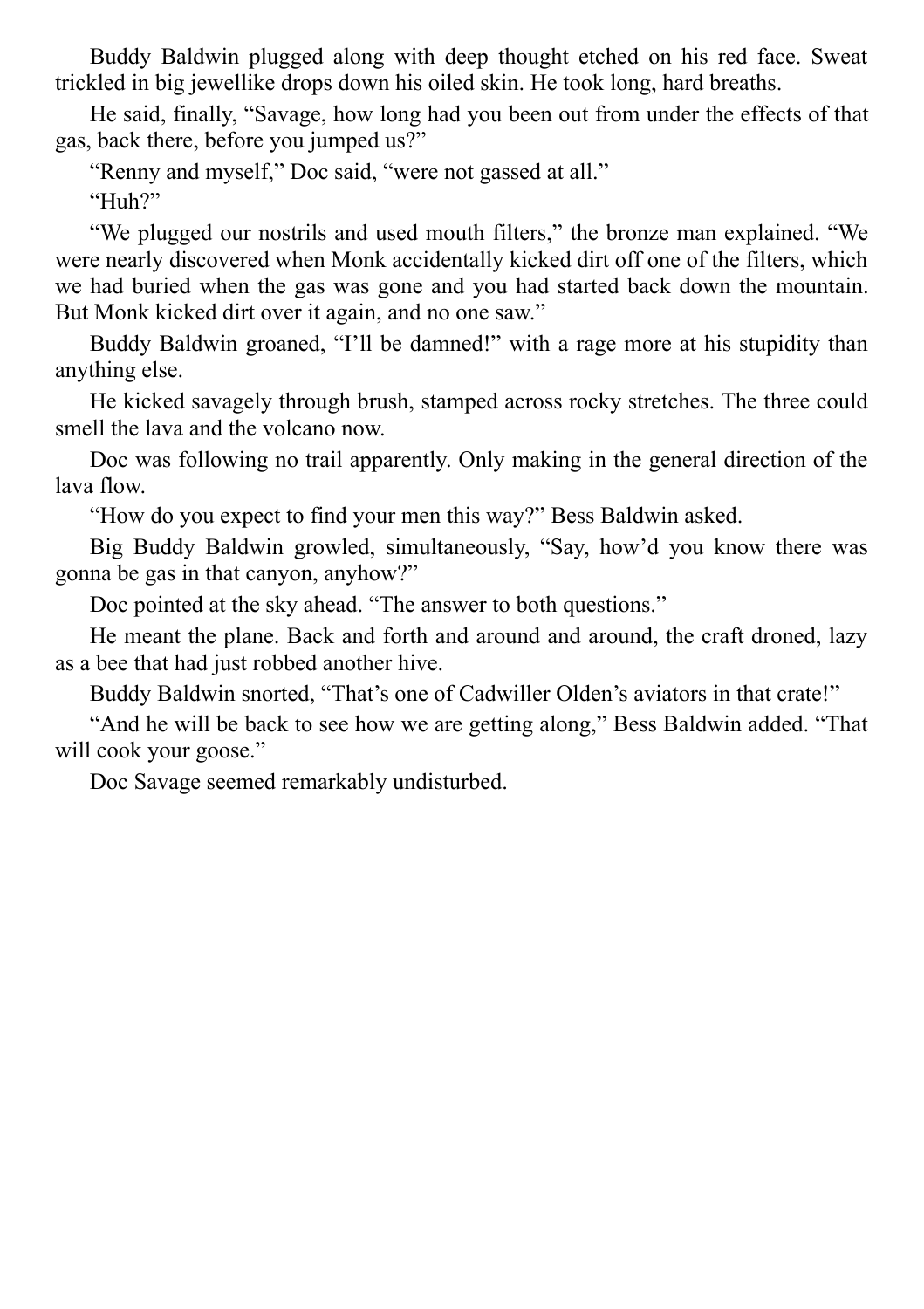## **Chapter 10**

## **THE FINE HAND OF FATE**

THE *Fifth Wind* was after the mystery thing which had come out of the volcano.

Doc Savage and his two prisoners could see that as they came nearer the lava flow. The sleek schooner was anchored almost in the geyserlike uprush of water. Sheets of the falling water at times sloshed over her decks. Her anchors were out fore and aft.

Lifelines and telephone wires were over the side. They had divers down.

Doc glanced at the girl. "You knew they would be there?"

"Yes," Bess Baldwin said. "They were headed for the spot even before we seized Monk and Ham."

The bronze man seemed puzzled about a point.

"Who advised Cadwiller Olden the nature of what came out of the volcano?" he asked.

"Cadwiller Olden is a scientific genius. I have heard him boast that he knew more than you. If he had to be a scientist to figure out what came from Ethel's Mama, he has the ability."

"He had to be more than a scientist," Doc said. "He had to have enough imagination to realize that here was something scientists have never dreamed existed."

"What is it?" Bess Baldwin asked.

Doc seemed not to hear her. She appeared about to ask again, but the inscrutability of his metallic features kept her silent.

All watched the plane, when they had time to watch anything except the ground they were traveling. The girl was gasping, weaving as she ran, about exhausted. Doc Savage picked her up, carried her as he had earlier in the day. Buddy Baldwin's tongue was showing in his mouth, and he was sweating enough to leave wet footprints.

He watched Doc Savage, fascinated by the fact that the bronze giant's breathing had not quickened much, and no perspiration had appeared.

"Damn!" Baldwin mumbled between gulps for air. "And I thought I kept in trim."

The plane continued to drone around aimlessly. But the group could see the pilot leaning over the cockpit rim. Down on the schooner, they were making flag signals, but the flier paid no attention.

The flag signal was regulation marine international code. The girl could read it.

"That's strange!" Bess Baldwin gasped.

"What is?" Doc asked.

"That aviator is one of Cadwiller Olden's best men," the girl explained after hesitating. "But there he is ignoring the chief's orders."

"Under the circumstances, not so strange," Doc said.

"I don't get you?"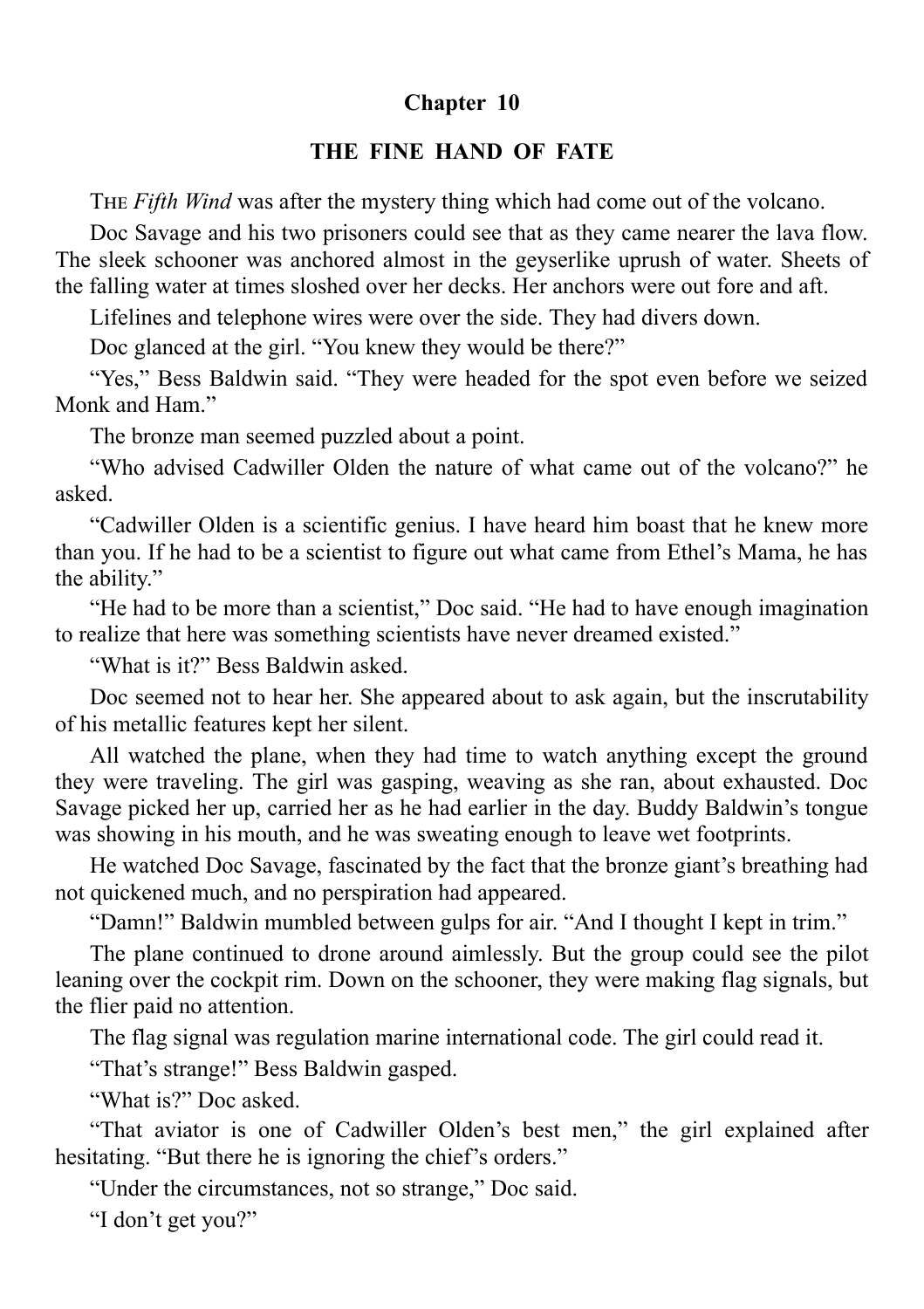"The man really in control of that plane," Doc told her, "is one of my associates, Johnny."

WILLIAM HARPER LITTLEJOHN, more often termed Johnny, was in control of the plane, but there was some doubt how long the status would continue. Johnny had the muzzle of a supermachine pistol against the pilot's head.

Johnny was serious. He was using little words.

"Get on that radio and tell your boss that you're all right and that everything is fine!" he ordered.

"Tell 'im yourself, you bonebag!" the pilot snarled.

The flier was a man who looked as if he had grown in the foot half of a coffin. He had the shape and color. Some one with a sharp knife had once relieved him of the end of his nose.

"Now don't be coy," Johnny advised gently. "They'd know my voice. Why do you think I brought you along, after I grabbed you when you landed for gasoline a couple of hours ago?"

"Squirrel fodder to you!" the man sneered.

The accident to his nose gave his words a gander tone.

"You've been nice right along," Johnny reminded. "You sat still while I kept an eye on what is happening below, and particularly where Monk, Ham and Renny are being taken, so I can tell Doc. Why get stubborn all of a sudden?"

"*Gr-r-r!*" said the pilot.

He was hurting his eyes looking at the machine pistol, the muzzle of which Johnny kept in his ear.

Johnny glanced over the side. The plane was low enough to furnish a ringside seat for what was happening on the ground.

The gang with Renny, Monk and Ham was standing on the side of the lava river, waiting.

Another gang dragging Long Tom were coming up from where a boat had landed them off the schooner.

Johnny could not have perspired in an oven, or he would have sweat now. He could see Doc, and the bronze man would have to cover ground fast to get to the lava stream in time.

The gaunt geologist frowned at the cowl of the plane. A machine gun was mounted there, but he did not know if it was in working order. There was no ammo drum in it. He poked in a pocket in the cockpit, well forward, at the same time keeping his gun near the pilot's head.

Johnny was actually doing the flying, but the ship was a one-seater, and he sat side by side with his prisoner.

The pocket held ammo drums. Agreeably surprised, Johnny picked one out, stood erect, and reached forward to clip the drum into the breech mechanism of the synchronized machine gun. The arrangement was not the best in the world.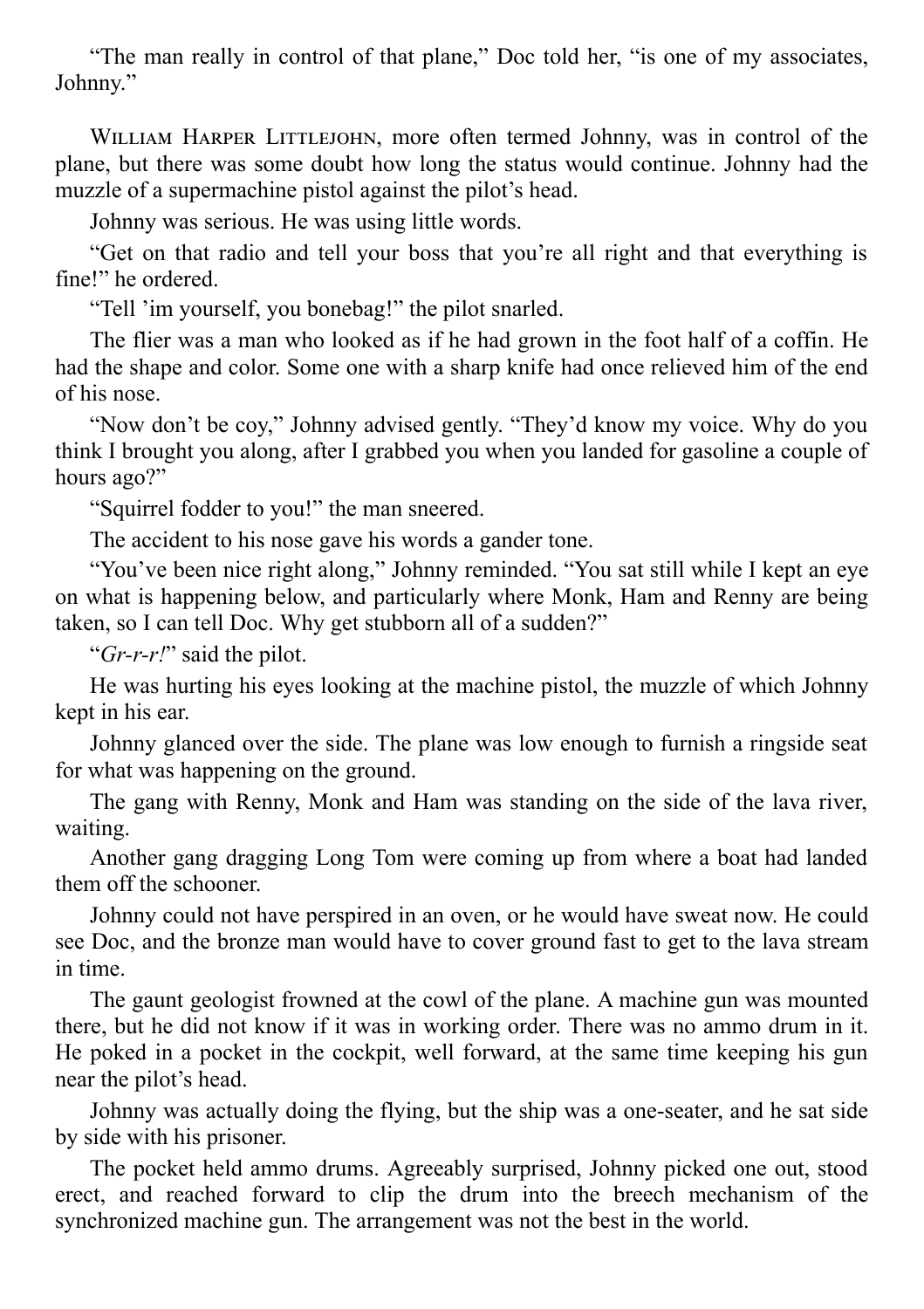The captive flier gave the rudder a violent kick. The plane moved enough to throw Johnny off balance. The flier kicked the machine pistol from its position. Johnny hit him over the head, but not nearly as hard as he would have liked to. The pilot bent down and took a bite at Johnny's right leg.

"I'll be superamalgamated!" Johnny said painfully. It was the one big word he could always think of in excitement.

He hit the pilot again. The fellow squawked, twisted, and got down in the bottom of the cockpit to protect himself. Johnny thumbed at the machine pistol's safety. He hadn't wanted to kill anybody, and had kept it there. About that time the pilot kicked him with both feet.

JOHNNY went flying out of the cockpit. He did not leave the ship, but came down astride the fuselage, a yard or so aft of the cockpit rim. He reached, but before he could get the rim he slid back toward the tail. He slithered around and nearly fell off. It was worse than riding a Tibetan yak, Johnny's worst experience in steeds up to that moment.

He was glad when the tail of the plane jabbed his spine. He had something to hold onto. He had not lost the machine pistol, but that was because it was fastened to his neck with a lanyard in the fashion affected by Northwest Mounted policemen. He grabbed it.

The pilot popped his head out of the cockpit. He had the fire extinguisher. He made a bull's-eye. Johnny rocked in pain, fell across the stabilizer, pawed madly, then got the bright idea of hitting the fabric with his fist. For a miracle, it split. He took hold of a strut.

The control wires for that side were rubbing his face. Johnny freed one hand, grabbed them, and tried to fly the plane. He had no satisfying luck, but it gave the pilot an idea. He opened the throttle, grabbed the stick, stamped the rudder, and the plane began to act as if there was a hawk after it.

Johnny saw the ground and sky and volcano at unexpected places, then rather lost track. It could not have been more than a minute later when he got flipped off in space.

About that time, he was very glad indeed that he was wearing the pilot's parachute.

Johnny grabbed his machine pistol as soon as he got back the breath which the opening parachute had shocked out of him. He fumbled in a coat pocket for a different ammo drum for the weapon, one charged with explosive bullets.

Doc had perfected the explorers; one of them might sink a battleship, if placed carefully enough, and half a dozen could do it, with practically no care at all.

Johnny tried a shot for range. It hit in the lava stream, and there was suddenly a gap in the lava that men could have gone through if they ran fast enough. Rocks rolled around on the ground for a hundred feet in every direction.

The men who held Monk, Ham and Renny picked themselves up and hunted for the palm trees with the thickest tops.

Johnny twisted around and dug a skyscraper basement ahead of the crowd which had Long Tom.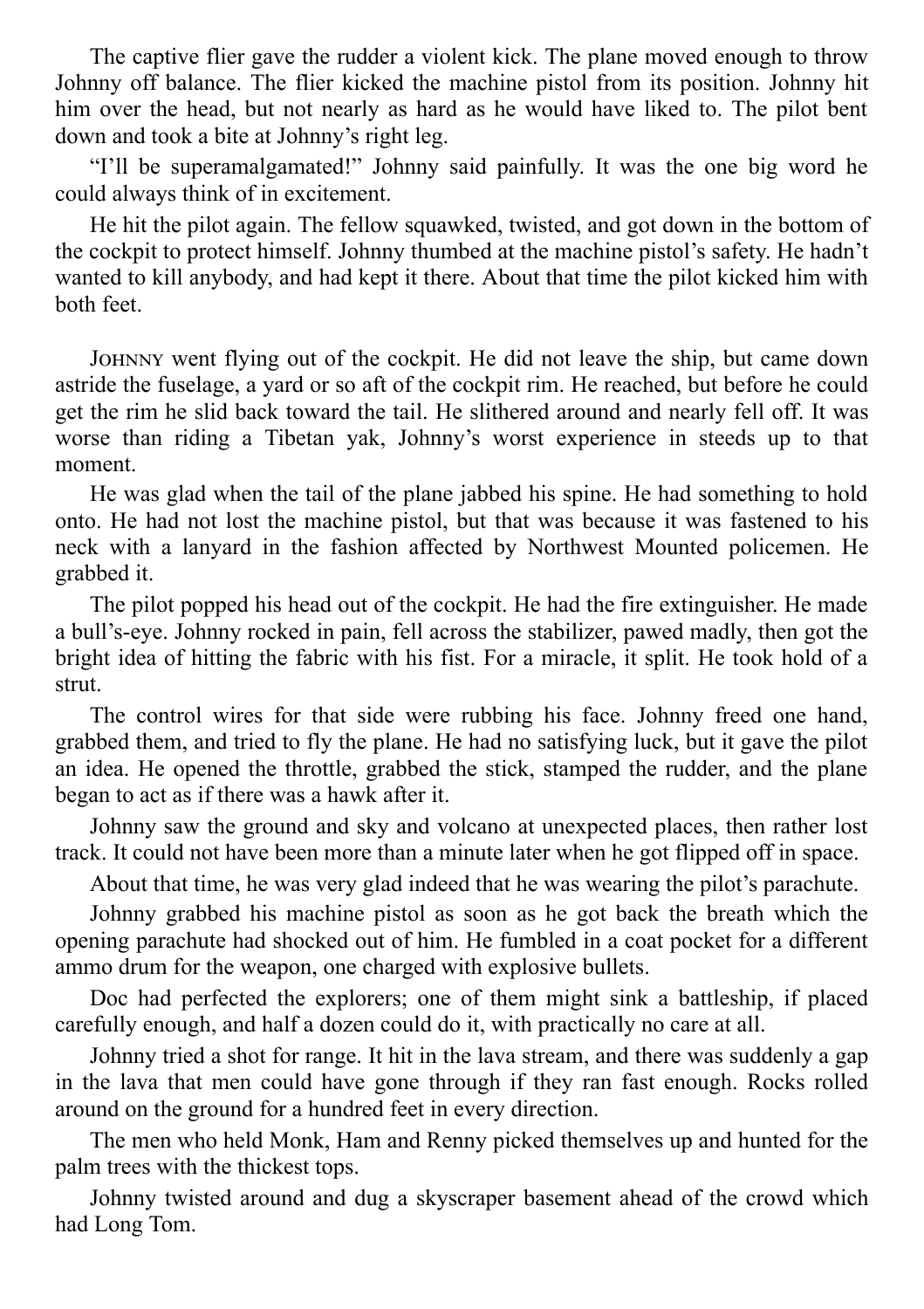There was a sewing-machine noise. Johnny looked up. He could see a row of red dusk light across the top of the parachute. About that time the plane whooped past. Its slipstream nudged the parachute around. The pilot reached up leeringly and patted the iron rump of his machine gun. Then he banked the plane up to come back.

Johnny gathered an armful of the 'chute shrouds on one side and hauled them down. The 'chute didn't quite turn itself inside out, although there were times when that looked probable. The ground came up, and the plane did not get close enough in two dives to put its bullets nearer than listening distance, and Johnny let the shrouds loose in time to fill the 'chute and land much harder than he had expected.

"Johnny! You all right?"

It was Doc Savage's voice. Close. Johnny had been a bit too busy to note where he was landing in relation to the bronze man. But he was pleased. He waited long enough to think up a big word for an answer.

"Appropinquity enjubilating!" he shouted.

His delight had evaporated by the time Doc arrived with the two prisoners. Johnny looked sheepish.

"What happened?" Doc asked.

"I got took like a goop, right when things were in a jam!" Johnny muttered. He rarely used slang.

"Nonsense," Doc said quietly. "You did excellent work from the instant you started to follow the young lady here."

Bess Baldwin jumped, scowled at Johnny, and yelled, "He followed me?"

"From the time you left us with the excuse of going for a camera until you got aboard the *Fifth Wind*," Doc told her.

"But why?" she shrilled.

"Doc's idea," Johnny told her.

Bess Baldwin stared at Doc. "But how did I give myself away?"

"With your story about the mysterious, jellylike monster you saw in the side canyon," Doc told her.

"That was a lie, of course," she said. "Cadwiller Olden made it up for me. But what was wrong with it?"

"Plenty," Doc said. "The thing which came out of the volcano is certainly no such a creature as you described."

Johnny exploded, "Doc! *You know what the thing is?*"

Doc's reply was, "We had better see what we can do for our friends."

Bullets began to come through the jungle. Some made clean singings, but most of them *zip-zapped*—that was about the sound—from tree to tree. And the plane came down with noise in its nose and one red eye that was a firing machine gun.

THERE is one thing about a cowl-fixed machine gun on a plane. After its bullets go marching past, you know you have a moment. The plane has to turn around and come back.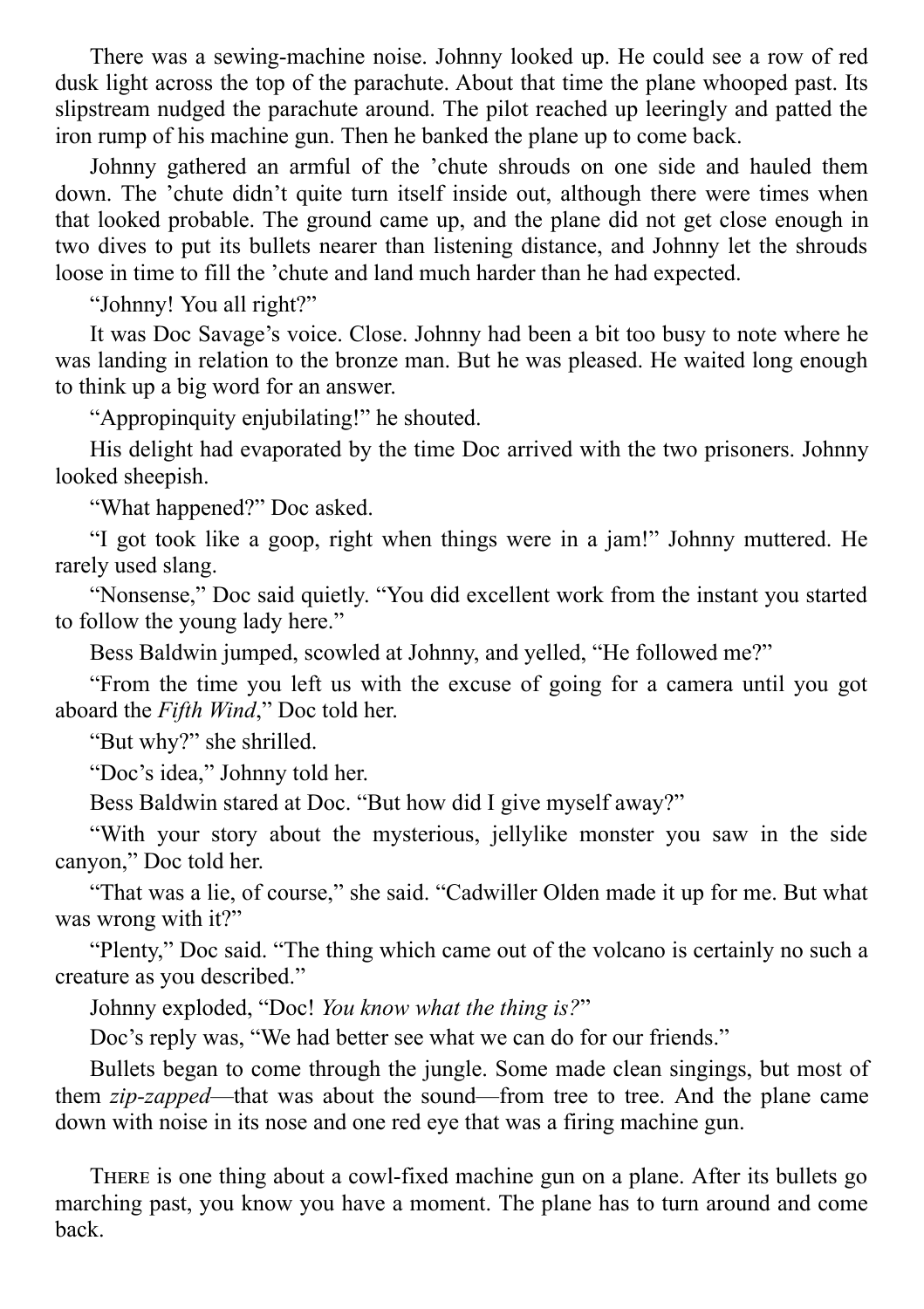Doc used the interval to get every one into better cover.

Johnny told the girl, "The fact that you're with us doesn't seem to make much difference to your friend up there."

"Did you expect it to?"

Savage said briskly, "Johnny, have you any ammo drum of those smokescreen bullets for your machine pistol?"

Johnny produced the drum. It was small. The machine pistol bullets were small, not much larger than .22 cartridges, although they could not in any way be compared to ordinary ammunition of that caliber.

Johnny clipped the drum in place of the explosives, swung the gun around and let it moan. The slugs hit the ground and let loose their chemical compound which turned into black smoke. One, two, or a dozen might not have done much, but a hundred or so helped out the approaching night materially.

Doc changed their position.

The plane came down, riveted the ground full of bullets where the party had been, and went up again with the moan of a baffled spook.

"He'll play heck hitting us in this smoke," said Buddy Baldwin.

The pilot must have thought likewise. He did not come back.

"Come on," Doc said.

The group ran toward the lava stream. The gang there had stopped driving rifle lead into the jungle at random.

"They're waiting for us," Johnny hazarded.

They weren't. Both of Cadwiller Olden's gangs were heading for the sea, dragging their prisoners, who were now doing all they could to delay the flight.

"Now that's queer," muttered Buddy Baldwin. "The chief gave 'em orders to croak them prisoners. And now they ain't. They must have gotten new ones."

THE two gangs with their prisoners must have received their new orders by radio from the schooner, for Doc and Johnny and the two Baldwins came upon radio sets of the field military type lying where the fleeing men had thrown them.

The schooner was excitement itself. The plane catapult put its nose over the side and spat off a plane with a noisy gush of smoke. It turned around, booms whirred and blocks yowled, and the other plane was on the catapult in time that would have made a navy catapult crew hide their faces. The second plane was shot into the air, too.

Both plane pilots warmed their guns. These held demolition cartridges, and they dug holes, tore up trees and made it sound like another earthquake.

When the planes went overhead, the pilots got rid of several bombs, most of them gas, but enough of them fragmentation to make the neighborhood sound as if it had a piccolo orchestra.

Doc's metallic features showed no emotion about that time, but Johnny looked as if he were glad they had turned loose plenty of smoke from the machine pistol and were off to the right, where the planes did not expect them to be.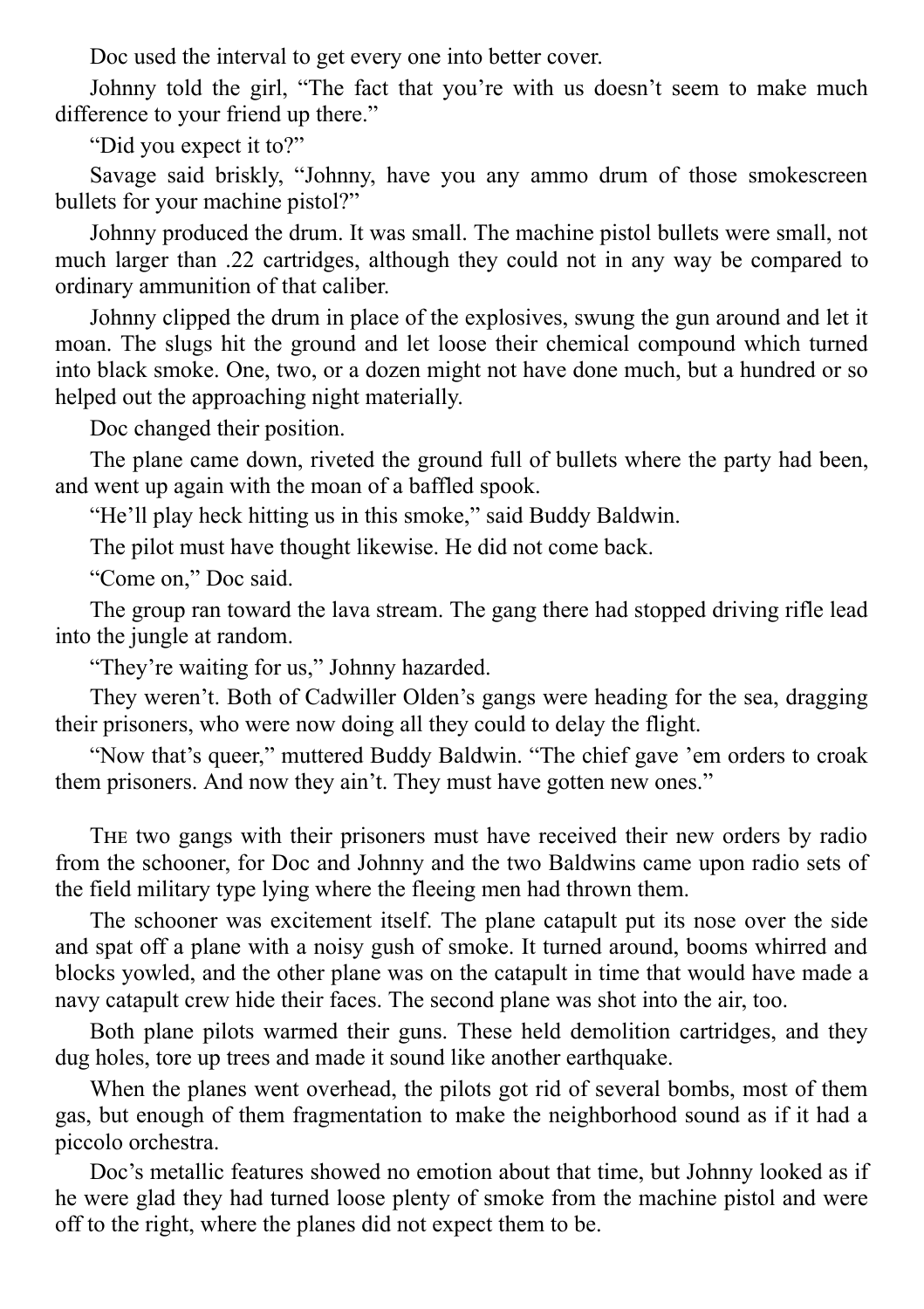The party raced for the cliff.

It was getting much darker, and the smoke from Johnny's special cartridges had drifted upward, helping it along.

The planes found them, and the group had to work their smoke cartridge trick again. Twice, rather. The first time the pilots were not deceived, and things would have ended there, only a ditch was handy. They were more fortunate the second try.

"Smoke about gone!" Johnny groaned.

"Even money," Buddy Baldwin said, "that by this time tomorrow the great Doc Savage and his friends are only a bunch of epitaphs on some tombstones!"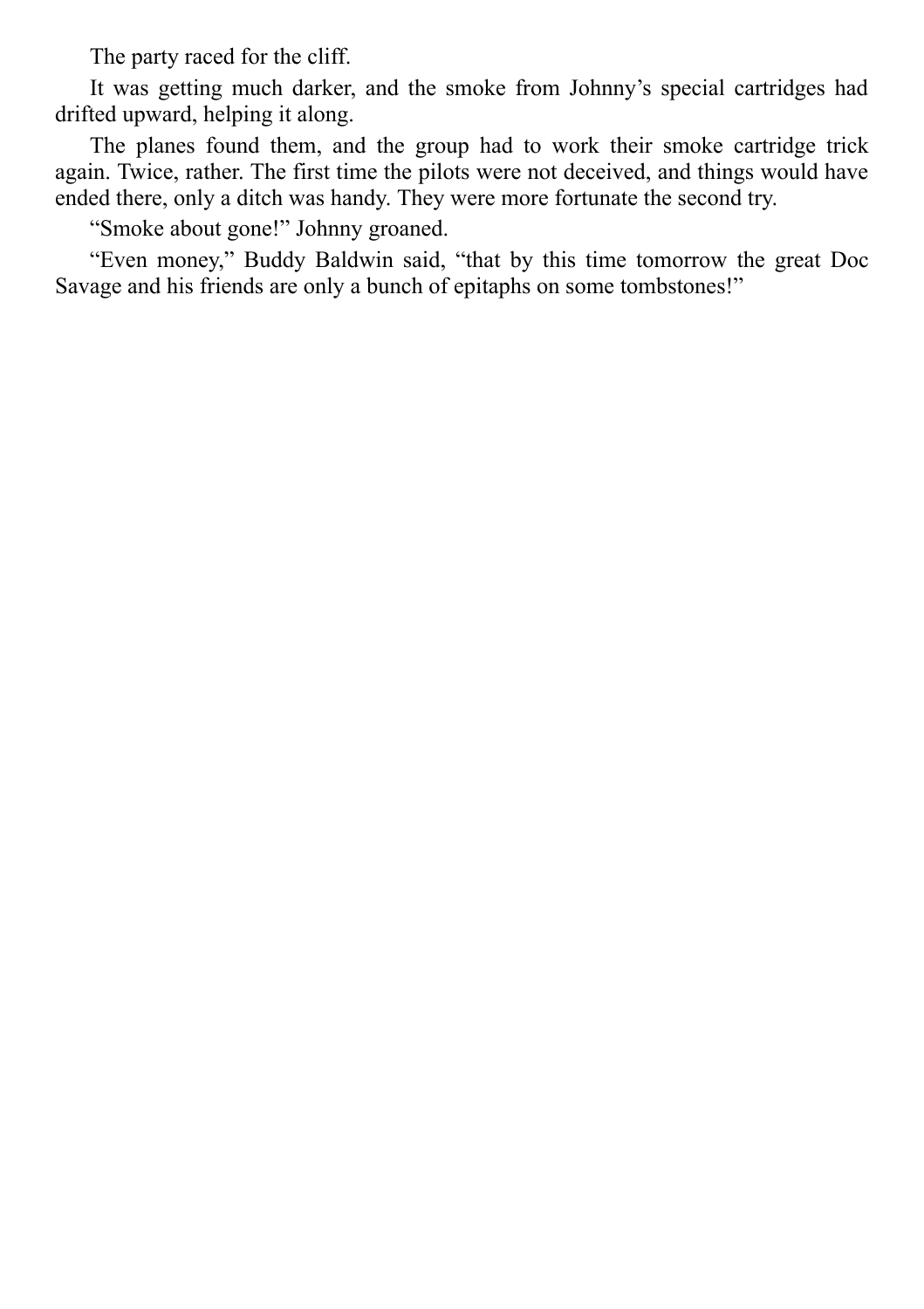## **Chapter 11**

## **THE THING THAT LEFT**

ONE of the pilots upstairs thought he saw Doc's party up on the mountain. Both planes took themselves and their noise up there.

Sound like several coffee grinders working hard remained. It came from the sea below the cliff. Men were shouting and swearing at men who swore back at them.

"They've reached the cliff!" Doc said sharply. "Stay here! Johnny, watch these two!"

Johnny did not want to watch anybody. He had had enough fight to want more. But before he could object, the bronze man was gone, headed for the cliff.

The bronze man got in the open for speed, taking a chance on the planes sighting him, which was not likely, as dark as it was now.

His speed now was prodigious, and for once there was an expression on his face. Grimness. He had not been doing so well. The desire to keep the Baldwins in hand had slowed his pursuit of the gang with Monk, Ham and Renny.

Doc had planned on Johnny in the plane keeping track of them, advising their location, stepping in to scatter them if they actually tried to throw the prisoners into the lava. But fate had set in.

Doc reached the cliff and looked over. It was no smooth wall of a cliff. There were plenty of places to get down.

The two gangs with their prisoners had gotten down and were already in the fast boats with engines that sounded like coffee grinders. The boats got organized and headed for the schooner.

The tiny gem of a man, Cadwiller Olden, seemed to be mentally ambidextrous to the extent that he could direct two entirely different operations at the same time. More men aboard the boat had been carrying on the diving operations as if all were peaceful.

They were now lowering boxes overside in a sling. Doc Savage had eyes phenomenally developed by scientific training, perfectly ordinary eyes to start with, but remarkable now. He studied the boxes.

Suddenly, he lifted his voice.

"Ahoy, the *Fifth Wind*!" he called.

The words were thunder of a kind, and when the echoes went to sleep, everything was silent down on the water. The coffee-grinder motors had even been throttled to a pop now and then.

"*Do not set off any explosive near that thing on the bottom!*"

They heard that on the schooner, and it must have been half a mile away.

There was an interval of silence.

A voice called from the schooner. The words did not carry to Doc, and big-fisted, big-voiced Renny relayed, probably voluntarily.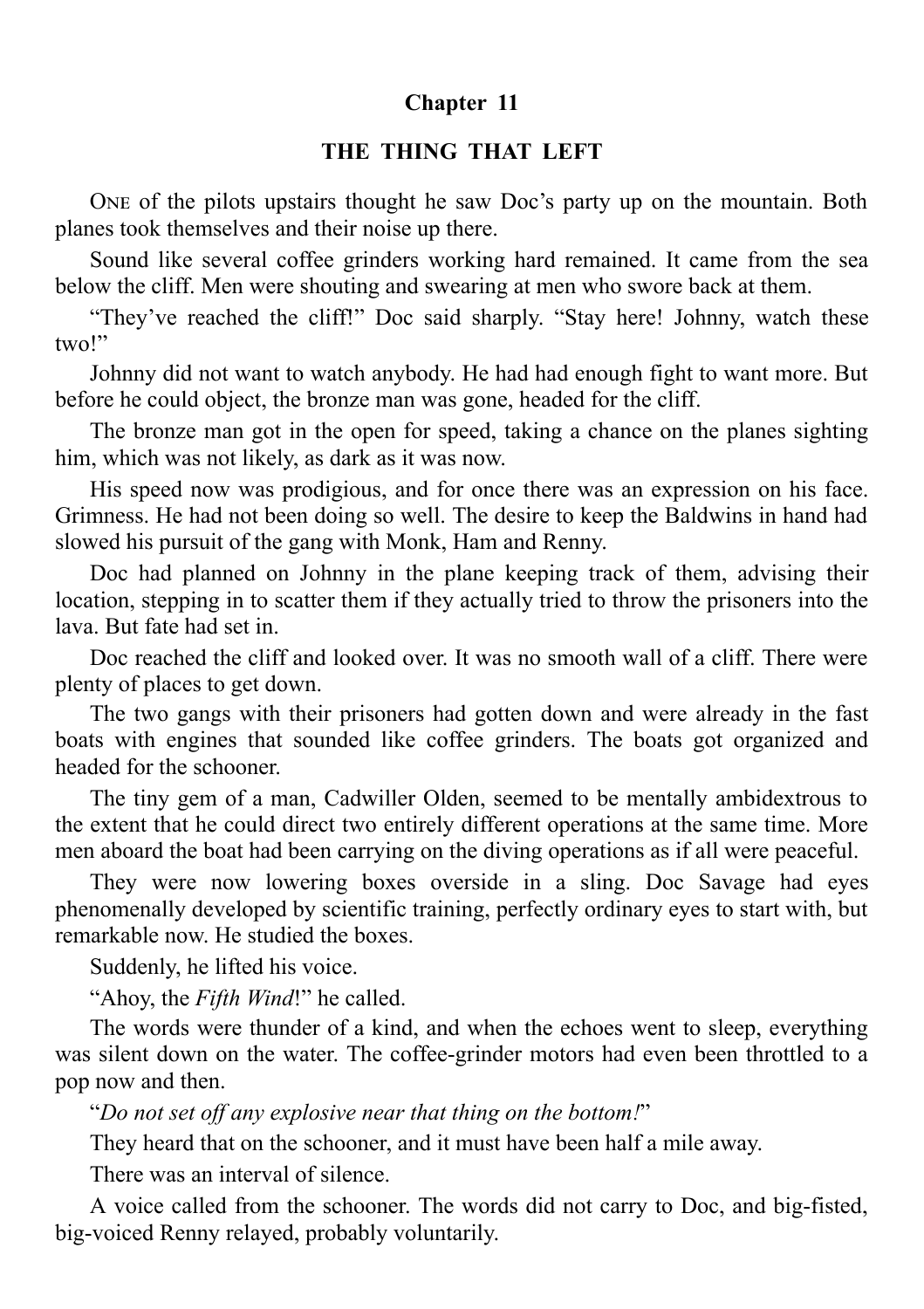"They say for you to take a big running jump from where you're standing, Doc!" Renny thundered.

"*Setting off a blast near the thing may cause it to wipe us all out!*"

They heard that on the schooner, too. Renny relayed the answer.

"Same thing as before!" he boomed. "And they say they're gonna separate it in pieces, as it's in too big a lump now to take aboard."

There was no need of more shouting. The men on the ship were going to set off the blast. The schooner winches were already gnashing the anchor chains, dragging them up. Breeze and tide moved the schooner slowly away from the spot where the geyser of water played steadily above the sea.

In the unholy red of volcanic twilight, the geyser looked eerie, ominous.

The two planes came droning down to hunt for Doc Savage's voice.

Johnny, from nearby, said, "I figured it was all right to come down here."

The two Baldwins did not say anything.

On the schooner, they dipped a flag.

A man in a launch, with a blasting generator between his feet, bent over briskly with the generator treadle.

The ocean went up.

It was cataclysmic, that which happened. The geyser fell back and met the sea rising, and the sea continued. The sea did not reach the sky, or even the clouds, but it must have lifted all of two hundred feet. The wave, when it reached the cliff, smacked almost to the top, and tons of spray came down around Doc, Johnny and the two Baldwins.

It was impossible to see exactly what was happening. There was a torrent of spray, of water shooting high, and along with that a gurgling and roaring that might have been a score of Niagaras flowing by spurts. It continued for seconds, minutes. The big noise of the planes became small and almost lost in the watery bedlam.

A second tidal wave hit the cliff. Doc Savage grabbed Johnny as water dragged him toward the edge. Buddy Baldwin held his sister with one hand, a bush with the other. The threshing and gurgling kept on, and every one of them was struck with the likeness to a fantastic monster floundering in torment.

"I'll be superamalgamated if I don't think we'd better back away!" Johnny gulped. "Supposin' the thing gets up here, or somethin'!"

It took a major calamity to make Johnny slur his words.

Then there was a strange sound. Johnny never forgot. It was as if the cork had been pulled out of the world, and the innards had come flying out. There was a scream. Those in Paris heard such sounds when a Big Bertha turned loose.

The big moan went away, infinitely far away. It left behind echoes that came whining back from the bosom of Ethel's Mama in succeeding peals that got rapidly weaker.

The sea finally settled down. Mist drifted slowly away.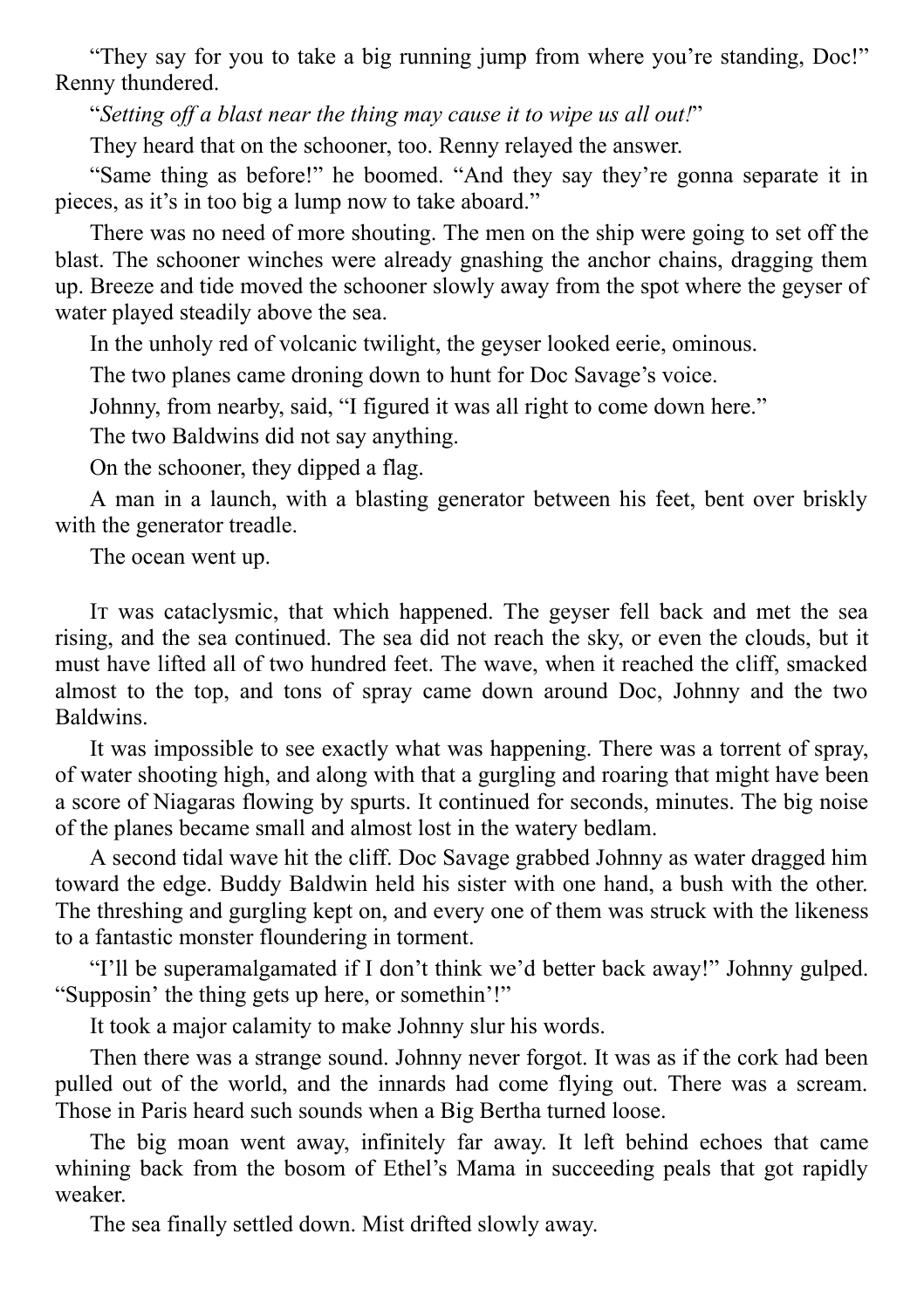On the top of the water was floating timbers, boards and some arms that stuck up through the foam and waved.

The stern of the schooner was sticking out. The ship had capsized, and the part that showed was reminiscent of a big turtle showing its head. When it went out of sight, it was as if the turtle had seen something that demanded a cautious retreat.

Some of the coffee-grinder boat engines were still going.

THE boats—they were fast tenders off the schooner—skipped around picking up the men in the water. The planes—they were seaplanes—dipped down and tried to land and help. One of them stubbed its float on a wave and shed both its wings and the pilot. No one seemed to care about any more shooting.

Johnny lay on the cliff brink. He groaned and muttered; he said words that nobody who knew him would have thought he knew, words that grew in no dictionary. He was mad at his eyes because they did not have enough catlike quality to penetrate the murk of the night.

"I can't tell!" he moaned. "I can't tell!"

He meant that he couldn't tell if Renny, Monk, Ham and Long Tom had died.

"*Renny!*" Doc thundered.

No answer.

"*Long Tom!*"

"*Monk!*"

"*Ham!*"

No answer from the boats, which had finished their looking around, and with the remaining plane headed up the shore for Fan Coral City.

"We can head them off!" Johnny gasped.

He had spoken without enough thought. The jungle was tough going. The boats beat them.

Two big planes were missing from Fan Coral Harbor when they got there. Everybody had thought those planes had brought newspaper correspondents and motion picture photographers. They had borne the names of a world-wide news agency and a big Hollywood concern. But sign painters can be hired almost anywhere, and the planes had left in too great a hurry.

Doc Savage found the remaining small plane used by Cadwiller Olden's fliers, but nobody was around.

The bronze man went to the radio station.

The world began to keep its eyes open for two sea-air giants—each could lift forty passengers and a pay load—which bore the name of a world-wide news agency and a great motion picture concern.

The pig, Habeas, and the ape, Chemistry, came wandering furtively into Fan Coral City that night. The two animals were behaving queerly. Every one noticed it. The beasts kept looking at the eastern sky.

It was into the eastern sky that the roaring thing from the volcano had gone.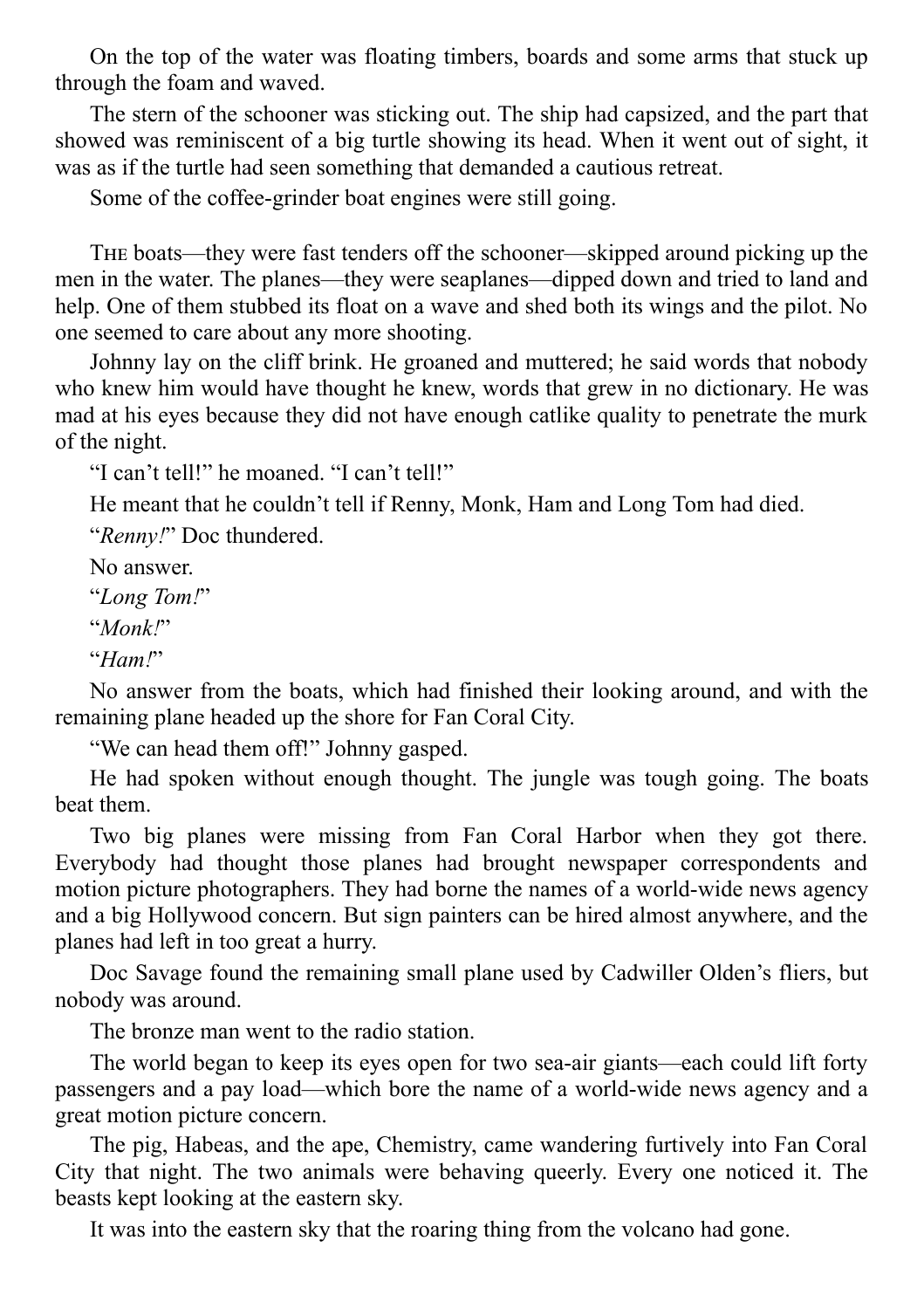#### **Chapter 12**

## **STRANGE STORIES**

ETHEL's mama had been in the eyes of the world rather prominently, and what had finally happened was somewhat in the nature of a blinding flash which caused the newspaper-reading and radio-listening public of all nations to sit back, blink its eyes and wonder who was crazy.

Any number of persons on Fan Coral Island had seen the commotion that had resulted in the sinking of the schooner. The uproar of fighting could not fail to draw attention, although just what it was all about, practically no one could figure.

Doc Savage was on the island, almost every one heard, and the remarkable man of bronze was involved in the affray on the edge of the cliff. Doc Savage's repute had reached almost every ear on Fan Coral Island in the past, and people knew the things he was involved in were likely to be big and exciting.

But when newspapermen—the legitimate ones—went looking for Doc Savage, they found he had disappeared, and along with him his gaunt geologist aid, Johnny, as well as two other persons, a big sunburned man and a pretty and capable-looking girl, neither of whom any one recognized by name. With them had gone the two pets.

Since nobody found Doc, and no one was absolutely certain there really had been a fight, the fray did not appear in print except the statement that, "reports of an affray of some kind prior to the strange disturbance which wiped out the schooner have not been corroborated."

The phenomenon of something coming out of the sea, and whistling away through the sky was something that did get a lot of publicity. It was very mysterious, and enough persons had heard it to assure that there really had been such a happening.

A number of additional scientists came to Fan Coral Island to investigate.

They made a surprising discovery. Ethel's Mama had stopped erupting. The lava no longer flowed, decreasing amounts of smoke and steam appeared, and all was getting serene.

Several scientists mentioned that the object which had whistled through the sky might have had a connection with the cessation of the eruption. But when they were pressed for a definite reason why, they had none.

Divers found a disturbed place on the bottom of the sea, where explosive might have gone off, but nothing else.

The divers did bring up several bodies, and the crabs and fish had left enough of some of them to allow identification. There was some surprise when it was learned the victims had been most noted criminals.

What the world did not know or discuss was that the naval forces and land police of a number of nations had been keeping a sharp lookout for two big seaplanes, one bearing the name of a news agency, the other that of a cinema concern.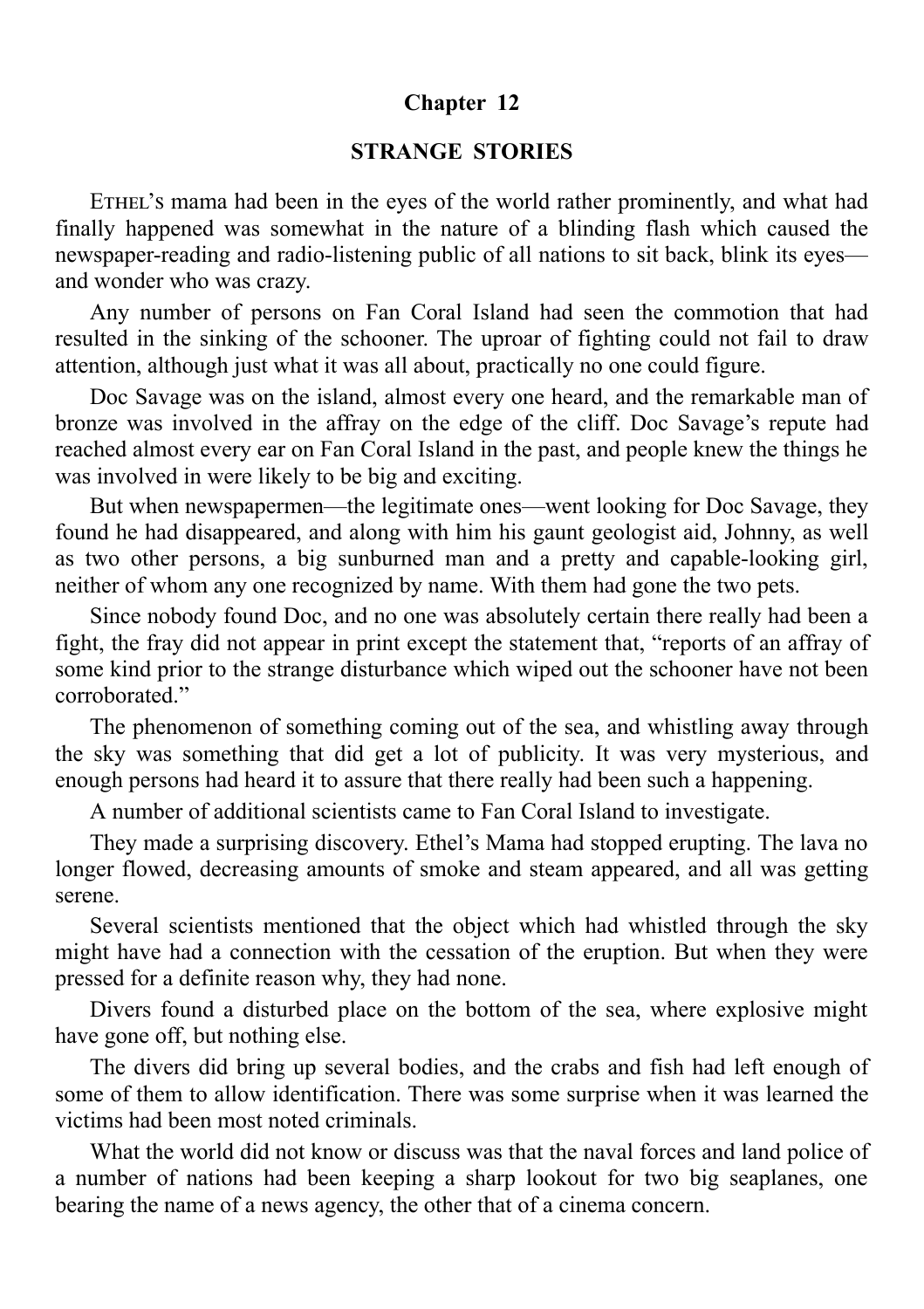What even the naval and civil authorities did not know was that probably one of the greatest collaborations in history had been effected between private detective agencies all over the globe.

The private sleuths were also looking for the planes, for Cadwiller Olden, the amazing midget, for a fake Snowball Eagan, and for four aids of Doc Savage nicknamed Monk, Ham, Renny, and Long Tom.

The man in charge of this collaboration of private detective agencies knocked on the door of an eighty-sixth floor suite in a New York skyscraper two weeks later.

The door bore the name, "Clark Savage, Jr.," in small letters. Clark Savage, Jr., was Doc Savage.

WHEN he was seated in a large reception room furnished with expensive leather chairs, a remarkable inlaid table and an enormous safe, the chief of the private detective organization spoke.

"I received your word that you had reached New York, and I am here to report," he said.

"Go ahead," Doc Savage directed.

"Every airport and every possible landing point has been covered as well as we could," the man said. "I get daily, and often hourly, reports from the Orient, Australia, Africa, Mexico, and almost everywhere else. We have watched the trains, the airways, the automobile highways, steamships and transoceanic dirigibles. This has cost you approximately half a million dollars already. It is probably the most thorough and expensive detective job ever attempted. And it hasn't accomplished a damn thing!"

"Nothing?"

"Absolutely nothing!"

"Keep at it," Doc Savage said.

The fellow who had organized the private detective collaboration swallowed twice. He looked incredulous.

"It's going to cost almost a hundred thousand dollars a day," he said.

"The lives of four of my friends may be at stake," Doc Savage said quietly. "And if that fellow Cadwiller Olden is not stopped, it is going to cost the world a good deal more than a hundred thousand a day."

The man nodded and got to his feet.

"And what about the other thing?"

"You wish to know if the private detectives are to keep on watching for some trace of the thing which flew out of the sea at Fan Coral Island?"

"Exactly," Doc replied.

The head of detectives nodded again. "There has been only one report on that, and it was nothing but a rumor. A sheepherder says he and his sheep were knocked every which way by something that went past a mountain with a roaring noise. The thing seemed to come down, then go up again."

"That was in Wyoming," Doc said.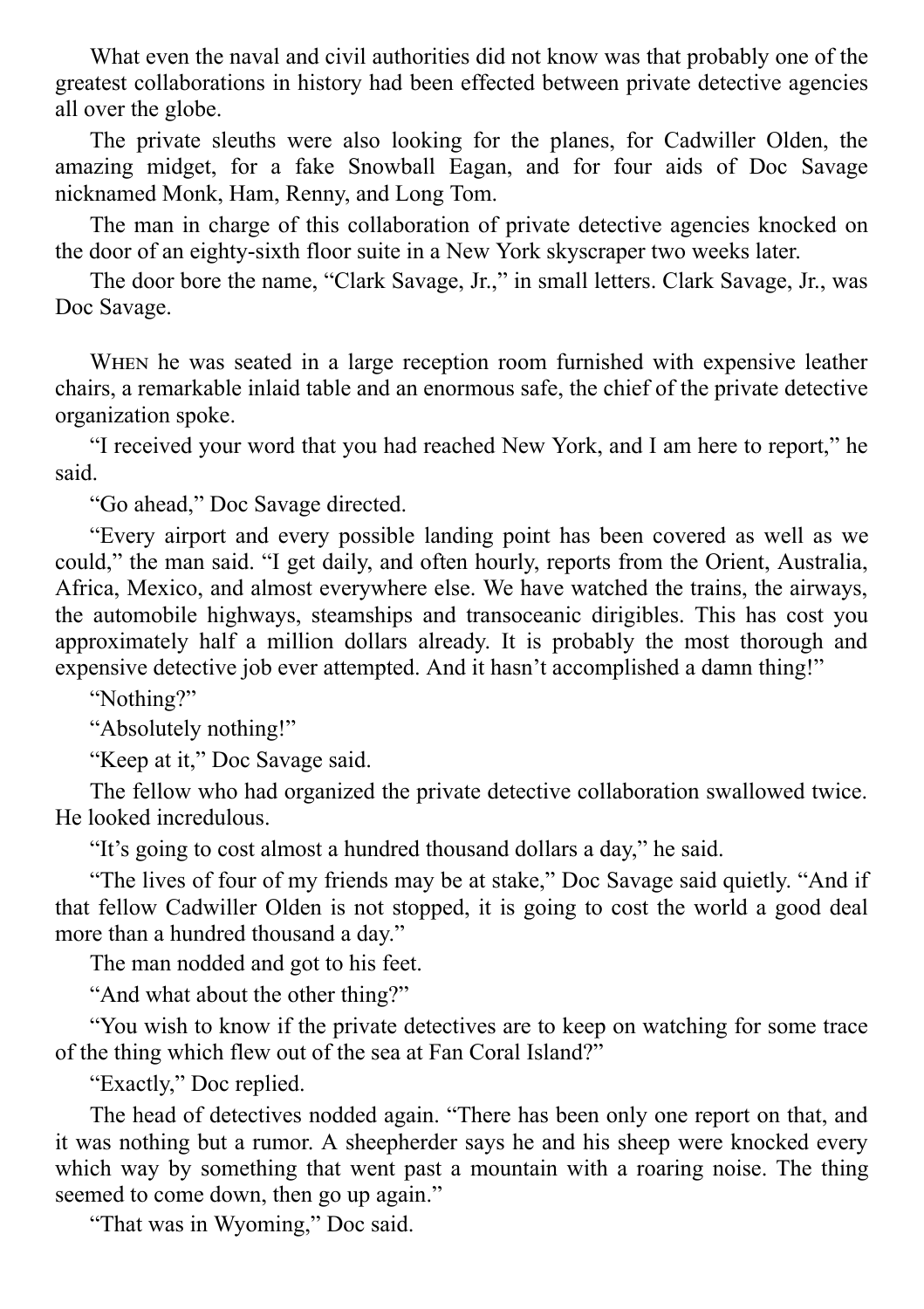"It was."

"Keep looking," Doc directed quietly.

The visitor stumbled out, somewhat dazed by the presence of an individual who could spend that much money looking for four friends, a midget, and something in the sky that made a moaning noise and knocked things around.

JOHNNY came into the reception room after the visitor had gone. Johnny, who had always looked as if he couldn't possibly lose any weight, had nevertheless lost some. And he had not used a big word since they had left Fan Coral Island secretly in Doc's big private seaplane which had been lying in a remote cove on the island.

He carried a large looseleaf notebook.

"Look here," he said wonderingly. "I've been going through this notebook you handed me. It's full of dope on Cadwiller Olden."

"We try to keep a file on all the leading crooks," Doc reminded.

"I know, but this was started all of two years ago. And it shows how, step by step, and with remarkable genius, Cadwiller Olden has progressed until today he is probably the most dangerous criminal alive. It gives lists of his known followers, and their pictures, some of them. And look at this!"

Johnny held the book open, disclosing a pair of pictures.

"Bess Baldwin and her brother!" the gaunt geologist exclaimed. "You knew from the very instant that she appeared just who she was and what she was probably up to!"

Doc's silence admitted that fact.

"Another thing"—Johnny blew his nose—"since we've been back, you sent the Baldwins away somewhere. Why, I don't know. What's the idea?"

"Cadwiller Olden," said Doc Savage, "is a clever man. I wouldn't put it beyond him to make an attempt to rescue the Baldwins. For the present I have had them removed somewhere where even Olden cannot find them. You will soon see them again."

Johnny, curious, attempted some more questions, but the bronze man shut up like a clam. So Johnny went back to the book. He shook it. "There's a picture and description of the *Fifth Wind* here. There's even a plan of her furnished by the shipyard which made her over to suit Cadwiller Olden's ideas. So you knew she was the midget's boat."

"For a year," Doc said.

"Now I begin to see why we went to Fan Coral Island so secretly. Now I see. Sure! You were going after Cadwiller Olden. You saw in the newspapers that his ship had turned up in the harbor at Fan Coral. You figured he was up to something."

"Not up to something," Doc corrected. "The seismograph records of the initial eruption of Ethel's Mama show——"

"I never could see anything strange about those records," Johnny interposed.

"The earthquake record was perfectly normal," Doc said. "But there was no earthquake on Fan Coral Island of any great violence. An earthquake of the strength of the one registered in Harvard would have shook things up briskly on Fan Coral Island. It was the Fan Coral shock which was registered. The time proves that.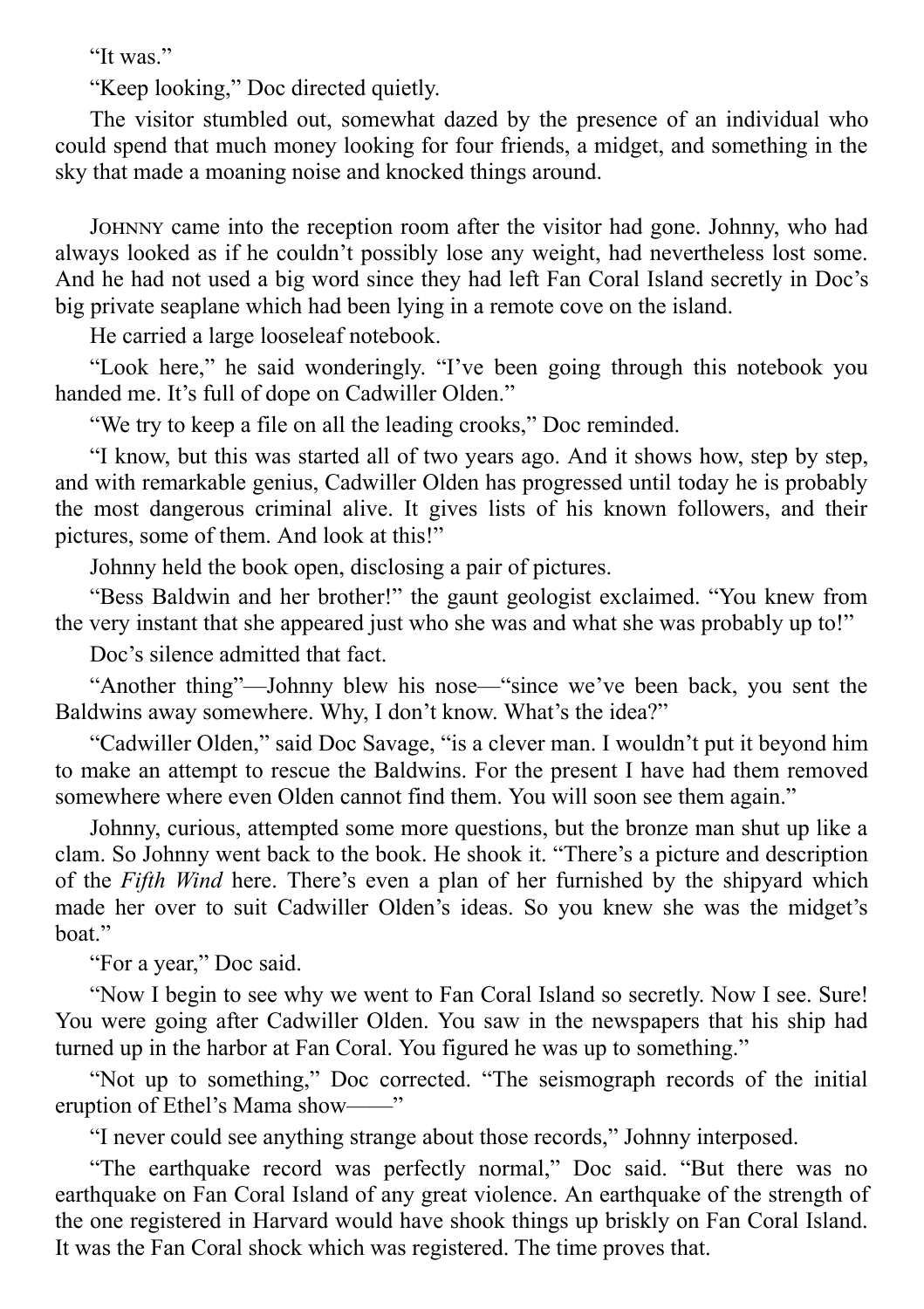"We had, therefore, a shock which was not violent, but which registered as a violent one. That is easily explained. An ordinary earthquake is usually a slippage of subterranean strata. You stand on a platform and if it is jerked up and down, you still keep your feet, but if it is jerked sidewise, you upset. Therefore the disturbance was a thrusting of forces rather than a slippage disturbance."

"Now we're getting some place," Johnny said. "But I still don't see why the fact that the earth jumped up and down instead of slipped was remarkable enough to send us flying halfway around the world to Fan——"

The singing of the telephone annunciator cut in. The telephone was connected to a loud-speaker and microphone instead of the conventional instrument. Doc clicked the switch, said, "Savage," and a voice came out of the speaker.

"This is important," it said.

"Go ahead," Doc directed.

"This is a private detective stationed to watch the news dispatches handled by the bureau office of the Associated Press in St. Louis," said the voice, sounding as if it were coming over a long-distance telephone wire. "I think we have something here that you should be informed about."

"Let's have it."

"It is a dispatch from the small town of Bagnell, in the Missouri Ozarks, near the Lake of the Ozarks," said the informant. "The story is about a hillbilly they had to put in jail down there."

"Get to the point," Doc requested.

There was a brief pause, during which the telephone loud-speaker seemed to be reproducing the crackling of paper.

"I'm reading the item again," the detective said. "It seems that this hillbilly was named Snig Johnson, and he was put in jail because he went around claiming he was a reincarnation of Moses."

"Moses?"

"That's what it says here in the story. It says this Snig Johnson went down the main street of Bagnell yelling, 'I stretched out my right hand and the waters were divided, a wall unto my right hand and unto my left, and I could lead the children of Israel into the midst of the water upon the dry ground.' The story goes on to say he was looking for an Israelite to lead, only they caught him before he found one and put him in the hoosegow."

"Thank you," Doc said.

The bronze man broke the connection, and immediately had the long-distance operator get him the marshal at Bagnell. But it seemed "Snig" Johnson was in the county jail at a town called Tuscumbia. Doc got Tuscumbia. There was some argument, and he got Snig Johnson on the phone.

Snig Johnson did not sound as if he thought himself another Moses.

"Listen, mister, they got me all wrong," he complained. "I had maybe had a nip or two of this Ozark panther sweat. I remember I was feelin' right good. You know how it is. I figured I'd sorta tell 'em about it, an' maybe kid 'em a little. But hell! They got me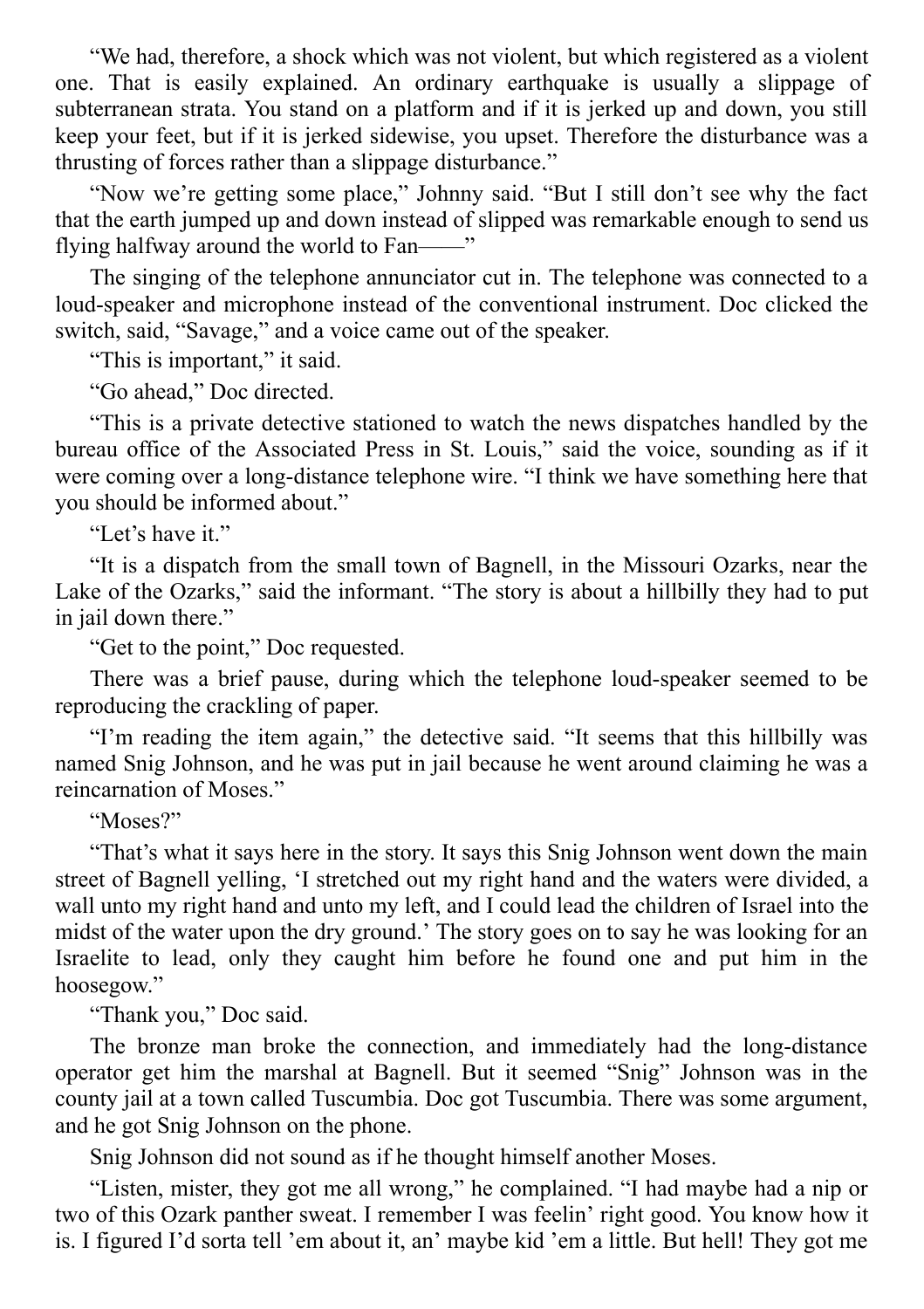all wrong. They think I'm bats. An' now they got me in the calaboose, an' this dang sheriff has ordered a strait-jacket from Jeff City."

"What gave you the idea of the water like unto a wall on your left hand and on your right?" Doc asked.

"It's a fact, dang it!"

"Tell me about it."

"You joshin' me, mister?"

"Not a bit. This is very important."

"All right. I've heard about you, Doc Savage. I'm a farmer. Leastways, I raise me a tomato now an' then, when them dang red oak hills ain't too dry or too wet. Mostly I do a business in redbone foxhounds. I train pups for fellers all over Missouri. An' I got the best durn dogs in Missouri or Arkansas, and——"

"We were talking about divided waters," Doc reminded.

"Who said we wasn't? Day 'fore yesterday, mister, I had Old Blow—he's my best dog—out with some green pups. Old Blow is dang good, because he'll pile right onto them pups for runnin' rabbits an' barkin' at skunks an' things. Anyhow, we come to a neck of the lake——"

"What lake?"

"Quit interruptin' me. Lake of the Ozarks. We come to this neck of the lake, an' I hope my foxhounds run rabbits forever if there wasn't the waters, divided as you please. I didn't divide 'em. They was already divided, an' Moses couldn't 'a' done a better job.

"They're still divided, or was the next mornin' when I went down there to see if I was crazy. The dang lake has just got a path in it where there ain't no water, an' no reason for there not bein' any, except maybe the heck of a wind that's blowin' around there."

"What is the exact location?"

"One mile north of my farm."

"Thank you," Doc said.

"Wait a minute, mister! I read somewhere that you go around helpin' fellers out of trouble. You talkin' to one right now that's in some trouble."

"We'll see what we can do," Doc said.

He hung up. Johnny looked excited. "We'll head for Lake of the Ozarks at once!" he exclaimed. Then he wheeled.

THE instant he turned, Johnny's eyes popped, and he seemed to be having inner trouble. He choked explosively.

The bad Baldwins, Buddy and his sister Bess, were standing just inside the door.

Johnny yelled, "How come you're running around loose? How much of that did you hear?"

Buddy Baldwin said, "We were shoved in here a minute ago by the men you have had guardin' us, the private detectives. We ain't heard nothin'."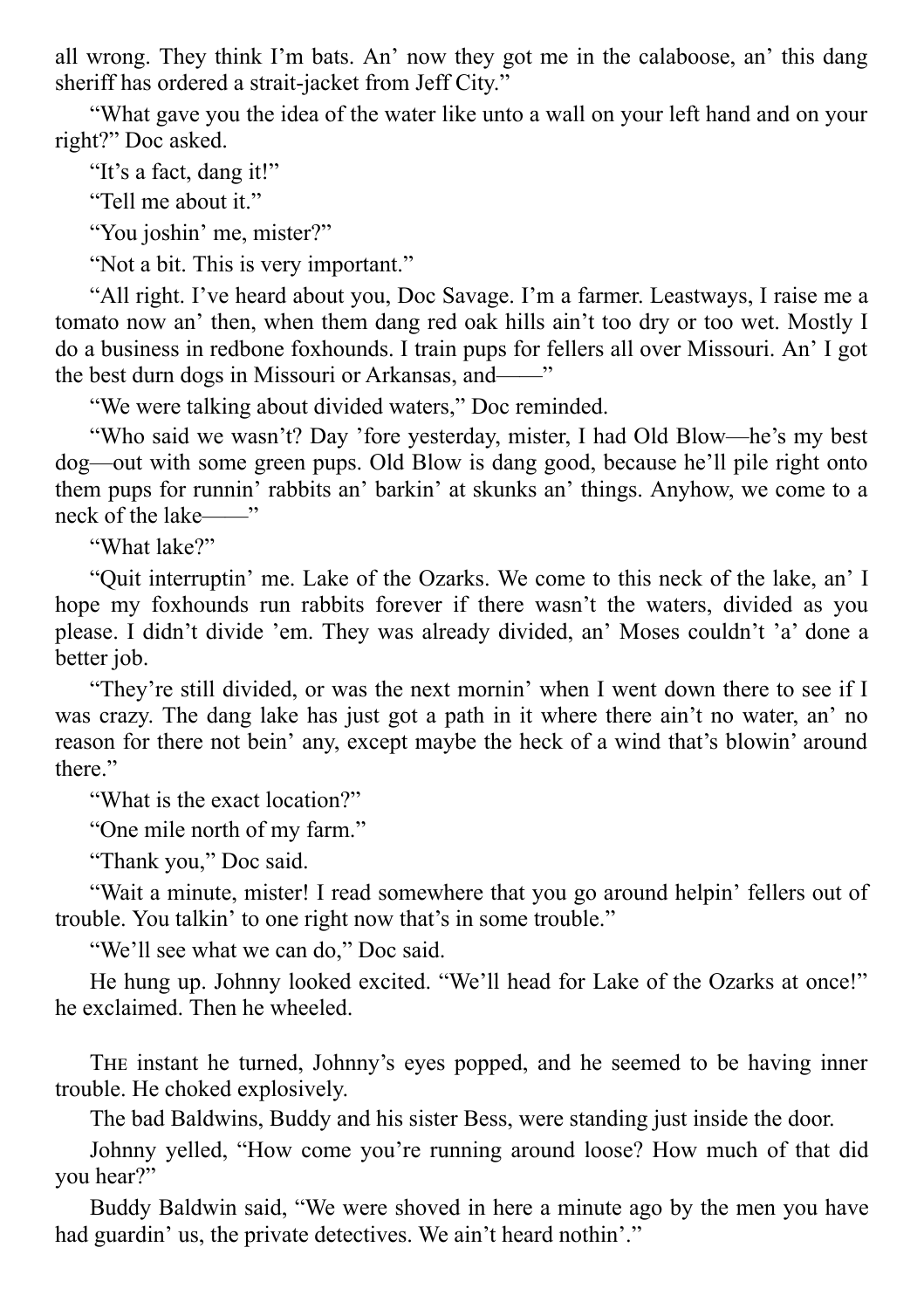Doc Savage said, "Put out your hands."

The two Baldwins—Johnny had discovered they were known as the "Bad Baldwins" when he read the record book—extended their wrists. Doc clicked on handcuffs.

That was another puzzler. Doc rarely used handcuffs. He had chemical concoctions which kept prisoners helpless without harming them. The potions had the advantage that only Doc could erase their effects with another chemical mixture, so that if the captives' pals rescued them, they were still nothing better than living mummies.

"Stay here," Doc suggested to Johnny. "You might entertain yourself by getting more familiar with Cadwiller Olden's record."

Johnny nodded. But it would not be entertainment. What he had already read about Cadwiller Olden's methods had almost curled Johnny's hair.

Doc Savage and the two Bad Baldwins went outside, the Baldwins handcuffed. Johnny held the door open until he heard the elevator depart with the trio, then went back and picked up the record book.

Johnny had ceased being surprised at the fact that Doc had secured, long before the present trouble started, a complete line on Cadwiller Olden. Doc had been battling evildoers for some time, his methods phenomenally successful, and not because of luck.

Doc overlooked no possible angle of preparation. He had arranged access to the fingerprint and picture files of police departments all over the world, and he employed detective agencies continually.

A shot interrupted Johnny's musings. He leaped to the window. One glance out and he made a croaking sound of horror.

Doc maintained a private speed elevator. It took Johnny down to the street level almost as fast as a stone would have fallen. He dived out to the street.

Doc Savage lay on his back on the sidewalk. A pool of scarlet leakage was growing under the bronze man's head.

The two Bad Baldwins were nowhere in view.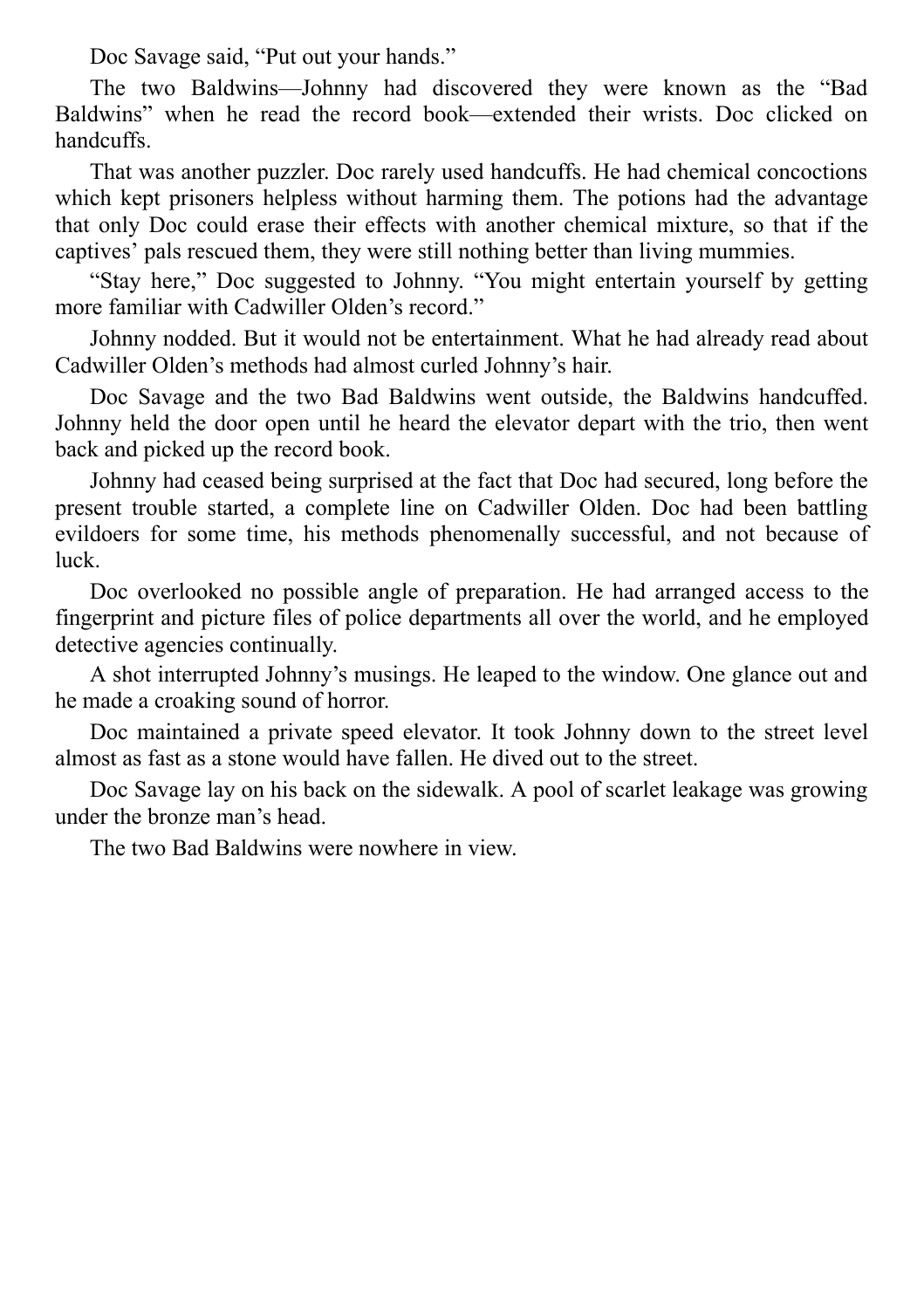## **THE TRAIL AGAIN**

Two fat men crawled out from under an automobile where they had dived for refuge. They looked like brothers.

"A man and a woman!" one gasped.

"Handcuffed!" bleated the other.

"The man drew a gun!"

"The woman, too!"

"They shot that man!"

"It's Doc Savage! Doc Savage is dead!"

Johnny had seen crowds gather in a hurry, but this time it was a record. They could not have arrived more swiftly if they had been shot out of a shotgun. There was a radio police car, two patrolmen, an ambulance, another police car, and a taxicab driver got excited and ran into a lamp post.

Officials and excited persons ran up and tried to seize Doc Savage and help move him. One souvenir-hunting maniac whipped out a penknife and would have cut a piece off the end of Doc's necktie if Johnny had not kicked him where it would discourage him the most.

Police ran around madly, grabbing people at random and handcuffing them, not because they thought they were guilty, but because they wanted witnesses. Johnny shouted descriptions of the Baldwins, howled orders to take Doc up to the skyscraper headquarters instead of the hospital, and squawled at the mob to get back and give the bronze man air.

Six persons tried to carry Doc when two could have done the job better. A procession of fire apparatus began to arrive for no apparent reason, shaking the streets and deafening every one.

In the midst of the excitement, Doc Savage said, "If no one minds, I'll get up under my own power." His voice was weak.

Twenty minutes later, when Johnny had chased the last newspaper reporter out of the skyscraper reception room with a chair, he slammed the door shut, panting, and eyed Doc reproachfully.

"You shouldn't have let those newshounds have the story!" he said.

"But the Baldwins escaped from me," Doc said. "Broadcasting their pictures and descriptions will help in apprehending them."

Johnny groaned. "It'll give all the crooks the idea that you aren't so hot, after all. You know very well we scare a lot of weak-kneed bad actors into turning as straight as a string, just with our reputation."

Doc said nothing.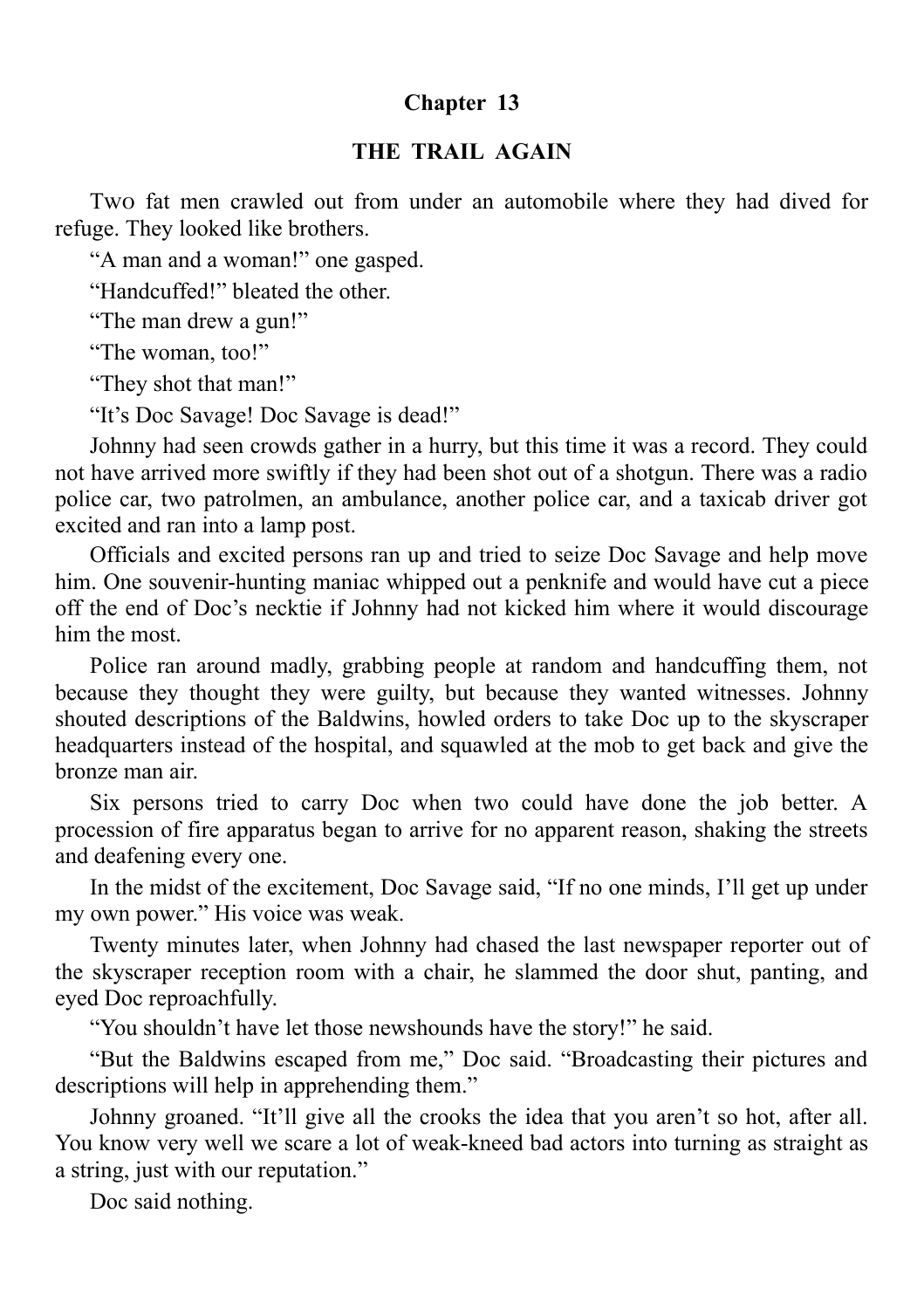Johnny took a prowl around the place as a matter of course. The establishment consisted of a library of enormous size stocked exclusively with ponderous scientific works, and a laboratory which was probably one of the most fully equipped for advanced research.

As Johnny had expected, he found a reporter who had hidden in the laboratory to get pictures and some exclusive angle on the story. The scribe made the door just ahead of Johnny's toe. Johnny was getting crochety.

"You're not hurt bad, you're sure, Doc?" he demanded anxiously.

"I can navigate," the bronze man said.

"Does this change things? Are we still heading for the Ozarks?"

"We are"

THERE was a police dragnet out for the Bad Baldwins. Every cop in town was looking for a slender, blue-eyed girl and a big man who was sunburned.

Two colored people, a man and a woman, attracted no attention strolling down a Harlem street. The lady was bent and white-haired, and the old fellow with her was also stooped, and as bald as an elephant's tusk. Both carried canes. The man had a white cloth wrapped around his face in the manner of one who has a toothache.

They shuffled up to the policeman on a corner and asked him to recommend a good dentist. There was a sign in the middle of the block:

#### SAM

## SPECIALIST OF TEETH

"I guess he's all right," the cop said.

The two old darkeys mounted a stairway and found themselves in a prosperouslooking office. They seemed a little confused, and the old man uneasy. A neat colored girl asked them what could be done for them.

"Pap's got hisself an ache, missy," the old lady said.

The dentist saw them in his private room. He was a lean, bald colored fellow who looked as if he might have a little wolf in his ancestry.

"What can I do for you?" he asked crisply.

The old colored lady held the palm of one hand out, opened and closed the fingers three times, then crossed the two longest fingers.

The dentist got up and closed the door.

"All right," he said. "I half expected you would show up here."

"You know us?" the old lady asked.

"Yeah, but not if I hadn't been expecting you. You're the Bad Baldwins."

The Bad Baldwins nodded. "This disguise won't serve forever," Buddy said. "We want to contact Cadwiller Olden."

"Suppose Olden should prefer your keeping under cover?" the other suggested.

"We have important information for him."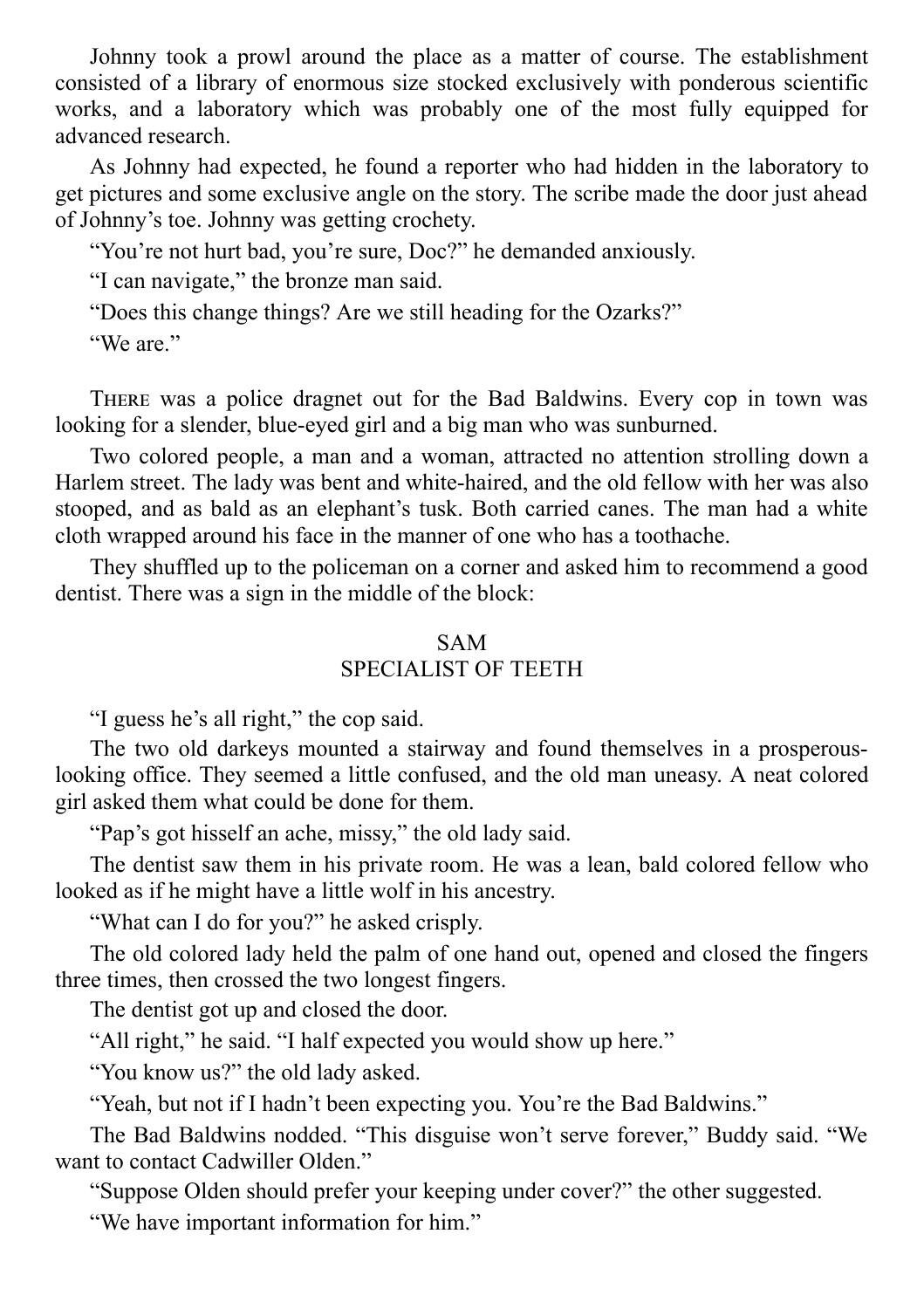The dentist seemed to be only an intermediary, a cog in the machine of crime which had been built by the tiny, evil genius, Cadwiller Olden.

Removing his white smock, the dentist got his street coat and donned it, and said, "Come with me."

His destination was a rooming house which did not seem to do much business. He led the way to a room on the top floor. Four large trunks stood around the wall. They were empty. What they had held was assembled in the middle of the room. It was a compact beam wave radio transmitter of considerable power.

THE dentist worked with the control knobs a while, getting the wave length.

"We move the station occasionally," he said. "Even if there is practically no chance of locating it with a direction finder such as the Department of Commerce Inspectors  $use$ "

Finally, after giving some of the passwords, Cadwiller Olden's small voice said, "Well?"

"We got away from Doc Savage," Buddy Baldwin said.

"I know," Cadwiller Olden chuckled. "I just heard it broadcast in a news report. You're sure it's not a trick? Maybe Savage let you escape."

"Hell, no! I think we killed him."

"You didn't. The news broadcast said he was still alive."

"Damn the luck!" Buddy Baldwin snarled. "Well, anyway, we got hot stuff for you."

"Yes?"

"Doc Savage knows the location of Repel."

"Of what?"

"Of Repel!" Buddy Baldwin laughed grimly. "The thing that came out of the volcano."

"So do I."

"You what?"

"The location. I know it. I have known it since yesterday."

"I'll be damned!"

"Furthermore, I have almost succeeded in securing it. It is a matter of hours."

Buddy Baldwin exploded, "It's in the Lake of the Ozarks in Missouri!"

"That is right."

"Can you get it before Doc Savage arrives?"

"Possibly. And when Savage does arrive, he will find some elaborate arrangements to receive him," Cadwiller Olden said grimly.

There was a brief and uncomfortable pause.

"What do you want us to do?" Buddy Baldwin asked.

"My agent will explain how you may secure a plane," replied Cadwiller Olden. "You will fly immediately to my base at Lake of the Ozarks. The agent will mark the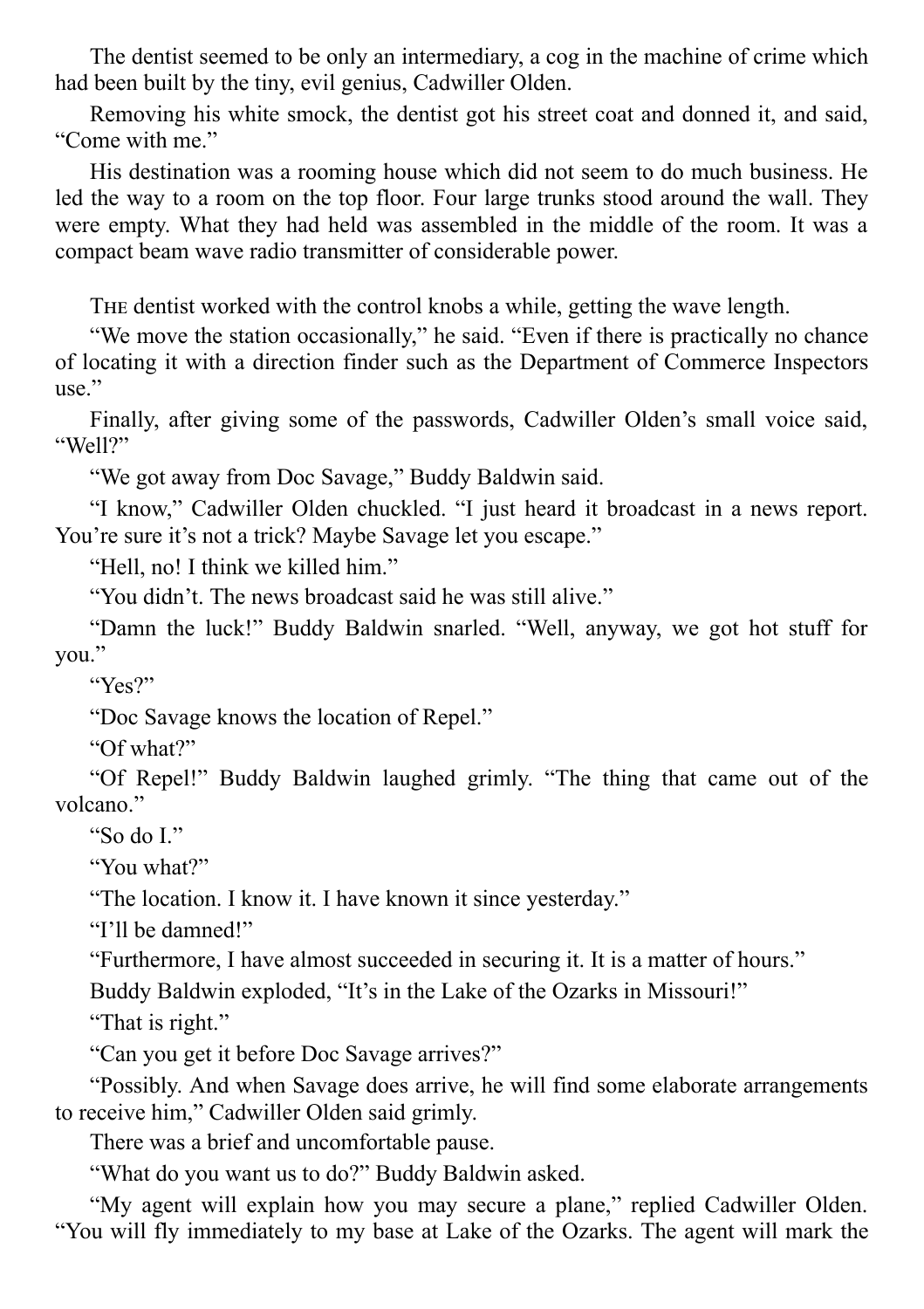location of the base."

"We're off," grunted Buddy Baldwin. "Oh, say! What about Doc Savage's four friends?"

"I have them here in the Ozarks," said Cadwiller Olden. "I should have gotten rid of them. I have not thought it advisable to use them as bait for a trap for Savage, which was my first idea."

"That would be dangerous," Buddy Baldwin agreed. "Doc Savage has been hoping for that. Others have tried the trick before, with the result that the bronze man used the contact to trail down his friends and effect a rescue."

Cadwiller Olden snapped, "We are already preparing to dispose of the prisoners!"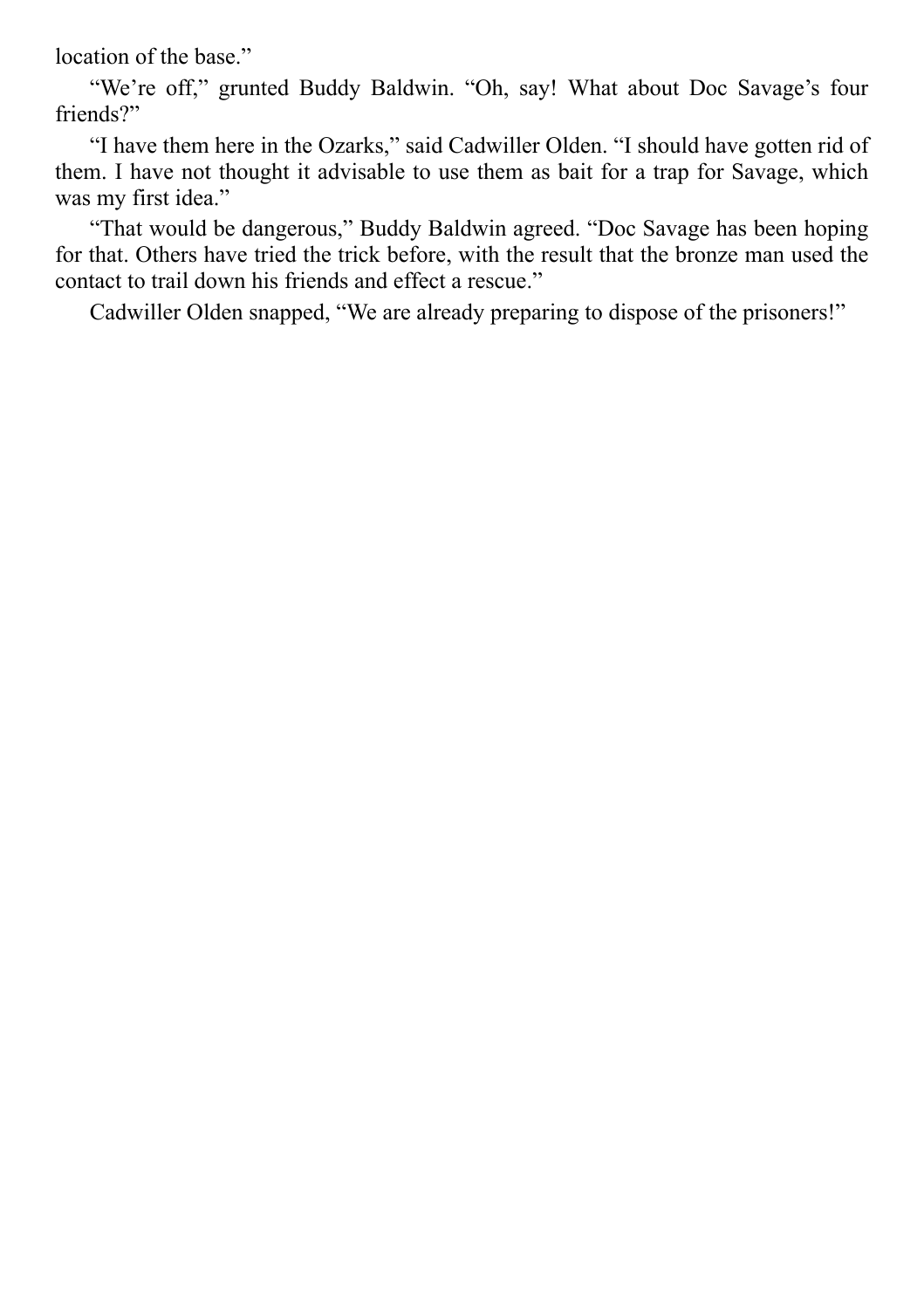## **THE MASTER CROOK'S TOUCH**

TUSCUMBIA was a Missouri county seat town, built to live in rather than to get rich in. The jail evidently didn't do much business.

The sheriff was in his office, talking to himself and looking at the new strait-jacket.

"You won't get a heck of a lot more out of Snig Johnson," he said.

"Why?" Doc inquired.

"Him and a bootlegger got together through the jail window."

Doc went in to see Snig Johnson. Johnson was long and hard as rails and as brown as the spots on one of his redbone foxhounds.

"Yipee!" he said. "Hell wish everything! I'm a bird, jush a bird in a gildesh cage!"

"I can give him some stuff that will sober him up so quick he will think lightning struck him," Doc said.

"Don't wanna get shruck by nothin'," Snig Johnson yelled amiably. "Wanna live in their shail. Like the durn place. Swell shail—sha—shail—hell—calaboose."

The sheriff said, "I think he is afraid he is going crazy."

"If you sheen shome waters divided, what'd you shink?" Snig Johnson asked, not without some logic.

"Let him alone," Doc said. "Do you know the location of his farm?"

"Sure. It's down in the next county, Camden. You stop at Linn Creek, and they can tell you."

Doc Savage thanked the sheriff. The bronze man and Johnny went back to their plane, which was the center of a group of small boys in a cow pasture not far from town.

The small boys had evidently had experience with an aviator of temper, because four of them ran when they saw Doc and Johnny returning. The others stuck around and popped their eyes at the giant bronze man.

"How many of you are going to be aviators when you grow up?" Doc asked them pleasantly.

Naturally, they all were. They found their tongues.

"Pete was climbin' all over your plane, mister," one announced. "We told him he'd better not do that, but he said he wasn't afraid of you."

"Who is Pete?" Doc asked idly.

"He ran away."

Doc got into the plane with Johnny and took his seat in the control compartment. Modern airliners have a multitude of controls, but the instrument panels on this ship made them seem as simple as those on an automobile dashboard. There were dials overhead, on the sides, the floor, and in front where there were no windows.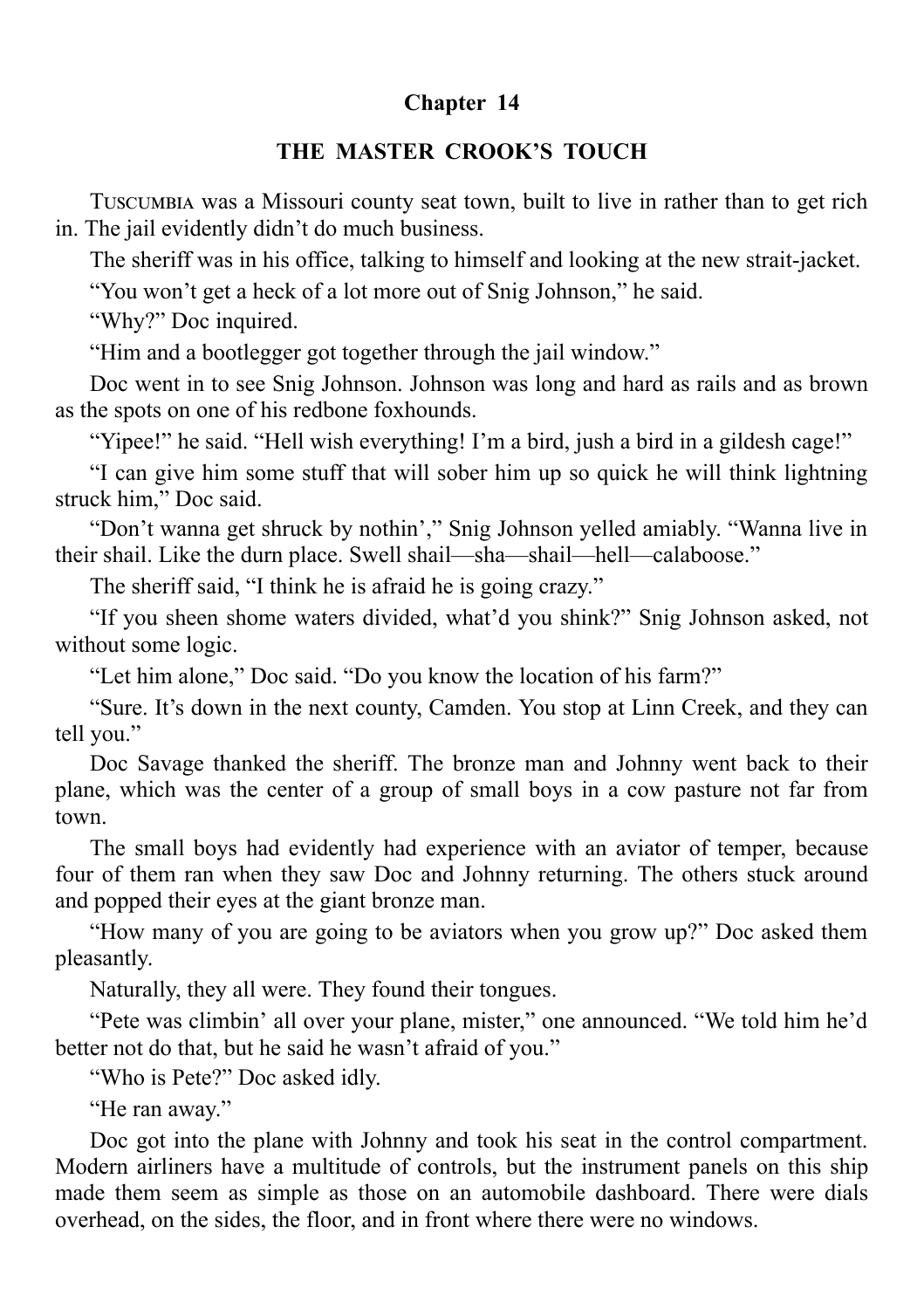Doc's flake-gold eyes drifted over them, watching needles crawl and jiggle as the big motors warmed. Suddenly he whipped into motion.

Doc seized Johnny, lunged backward, and dived out of the plane.

"Run!" he thundered.

There was something in his voice that made every one run.

Doc SAVAGE separated from Johnny, heading for a patch of red oak brush on the far side of the pasture. He hauled out from under his coat a sack of tan stuff which, when he pulled it over his head, fitted snugly, with unexpectedly thick goggle lenses at the eyes, and skirts long enough to hang down over the chest. It was a bulletproof hood, with an arrangement of plates that protected the skull.

There was an odd noise, a big sound as if a giant fruit had burst. The fleeing kids began to yell excitedly. Doc switched a glance back. The plane had grown a hairy red coat of flames and shed some of it onto the ground. The parts of the wings where the gas tanks had been were split wide.

A three-strand barbed-wire fence shut the red oak patch off from the pasture. Doc took it with hurdling stride. The brush did not furnish very effective cover above shoulder height. He kept down.

A motor cleared its iron throat noisily on the other side of the red oaks. It settled down to business, sinking its power into gears with a clash, and taking itself away with the velocity and violence of a scared coyote. A motor cycle going away.

Doc reached a road through the brush, a road ground into hazel brush by the weight of wheels alone, and never graded. But it was a road, and the motor cycle had taken everything but its noise away. There was no other conveyance in sight.

Doc stood on the edge of the road while a disturbed jay-bird got rid of opinions on the top branch of an adjacent hickory tree. His flake-gold eyes were busy.

"All right," the bronze man said without excitement, "come on out."

Three small boys came sidling out of the brush. They had the look of fellows who had unexpectedly found themselves in a melon patch with the owner, without in the least wanting to be there.

"It was Pete," one said.

"Pete had a motor cycle," volunteered another hesitantly.

Doc Savage smiled to quiet them, to loosen up their conversation.

"Who is Pete?" he asked.

They shook their heads.

"A new kid," one said. "He come up while we was lookin' at the plane, and said his name was Pete."

Doc Savage went back to the plane. Johnny was throwing dust on the burning plane when he was not chasing away the small boys, who now wanted to help. Dust would not help much.

"The equipment cases are fireproof," Johnny grumbled, "so not much of the stuff is liable to be harmed. But say, what caused that?"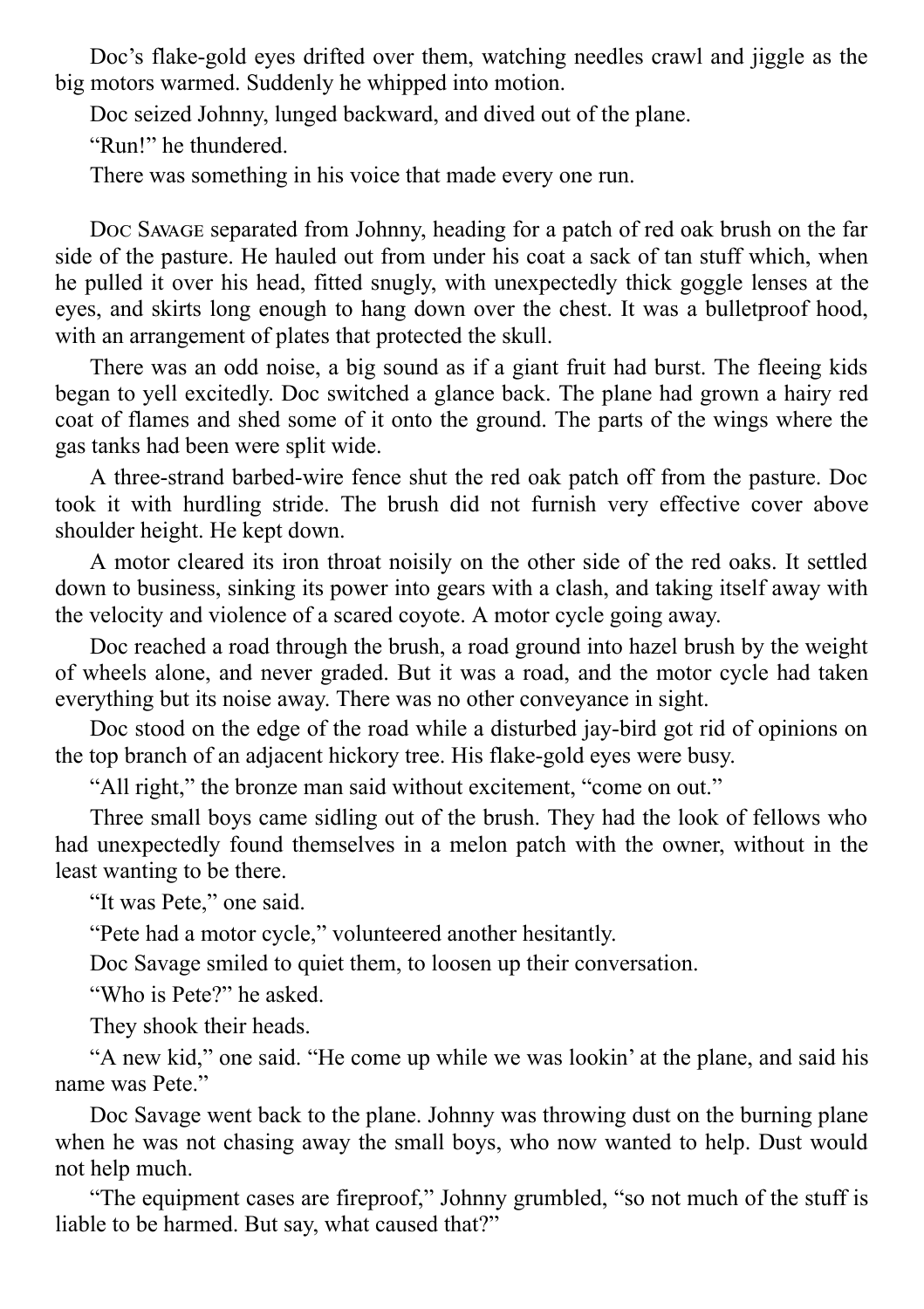"Chemicals which resulted in spontaneous combustion," Doc replied. "The vibration of the motors, as soon as they were started, caused an agitation which mixed the chemicals. The idea was for a few minutes of this to be necessary before the gasoline would be exploded, so that the plane would be in the air."

"But how'd you get wise in time?"

"We have had experience with stuff in the gas tanks before. Monk installed a device to register any foreign matter in the fuel. It has the added advantage of showing when unscrupulous airport gasoline filling stations try to slip us low-grade fuel."

"Oh! The device showed it!"

Doc nodded and looked at the plane. He said, "As soon as we can get the equipment boxes out, we will head for Snig Johnson's farm. It is plain that we have a tough job ahead of us. Our enemies are already here."

"Huh?" Johnny exploded.

"The boy, Pete, was the midget, Cadwiller Olden," Doc said.

SNIG JOHNSON's farm consisted of a house that was about to fall down and a barn that had. Doc and Johnny heard the place long before the taxicab driver from Tuscumbia put them out at the foot of the lane which was rain-gullied so badly that he refused to drive his car up to the house.

"Sounds like Snig's hound dawgs is gettin' hungry," the taxi driver said after he pulled under an elm tree and parked to wait. The driver had a face Monk would have called a pickle-puss.

It sounded as if all the dogs were howling steadily.

Johnny had picked up the St. Louis newspapers in Tuscumbia. He carried one along, and shook it in front of Doc in a puzzled way as they got out of the car.

"Look here," he said, indicating an item. "That private detective didn't notice the story until a day late. It was first published yesterday. Cadwiller Olden must have seen it before we did."

"That would explain how he beat us here," Doc admitted.

The taxi driver got out.

"If you fellers is goin' fishin', you might need somebody to take the fish off your hooks, or somethin'," he suggested.

"No, thanks," Doc told him. "You stay here."

The driver shrugged. "I can run that there boat that the power company keeps in a boathouse t'other side of Snig Johnson's place."

Doc said nothing.

"I notice you stopped at the power company an' picked up the keys to the boat," the driver insinuated. "So I guess you're goin' out in it. I can run it."

Doc said, "We'll manage."

Doc and Johnny walked up to Snig Johnson's house.

The dogs were in a pen, jumping, barking, chasing around with their noses to the ground, and sneezing. There were two sorrel mules, some chickens and guineas, more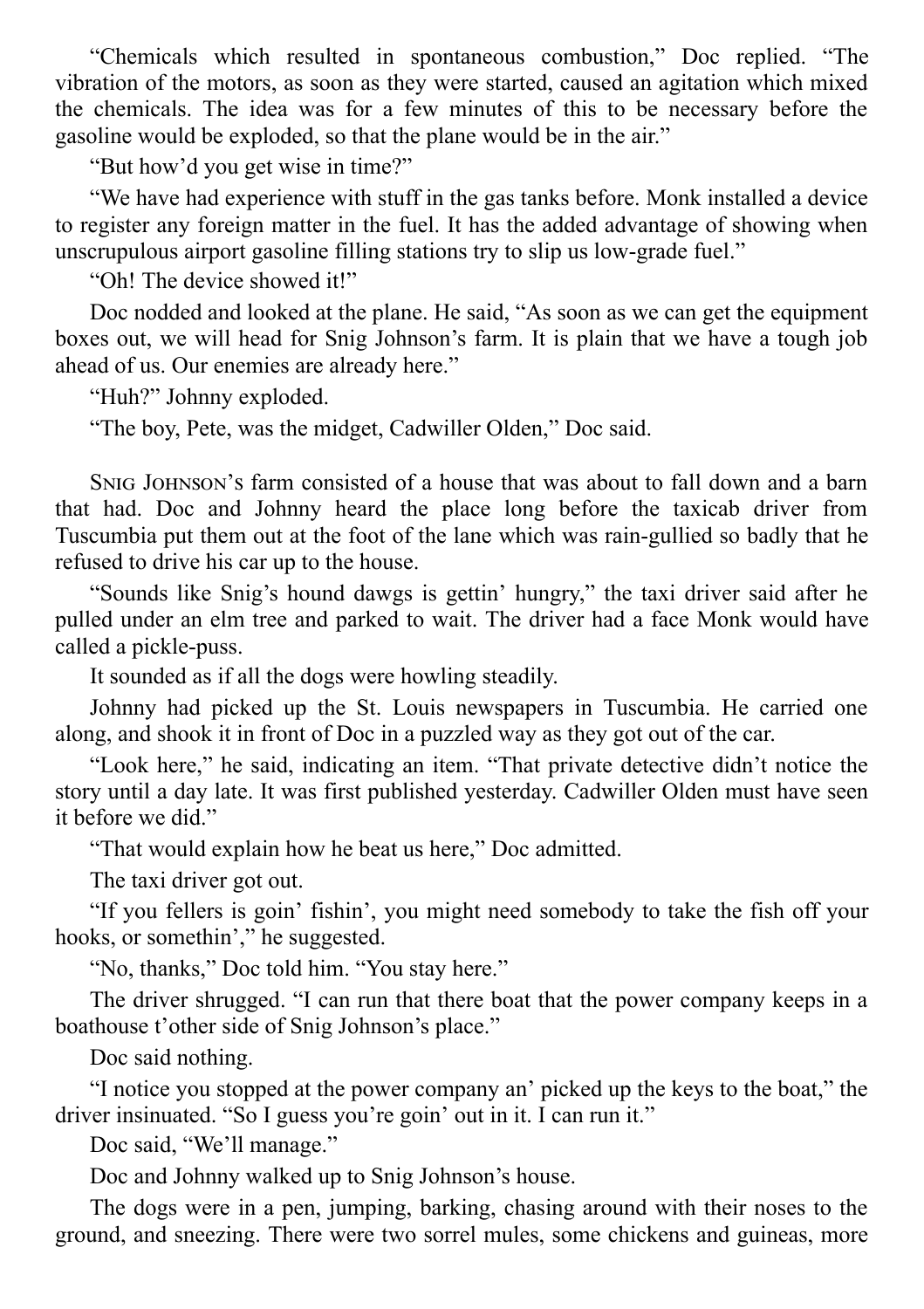guineas than chickens. The tomato patch on the rocky hill did not look so good. There was no one around.

"Snig Johnson said the spot where the lake was divided is a mile north. We will get this power boat and go up there," Doc said.

"It's lucky we managed to locate a power boat in this part of the lake," Johnny said.

They set out through the red oaks, following a trail that slanted down toward the lake.

"Those dogs were acting queer," Johnny said. "They didn't look gaunt, as if they were hungry."

"Pepper," Doc said.

"What?"

"Pepper. Some one did not want them following a trail. They are foxhounds, but they might be made to trail a man."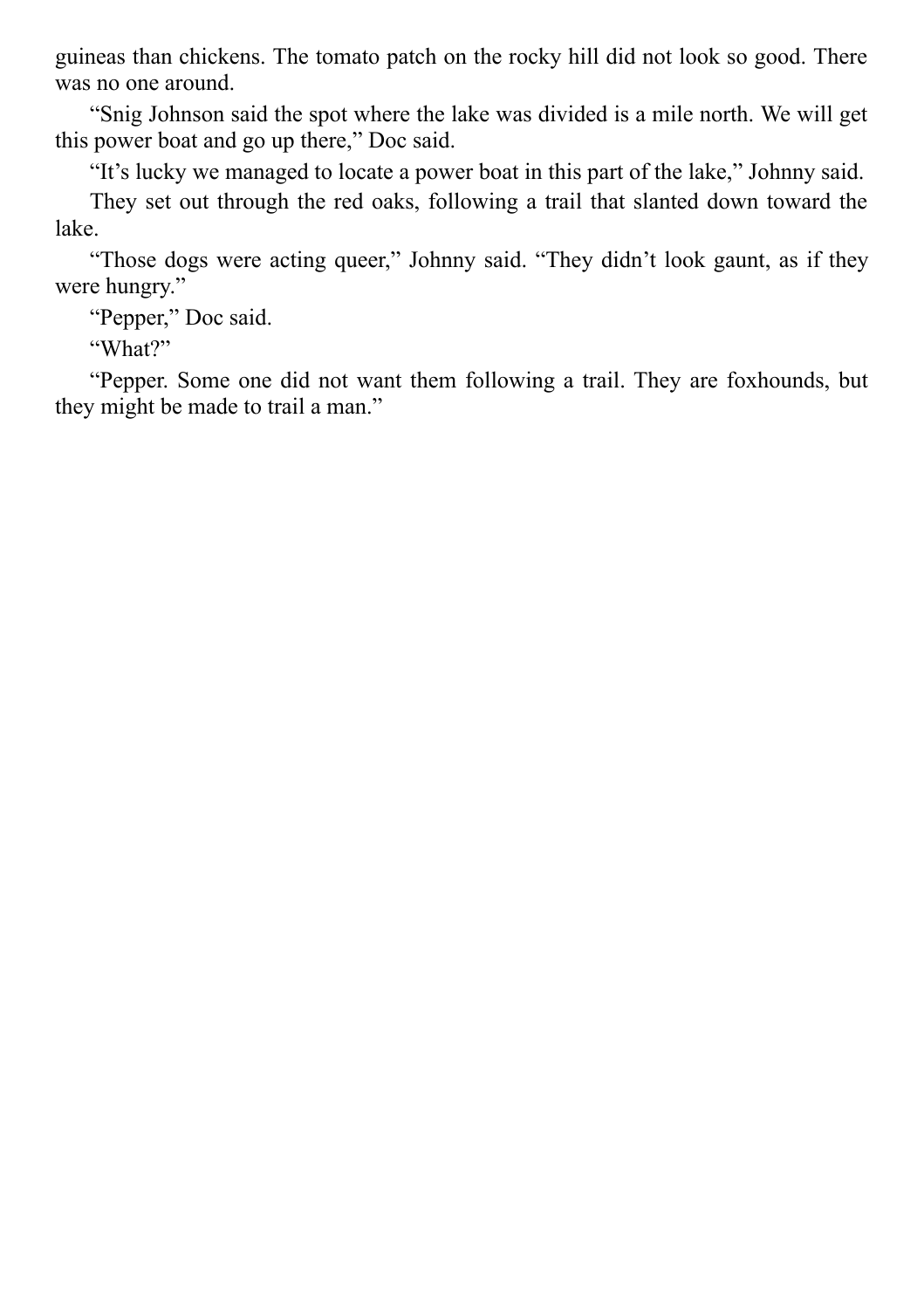#### **DEATH UNDERFOOT**

LAKE of the Ozarks is not a natural lake. It is the result of a gigantic hydroelectric project, the damming of the Osage River in Missouri. The dam is high. It has caused mountain valleys to fill with water for many miles, creating a scenically entrancing body of water with a shore line of considerably more than a thousand miles. Yet at no point is the lake so wide that a good rifle would not send a bullet from shore to shore.

As Doc and Johnny had come in the plane earlier, the lake from the air had resembled some squat, Gargantuan leafless tree of deep blue lying flattened out on the undulating verdant vastness of the Ozark Mountains.

The power company owning the dam makes an effort to keep the lake clear of floating snags, for this driftwood might be carried past the protective booms at the dam, get into the turbines, and cause trouble. For this clearing work, the concern maintains power boats at various points. It was one of these which Doc and Johnny had received permission to use.

The keys Doc had gotten at the powerhouse fitted the padlock on the boathouse. The structure was unpainted, heavy, built on a float which was in turn moored to piling, to take care of the rise and fall of the water. The boathouse was reached by a narrow catwalk of planks nailed to logs.

The boat was a bit over thirty feet, a cabin cruiser, not newly painted, but in good shape.

Johnny switched on a flashlight. There were cobwebs entwined back and forth across the boathouse and over the boat.

"That's a relief," Johnny said. "Nobody has been around the boat for a few days. The spider webs prove that."

Doc said nothing. They got aboard.

"Tank's full," Johnny remarked. "I'll check her over, then we'll go."

THE driver of their taxicab was using the hood of his machine as a writing desk while he penciled a note:

I've gone up the hill to pick blackberries.

"That oughta do it if they come back," he chuckled.

He did not go up the hill. He went down it. And a hundred yards put him on the bank of a creek full of water that was green with depth. He scrambled down the bank.

"I'd pipe out next time if I was you, palsy-walsy," a voice said apparently from a large bush. "You don't know how near you come to gettin' a gob of lead."

"You'd gotten a gob right back," said the other. "Take me to Cadwiller Olden."

The bush moved aside, becoming boughs laid carefully over a small highspeed outboard racing shell to which was attached an enormous outboard motor. The rig was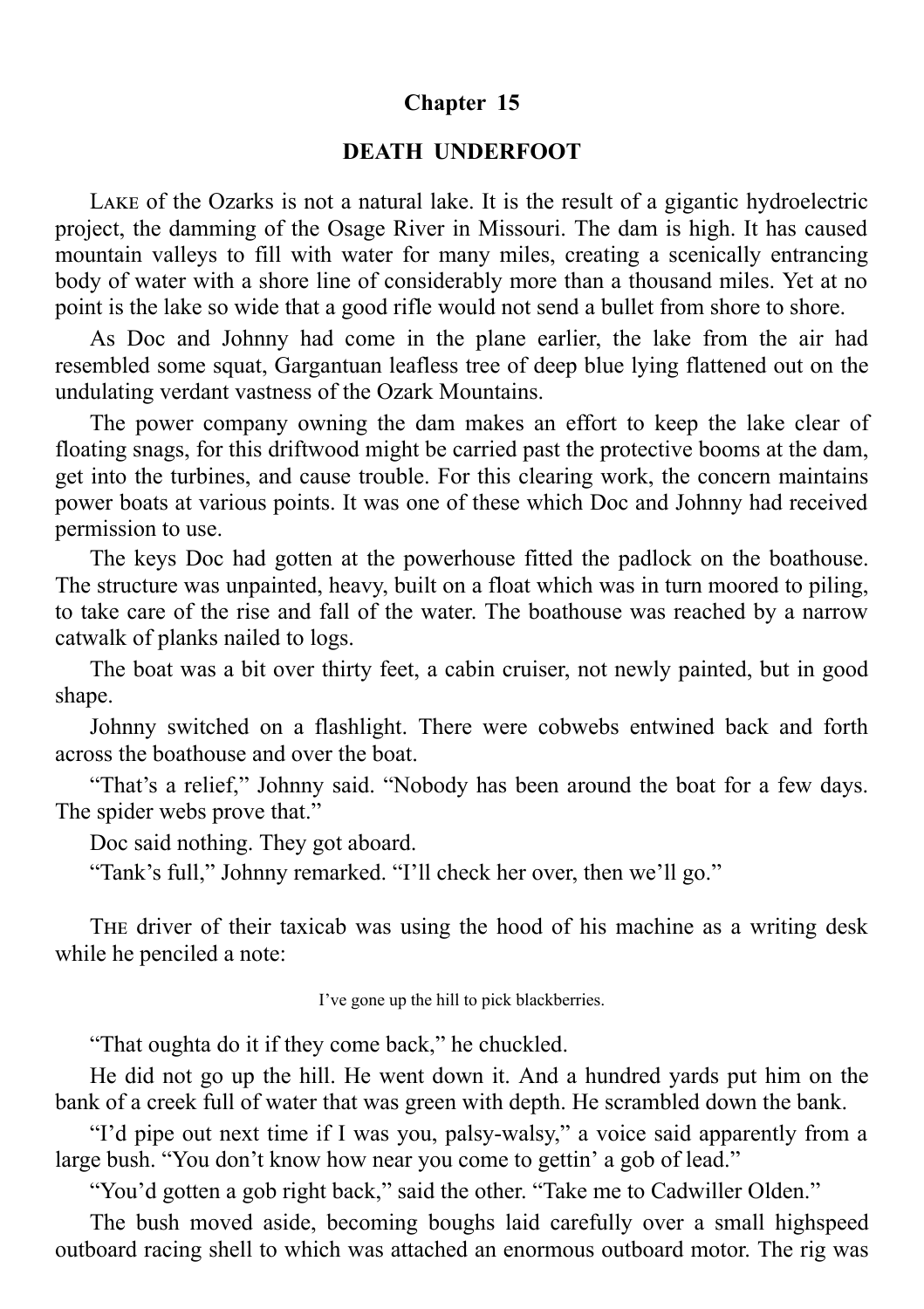probably good for better than sixty miles an hour.

"Chief," the taxi driver grunted. "Get me to 'im."

The man produced two stubby canoe paddles, wrapped with rags for two feet above the blades for silencing purposes. He was not a particularly good paddler.

"Take this," he directed, and handed the taxi driver a straw hat, a casting rod and a creel.

"Hell!" said the driver. "I can't use one of these things."

"Make a stab at it. We gotta look like fishermen."

They went across the lake trying to look like fishermen.

"The chief's in here," the boatman said, and rowed into a crack of a bay.

The crack was about thirty feet wide, and the walls almost as high. Twenty feet in, it seemed to terminate in a wall of vines. That is, if one were a little distance out in the lake, it would look like vines.

The wall was really a curtain of green fresh stuff. It hung from a rope stretched across the inlet. Rocks were tied along the bottom of the curtain at intervals. If the supporting rope were cut, the rocks would pull the curtain under the water immediately and leave the way clear for the plane.

The plane was not much more than a flying motor. A big, grim pilot sat ready in the control cockpit.

Cadwiller Olden was taking a constitutional up and down the plane wing. His feet were sockless in dark-blue strap sandals which showed his tiny toenails were painted. He wore dark-blue trousers of some woolly stuff, a lighter blue checkered sport coat, a very dark-blue sport shirt with extremely long points on the collars. His throat and head were bare. He wore a gold locket.

He looked like a beautiful toy.

"Well?" he demanded.

"Doc Savage is headed for the boat," the taxi driver said. "I worked it slick."

"You were not suspected?" Cadwiller Olden demanded anxiously.

"Not me. I did my bit to make 'em think the boat was all right, too."

Cadwiller Olden turned purple. He showed his teeth. He had suddenly become a vicious little blue mink of a creature.

"You incredible fool!" he snarled. "Don't you realize this Doc Savage is clever? How he managed to discover the solution in the plane tank is incredible! I can't understand how he did it."

The driver looked uneasy. "I can savvy it. I heard him and that skinny guy with him talkin'. There was a gadget on the instrument board that showed the specific gravity and any foreign substance in the gasoline. The gasoline ran through a gadget on the dashboard that had some litmus papers of different kinds in it and——"

"I know how it would work!" the midget gritted. "What did you say about that boat?"

"I just asked 'em if they needed a guy to go along to run it for 'em."

"Idiot! Suppose they had taken you up?"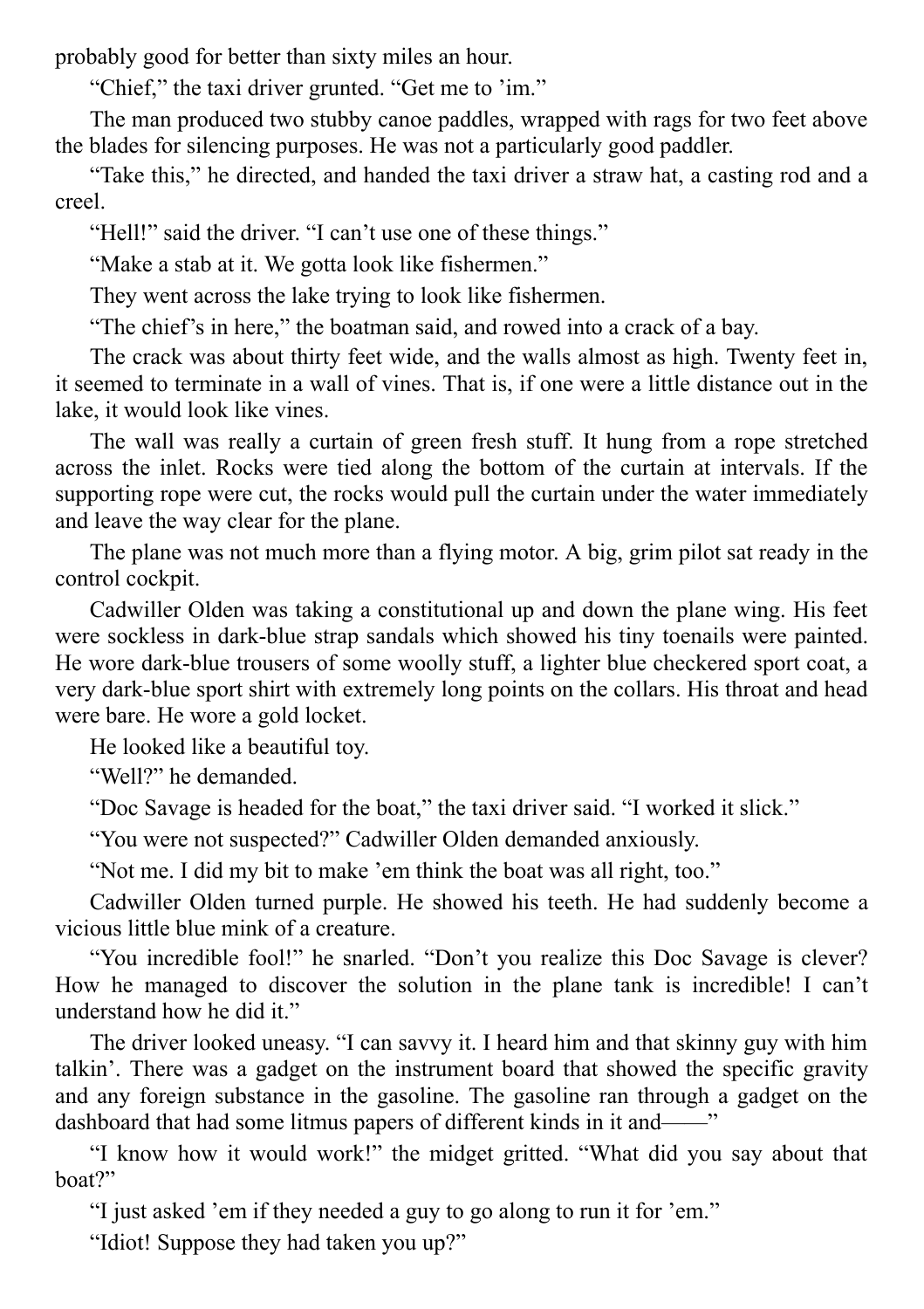The driver squirmed. "I figured they wouldn't."

"I almost wish they had!" Cadwiller Olden told him furiously. "That boat had a torpedo type bomb fastened to the keel. There is a small propeller on the nose of the bomb, and when the forward motion of the boat causes this to turn over a certain number of times, the device will explode."

The driver, anxious to get the midget's thoughts off his own bad playing of his part, gulped, "But what if Savage gets wise that the boat has been tampered with?"

"He won't," Cadwiller Olden said. "We got cobwebs out of the woods and placed them carefully so that it would appear no one had been in the boathouse for days."

THE driver grinned widely. He was a politician of sorts. He knew it always helped to cheer the gags which the boss thought up.

"Reckon they'll hear the propeller on the bomb?" he asked.

"Not a chance. The motor of the boat will cover that."

A muttering sound came across the water.

"They've started the boat's motor," a voice called softly.

Cadwiller Olden took a running jump off the plane wing and made the shore. He had the agility of a monkey. The others followed him.

Several men were deployed along the bank, well concealed in the brush. Their steel war-time helmets, automatic rifles, gas masks, and chest bullet protectors made them resemble soldiers.

"Ha!" said the taxi driver. "You'd think this Doc Savage and his pal was an army."

The look that came over Cadwiller Olden at that made the driver wish he'd kept his mouth shut. One of the others noted it also, and an instant later got the driver aside.

"The chief is jittery, buddy," he said. "Better watch your tongue."

"You mean he's scared of Savage?" the driver whispered.

"Yeah, but don't mention it to his face, if you want to raise any grandchildren."

The driver snorted. "I ain't afraid of this bronze guy."

"That's a sample of the reason why you're not runnin' this outfit," said the other.

The driver looked indignant. At least, he knew when he had been called a dumb cluck.

Cadwiller Olden had a pair of binoculars, tiny glasses, but powerful, custom-made for himself, gold-trimmed. He adjusted them on the boathouse.

The structure was in the shadow of one bank of the lake, and the sun was blindingly brilliant on the water, which made it difficult to distinguish a great deal of detail. But the boathouse doors were opening, it could be seen.

"*Sh-h-h!*" said Cadwiller Olden. "Don't anybody move! This is the critical minute. Savage will look around when he comes out of the boathouse."

Every one froze.

The sound of the boat's motor got louder, then took on a labored note, which indicated the clutch had been thrown in. The boat came out, stern first. The bow cleared. The clutch went into forward speed, and the propeller threw up a boil of water.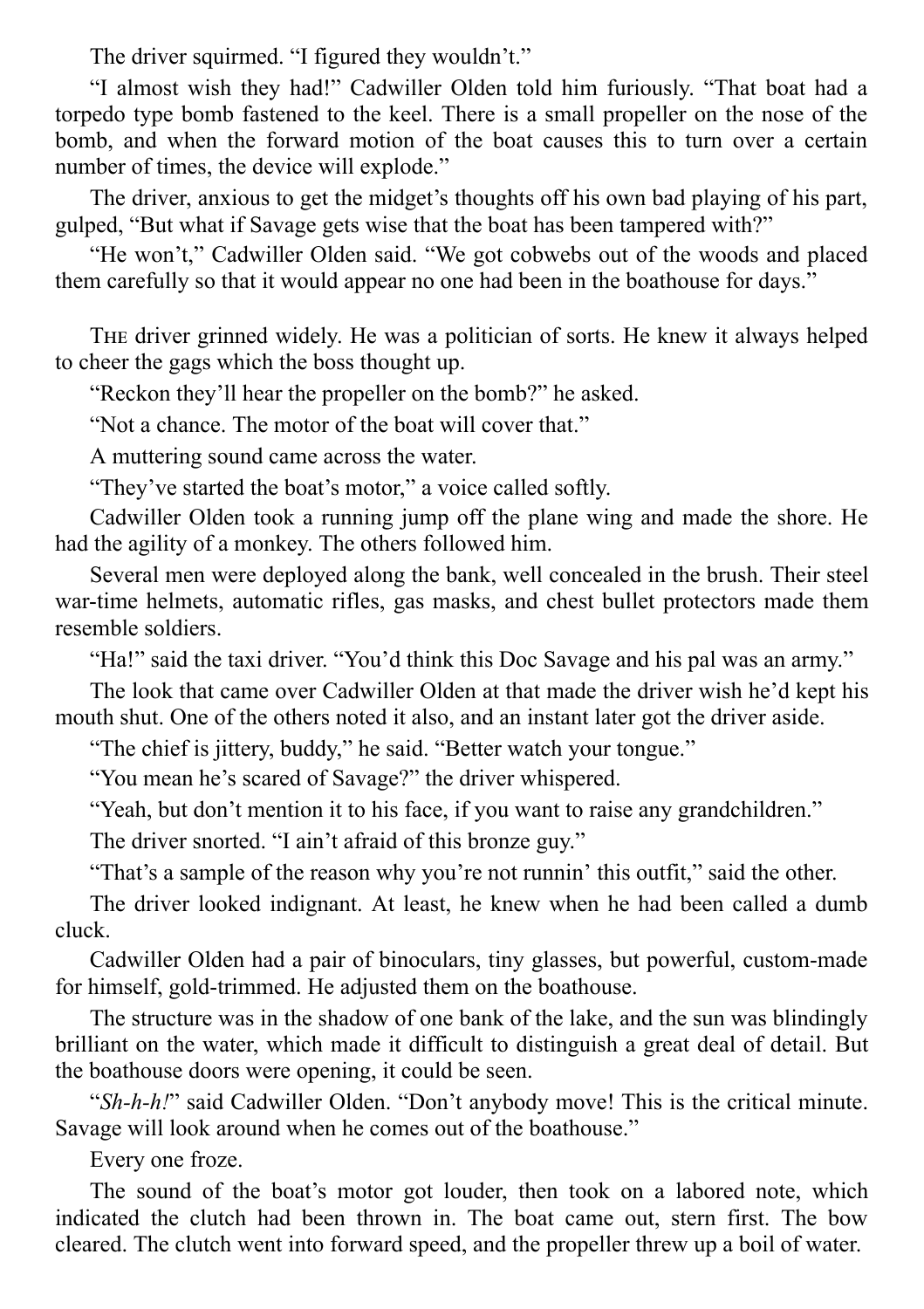"They aboard?" a man breathed.

"Yes!" hissed Cadwiller Olden. "*Sh-h-h!*"

The boat gathered speed. It scudded along close under one bank. Its motor noise came thumping off the rocky bank with the hollowness of a drum beat.

Cadwiller Olden's small lips moved. He seemed to be counting. He got to fifty, and began to look expectant.

He was not disappointed.

There was a flash, hotter than the sunlight. The lake split, the boat went up. It came to pieces in the air. The pieces fell back. They were not very big pieces. The lake surged in to gobble them.

Crows and blackbirds and jays flew over the woods in flocks, their startled outcries a plaintive bedlam.

Cadwiller Olden strained his eyes through the binoculars. He cursed, rubbed sweat off the lenses. His front teeth began to show, ratlike, then slowly all of them. He suddenly hurled the binoculars into the lake, jumped up and down and screeched gleefully.

"Damned if we didn't get 'im at last!" he squawled.

THE men stood around. They didn't exactly look happy. They were relieved of an enemy who had struck genuine terror into the hearts of every one of them. But they had also just helped kill one of the best known of living men, and that was something to think about.

Cadwiller Olden evidently knew how they felt. He ran to the plane, leaped aboard, and came back with a gallon jug which had evidently been filled at some Ozark hillman's private distillery. The men coughed and sputtered over the white mule.

"Snap out of it!" Cadwiller Olden chortled. "Think of the future!"

"Yeah," muttered a man. "But between you and me, I'd as soon have assassinated some one else."

The midget master snorted.

"We've got the Repel!" he reminded. "With that in our hands, nobody can touch us! Battleships, planes, not a thing!"

His men cheered a bit, heartened more by the invisible wine of greed than by the liquid result of a mingling of mash, heat and a copper worm.

Cadwiller Olden began to give orders.

"All but four of you will come——"

He stopped. Some one was approaching. The state of the men's nerves was shown by the alacrity with which they sought shelter behind trees and got their rifles ready.

It was only more of the gang.

Buddy Baldwin and his sister were with them, as well as Snowball Eagan. The latter had changed his hair back to its normal black color, and had taken the tape off his hand.

"We heard the explosion!" Buddy Baldwin barked. "Did it go off without a hitch?"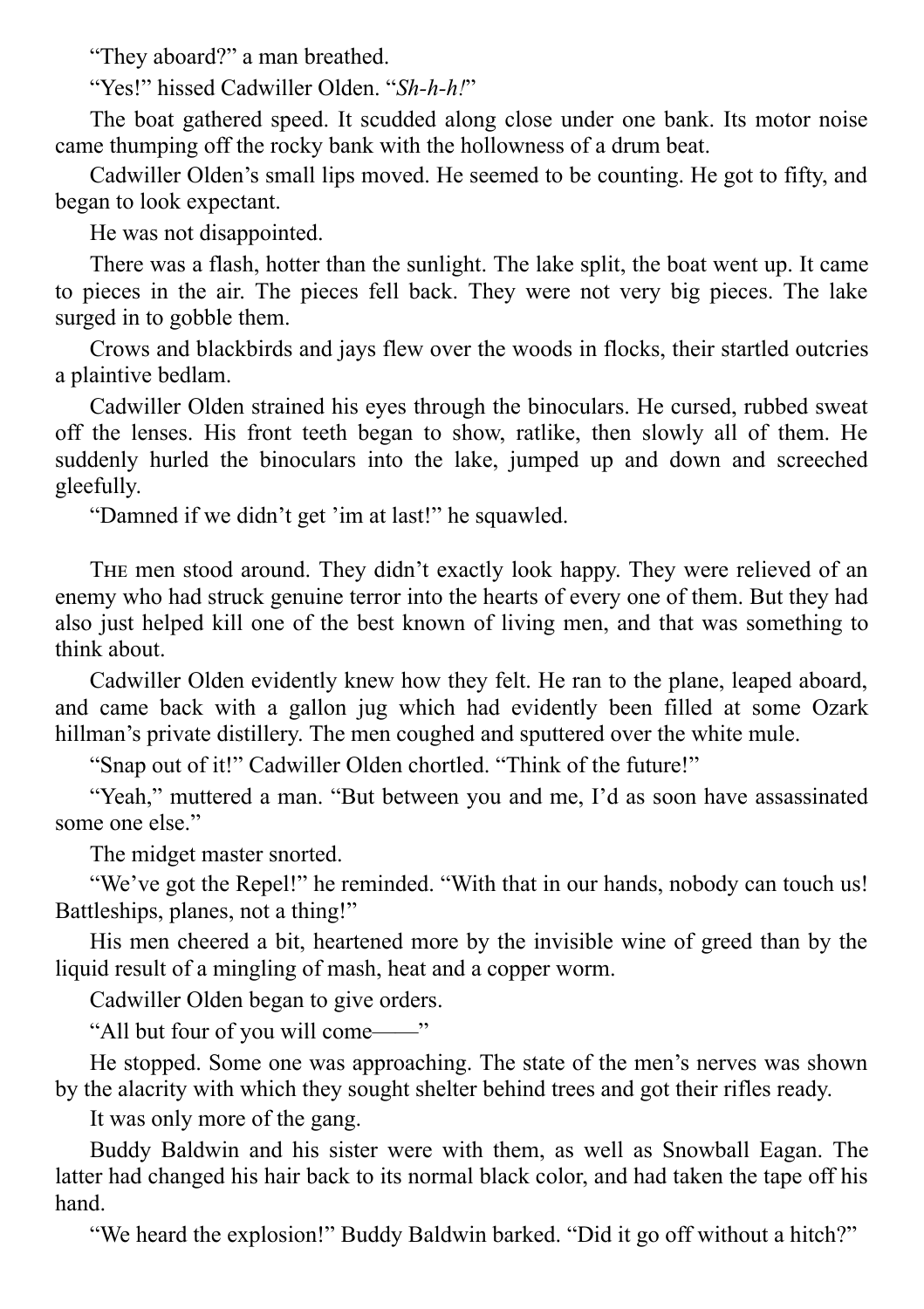"It did," Cadwiller Olden told him, with satisfaction.

Bess Baldwin said, "Well, he wasn't invulnerable after all."

Cadwiller Olden looked at her intently.

"You seemed to have had a crush on him. Aren't you sorry?"

If the girl had any emotion, it did not show.

"I did all my crying over spilled milk when I was a baby," she said.

Cadwiller Olden looked very pleased. Then he took up the issuing of orders where he had been interrupted.

"All but four of you will come with me," he said. "We will get Repel out of the water. Our men have succeeded in putting an alloy steel band around it so that the tragedy of Fan Coral Island will not be duplicated."

He designated four men who were not to accompany this party.

"You four," he said, "will go to the spot where Doc Savage's men are held. You will shoot them, tie rocks to them, and drop them into the lake."

The pilot of the plane was one of the four designated for this task.

"It'll be a pleasure!" he gritted. "I'll get the silencer for my pistol out of the plane."

He whirled, ran toward the plane.

At best the most careful plan of mortal man is a structure which leans on a prop that is held in place by a single pin. Should this pin drop out, and it can be easily jarred, the whole structure crashes to earth.

This flier dislodged the pin. He jumped into a patch of brush which any one would have expected him to go around. But the man was in a hurry, or excited, or didn't notice, and into the brush he went. But not far.

He stopped. His eyes popped. He cried out as if eternity had cracked open and let him have a look at what future life held for him.

No words, that scream. Just a gargling bleat.

But Buddy Baldwin jumped forward and looked. He had words.

"Doc Savage!" he bawled.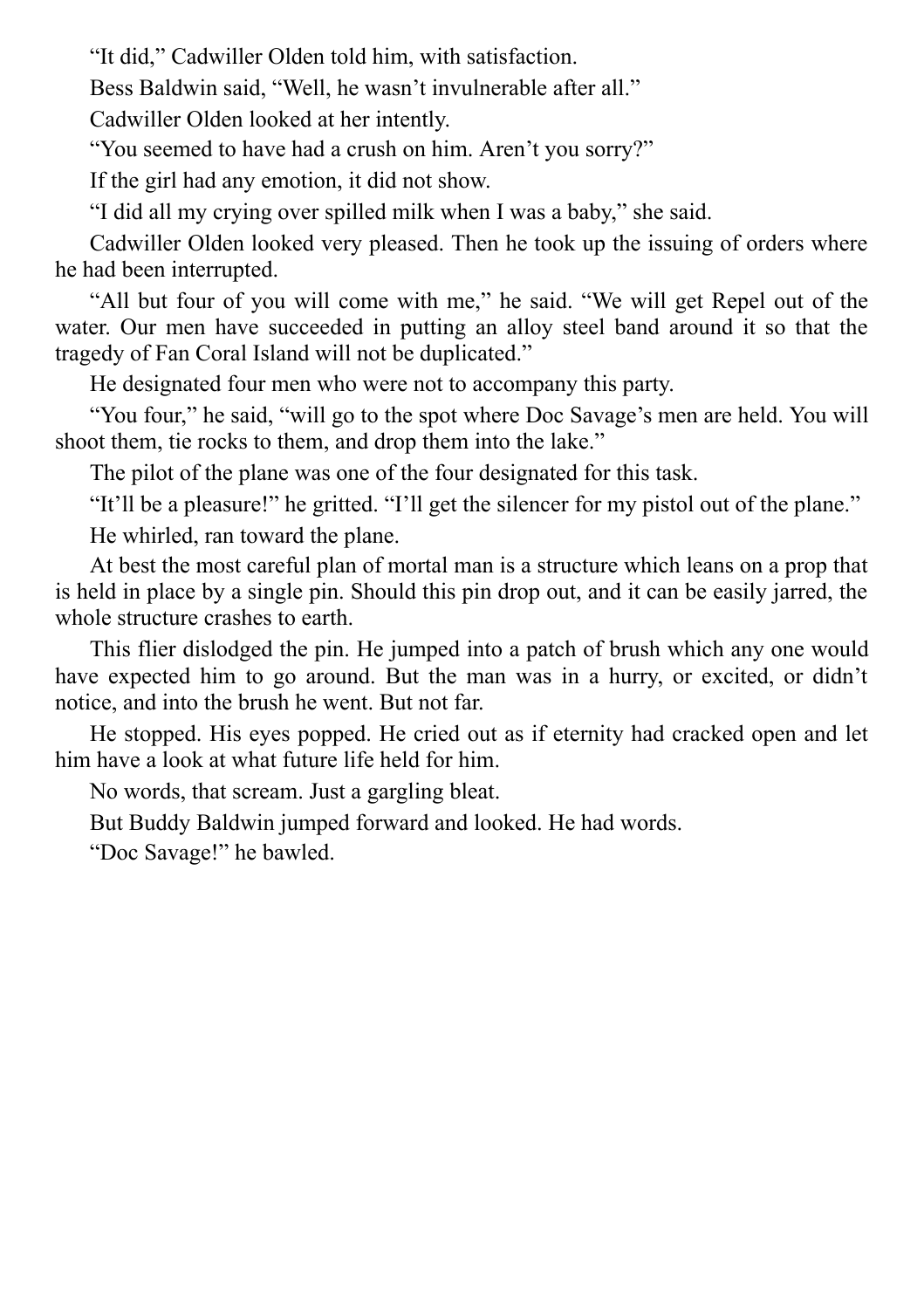#### **CHOICE**

THE next instant Buddy Baldwin was flying head over heels, unexpectedly wrapped up with gaunt Johnny's incredibly bony arms and legs.

The pilot had fallen down in his fright. He was tangled up with the brush.

A man who had leaned his automatic rifle against a tree sprang for it. The tree seemed, by some phantasmagoria, to turn into a giant of bronze. Before the man's brain quite accommodated the fact that Doc Savage had whipped around the tree, something awful hit him in the stomach, doubled him, and something more merciful on his jaw put him to sleep.

Before that fellow was on the ground, Doc had reached a second man. That one had a revolver somewhere. In his excitement he had forgotten just which pocket. He went out without learning which one.

Surprise evaporated. Three men dived in. Two were bare-handed, one had a knife. Doc watched the knife. The bladesman lunged like a fencer. Doc went sidewise ten inches, crooked an elbow akimbo. Knife and hand went between side and elbow.

Doc tightened down. He pivoted. The arm got an extra joint, and the sound was as if three glass marbles had been crushed together in a palm.

A fist hit Doc's jaw. Another hit an ear. A man ran and jumped against the small of his back with both feet. Doc went down.

"Kill 'em!" Cadwiller Olden squeaked.

Buddy Baldwin got hold of Johnny's string of a neck, gritted, "That's the very idea!"

He tightened down. Immediately he got two long fingers in his eyes. He snarled, let go, popped Johnny in the nose. Johnny hit Baldwin's Adam's apple. The man gurgled and hacked and got green.

Baldwin tried to stamp on Johnny's head. Johnny got his leg, twisted. It was good jujitsu. Johnny had both legs ready when Baldwin fell. He kicked the man into the top of a scrub oak tree. Baldwin emitted panther howls as the branches gored him.

"Kill 'em!" Cadwiller Olden pleaded.

Men were over Doc like hounds over a caught fox. Arms and legs got into all positions. Every second or two somebody got his clothes ripped. The fight moved about, literally a rolling ball of men. Snowball Eagan was trying to get at Doc with another knife. He stuck a pal by accident. The pal reached around, got a fistful of hair and pulled it out before he saw who it was. Where the hair came out it left a completely bald spot almost as large as a palm. It was an excellent job of plucking.

"Your head must be rotten!" the hairpuller exploded.

"I'll rot you!" Snowball snarled, and shifted the knife.

A bronze hand came out of the mêlée and got Snowball's right ear. He was pulled into the pile. Then somebody tried to stand on his face. A gun went off in the pile. It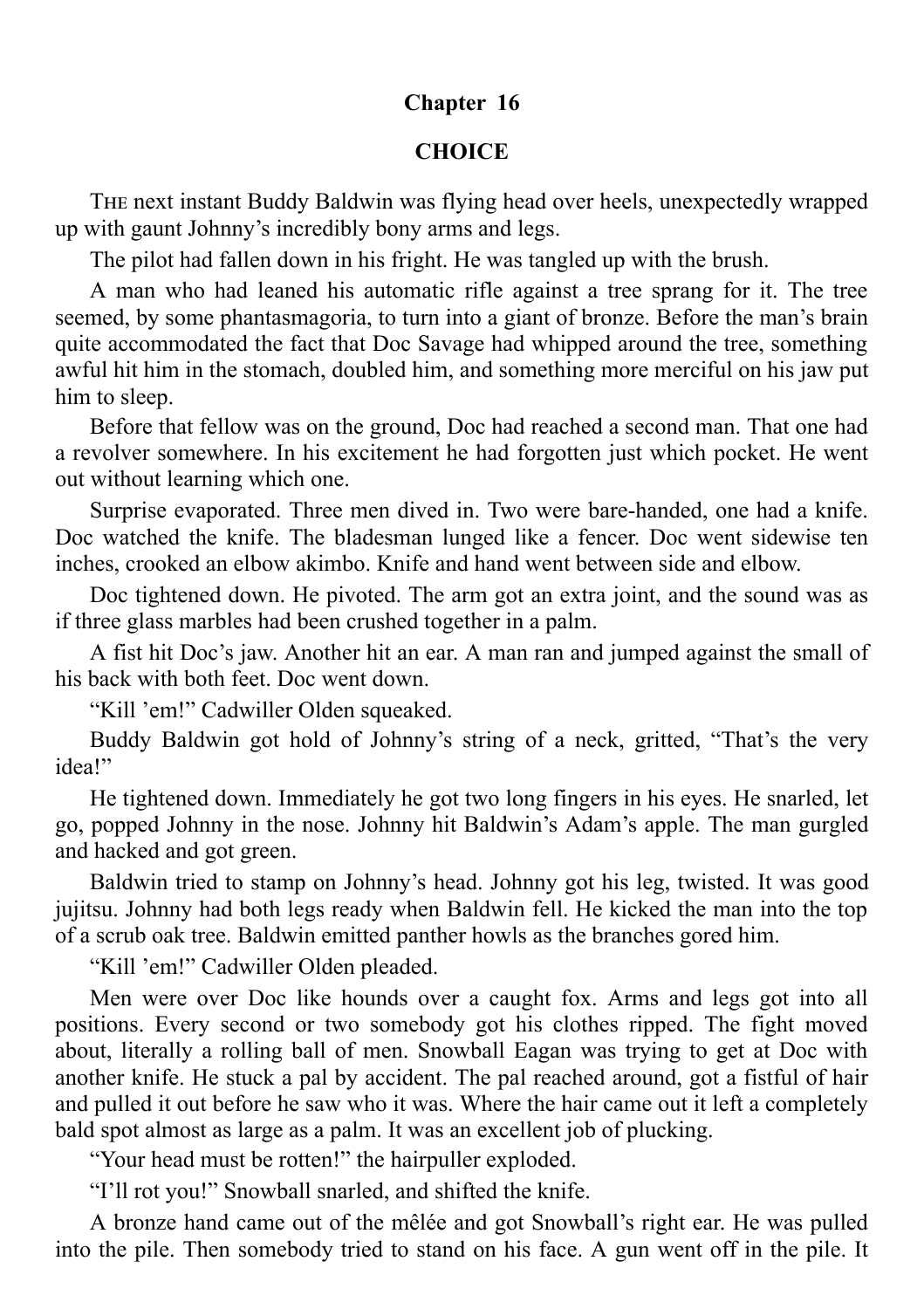had a muffled sound.

Cadwiller Olden ran around and screamed, "Where are those grenades? Where are those grenades?"

Buddy Baldwin hit the ground under a tree and groaned, "I should 'a' stayed on the farm!"

He looked as if he were too dazed to know where he was, much less what he should have done.

WILLIAM HARPER LITTLEJOHN's eminent associates of his college professoring days would have been agog, at the very least, to see their staid and big-word-using fellow tutor just now.

Johnny was emitting an elephant-trumpeting noise, racing about, striking and kicking. His long arms and fists made a rock-on-a-string combination. Rarely did he have to hit a man a second time.

Johnny had been shot twice already. Once in chest, once in stomach. The men didn't seem to understand he had on a bulletproof undergarment. At least, they didn't shoot him in the face or neck, where they would have gotten results.

Johnny dropped a man, walked the length of him to discourage his getting up, and ran to aid Doc.

Doc needed aid then. A moment later he didn't. A remarkable sequence of events occurred. Snowball Eagan came flying out of the pile of men. He had lost consciousness somehow. Then Doc got upon his feet, by the simple expedient of grabbing a small tree trunk and climbing up hand over hand.

Men clung to him. Doc knocked one off. He got another by the face with one hand and twisted. The victim was glad to run backward out of the mêlée.

Doc got a little higher. He kicked another man off. His two knees came together, trap fashion, got a head. The tongue came out of the head farther than it seemed possible. The owner got down on hands and knees when he was released. Doc leaped away from the tree.

Two men, calm souls who had kept their heads, stood to one side with rifles, waiting for a clear target.

Cadwiller Olden saw Doc Savage jump clear. The midget made a whimpering noise and slashed his gaze over the ground all around. There was no hole. Doc started toward him.

Bess Baldwin ran forward with a rock and struck at Doc's head. It was a heavy enough rock to shatter a tub.

Doc seemed not to seize the girl.

But he doubled, going almost to all fours. The girl fell over his back. The weight of the rock carried her on over. She smacked the ground hard.

Both rifles banged. The bullets passed where Doc had been.

Johnny saw the riflemen for the first time. He dipped a bony hand in his clothing, brought out a fistful of metal things the size of eggs, began doing something to them and slamming them against the ground.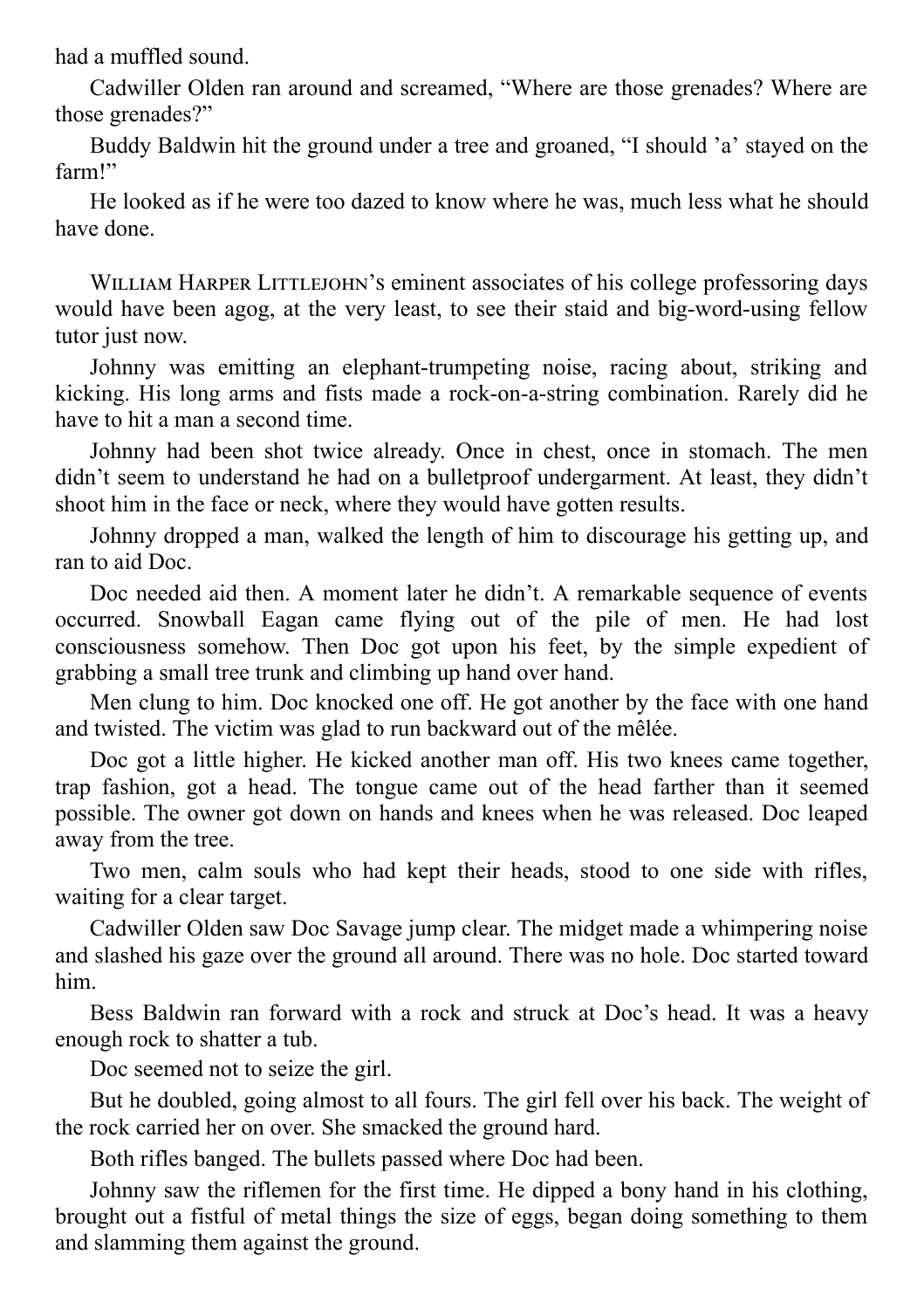They squirted out an unbelievable quantity of black smoke.

By the count of fifteen, the woods for yards around was gorged with cuttlefish black. The riflemen let fly a few bullets. Then they turned and ran from the approaching smoke. They thought it might be gas. The brush was thick, and the smoke caught them. It was not gas.

Men ran around in the smoke, cursing and swinging at trees, bushes or other men anything they touched. The smoke was the blackest stuff they had ever seen. It had a queer odor, too. It smelled like perfume. They thought it was some strange gas, and that didn't help their peace of mind. They dashed about more madly.

They were not too busy to have been vastly surprised had they been able to observe what Doc Savage and Johnny were doing.

Doc was lying flat on the ground, where there was less chance of being shot accidentally. He drew an aluminum case out of a pocket. It was about the size of the cases used to carry the little sports binoculars which are worn in the fashion of spectacles. In fact, it was such a case.

The goggles, highly complicated ocular-mechanical gadgets, converted the invisible infra light into a visible form. Doc put them on.

The men were for the most part groping about helplessly.

The pilot of the plane was not in sight.

Neither was Cadwiller Olden. But Olden's voice rang out an instant later.

"Bat!" he yelled. "Bat!"

"Over here, chief!" yelled "Bat."

Bat was the flier. He was on the opposite side of the smoke pall.

"You out of that stuff?" the midget yelled.

"Yeah. I ran for it."

"Get to them men of Doc Savage's! Get rid of them! Shoot them!"

"Right!" yelled Bat.

Johnny had his goggles on by now. He got up, face anxious, and started for the pilot, Bat.

"Johnny!" Doc called.

Johnny stopped. "Yes?"

"Get the midget!" Doc directed.

Johnny whirled and leaped for the spot from which Cadwiller Olden had yelled.

Doc ran in the direction taken by the flier.

Several bullets searched the spot from which Doc had called shortly after he left.

B<sub>AT</sub>, the flier, was losing no time. An agile physical specimen, like all the sinister midget's men, he was fast. Too, he had the good sense to make as little noise as possible, with the result that Doc found it impossible to trail him by sound alone.

The rest of the gang was making a great racket. Two of them were fighting each other by mistake, both yelling bloody murder.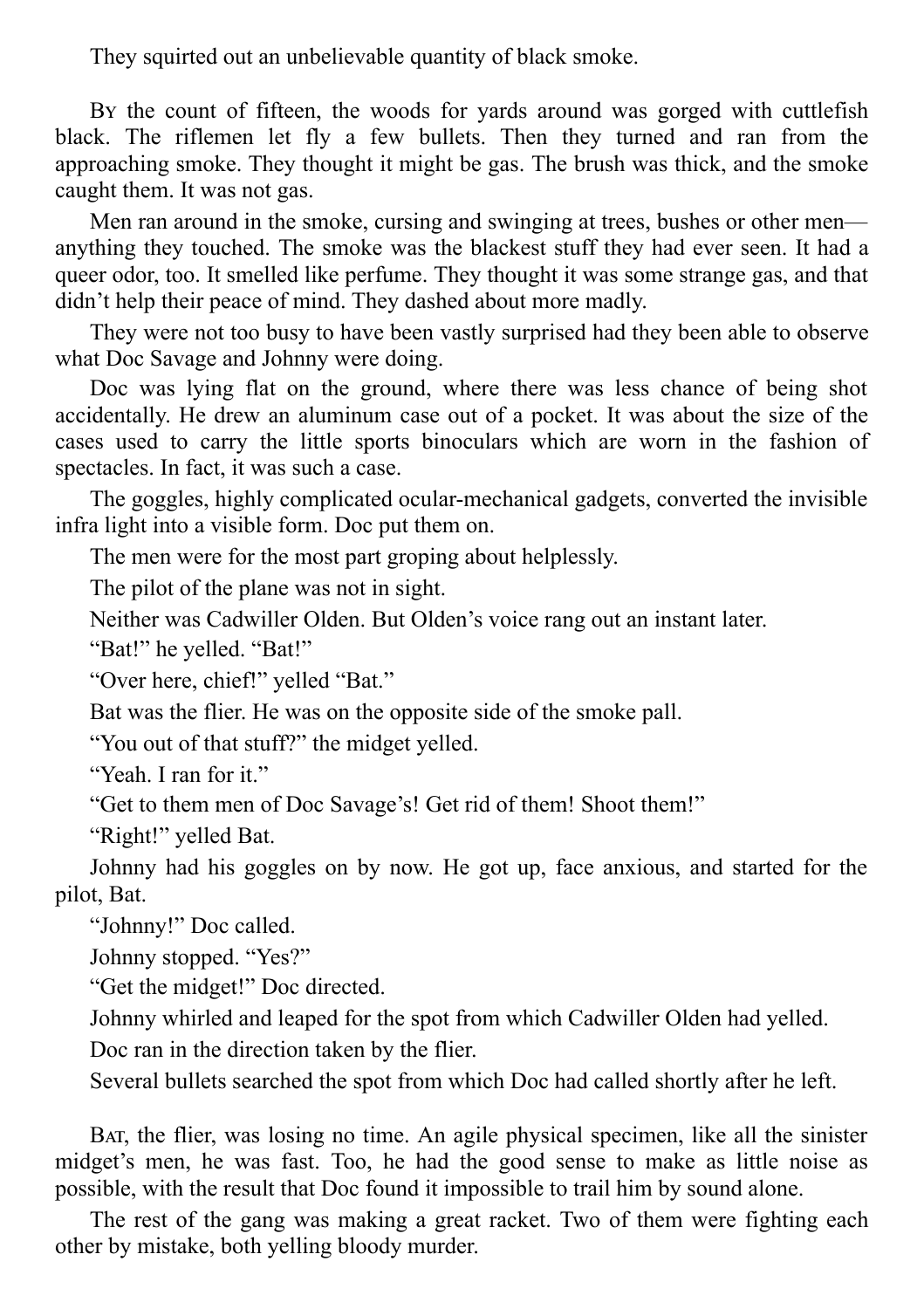Doc encountered thick brush. It delayed him. He finally took to a tree, whipping aloft with smooth speed, and from the top boughs saw Bat. The man was making for the plane, had almost reached it. Doc had not expected that.

The bronze man took long drops to the ground and longer leaps for the plane. He heard a watery sighing, and knew the concealing curtain of vines had gone down. The plane's motor cleared its exhaust stacks with a noisy backfire. The inertia starter moaned again. The engine began turning over.

Doc wrenched off the goggles. They were no great help now that he was out of the smoke. The plane was moving, its propellers driving a vast wind through the red oaks. It had to travel only a few yards before it was clear out on the lake. Doc changed his course.

Blue of the lake appeared through the trees. Then the gliding yellow of the plane wings. The craft moved fast. Even a fish would hardly catch it in the water now.

Taking the only chance, the bronze man kept his speed. He did not have any more. He was using it all now. He reached the brink of the rocky creek bank and went out into space.

It was a prodigious leap, and he almost didn't make it. Doc's leap fell short, but he had seen it would, and doubled forward, arms bent and stiffened. His chest and arms smashed down on the plane wing, and his metallic fists went through the fabric.

THE plane builders had done a good job, and the struts held. The man of bronze hung to the wing, although his feet sloughed through the water.

The pilot glared, but he could do nothing. He had to fight to keep the plane from crashing. The craft roared out on the lake.

The flier cut the gas, intending to let the plane slow down while he finished the bronze man with a gun. Doc swung up on the wing, started along it, doubled over. The pilot changed his mind about slowing. He fed the big cylinders gas.

Fire, noise, came out of the stacks. The ship rocked. Struggling, doing a good job, the flier held the wing up under Doc's weight. The bronze man had to drop prone to keep on the wing.

He was clinging there when Bat got the ship off the water.

Bat knew his plane. The way he climbed it would have tickled the designer. The laboring motor left a vague snake of smoke behind.

A slip, and a vertical bank, Bat tried next. Doc managed to hold on. Bat looped, an inside loop. That was not as hard on the bronze man. The centrifugal force helped.

Bat got set for an outside loop. It was a deadly instant. Doc could never have held on through the maneuver. But the flier took a look at the torn fabric where the bronze man's fists had plunged through the wing—and changed his mind about going outside. More of the fabric was tearing off.

Bat stood up in the cockpit. He had a revolver, and wore a confident look.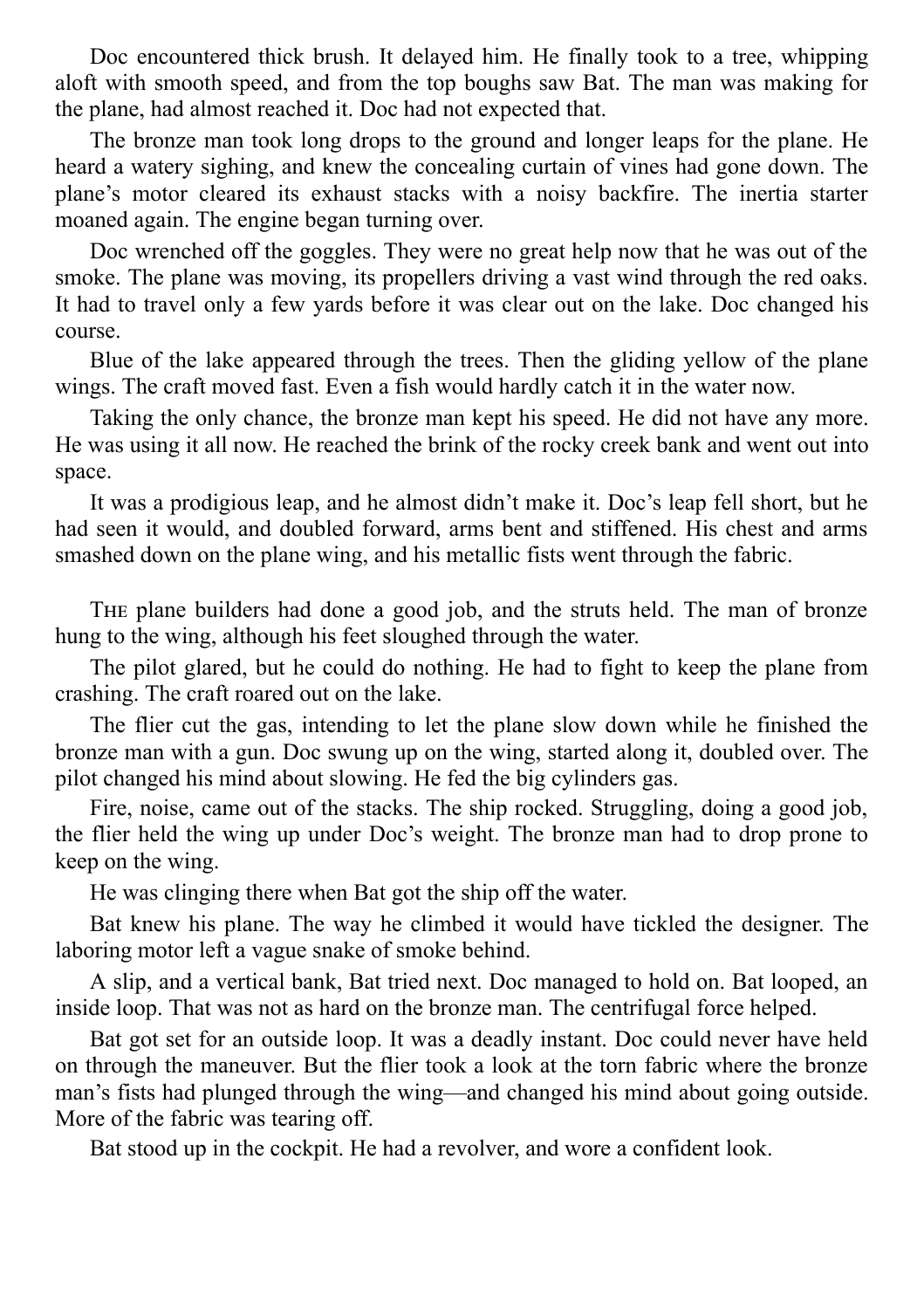#### **THE LOST REPEL**

Doc was set for that move. He had driven in the top fabric of the plane wing and had his hand inside, a firm grip on the control which ran to the aileron on the wingtip. He gave it a yank. As a good plane should, the craft went over.

Bat went back into the cockpit to fight the controls again, too busy to do any shooting. Doc got his own wing down. Bat, contrary, tried to get it up. Doc let him. Then the bronze man slid down the wing to the fuselage.

Out of habit, Bat had his eye on the bank indicator. He didn't see the bronze man's maneuver. And when he missed Doc he thought he had lost him overboard. He raised up, a happy expression on his visage, to look down and watch his enemy hit the lake. The next instant Doc was in the cockpit with him.

The cockpit was not large enough for much action with both of them in it. Bat concentrated on getting Doc out. He paid no attention to his feet, and none at all to the control stick. The stick got jammed forward. The rudder was at center. The throttle was wide open.

The plane went into its outside loop.

When it pulled over at the bottom, the fabric popped, came off the left wing like the skin off a banana. The plane started for its end at three hundred, three fifty, then four hundred miles an hour. And it did not have far to go.

Bat, by that time, was in a condition where he had only a hazy idea about what was happening. He had lost his gun to Doc Savage. He was almost limp; his parachute pack, which he had not had time to strap on, was screwed around over one ear.

Doc got the parachute pack just before the roar of air swept it overboard. He did not look out. Sound had told him what had happened. He twisted into the 'chute. The pack harness was tight.

He held Bat with both arms and both legs and managed to roll out of the cockpit. The tail assemblage walloped them, then they were clear.

It is a fact surprising to a layman that a plane can dive much faster than a human body will fall. The plane, its bad wing giving it a twist, left them behind.

Doc got hold of the ripcord and yanked. Bat screamed when the pilot came out of the 'chute pack. He would probably never scream again like that as long as he lived, for he had revived enough to be sure that the bronze giant would not be able to hold him.

He was wrong.

When they were swinging, with the shore of the lake—they could land on earth or water, as they chose, by slipping air from one side of the 'chute—Doc reached up with his right hand and grasped all Bat's hair that the hand would accommodate. Bat wore his hair conveniently long. Doc tested. Bat shrieked. The hair held.

Doc tilted forward, swinging his legs and body back where Bat could not grab them. Then he let the man hang, supporting him by the fistful of hair. Bat's scalp rose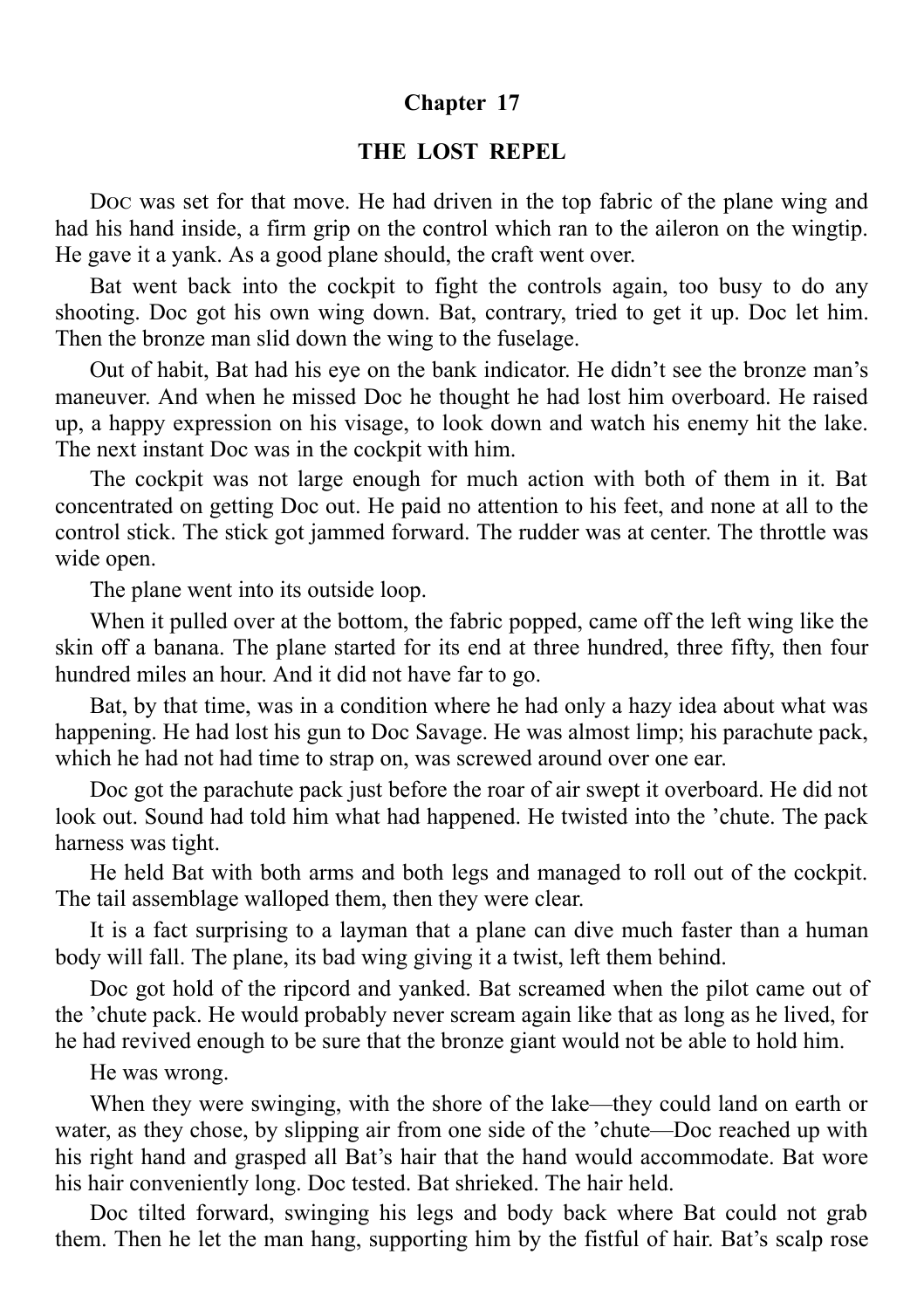with rubbery elasticity, and he screamed so hard in terror that his shrieks became only a snarl of air out of his throat.

"Quiet!" Doc said.

Bat shut up. He probably couldn't have told why.

"The hair starts coming out after a while," Doc told him grimly. "After about so much of it is gone, you are going to be somewhat embarrassed."

This was truth, except for the matter of time, which Doc had no intention of mentioning. As strongly as Bat's hair was rooted, it would probably stay with him to a ripe age.

But Bat had no brave ideas on the subject. He did what any other normal rogue would have done.

"Please!" he croaked. "I'll do anything you say!"

"WHERE are my four men?" Doc asked.

Bat leveled an arm eagerly. "There!"

The plane made a big splash in the lake. When the water ran back there was not a vestige of the craft afloat. It was almost a minute before oil came to the top.

"There!" Bat croaked.

The spot seemed to be a log cabin about a quarter of a mile from the lake shore. As a protective caution against fires, a clearing had been opened up around the cabin.

Three men were standing in the clearing, ogling the descending parachute. They had rifles, and were holding them as if they wanted to shoot, but didn't think the moment quite right.

"My men are in that cabin?" Doc asked.

"They are!" Bat croaked.

He wasn't lying. No man would be likely to, in his position.

What happened next puzzled Bat vastly. He was hauled up. Naturally, he grabbed the bronze man with all his strength. They whirled around and around.

Bat found a gun in his hand—his and the bronze man's hand, rather. The gun began to explode. It was Bat's weapon, which Doc had taken in the plane. It went off six times. It only held six cartridges.

Doc became as limp as death in the parachute harness. His arms and legs hung down, dangling.

"You've just shot me," the bronze man said. "And if you act as if you haven't, you are certainly going to wish you had wings."

They swung slowly downward, while Bat thought that over, trying to figure it out.

Doc's eyes were open—the men around the cabin could not see open eyes from that distance.

The bronze man could see the spot where the Repel lay. Only the water was not parted. Two boats, power cruisers, were anchored at the spot, and divers were over the side. They seemed to be hauling something to the surface.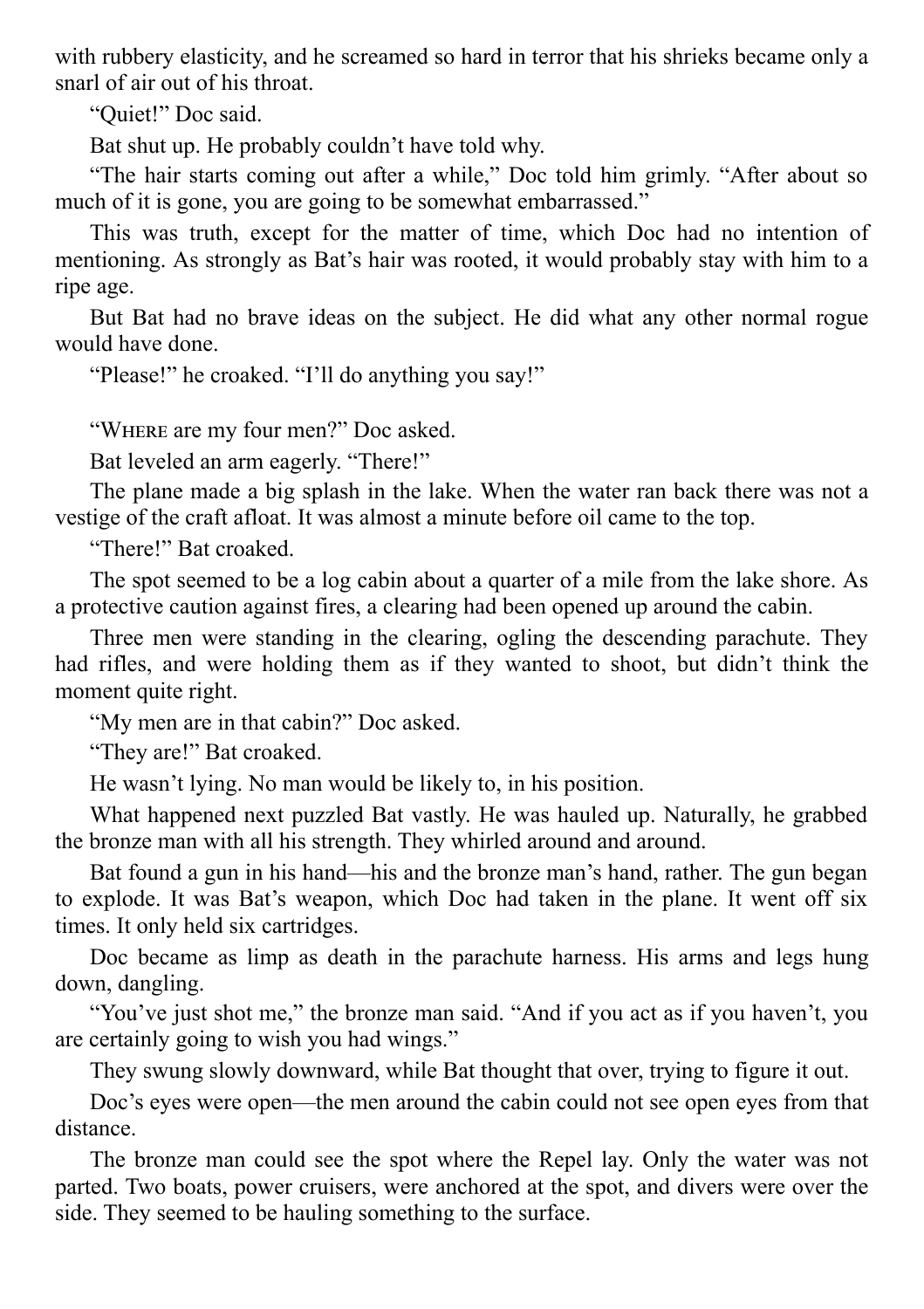Two huge planes were anchored near by. They were giant craft that could fly the seas.

"Huh!" Bat exploded.

He had figured it out. Doc had pulled a trick to make the men around the cabin think that he, Bat, had shot the bronze man.

Bat was glad enough to let it go at that. He even put the empty gun, which he still held, into Doc's pocket, being very careful that the act was not visible from the cabin.

They landed painfully in a blackberry patch.

THE men in the clearing at the cabin were in a dilemma.

"Bat shot Savage!" one explained needlessly. "We better go help him. He may be hurt."

"Chief said stay here with them prisoners," another warned.

"But Bat——"

"Hell with Bat!"

They remained.

Before long the men heard noise in the brush, and remarked that here Bat came. But when the necessary amount of time had elapsed, Bat did not walk out. Instead, there was silence. Then his voice.

"A little help, you guys!"

It was Bat's voice, but queer and croaking, as if something had happened to him.

The men ran into the brush to help their comrade.

Doc Savage whipped into the clearing from the opposite side. He had spent a good many hundreds of hours over the course of life from childhood perfecting his command of voice imitation and ventriloquism. He angled into the cabin.

It had two rooms, one big, one small. The prisoners were in the small room. Doc Savage stopped in the door, and instead of looking joyful, he registered stark shock, disappointment.

There were only *two* prisoners.

Monk and Ham. Ropes bound them, sponges were taped in their mouths, and each had a big rock tied to his feet. A rock that would sink a body deep in the lake.

Doc wrenched out the sponges. His cabled bronze fingers went to work on the ropes, and the strands began to snap, those that were not easily untied.

"Where are the other two?" he asked quietly.

"Renny and Long Tom?" Monk had been gagged so long that his voice sounded queer. "They are at the other place."

"What other place?"

"I don't know where it is," Monk groaned. "Judging from the amount of flying the planes did to get here, the hide-out is between two and three thousand miles away."

"You are sure Renny and Long Tom are not here?"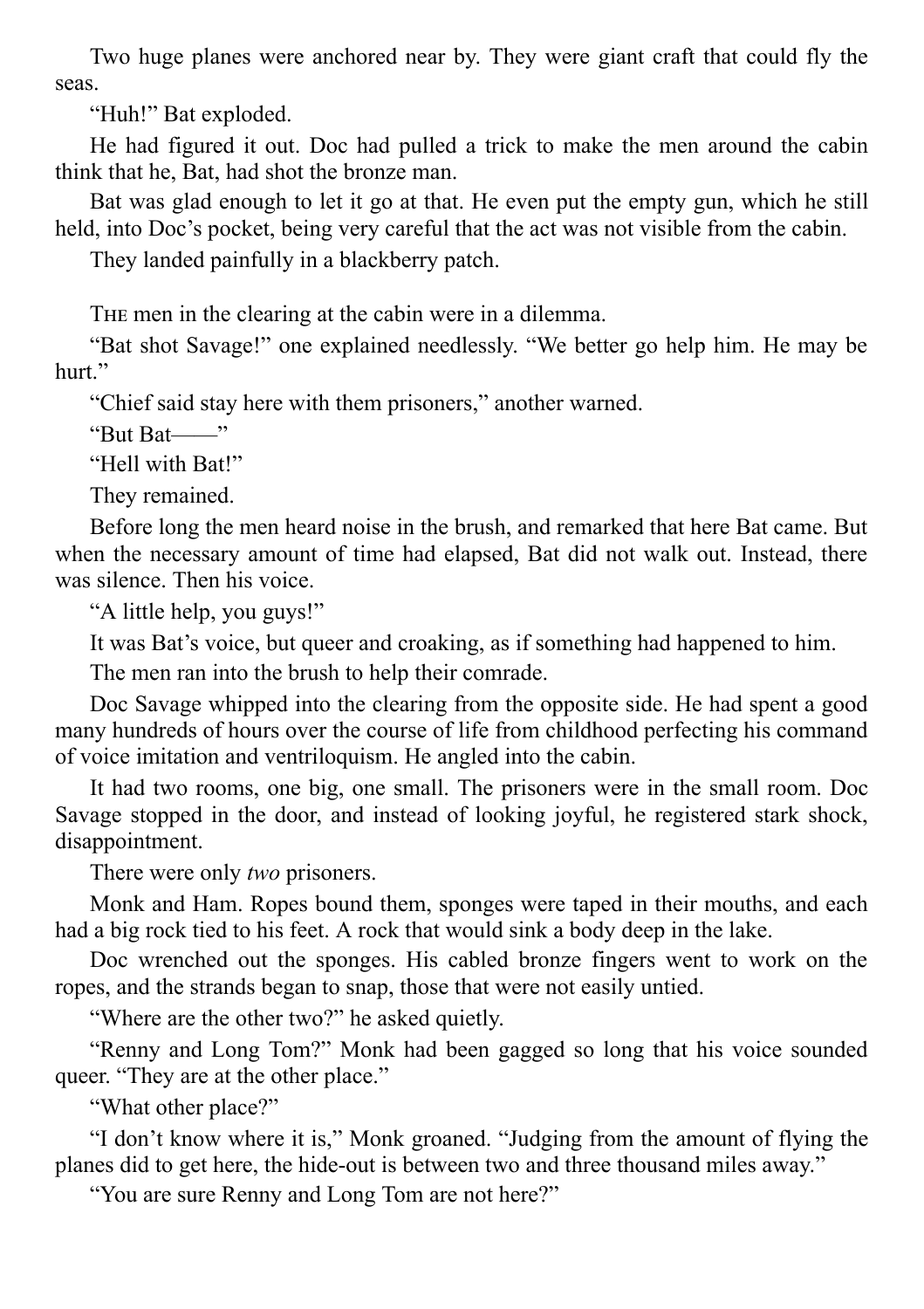"Positive." Monk groaned. "They brought me and Ham along in case they might need us for a dicker, or for bait. They kept Renny and Long Tom in reserve." Then he added, as an afterthought: "Is Habeas all right?"

Doc assured both Ham and Monk that their respective pets were at his headquarters building, being taken care of by one of the elevator boys. Monk appeared greatly relieved. He was about to say something else when Ham broke in with, "The guards are coming back!"

THE guards stood outside and grumbled for a while. The fact that they had not found Bat seemed to bother them, and to be puzzling as well.

Doc gave Monk and Ham time to windmill their arms and do squatting exercise, then whispered, "Ready?" inquiringly.

"Boy, am I!" Monk gritted in anticipation.

Doc tensed his vocal cords and made Bat's voice ring through the house.

"Where in blazes are you guys?" Bat's voice said.

With profanity, and perfectly natural curiosity, the men outside came charging in. They were not ready for anything, and the odds were even, anyway. There was a great deal of noise for a very brief period. And then it was all over.

Monk and Ham found rope enough to tie their prisoners. Doc went for Bat; he had left the flier, knocked unconscious, near a tree. When two of the captives came to, Monk made an elaborate business of tying the big rocks to their feet, and so ferocious was the homely chemist's expression that the pair became satisfyingly convinced they were to be consigned to the lake without more ado.

"You just can't repress the beast in you, can you?" Ham sneered at Monk.

"Right now I'm gonna let the beast prowl," Monk grinned.

Doc rapped, "There is a lot to do. Find Johnny. And try to get that Repel away from them."

"Have they got it?" Ham exploded.

"By now, yes."

The bronze man set a fast pace through the woods, the other two having trouble keeping up until the stiffness shook out of their joints.

Droning of plane motors started out on the lake. Two ships, but more than two motors. The big craft. They were coming down the lake. Over their symphony, men shouted.

"Listen," Doc requested.

The group halted, listened—and heard Cadwiller Olden's small, piping yells. The sound set them off like a starting gun.

Doc left Monk and Ham behind, and when they caught up with him, the bronze man was poised on the shore of the lake. Monk stared.

"Of all the breaks!" he groaned.

Many heads were in the water, far down the lake, and well out, moving toward the planes, which had slowed. One head was huge, bullet-shaped, and dark.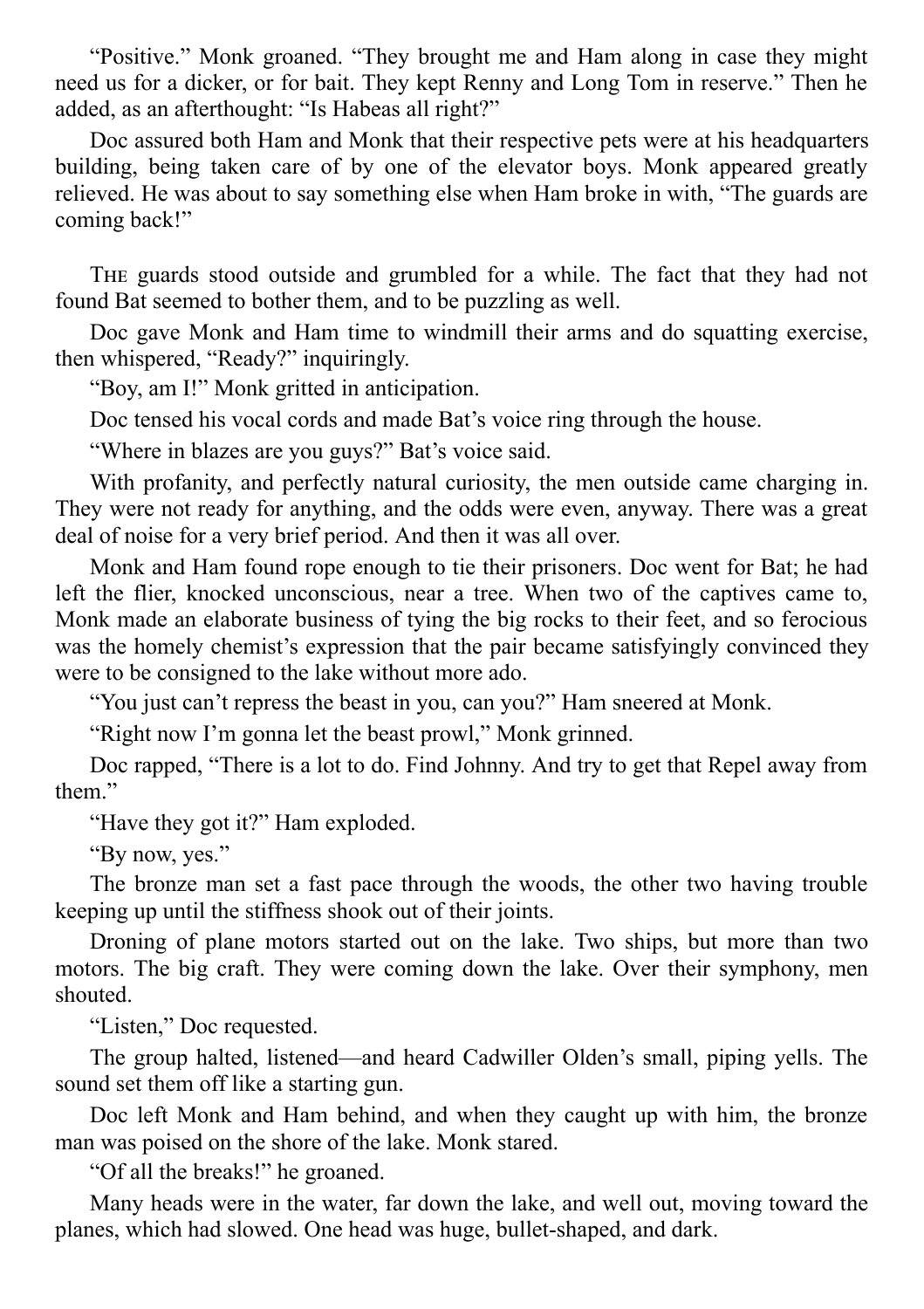"That's the big dummy, Nero," Monk said. "He's a holy terror. Every man in the gang is afraid of him. They say he used to be a cannibal, and ain't reformed. He worships that little devil."

The little devil was swimming abreast of the huge creature who had no tongue. Buddy Baldwin and his sister were along.

The planes picked them up, ignoring the bullets which Monk and Ham were dropping around the craft with rifles which they had picked up in the cabin. With a great bellowing of huge motors, the ships took the air.

One seemed much heavier than the other. It ran almost a mile before it got off loggily.

"The Repel is aboard that ship," Doc Savage said quietly.

Not until the two big planes had gone some distance did Doc speak again.

"We had better find Johnny," he said.

JOHNNY looked as if he had been through a great deal. He still wore part of his pants, and one shoe. It would be months before his bruises went away.

He was guarding several prisoners.

"It was that big black dummy," he said sheepishly. "I caught Cadwiller Olden and was carrying him back when the dummy jumped me."

He stopped, and thought about what had happened.

"I never saw anything like that mute," he said finally, and shivered.

Ham snapped, "What happened?"

Johnny looked at the ground, the sky, and felt of his hurts, and did not wince.

"I'd like to lie about it," he said. "I ran."

Ham had a sharp tongue. He opened his mouth to use it. Then he must have thought of something, undoubtedly the giant black fiend.

"I'd have done the same thing," Ham said.

Monk grinned, and for one of the rare times in his life agreed with a statement which Ham had made.

"Me, too," he said.

Johnny, relieved and wanting to change the subject, said, "It's tough the nifty we pulled on them at the start of this didn't finish the whole thing up. You see, they had planted taxi drivers in the little towns around here, and we hired one. Doc inquired around town before we hired the driver, and learned he was a stranger. So that gave us a hunch he was one of the gang."

Johnny sighed.

"We pretended to leave the driver and walk to the boathouse," he said. "Then we ducked back, and watched the driver go across the lake with another fellow, very furtively. We knew, then, that he was one of the gang. So we went back and looked the boat over very thoroughly.

"Doc found the bomb under the hull. He backed the boat out, headed it down the lake, and dived into the water through a hole we had chopped in the hull on the side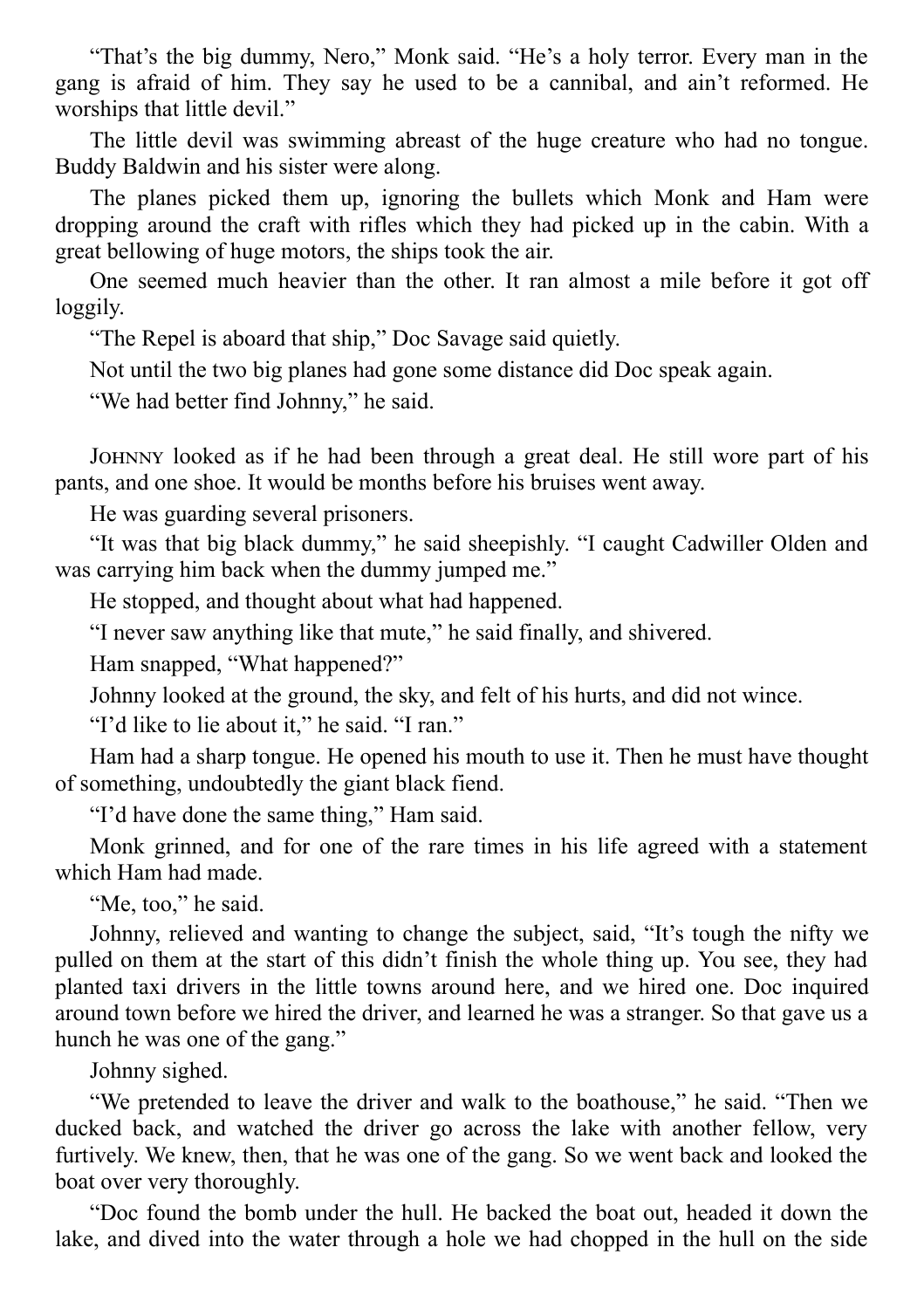where they couldn't see it. When the boat blew up, we weren't aboard."

The gaunt geologist shook his head. "We had a time crossing that lake, swimming. I thought sure they'd see us, even if we did run up to where it was narrower. But they didn't, and we ran back, and were nicely set to overhear them when we had bad luck and they found us. That set off the fireworks."

MONK had fallen to staring at Johnny. The homely chemist's mouth was wide open, a remarkable cavity.

Doc Savage said quietly, "They got away with Repel."

Ham started, and an expression of grimness came over his features.

"That is going to be bad," he said after a time.

Doc nodded. "It is."

Something in the bronze man's tone, the seriousness of it, made Johnny shiver involuntarily.

"Maybe," he ventured hesitantly, "the heavily laden plane will crash with it."

Then, at homely Monk, who was still favoring him with an agog stare, "What's the matter with you?"

"You," Monk breathed.

"What's the matter with me?"

"You're using small words!" Monk gasped wonderingly. "You've finally turned human!"

"A prepollency of eventuation," Johnny explained.

"Aw, heck!" Monk said.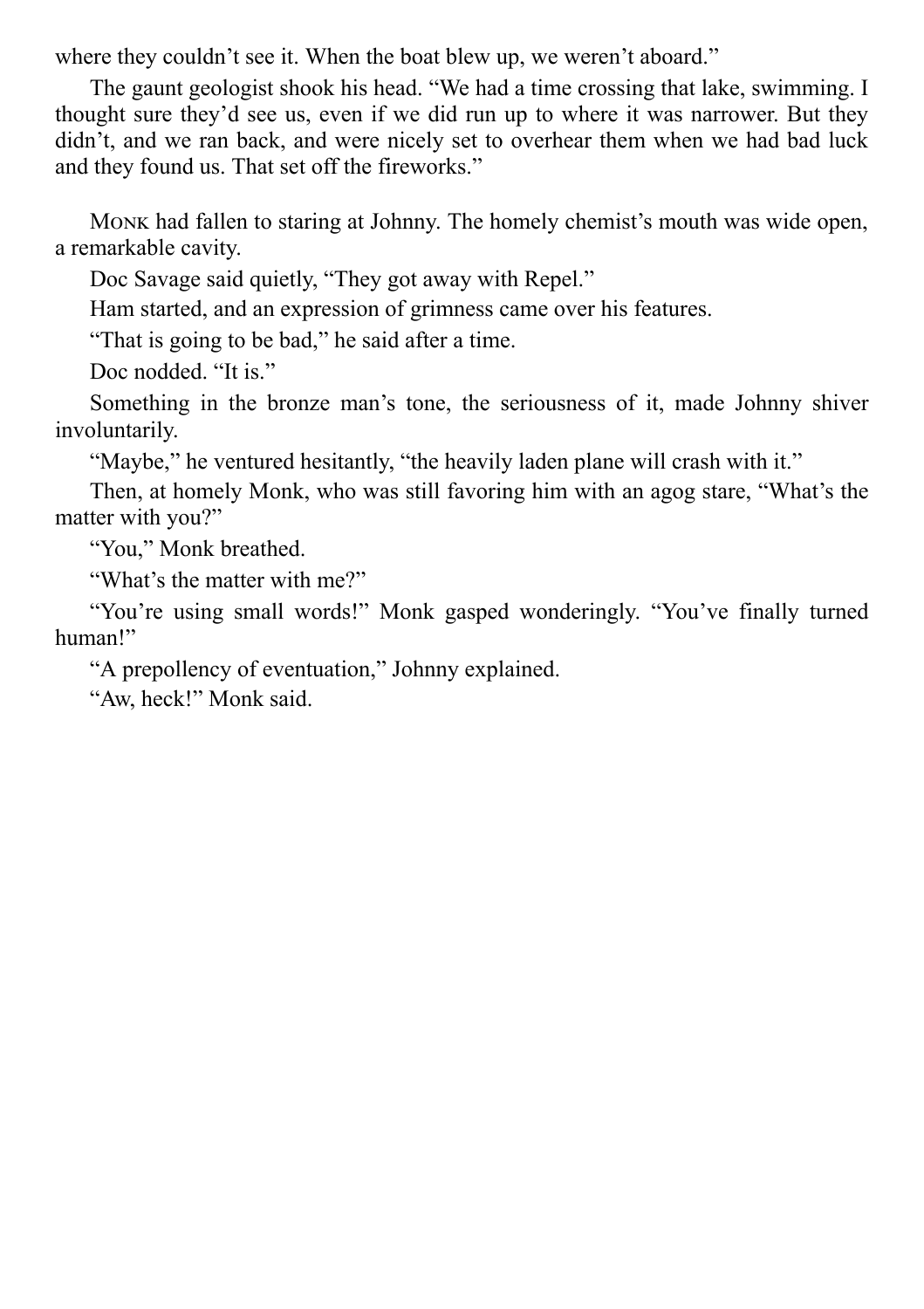### **TERROR**

THE time—two weeks later. The place—the lofty headquarters of Doc Savage in New York City. The state of the public's peace of mind—tranquil. The masses did not yet have a suspicion of what was coming.

Perhaps a score of men did know. They were scientists, men from Europe as well as the United States. An eminent aggregation, they had assembled hastily in New York at a call from a man they all knew, Doc Savage.

A number of them had been instrumental in fashioning the remarkable individual which the man of bronze had become. They had helped teach him, imparting their own knowledge until his trained brain had absorbed all that they knew, and had gone on into the realms of new research.

They had just finished a number of days of intense discussion, these men, and they had gathered in the skyscraper reception room to report to the man who had asked their help.

A renowned specialist in electrochemistry as applied to astronomy, from Vienna, served as spokesman.

"In you alone hope lies," he said without preliminary oratory. "You have studied with us, and we know the extent of your ability and knowledge; or, rather, we know that it is beyond ours. We appreciate the fact that you appealed to us, and are touched by it, and warmed, for it shows that you have not become overconfident of your own ability, in spite of what we know to be true, that you are infinitely more advanced than any of us, your old teachers."

Doc remained expressionless, but kept his gaze on the inlaid table. He was touched deeply, for these elderly men were masters, scientists whose names and work would be known to posterity for centuries. And they were men who did not—he would have been less embarrassed if they did—use what in street lingo is designated as the old "soft soap."

"Then you believe there is no immediate protection against Repel?" he asked.

The spokesman shrugged. "Have we anything in science that is not affected by gravity?"

"No substance," Doc agreed.

"Gravity is a force which draws substance toward the earth," said the other. "As yet the nature of gravity is not definitely settled by science."

Doc nodded. "True."

"The force thrown out by Repel is undoubtedly the direct opposite of gravity," the elderly scientist continued. "It is a force hitherto unknown to science. Instead of attracting, as does gravity, Repel *forces away*."

THERE was silence in the lofty room. Traffic noise came faintly from the street.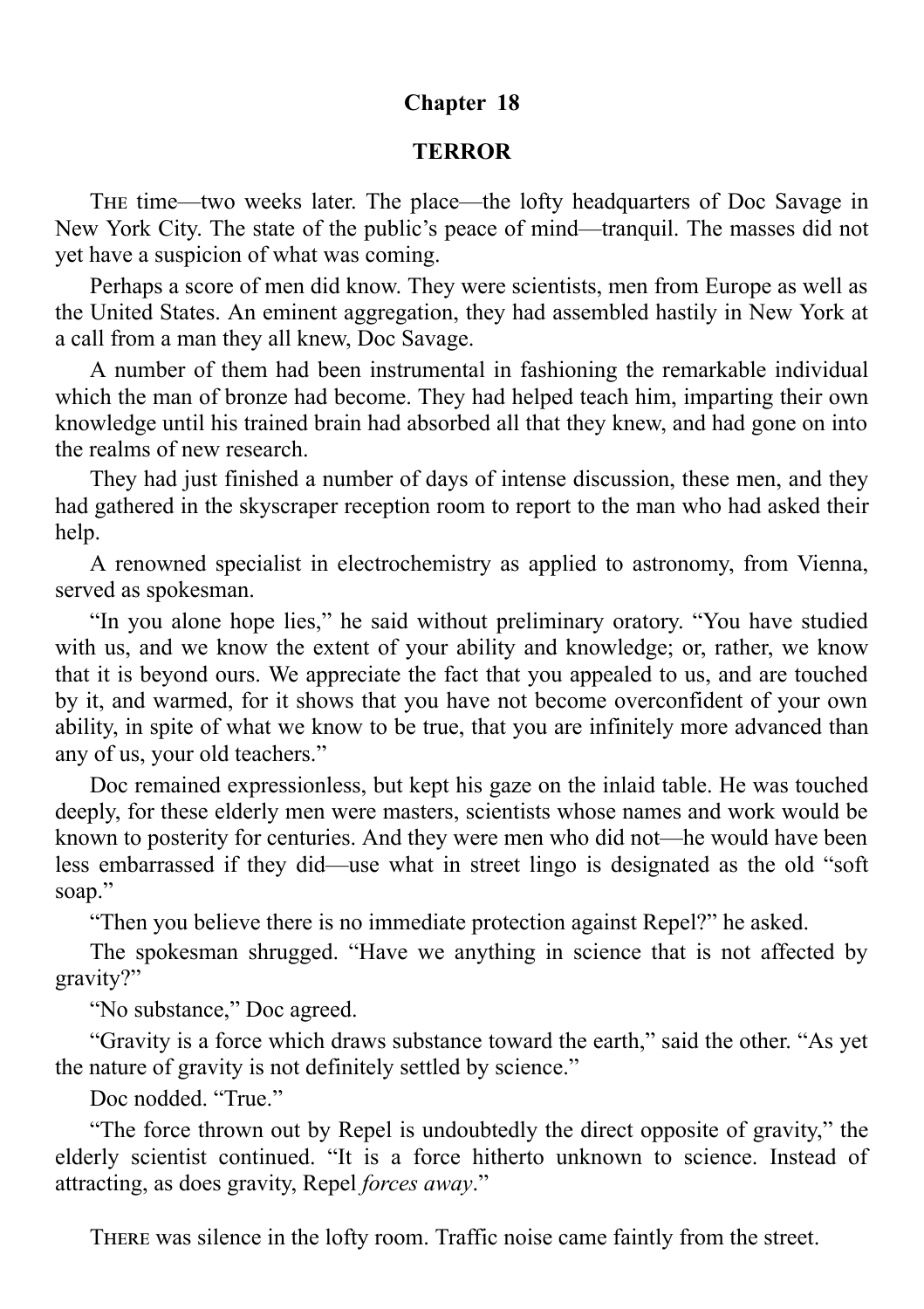"What the source of the force of Repel is, we do not know," the scholar went on. "We designate the substance by the name assigned to it by those unscrupulous men who now have it in their possession. They call it Repel. That is as good a name as any.

"Repel is, undoubtedly, some new substance. I, personally, lean to the belief that it is a concentration of electrons, or of the composites of electrons, so acting upon each other that the hitherto known laws of electricity and force are unbalanced."

"That is my own conclusion," Doc agreed quietly.

The old scientist leaned back and seemed to delve into his memory.

"A theory was once advanced that gravity is the pulling force of a deposit of some substance in the approximate center of the earth," he said. "The scientist who advanced that idea was no fool. He performed a great number of experiments which tended to prove his theory."

Doc said, "If my recollection is correct, the scientist you mentioned ventured that concentrations of these electron composites occurring in the universe had drawn, each one for itself, the masses of atoms which go to make up the planets. In other words, the sun, the moon and the stars exist because such concentrations occurred, and that accounts for the pull of gravity. On planets where gravity is less, it is simply because there is less of what we might call the gravity metal."

"Exactly. Repel might possibly be another such substance, or element, having an effect exactly opposite of gravity, forcing things away instead of drawing them."

Another scientist spoke up.

"It is my understanding as you explained it," he told Doc, "that this Repel seemed to be encased in a shell of metallic stone impervious to it?"

"Exactly," Doc replied. "The case had cracked open over a tiny strip, and the force was escaping through this crack. Myself and my associate, Major Renwick, got close enough to observe this crack. It was hardly wider than a pencil. Yet an incredible amount of force was escaping. Imagine what this power, unbridled in unscrupulous hands, will do."

The grave countenances of the listeners indicated they had thought about that point.

There was more discussion, growing more technical in nature, but it all added up to the same thing. Repel had them baffled.

Eventually they departed, to pool their knowledge in study and experiments.

"Any day," Doc warned them, "this fantastic midget may start his work. And it will not be pleasant to witness."

Doc SAVAGE, when the scientists had gone, started for the laboratory where he himself was experimenting. Ham and Johnny were in the library which lay between the reception room and the laboratory. Monk had his homely face in a huge dictionary.

"A propellency of eventuation," he muttered. "A propellency——"

"P-r-e-p-o-l-l-e-n-c-y," Johnny corrected absent-mindedly.

"Huh?" Monk shuffled leaves. "Well, heck! Why couldn't you have just said, 'the force of circumstances'?"

Johnny looked up, puzzled. "When?"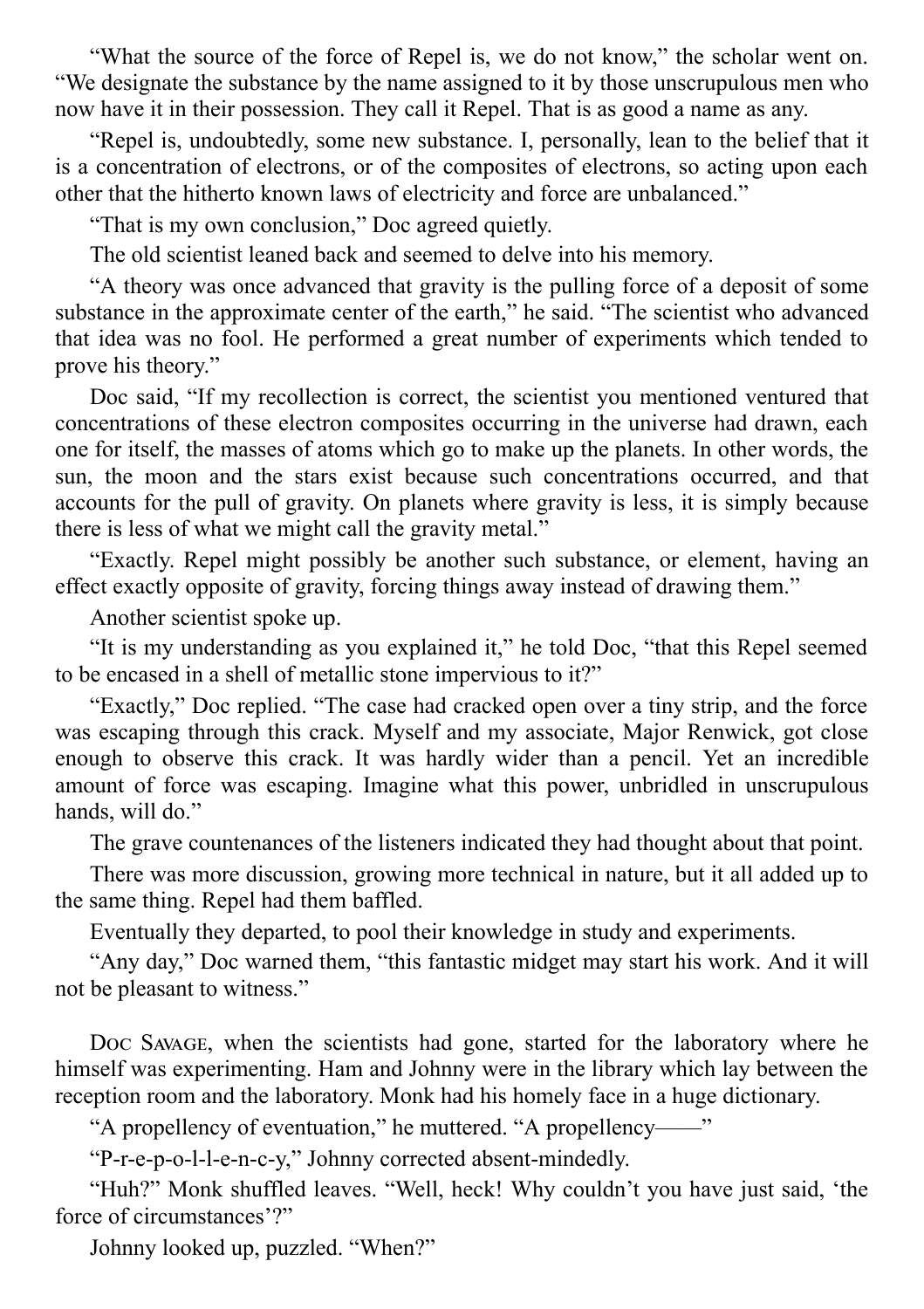"When you tried to explain why you used little words for once!"

Doc paused at the mail desk. There were approximately twenty cables, twice as many telegrams. He opened them. Negative reports, all. No trace of Cadwiller Olden and his men—and Renny and Long Tom.

There was a telegram from the chief of a private detective agency in St. Louis. A crooked dick who had furnished Cadwiller Olden with the report of the presence of Repel in the Lake of the Ozarks had been found. He was being spirited to New York, for Doc to deal with himself.

There was a report from Doc's upstate "criminal curing" institution, which said:

## THE RAW MATERIAL RECEIVED HAS GONE THROUGH THE PROCESS OF MANUFACTURE VERY SATISFACTORILY

The crooked detective from St. Louis would probably go through the institution.

Doc went on into the laboratory and began to work.

It was not more than three or four minutes later when the laboratory's high windows darkened slowly, and the bronze man, glancing out, noted black clouds crawling in from the sea.

He stood at the window for a while. It was almost like an omen, the coming of those clouds.

And when he turned on the lights, he did it several times, slowly and thoughtfully, switching them on and off.

It was not often that he became so meditative.

At almost the same time that the man of bronze was meditating, trouble was occurring on Long Island Sound. Trouble the bronze man had known would come. And when it came, it struck with a force that was appalling.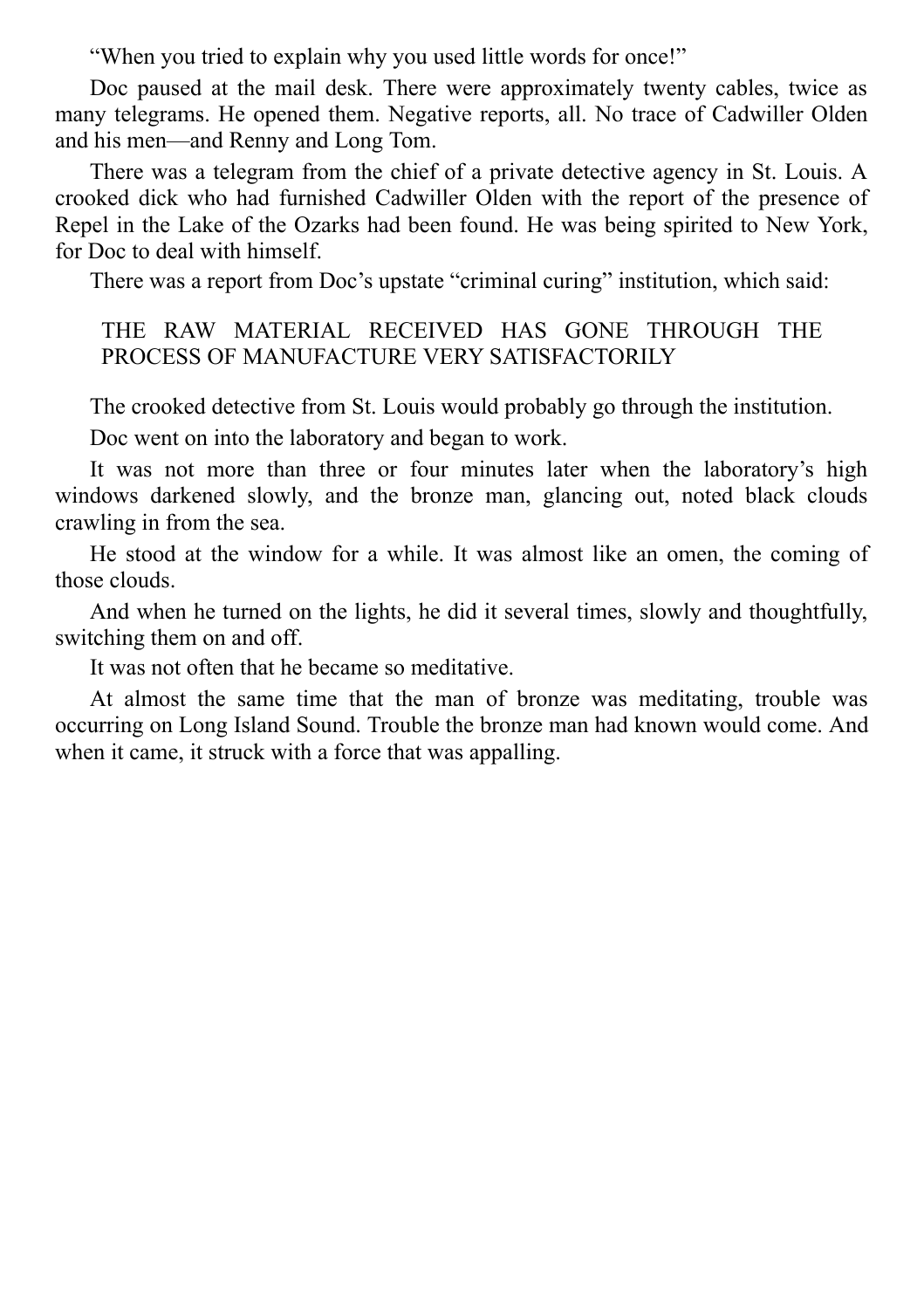#### **THE COMING OF REPEL**

THE liner went aground on Montauk Point, Long Island, on Monday. It was due to dock in New York that evening. A horror-stricken, incoherent passenger appeared at a farmhouse with the first word.

Not as many had died as might have. The captain was raving, unbalanced temporarily. But the first mate explained that the ship had been shoved off her course by something invisible. She had been carried along on a great tidal wave, and finally deposited, high and dry, on the sandy, uninhabited marshland of outer Long Island.

Then the men with the guns had come aboard. With the fantastic guns. They were not shaped as ordinary guns, although they had somewhat the shape. And they did not send bullets.

The guns shot *force*! Men had been knocked down, carried backward, thrown high into the air.

The raiders had gone away, satisfied, with the two million in earmarked gold in the strongroom.

Doc Savage and his men were at the spot an hour after the frightened passenger reached the telephone. There was not much they could do but look—and pick up one idle remark that explained a lot.

"There wasn't a thing in sight," explained the shaky first mate, "except a little plane flying off on the seaward side."

The bronze man's little group conferred on the way back to New York.

"That's the first," Monk said. "There'll be plenty more."

"The plane carried the larger Repel 'gun,' " Doc decided aloud.

He was flying. He had secured a new speedplane, one which carried more bombs and machine guns, and was faster than anything he had ever designed.

"Them guys used the stuff in guns of some kind," Monk muttered. "I savvy how they would do that. The trigger pulls a gate open and lets the force out. But one thing buffaloes me."

"What?" Doc queried.

"Why ain't there no recoil? For every force operating in one direction there must be an equal and opposite force."

"That," Doc explained, "is the accepted law of forces. But Repel *is* force, or the source of force of a new kind. That problem can best be answered with a question."

"What question?"

"Did you ever think of an equal and opposing force for the force of gravity?"

Monk sat and thought about that until the bronze man put the plane down in front of the big hangar—it was disguised as a warehouse—which he maintained on the Hudson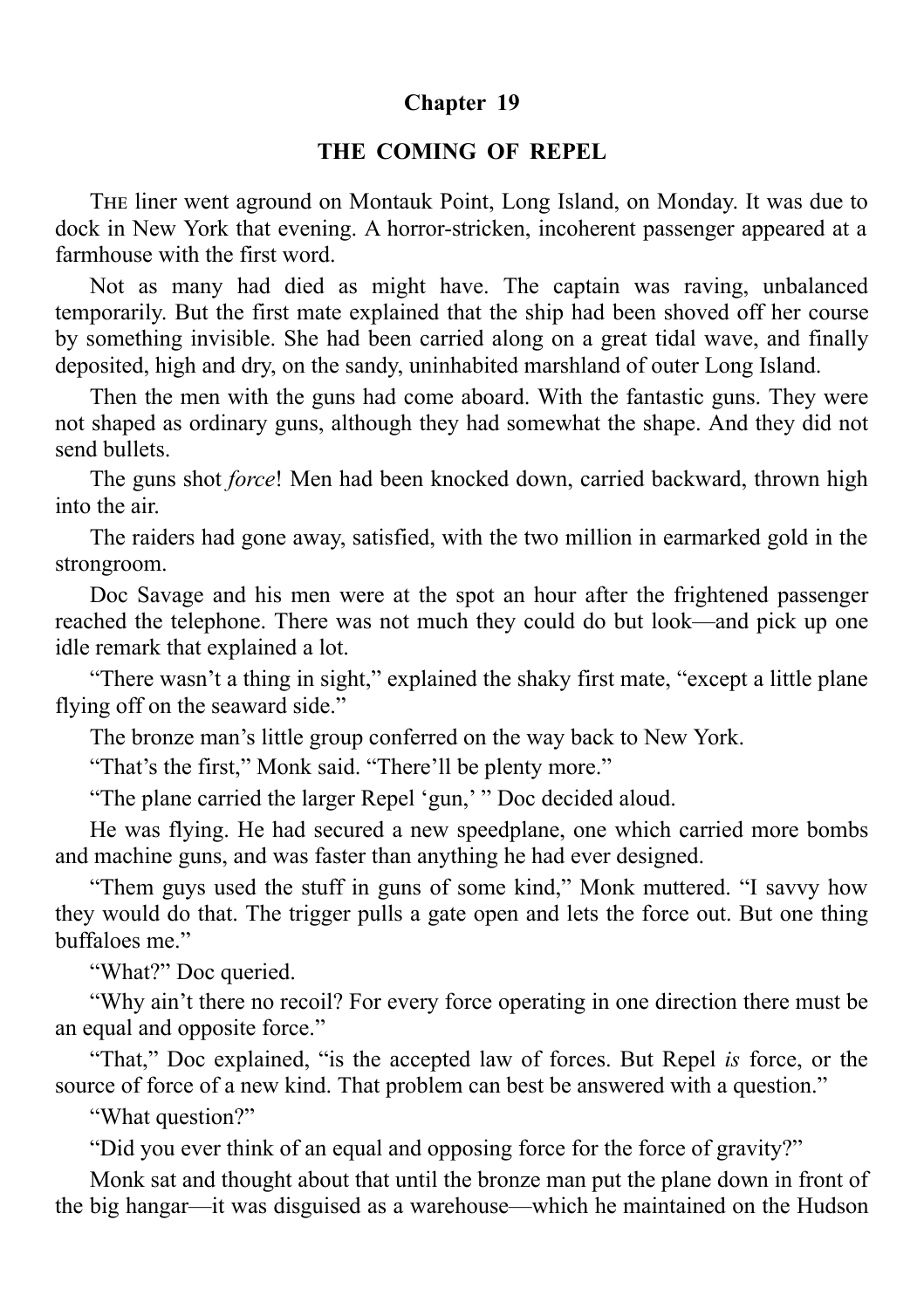water front, and which connected with his skyscraper headquarters by an underground pneumatic tube with cars in it which men could ride.

"I'm getting a headache," Monk summarized his thinking.

THE BANK of the People was robbed the next morning, just after opening for business. There was nothing to it—from the robbers' point of view. They simply drove up in a car and turned their Repel cannon on the bank.

Desks fell across the rooms. Tellers and customers fell after them. One of the guards tried to walk around to the end of the room and managed, unfortunately, to walk up near the ceiling. About that time the bandits turned off the Repel. The guard fell and fractured his skull, dying that same day.

The raiders did not get much, comparatively. A little under a hundred thousand.

The Security was next, then the Universal Trust, the Drivers and Workers, and the House of Goldberg.

A police patrol car chased the bandits as they left the House of Goldberg with fortyodd thousand dollars. But the car suddenly stopped and began to fall backward up the street. It hit a building with about the same force as if it had dropped from the top of a skyscraper.

Every banking house in the city closed down, locked its money in the vaults, and stationed guards with machine guns.

They could have saved themselves the effort. That was the end of the bank robbing for the day.

The raiders went to work on the jewelry stores. They got four stores before the jewelry establishments all closed up.

An armored truck, a department store, and the stock vaults of a company which stamped gold watch cases followed.

The raiders were seen. Plenty of times. But their cars were armored. Once they came to a barricade of sandbags which had been placed conveniently across a street. The cops behind the barricade thought they had them. Then the cops and their barricade fell almost a quarter of a mile down the street.

Doc Savage no longer went to the scenes of the crimes. There were too many, and nothing to be accomplished, anyway.

The bronze man went to the management of the skyscraper in which he had his headquarters. He owned enough of the concern's assets to get what he wanted done. Attendants began to make the rounds of the offices, and tenants started moving out.

"We go, too," Doc told his aids.

"But danged if I'm gonna let a little guy no bigger than a peanut run me outta here!" Monk yelled.

"Let the missing link stay," Ham suggested.

Acting as if he did it because he never complied with any of Ham's suggestions, Monk left the building with them.

The dirigible mooring mast on top of the skyscraper fell off two hours later. The whole building leaned and groaned, and blocks of masonry dropped—went sailing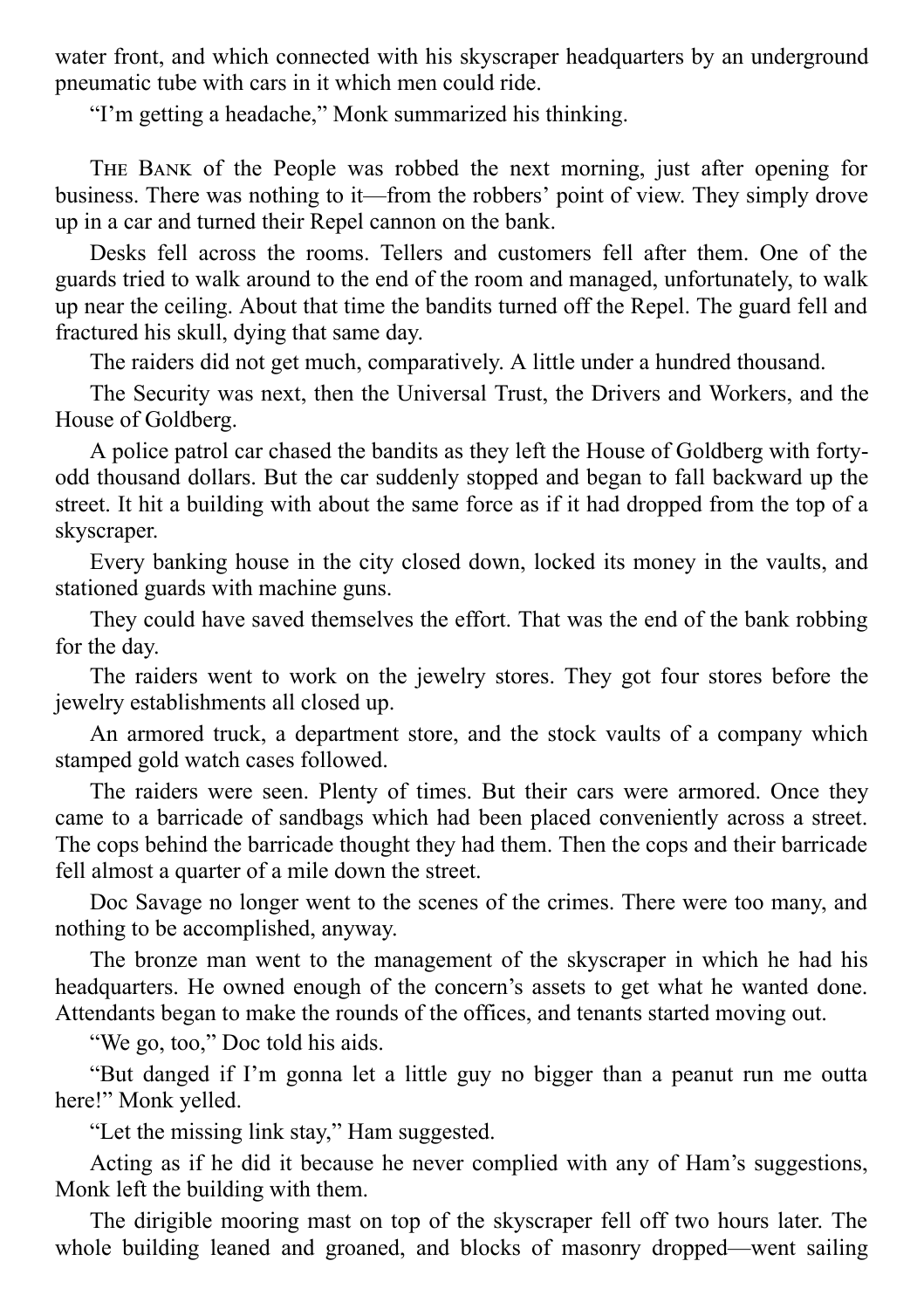across town, rather.

"I'll be superamalgamated!" Johnny gulped.

"Cadwiller Olden tried to destroy the building, hoping we would be in it," Doc said. "The structure is probably the strongest of its size in existence, or it would have gone down."

Monk pointed. "There's where the Repel came from!"

He was indicating a plane. A large, fast craft, it droned about, unafraid. Doc and the others watched it. They could hear the plane's motor.

They noticed something abruptly. Monk remarked upon it.

"They're signaling," he said.

The others heard it. Three short bursts from the plane's motor. Then a longer one.

Doc Savage said nothing. But, strangely, his small, fantastic noise which he made in moments of mental stress, but which the others had not heard in days, came into existence. It ran heartily through its exotic scale which was definitely musical, yet without a tune.

The men stared, wondering what had caused the sound. The bronze man did not explain.

THE newspapers carried the next development on their front pages.

#### SURRENDER OF DOC SAVAGE DEMANDED

# BY REPEL MASTERS! ———

#### MAYOR SAYS WILL REFUSE!

All the journals had it. The letter had come to each through the mail. Directions to Doc had been included:

The man of bronze will understand the power of Repel, and what it can do to the buildings in the large cities of the United States if he refuses.

Doc Savage will appear alone in an open power boat in the Atlantic Ocean five miles south of Long Beach, Long Island, one half hour before dusk tonight.

When Savage surrenders, we guarantee to destroy no more buildings and take no more lives.

"They didn't say anything about taking no more money," Monk growled, reading this.

"It's ridiculous, of course!" Johnny snapped.

They separated, a bit later, each to assigned tasks, Monk to consult with military officials about planting antiaircraft guns about the city, Ham to meet with the police officials to afford what help he could, and Johnny to make a talk over a radio network —using small words—to explain what Repel was, to allay the horror which the mystery of the thing had created. This talk was supposed to decrease public fear. He doubted if it would.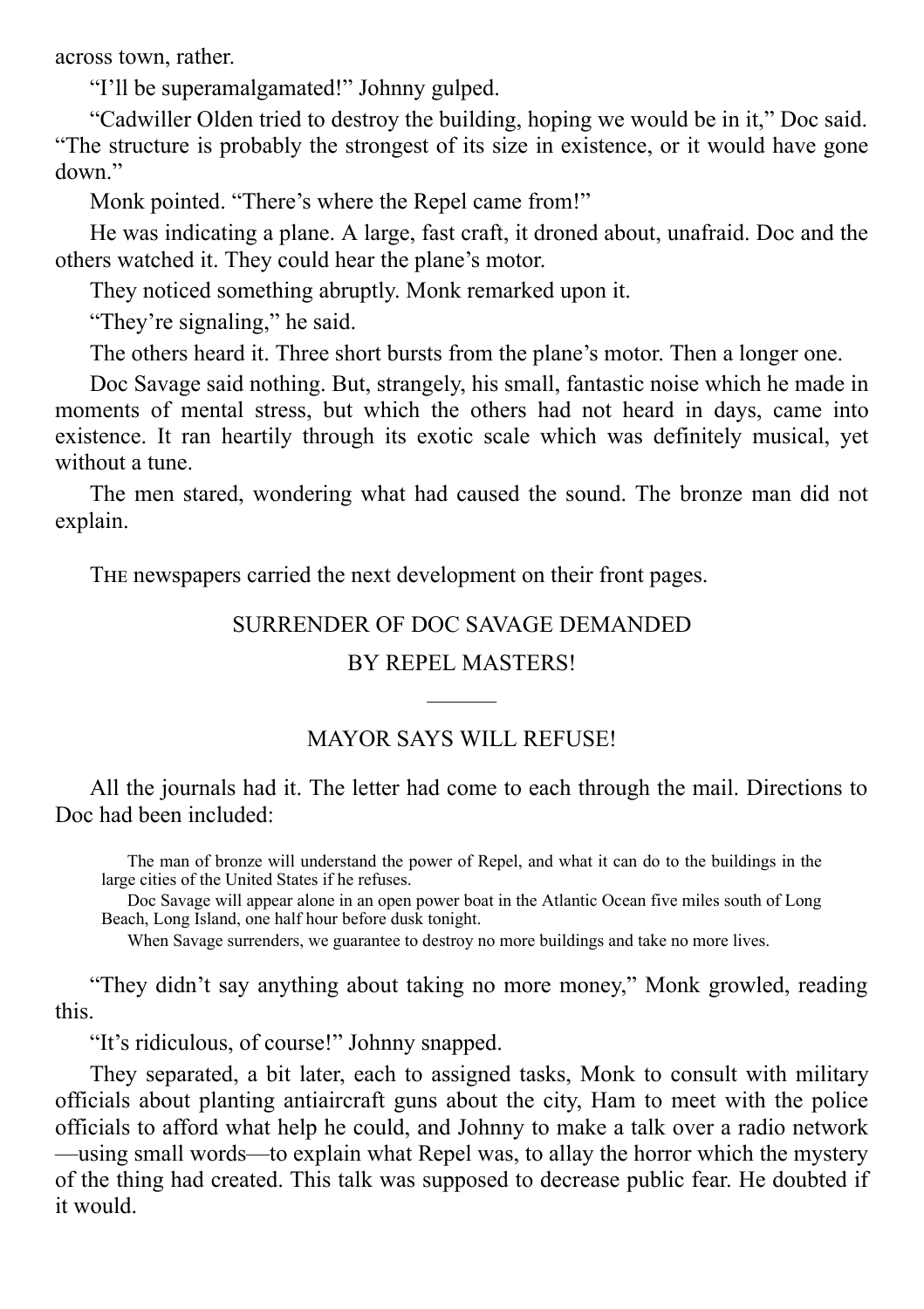They were to meet in Monk's penthouse laboratory down near Wall Street, Doc with them.

Doc Savage, however, did not appear.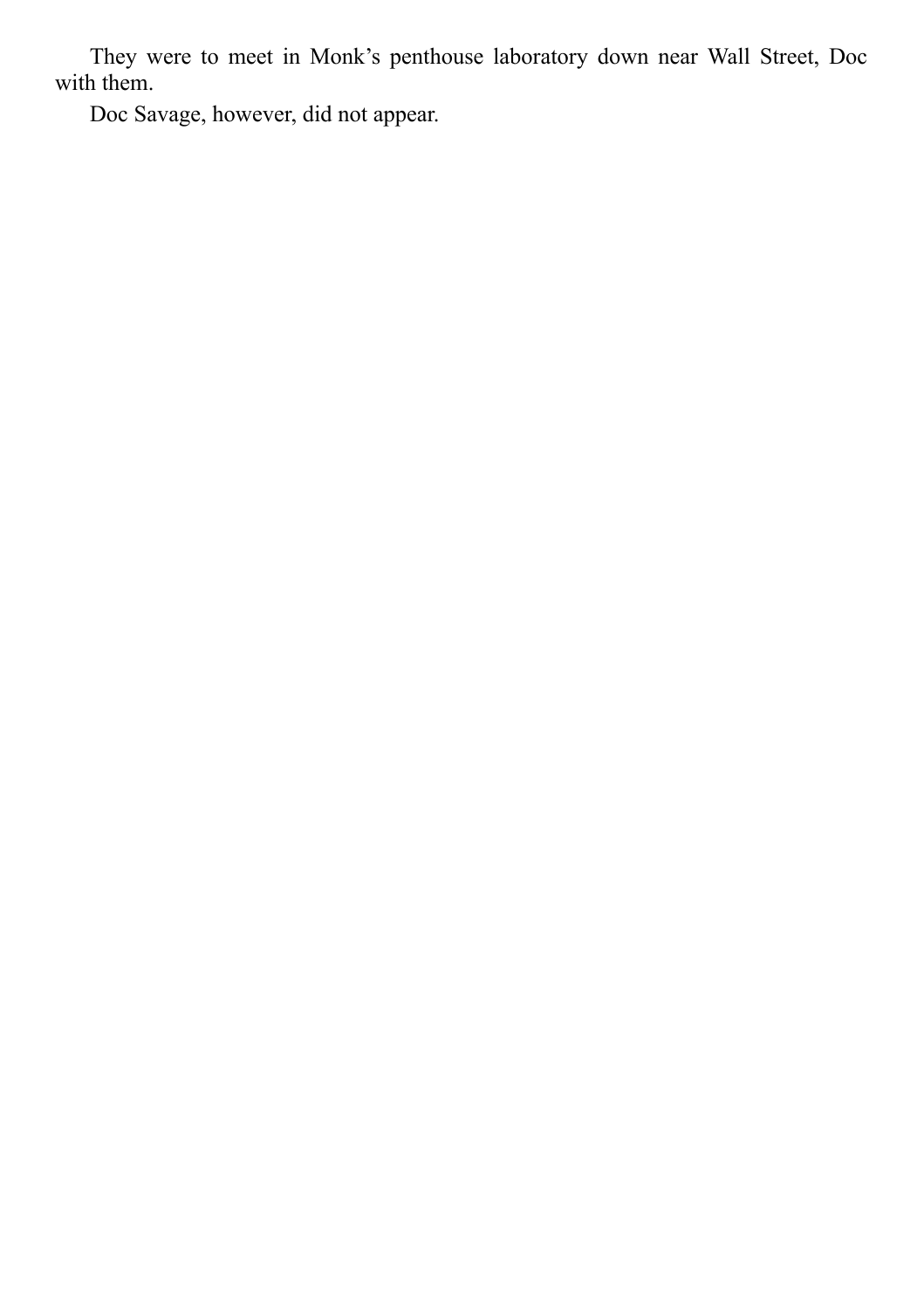#### **SURRENDER**

THE small boat had one quality: It was fast. But the designer had not put enough flare at the bow, with the result that spray came aboard by the bucketful, and it was necessary to keep a canvas cover over the motor. The boat had never been intended for the open sea, anyway.

Doc Savage was wet from head to foot, and because it was more comfortable thus, had stripped to trousers. He consulted the tachometer, and judged the location of the boat by the distance to the hazy shore.

He was about five miles off Long Beach, Long Island, and it was about an hour until the time which the nautical almanac gave as the sunset hour.

He waited. The boat had no covering. His wet trousers clung to him. All told, the most cursory glance would show that he carried no weapon on his person or in the boat.

Clouds were overhead.

A plane came dropping out of them, motors idling. It had the silence of a ghost. Not until it was less than five hundred feet from the sea did the motors pick up, and the plane made a large, cautious circle. The sea was clear. The plane came in for a landing.

It taxied close alongside. Men climbed out on its wings. Buddy Baldwin was one of them. They looked into the boat and at Doc Savage. Then they climbed back into the plane's cabin.

"You may have a big bomb under that boat!" Buddy Baldwin yelled. "Jump overboard and swim to the plane!"

Doc jumped overboard and swam. He reached the plane, climbed aboard while scared men stood back from him behind pistols. When they had overcome some of their fear they searched him. They found nothing.

"I can't understand this," Cadwiller Olden said.

He came out from the rear of the cabin, where he had been concealed, watching. He scowled at Doc Savage, a tiny statuesque figure, immaculately dressed as ever.

"What's the catch?" he demanded.

"No catch," Doc said quietly.

"You're not kidding me!" the midget snarled. "You didn't give yourself up so quickly without a reason. I expected it to take weeks!"

"And many lives!" Doc added grimly. "Did it not occur to you that it might be my desire to save as many lives as possible?"

"A lot of things occur to me!" Cadwiller Olden grated.

The little man said nothing more until the plane was in the air. He stood back, and his big bodyguard, Nero, came and stood behind him, eying Doc Savage with a strange, fierce intentness.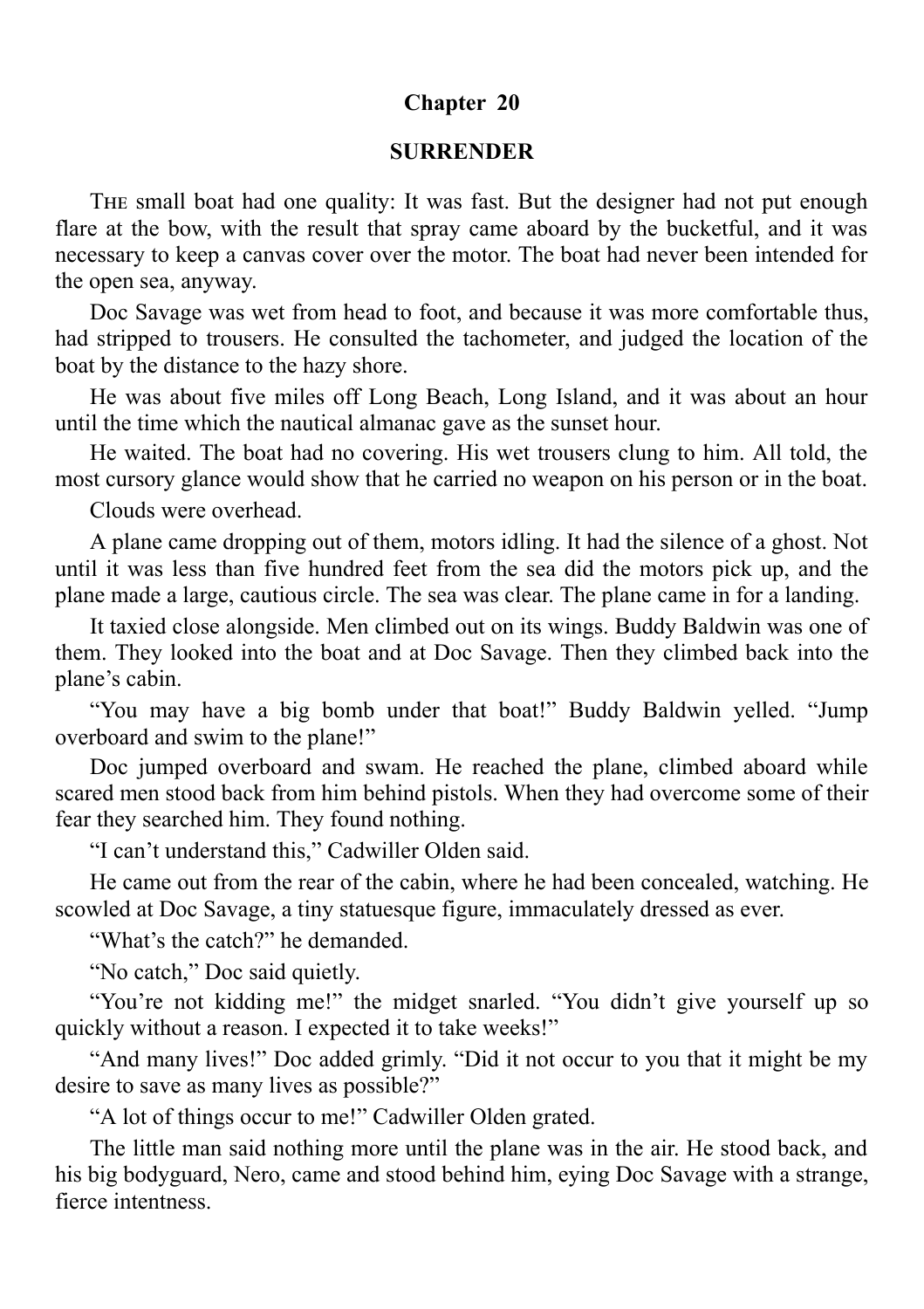Once, the bestial Nero made his strange croaking noise and formed characters with his fingers. It must have been a deaf-and-dumb sign language of his own, for Doc had never seen it before.

"He'll tear you limb from limb, Nero," Cadwiller Olden told the big dummy—not a dummy entirely, evidently, for he could hear.

Nero made savage motions with his fingers.

Cadwiller Olden shrugged. "All right, Nero. You can have him first, when we get ready. It will be something to watch, you two together."

Then the midget glared fiercely at the man of bronze.

"I still think there's a trick!" he barked. "Do you want to see your two men whom I still hold before you die?"

Doc Savage showed no expression. It was not exactly easy; for this was the first time he had been sure that Renny and Long Tom were still alive—if they were.

"No." Doc said.

"In that case," Cadwiller Olden leered, "I'll let them see you. They'll get a kick out of watching you and Nero together."

Huge Nero made a crowlike sound.

THE plane flew out over the Atlantic Ocean for some hours and alighted alongside a rusty old steamer which had CABLE LAYER emblazoned on its hull. The craft, which looked perfectly legitimate, was anchored over the route taken by an ocean cable.

A boom hoisted the plane aboard. The wings were removed. They seemed to be of a quick demountable type. Big, special hatches opened in the decks, and within twenty minutes the plane was out of sight.

Cadwiller Olden, Nero, and a dozen men with guns in their hands escorted Doc Savage to the living quarters of the ship. There was a large crew aboard.

Bess Baldwin met them. She was made up, wore a modish evening gown, and looked more entrancing than usual.

"You have more lives than a cat," she told Doc Savage quietly.

The bronze man looked at her and seemed not to see her.

The midget chuckled.

"We'll get this over with as soon as possible," he said. "Nero, what'll it be? Knives?"

The monster made croakings and finger movements.

"You're a fool," Cadwiller Olden said. "But you can take him on bare-handed, if you wish."

Buddy Baldwin chuckled, then interposed, "Chief, if I might make a suggestion. The boys would like this. Why not wait until some of the planes get in? They had to fly a roundabout course in case some one tried to follow them."

Cadwiller Olden considered that. It seemed to please him.

"All right," he agreed.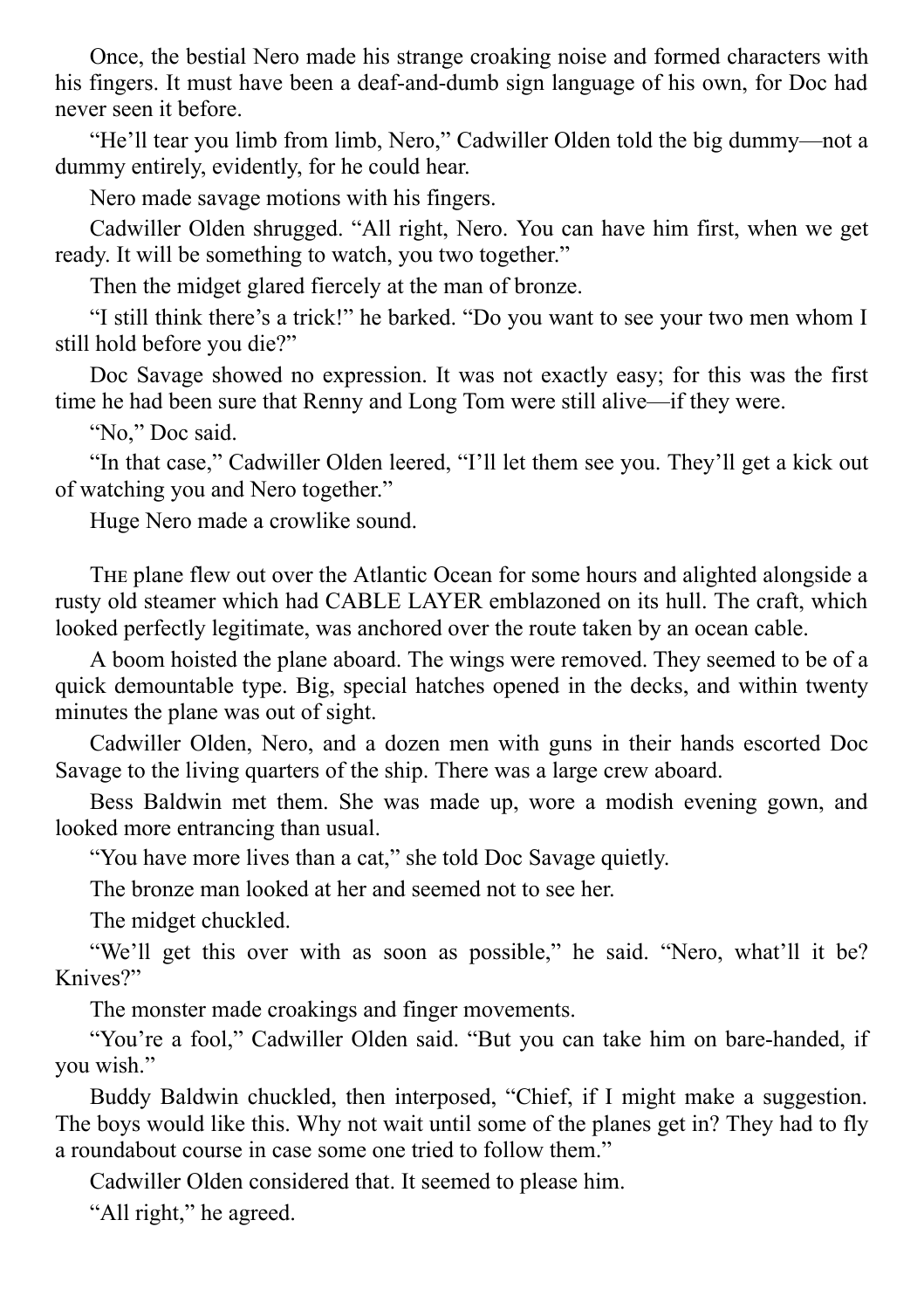The men held Doc Savage in a cabin that was as palatially furnished as anything the finest ocean liner had to offer—but for the fact that the furniture was all of tiny size, to fit Cadwiller Olden.

The midget himself seemed nervous. He walked up and down, and frequently drew out the blade of his little sword cane to inspect it. He held it where Doc Savage could get a glimpse of it.

"An exact duplicate of the one carried by Brigadier General Theodore Marley Brooks, is it not?" he asked.

It was. Doc said so.

The midget chuckled grimly. "If Nero is not the man he thinks he is, I do think I shall try this out on you."

Doc said nothing.

"There is one difference between this cane and Ham's," Cadwiller Olden remarked. "This one is coated with a fer-de-lance extract that is usually pretty fatal."

PLANES arrived, one at a time, and were hauled aboard and stowed below decks. The amount of shouting in greeting was about in proportion to the amount of loot each ship brought. It must have been considerable.

Cadwiller Olden reminded grimly, "Only the beginning. Only the beginning."

The midget was becoming more impatient, and when some twenty minutes elapsed and no more planes came, he gave it up.

"The fools should have made better time!" he snapped. "Let them miss it. Get moving, you!"

"Where?" Doc asked.

"We are going below to get your two men."

So his aids were still alive! The bronze man's face was a mask as he was led down a corridor, down a companionway, and stopped deep in the hold before an iron door with a barred aperture. Renny's huge fists were fastened around the bars. He had bent them a little, an incredible feat of strength.

"You two will get shot at once if you make a false move!" Cadwiller Olden warned.

Renny and Long Tom came out when the door was unlocked and opened. They were herded in the procession. They were thin, haggard, but alive enough. They looked around, and the same expression came over both their faces. They were ready to fight for it now.

"Take it easy," Doc said quietly. "These men are armed, all of them."

The procession went back the way it had come. On the upper deck, the course veered to what was apparently the crew's dining room. Tables and chairs had been cleared out.

Nero, huge and ugly, tramped closed behind Doc Savage, as if hungry. Doc was not bound, had not been bound at any time.

Buddy Baldwin was beside the men who had guns. He lined them up, telling each exactly where to stand. They were in a line, close together, not unlike a firing squad.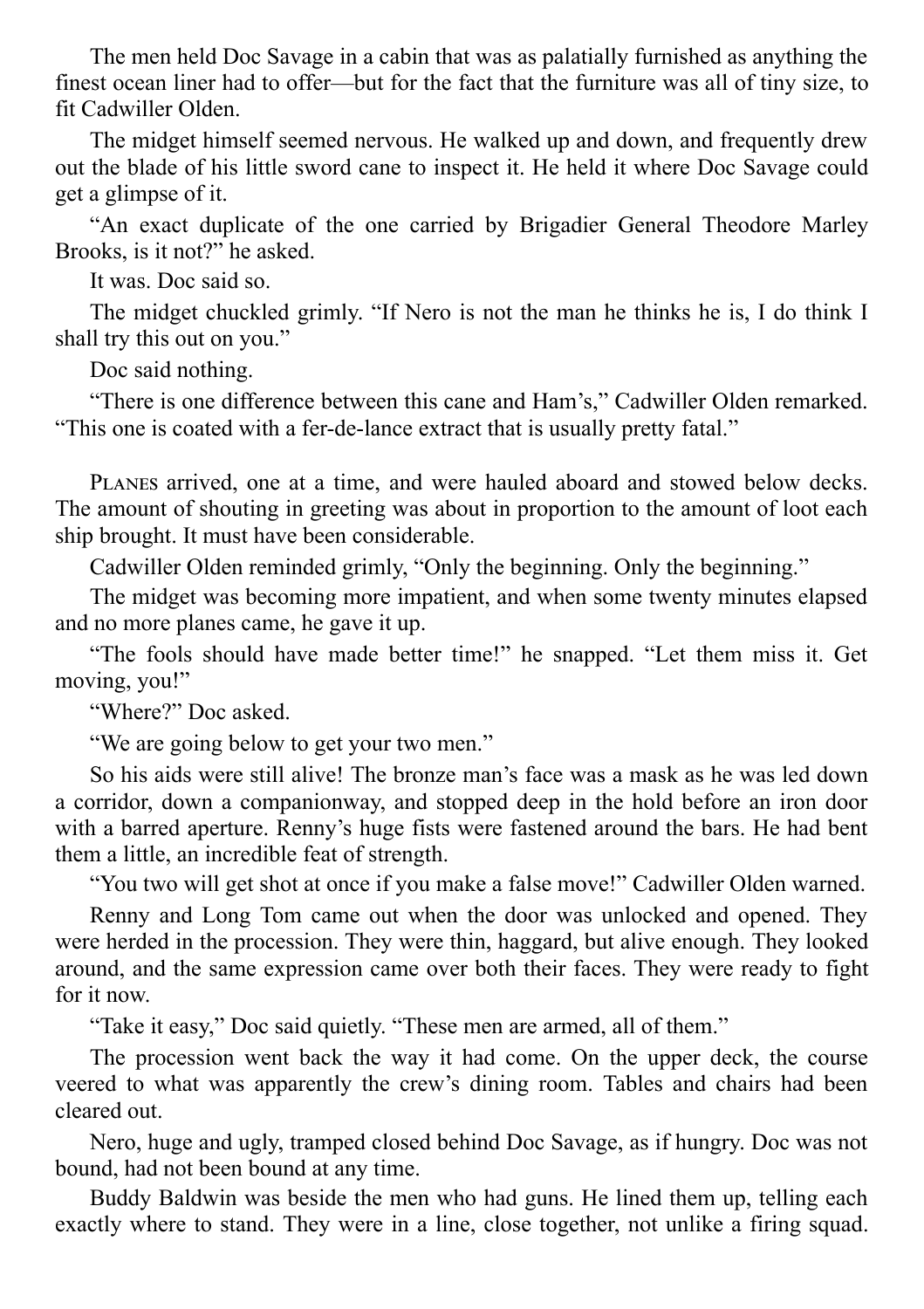There was no need of men at the other end of the room. The door was barred.

"You can cover the door from here," Buddy Baldwin warned. "Stay right where you are."

"Good work, Baldwin," Cadwiller Olden chuckled.

Bess Baldwin stood near the door.

"What are the rules?" she asked gayly.

Doc Savage said, "I do not think there are any rules," and turned and broke Nero's jaw with his right fist. Simultaneously, Renny and Long Tom went into action.

Buddy Baldwin threw himself at one end of the men he had lined up so carefully. Bess Baldwin turned off the lights.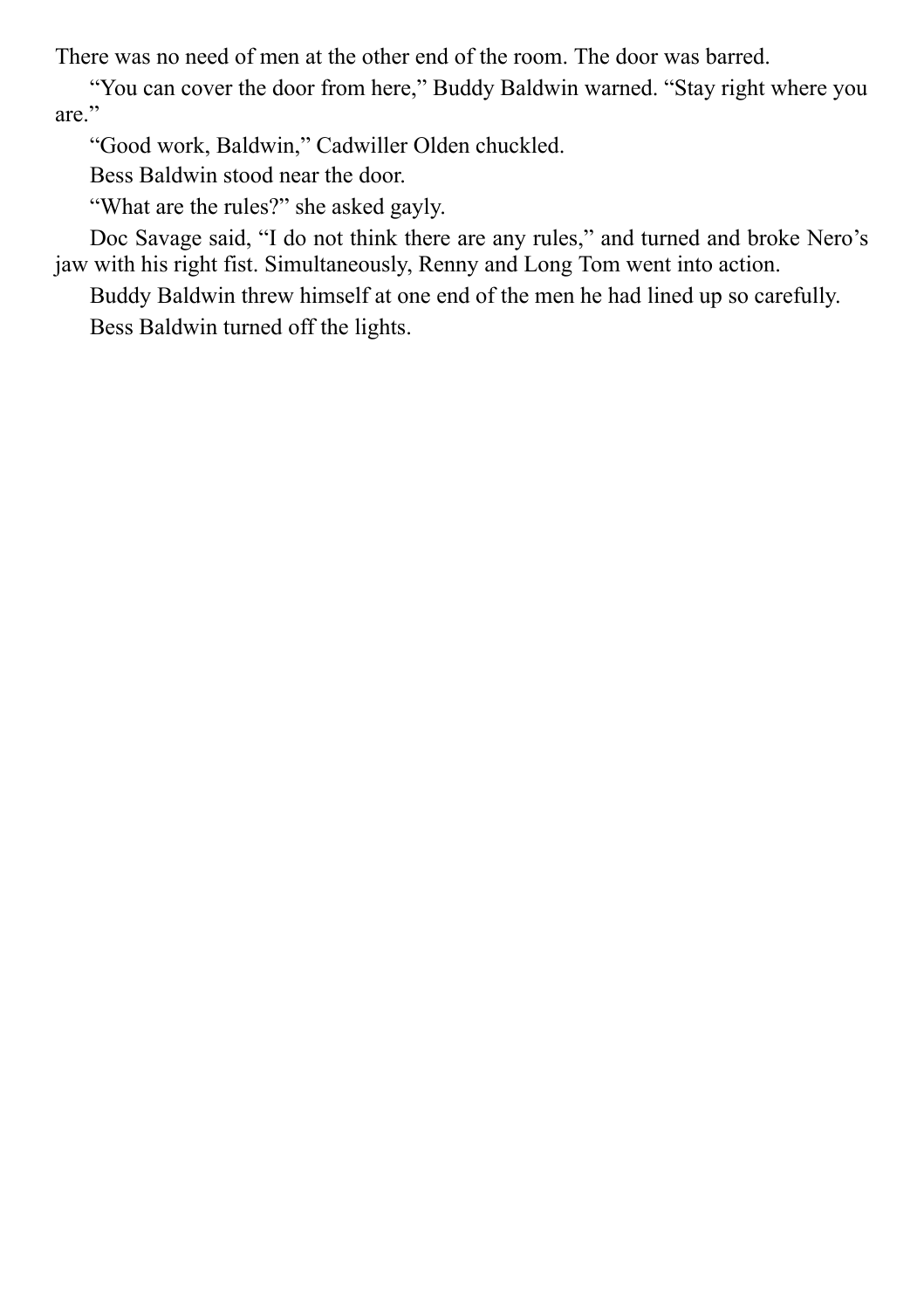## **Chapter 21**

## **THE END OF TRICKERY TRAIL**

HAD lightning hit in the cabin at that instant, results would hardly have been as satisfying. Nero fell down. The rifleman whom Buddy Baldwin hit did likewise. And it was suddenly so dark, foe could not tell foe.

Doc reached the door an instant later. Men were trying to come in. He got under them, upset some, trampled others.

"This way!" he said sharply.

He touched Bess Baldwin as she whipped past him.

"Good work!" he said.

Long Tom got out, then Buddy Baldwin. There was no Renny, but there was a procession of loud reports such as big fists might make.

"Renny!" Doc rapped imperatively.

"Holy cow!" Renny boomed, surging out the door. "I'd kinda like to stay in there in the dark with them guys. I was sure enjoying myself!"

"Fists won't do this job," Doc advised.

The bronze man contacted one of the gang in the darkness, found a gun, and ran down the passage. He used the weapon to shoot out the lights farther on. They left plenty of excitement behind, and it was spreading.

"This way!" The bronze man made a turn. "The radio shack!"

The radio operator on duty heard them coming. But he only saw Buddy Baldwin, and while he was demanding to know what was wrong, Doc came up behind him, took his neck, and he never did learn what was wrong.

The radio installation was very good. Few liners had its equal. Doc worked with knobs, switches. He put the carrier wave on a certain wave length, switched to CW, and weighted the sending key down. The set now sent a steady howl into the ether waves.

A bullet or two came along the deck.

"They're coming closer," Long Tom announced.

"We only have the ammunition in my gun and the one sis has!" Buddy Baldwin groaned. "Savage, I thought you were going to bring weapons with you when you came?"

Doc answered that with a question.

"Where are the gold bars they took out of the vaults of the Bank of the People?"

"We can reach them," Baldwin grunted, "but I don't see what good gold bars will do us now."

A flurry of lead arrived. Renny howled loudly, then more softly, "Leg! Can walk!" "Show us those gold bars," Doc directed.

They were not hard to locate. The loot was stacked on the second deck, aft, in a bare room. There was a surprising quantity of the stuff. The bullion was piled out, each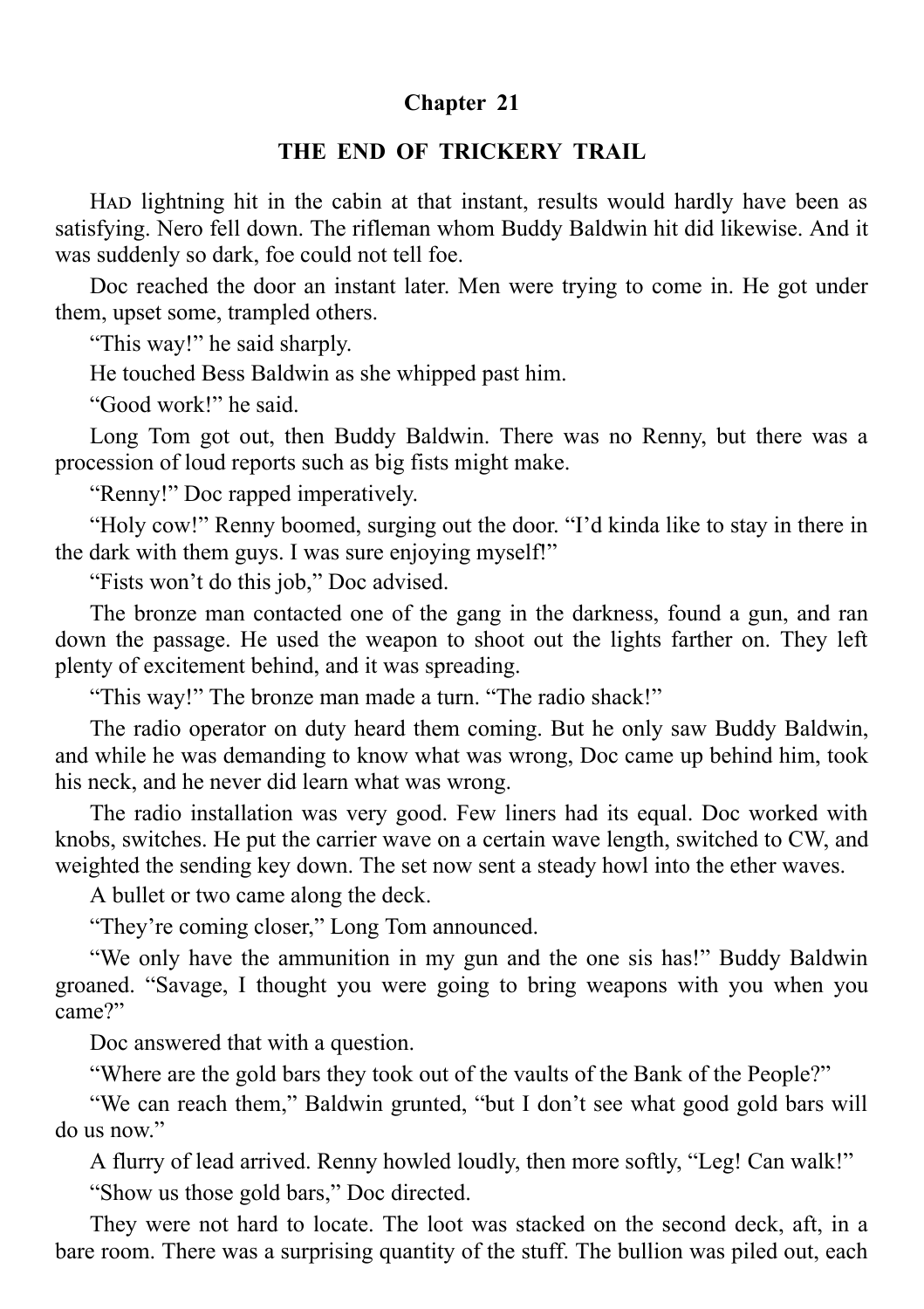bar separately, where it made the best show. Most of the gold was marked with the sign of the bank. Doc located the Bank of the People loot.

He picked up a heavy bar, ran to the door, saw the corridor was empty, and waited. A man appeared at the far end of the hall. He saw Doc, lifted a rifle.

The bronze man did something with pressure on three sides of the heavy bar simultaneously. Then he threw it down the corridor and jumped back.

The rifleman's bullet came into the gold room. It was followed immediately by much of the corridor, in pieces of various sizes.

The noise was so loud that Doc and his group almost stopped hearing things.

THE others probably shouted, but Renny's howling voice alone had power to register on stunned eardrums.

"Holy cow!" the big-fisted engineer bawled. "I've heard gold was power, but that's the first demonstration!"

Doc, working swiftly, got the others over to the side.

"Going to open a hole in the hull," he explained.

It was quite a hole the gold bar made in that part of the ship. They picked themselves up.

"But we never dreamed them wasn't gold bars!" Buddy Baldwin yelled.

"They are carefully made," Doc told him. "The cases are thick, and the explosive itself heavy."

"When did you plant them?" Long Tom asked.

"More than a week ago," Doc told him. "Almost every large bank in the city substituted them for their bullion. It was just a chance. Banks were logical game when the looting started. These bombs are arranged to blow up after twenty-four hours, by themselves. That was not my idea, incidentally, but the police insisted upon it. Come on."

The sea, black with night, squirmed below the opening in the hull.

"Is the launch moored astern?" Doc asked. "The one they use for a crash boat in case one of the planes has an accident in landing?"

"Yes," said Buddy Baldwin. "That seems to be my one useful contribution thus far."

"The information you have furnished me from time to time while pretending to be a member of the gang still, has helped a lot," Doc assured him. "Especially the plane signal, the three short blasts and the long one from the plane motor over New York the signal agreed upon to indicate it was safe for me to become a hostage, in case they tried that. The signal indicated they did not intend to kill me immediately."

Long Tom asked, "Can everybody swim?"

Everybody apparently could, for they all jumped, Doc pausing, however, to hurl another of the gold brick bombs down the corridor. It fell through the floor, and exploded deep in the ship somewhere.

The excitement was enough to occupy the gang until Doc and his party reached the launch. It was not large enough to be welcomed joyfully as a vessel some hundreds of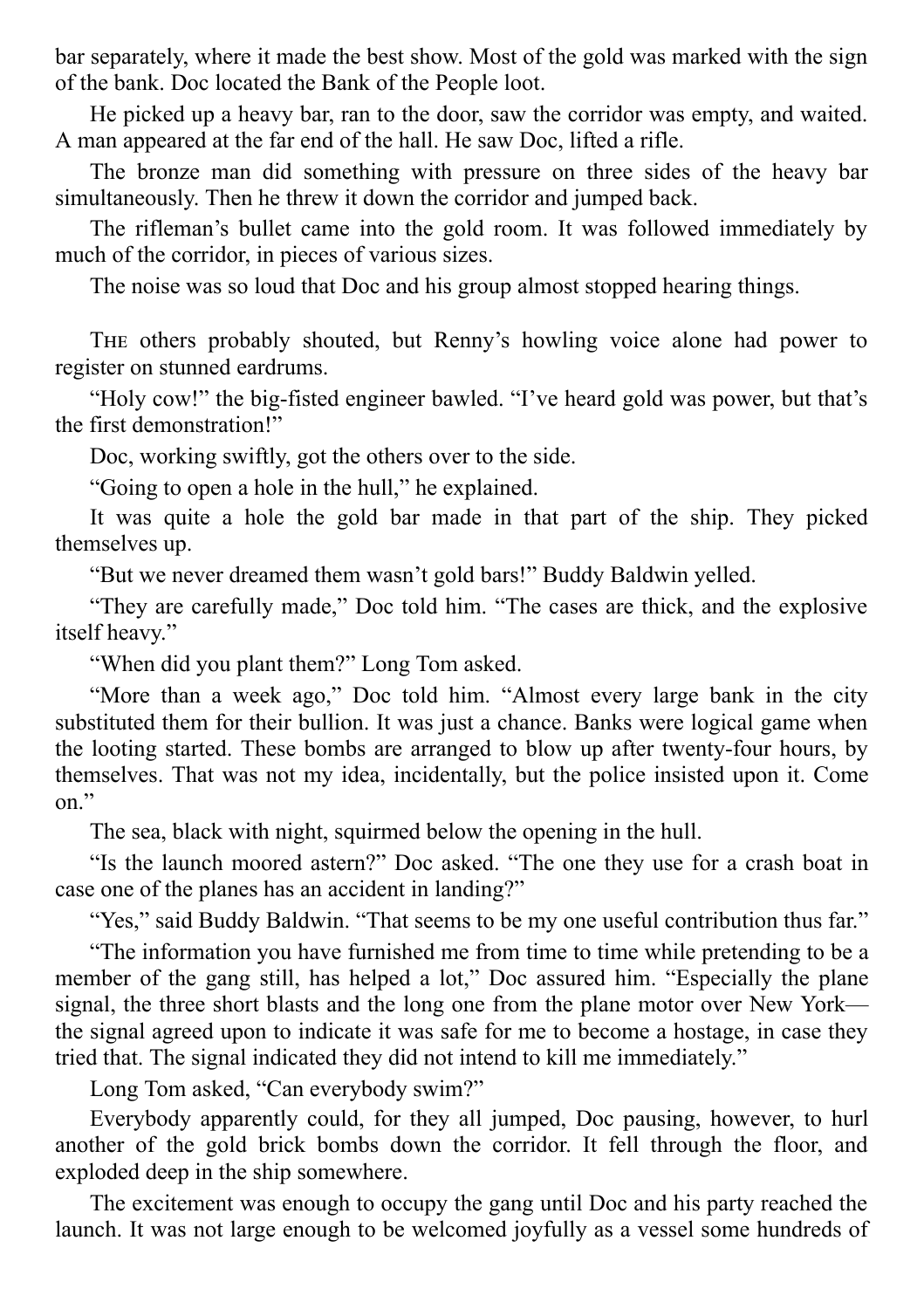miles offshore. But it was handy enough at the moment. Renny had a knife and cut the painter.

They had drifted a hundred yards before bullets started arriving. Buddy Baldwin started the motor. Those on the ship turned a searchlight on them. The launch had a powerful searchlight of its own for locating crashed planes at night, and they turned this back at the ship. The shooting as a whole was not very effective. The bronze man's band would not have been hit, even if they had not all crowded down behind the motor.

"They'll follow us!" Bess Baldwin cried.

She was wrong, and they were all quite astounded when they were not followed, and when they finally lost all trace of the lights of the ship.

Four hours later a plane could be heard overhead. The pilot was flying low and giving a series of short signals by racing his motor. Doc turned on the launch searchlight and blinked it. The plane landed.

Monk, Ham and Johnny were aboard.

"I sent them a note at Monk's laboratory," Doc explained. "They were to get the plane and fly to the first steady CW radio signal using the direction finder."

Monk, Ham and Johnny cleared up the puzzle of the ship which had not followed the escaping prisoners.

"Blazes, didn't you know?" Monk yelled. "The hooker sank. They sent out an S O  $S$ ."

"That last bomb you threw," Buddy Baldwin told Doc.

Renny emitted a rumble.

"I don't believe it," he decided. "It's some trick."

He came nearer believing it the next morning, when they saw the floating wreckage and picked up a few men who were clinging to it.

Cadwiller Olden, the terribly remarkable little man, had gone silently to his roomful of doll furniture, they said, and no one had seen him thereafter. Undoubtedly he had perished with Nero, his huge bodyguard.

Monk pondered for several days before he figured something out.

"I've got it," he did say finally. "Cadwiller Olden was a psychological case. He was so small he got sensitive as heck about it, so he got himself all fired up with the idea of becoming a very big shot over ordinary-sized people. He took the quickest way of getting power: robbery. It turned out to be the worst."

"It usually does," Buddy Baldwin agreed thoughtfully.

Doc and his party got some of the Repel, but the larger quantity had gone down with the ship. From what they did get—from the Repel weapons of men they captured, largely—Doc Savage learned a great deal.

His theory as to its nature, and that of the other scientists, had been approximately correct, as nearly as he could tell.

Doc never was sure—because Repel lost its strength! It simply dissipated itself, gave up its force, and was through in the course of time.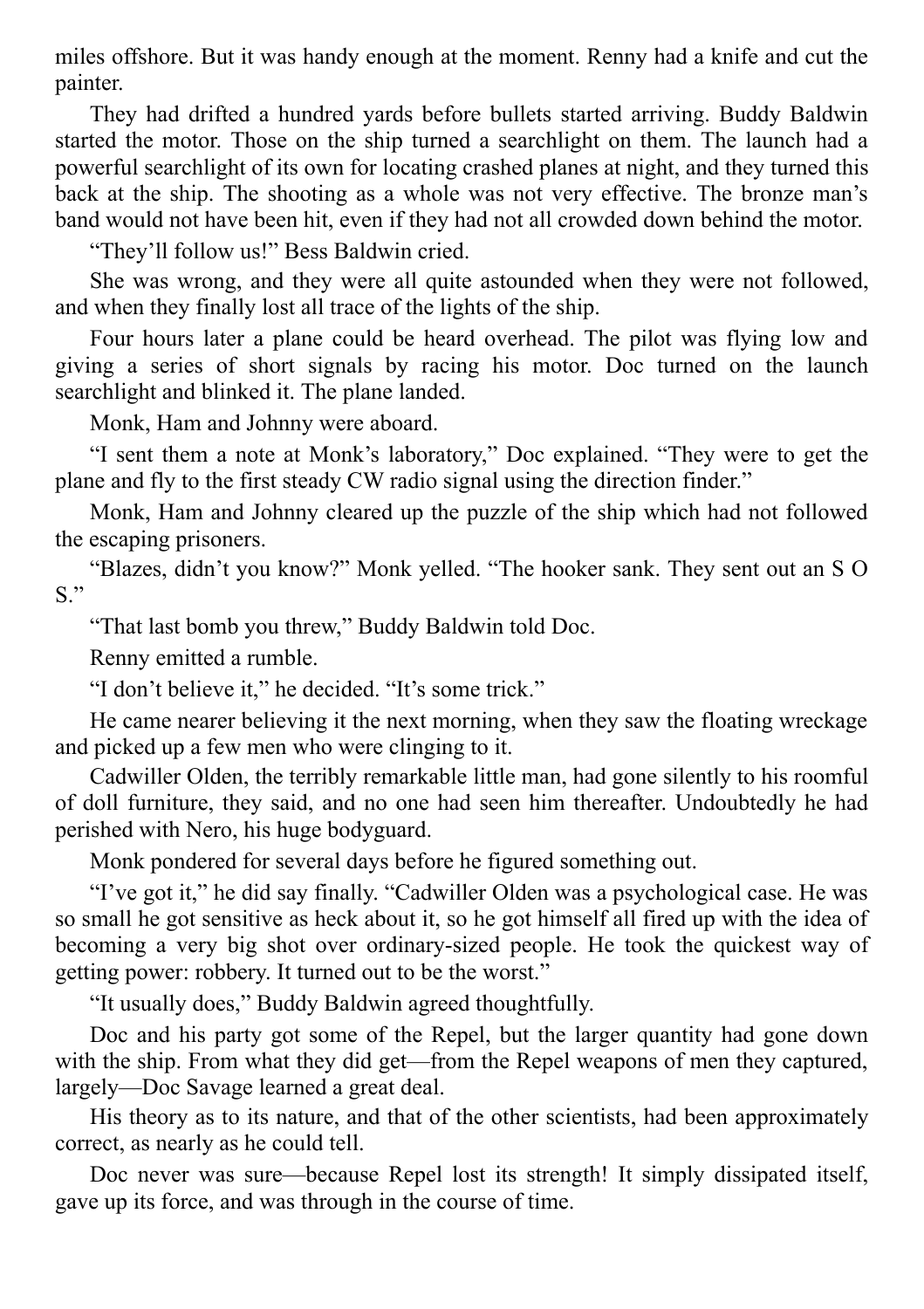The criminals who had been rescued from a watery grave were consigned to Doc's unique "college" for remaking. Monk and Ham took them up, and evidently had a roughhouse on the way back, judging from their appearance.

They refused to discuss the newest difference, but it was noted that Monk dated up entrancing Bess Baldwin that evening, and Ham did not try to cut in, which was unusual for Ham. They had evidently settled that on the way back.

Monk thus got around to asking the young lady something that had been bothering him. Bess herself broke the ice.

"When I think that myself and my brother belonged to that gang I am utterly horrified," she said earnestly.

Monk was no diplomat.

"Listen, when did you get around to changing your mind?" he asked.

"Didn't you know?" Bess Baldwin showed surprise. "When Doc Savage got us the first time, he put myself and my brother through his college."

"Oh!" said Monk.

The "Oh!" explained a lot. It had suddenly come to Monk that the "escape" of the Baldwins from Doc Savage had been a piece of clever faking.